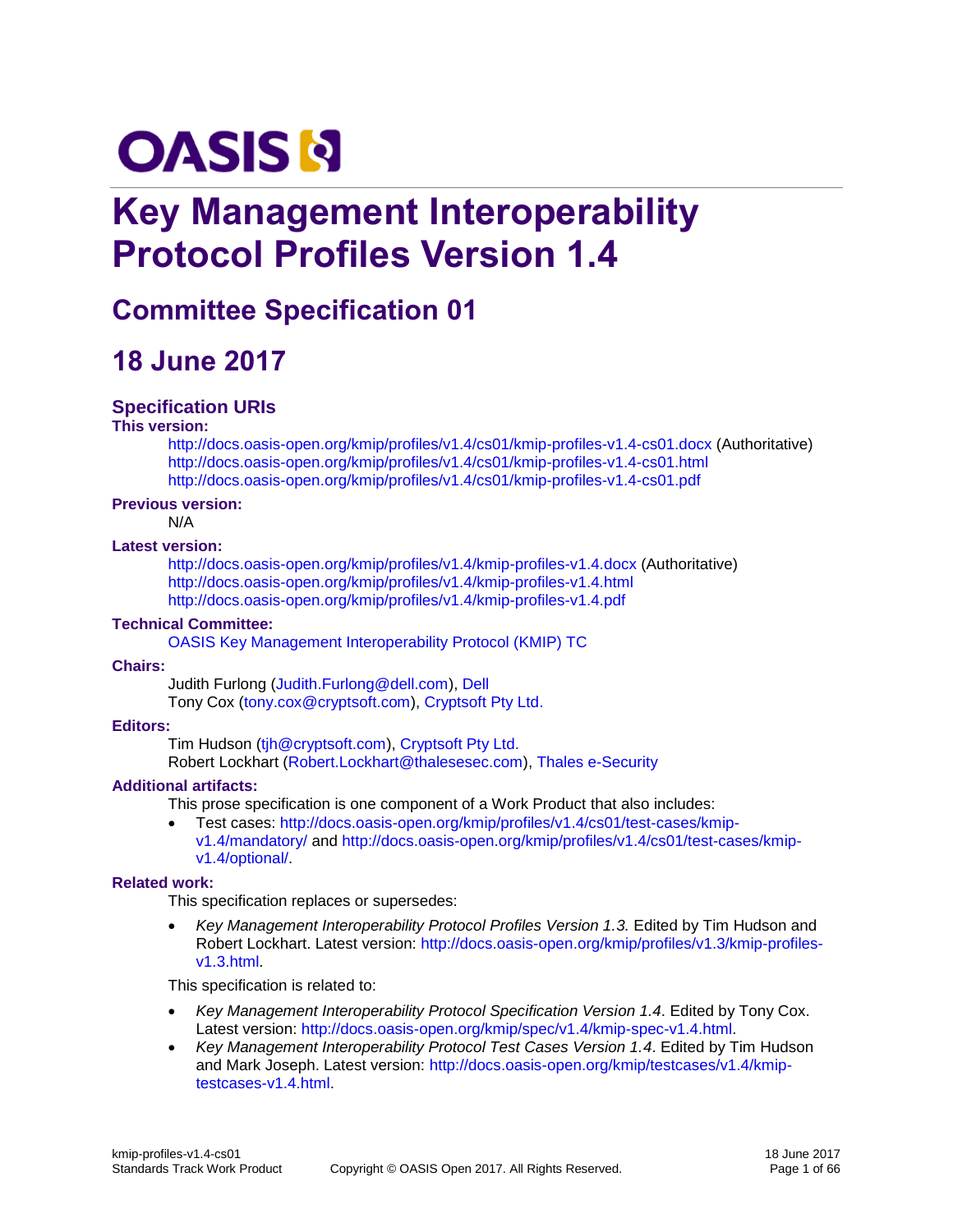*Key Management Interoperability Protocol Usage Guide Version 1.4* Edited by Indra Fitzgerald and Judith Furlong. Latest version: [http://docs.oasis-open.org/kmip/ug/v1.4/kmip](http://docs.oasis-open.org/kmip/ug/v1.4/kmip-ug-v1.4.html)[ug-v1.4.html.](http://docs.oasis-open.org/kmip/ug/v1.4/kmip-ug-v1.4.html)

#### **Abstract:**

This document is intended for developers and architects who wish to design systems and applications that conform to the Key Management Interoperability Protocol specification.

#### **Status:**

This document was last revised or approved by the OASIS Key Management Interoperability Protocol (KMIP) TC on the above date. The level of approval is also listed above. Check the "Latest version" location noted above for possible later revisions of this document. Any other numbered Versions and other technical work produced by the Technical Committee (TC) are listed at [https://www.oasis-open.org/committees/tc\\_home.php?wg\\_abbrev=kmip#technical.](https://www.oasis-open.org/committees/tc_home.php?wg_abbrev=kmip#technical)

TC members should send comments on this specification to the TC's email list. Others should send comments to the TC's public comment list, after subscribing to it by following the instructions at the ["Send A Comment"](https://www.oasis-open.org/committees/comments/index.php?wg_abbrev=kmip) button on the TC's web page at [https://www.oasis](https://www.oasis-open.org/committees/kmip/)[open.org/committees/kmip/.](https://www.oasis-open.org/committees/kmip/)

This Committee Specification is provided under the [RF on RAND Terms](https://www.oasis-open.org/policies-guidelines/ipr#RF-on-RAND-Mode) Mode of the [OASIS IPR](https://www.oasis-open.org/policies-guidelines/ipr)  [Policy,](https://www.oasis-open.org/policies-guidelines/ipr) the mode chosen when the Technical Committee was established. For information on whether any patents have been disclosed that may be essential to implementing this specification, and any offers of patent licensing terms, please refer to the Intellectual Property Rights section of the TC's web page [\(https://www.oasis-open.org/committees/kmip/ipr.php\)](https://www.oasis-open.org/committees/kmip/ipr.php).

Note that any machine-readable content (aka Computer Language Definitions) declared Normative for this Work Product is provided in separate plain text files. In the event of a discrepancy between any such plain text file and display content in the Work Product's prose narrative document(s), the content in the separate plain text file prevails.

#### **Citation format:**

When referencing this specification the following citation format should be used:

#### **[KMIP-Profiles-v1.4]**

*Key Management Interoperability Protocol Profiles Version 1.4*. Edited by Tim Hudson and Robert Lockhart. 18 June 2017. OASIS Committee Specification 01. [http://docs.oasis](http://docs.oasis-open.org/kmip/profiles/v1.4/cs01/kmip-profiles-v1.4-cs01.html)[open.org/kmip/profiles/v1.4/cs01/kmip-profiles-v1.4-cs01.html.](http://docs.oasis-open.org/kmip/profiles/v1.4/cs01/kmip-profiles-v1.4-cs01.html) Latest version: [http://docs.oasis](http://docs.oasis-open.org/kmip/profiles/v1.4/kmip-profiles-v1.4.html)[open.org/kmip/profiles/v1.4/kmip-profiles-v1.4.html.](http://docs.oasis-open.org/kmip/profiles/v1.4/kmip-profiles-v1.4.html)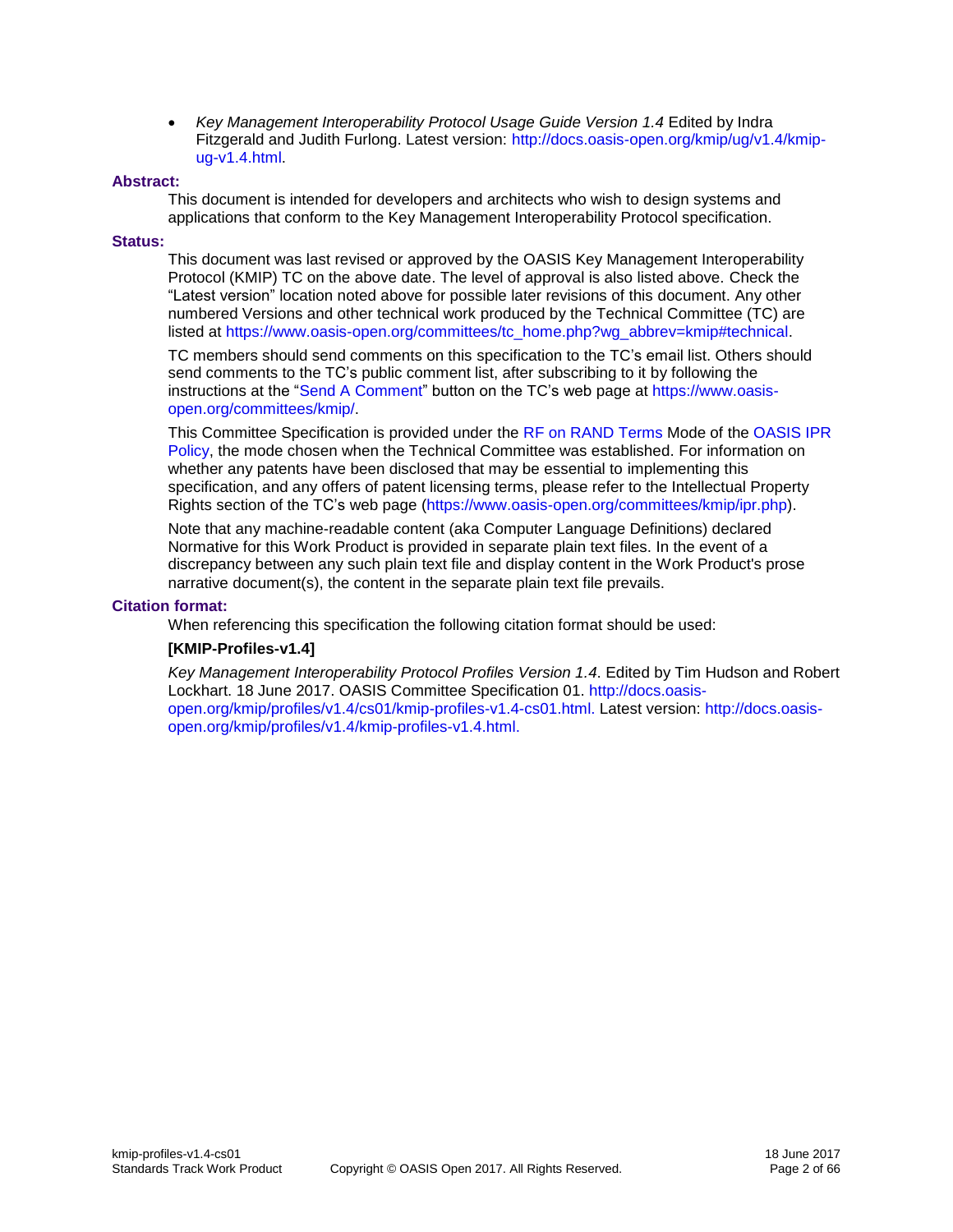## **Notices**

Copyright © OASIS Open 2017. All Rights Reserved.

All capitalized terms in the following text have the meanings assigned to them in the OASIS Intellectual Property Rights Policy (the "OASIS IPR Policy"). The full [Policy](https://www.oasis-open.org/policies-guidelines/ipr) may be found at the OASIS website.

This document and translations of it may be copied and furnished to others, and derivative works that comment on or otherwise explain it or assist in its implementation may be prepared, copied, published, and distributed, in whole or in part, without restriction of any kind, provided that the above copyright notice and this section are included on all such copies and derivative works. However, this document itself may not be modified in any way, including by removing the copyright notice or references to OASIS, except as needed for the purpose of developing any document or deliverable produced by an OASIS Technical Committee (in which case the rules applicable to copyrights, as set forth in the OASIS IPR Policy, must be followed) or as required to translate it into languages other than English.

The limited permissions granted above are perpetual and will not be revoked by OASIS or its successors or assigns.

This document and the information contained herein is provided on an "AS IS" basis and OASIS DISCLAIMS ALL WARRANTIES, EXPRESS OR IMPLIED, INCLUDING BUT NOT LIMITED TO ANY WARRANTY THAT THE USE OF THE INFORMATION HEREIN WILL NOT INFRINGE ANY OWNERSHIP RIGHTS OR ANY IMPLIED WARRANTIES OF MERCHANTABILITY OR FITNESS FOR A PARTICULAR PURPOSE.

OASIS requests that any OASIS Party or any other party that believes it has patent claims that would necessarily be infringed by implementations of this OASIS Committee Specification or OASIS Standard, to notify OASIS TC Administrator and provide an indication of its willingness to grant patent licenses to such patent claims in a manner consistent with the IPR Mode of the OASIS Technical Committee that produced this specification.

OASIS invites any party to contact the OASIS TC Administrator if it is aware of a claim of ownership of any patent claims that would necessarily be infringed by implementations of this specification by a patent holder that is not willing to provide a license to such patent claims in a manner consistent with the IPR Mode of the OASIS Technical Committee that produced this specification. OASIS may include such claims on its website, but disclaims any obligation to do so.

OASIS takes no position regarding the validity or scope of any intellectual property or other rights that might be claimed to pertain to the implementation or use of the technology described in this document or the extent to which any license under such rights might or might not be available; neither does it represent that it has made any effort to identify any such rights. Information on OASIS' procedures with respect to rights in any document or deliverable produced by an OASIS Technical Committee can be found on the OASIS website. Copies of claims of rights made available for publication and any assurances of licenses to be made available, or the result of an attempt made to obtain a general license or permission for the use of such proprietary rights by implementers or users of this OASIS Committee Specification or OASIS Standard, can be obtained from the OASIS TC Administrator. OASIS makes no representation that any information or list of intellectual property rights will at any time be complete, or that any claims in such list are, in fact, Essential Claims.

The name "OASIS" is a trademark of [OASIS,](https://www.oasis-open.org/) the owner and developer of this specification, and should be used only to refer to the organization and its official outputs. OASIS welcomes reference to, and implementation and use of, specifications, while reserving the right to enforce its marks against misleading uses. Please see<https://www.oasis-open.org/policies-guidelines/trademark> for above guidance.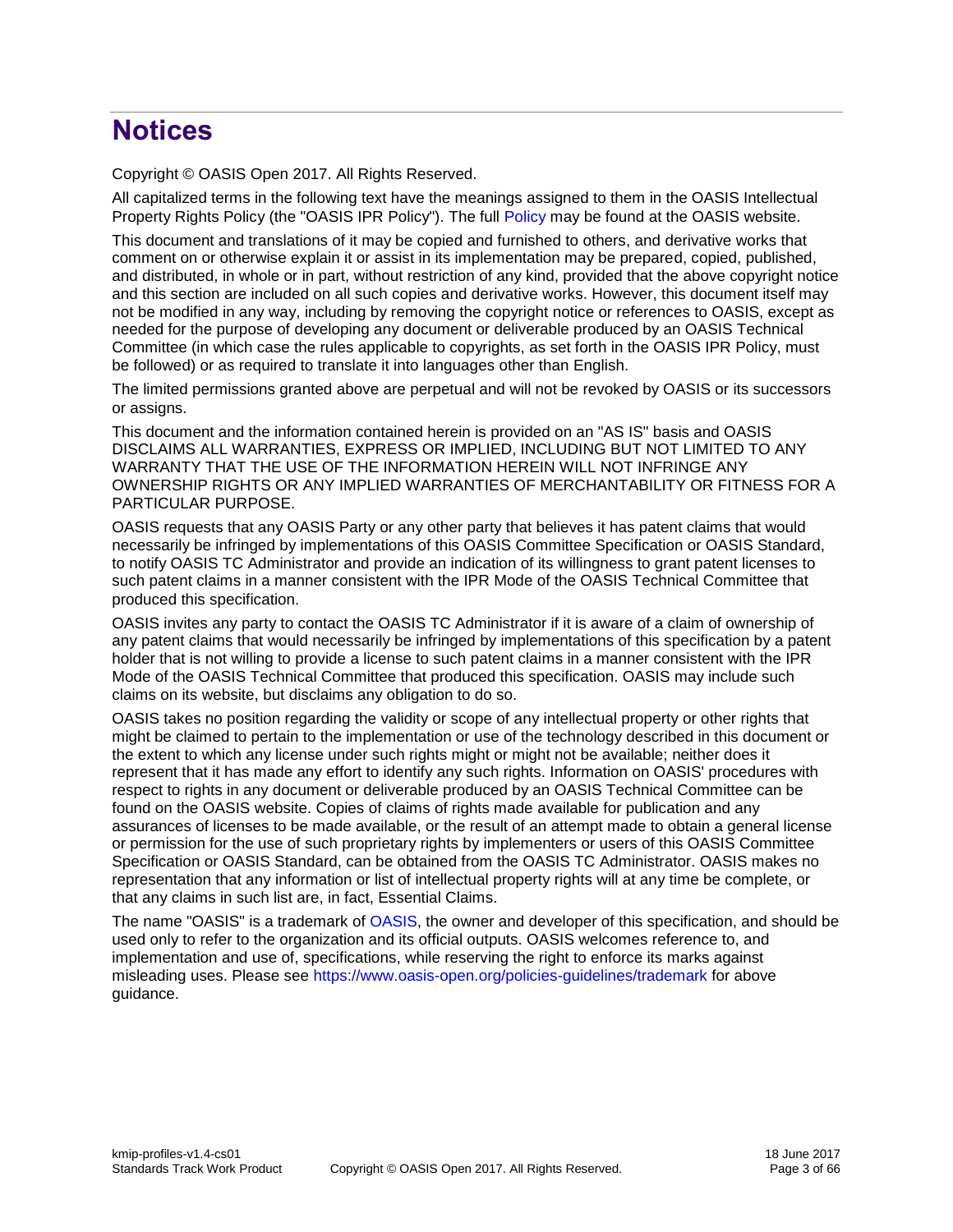## **Table of Contents**

| $\mathbf{1}$   |  |
|----------------|--|
|                |  |
|                |  |
|                |  |
|                |  |
| $\overline{2}$ |  |
|                |  |
|                |  |
| 3              |  |
|                |  |
|                |  |
|                |  |
|                |  |
|                |  |
|                |  |
|                |  |
|                |  |
|                |  |
|                |  |
|                |  |
|                |  |
|                |  |
|                |  |
|                |  |
|                |  |
|                |  |
|                |  |
|                |  |
|                |  |
|                |  |
|                |  |
|                |  |
|                |  |
|                |  |
| $\overline{4}$ |  |
|                |  |
|                |  |
|                |  |
| 5              |  |
|                |  |
|                |  |
|                |  |
|                |  |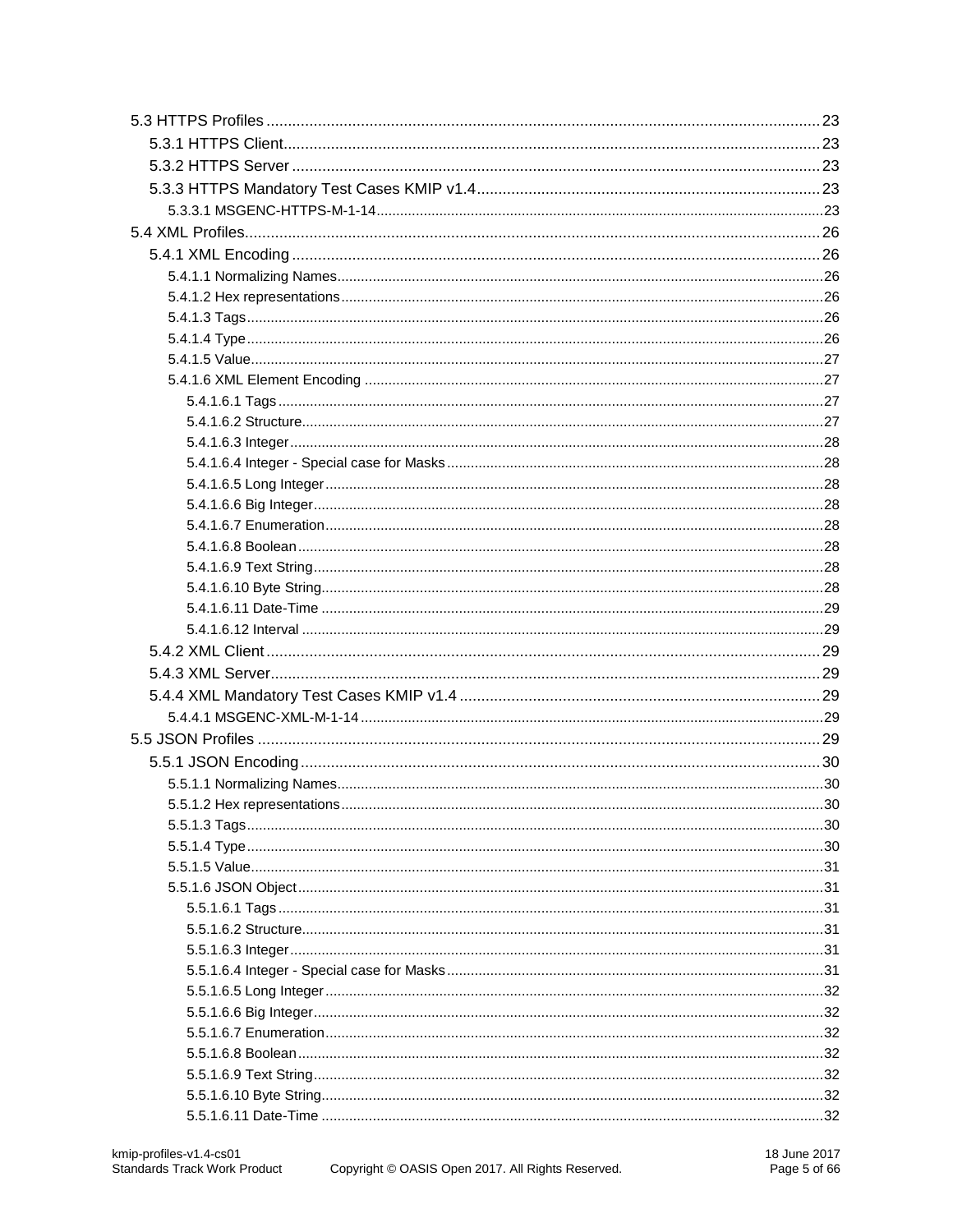| 5.7.6 Intermediate Symmetric Key Foundry Mandatory Test Cases KMIP v1.4 38 |  |
|----------------------------------------------------------------------------|--|
|                                                                            |  |
|                                                                            |  |
|                                                                            |  |
|                                                                            |  |
| 5.7.7 Advanced Symmetric Key Foundry Mandatory Test Cases KMIP v1.4 39     |  |
|                                                                            |  |
|                                                                            |  |
|                                                                            |  |
|                                                                            |  |
|                                                                            |  |
|                                                                            |  |
|                                                                            |  |
|                                                                            |  |
|                                                                            |  |
|                                                                            |  |
|                                                                            |  |
|                                                                            |  |
|                                                                            |  |
|                                                                            |  |
|                                                                            |  |
|                                                                            |  |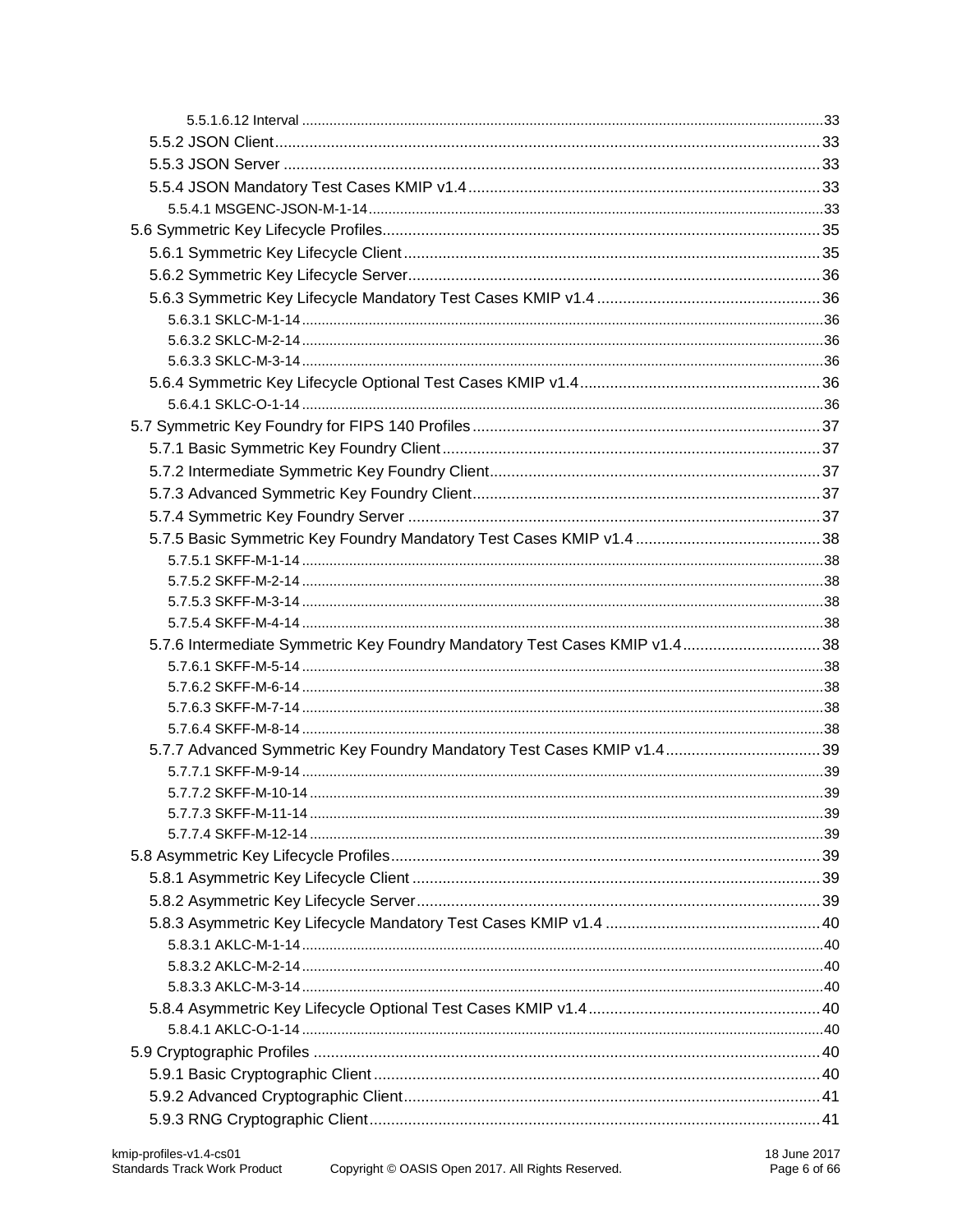| kmip-profiles-v1.4-cs01             |                                                   | 18 June 2017 |
|-------------------------------------|---------------------------------------------------|--------------|
| <b>Standards Track Work Product</b> | Copyright © OASIS Open 2017. All Rights Reserved. | Page 7 of 66 |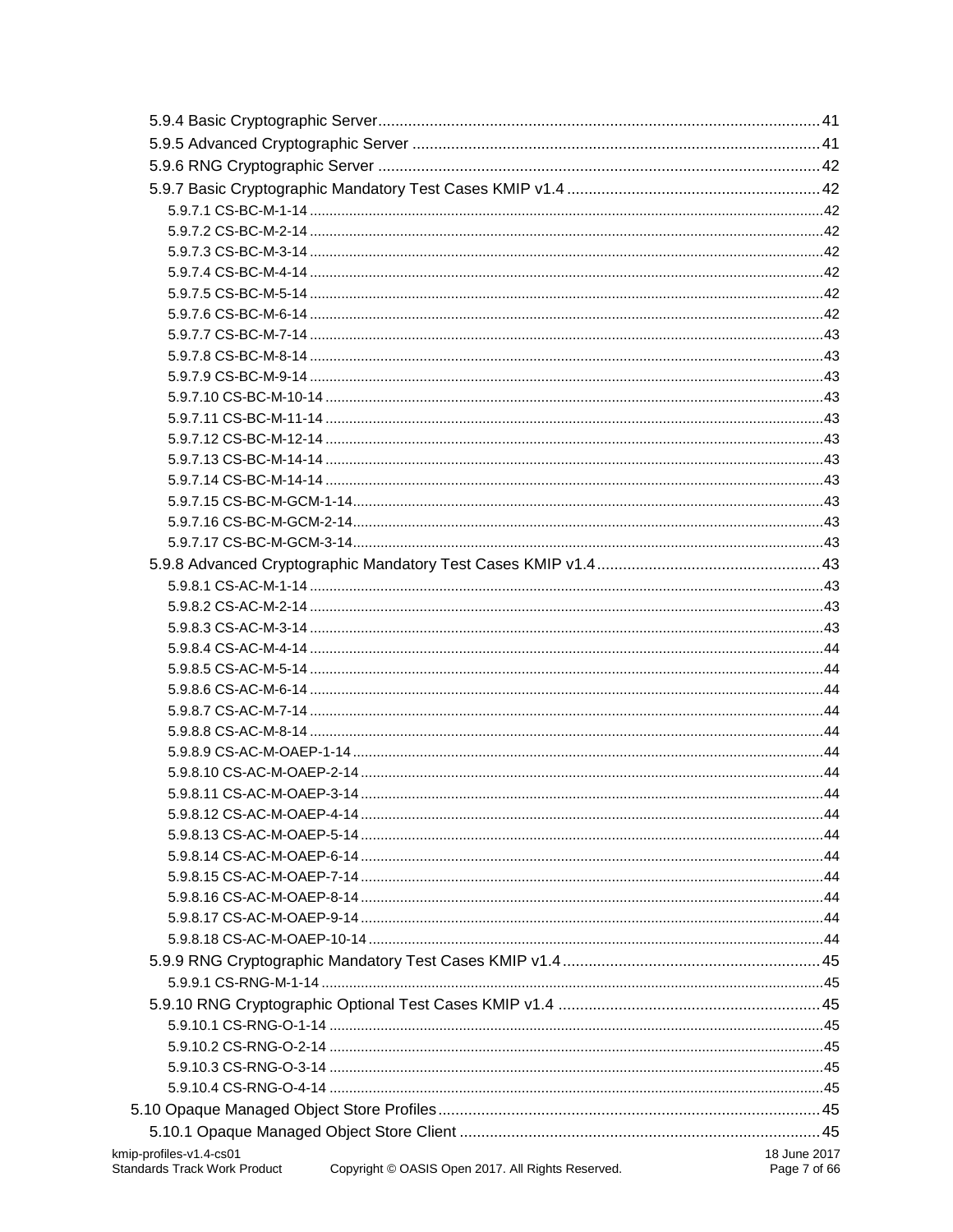|   | 5.11.3 Storage Array with Self-Encrypting Drives Mandatory Test Cases KMIP v1.4 47 |  |
|---|------------------------------------------------------------------------------------|--|
|   |                                                                                    |  |
|   |                                                                                    |  |
|   |                                                                                    |  |
|   |                                                                                    |  |
|   |                                                                                    |  |
|   |                                                                                    |  |
|   |                                                                                    |  |
|   |                                                                                    |  |
|   |                                                                                    |  |
|   |                                                                                    |  |
|   |                                                                                    |  |
|   |                                                                                    |  |
|   |                                                                                    |  |
|   |                                                                                    |  |
|   |                                                                                    |  |
|   |                                                                                    |  |
|   |                                                                                    |  |
|   |                                                                                    |  |
|   |                                                                                    |  |
|   |                                                                                    |  |
|   |                                                                                    |  |
|   |                                                                                    |  |
|   |                                                                                    |  |
|   |                                                                                    |  |
|   |                                                                                    |  |
|   |                                                                                    |  |
|   |                                                                                    |  |
|   |                                                                                    |  |
| 6 |                                                                                    |  |
|   |                                                                                    |  |
|   |                                                                                    |  |
|   |                                                                                    |  |
|   |                                                                                    |  |
|   |                                                                                    |  |
|   |                                                                                    |  |
|   |                                                                                    |  |
|   |                                                                                    |  |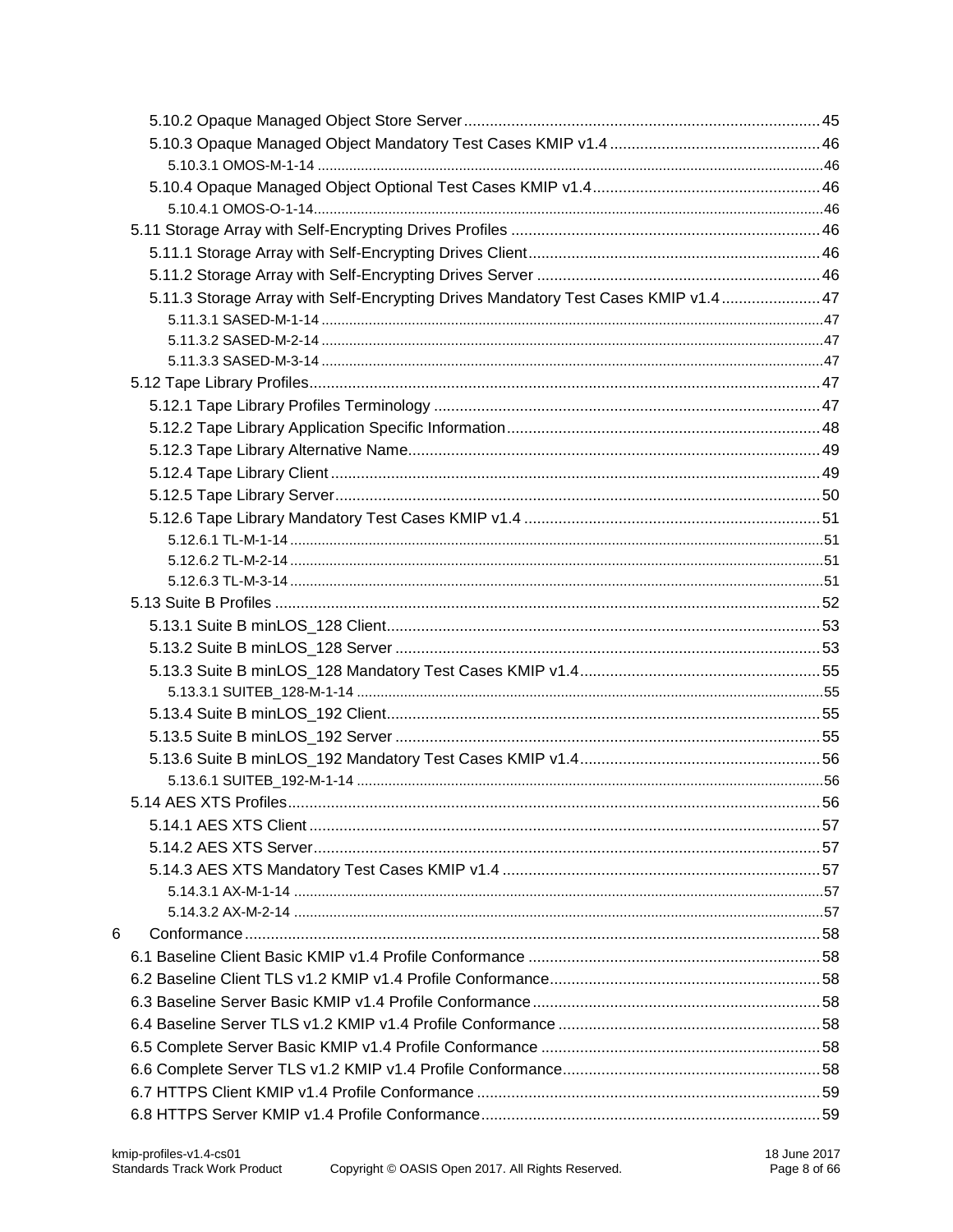|             | 6.16 Intermediate Symmetric Key Foundry Client KMIP v1.4 Profile Conformance 60             |  |
|-------------|---------------------------------------------------------------------------------------------|--|
|             | 6.17 Advanced Symmetric Key Foundry Client KMIP v1.4 Profile Conformance 60                 |  |
|             |                                                                                             |  |
|             |                                                                                             |  |
|             |                                                                                             |  |
|             |                                                                                             |  |
|             |                                                                                             |  |
|             |                                                                                             |  |
|             |                                                                                             |  |
|             |                                                                                             |  |
|             |                                                                                             |  |
|             |                                                                                             |  |
|             |                                                                                             |  |
|             | 63. 6.29 Storage Array with Self-Encrypting Drives Client KMIP v1.4 Profile Conformance  63 |  |
|             | 6.30 Storage Array with Self-Encrypting Drives Server KMIP v1.4 Profile Conformance 63      |  |
|             |                                                                                             |  |
|             |                                                                                             |  |
|             |                                                                                             |  |
|             |                                                                                             |  |
|             |                                                                                             |  |
|             |                                                                                             |  |
|             |                                                                                             |  |
|             |                                                                                             |  |
| Appendix A. |                                                                                             |  |
| Appendix B. |                                                                                             |  |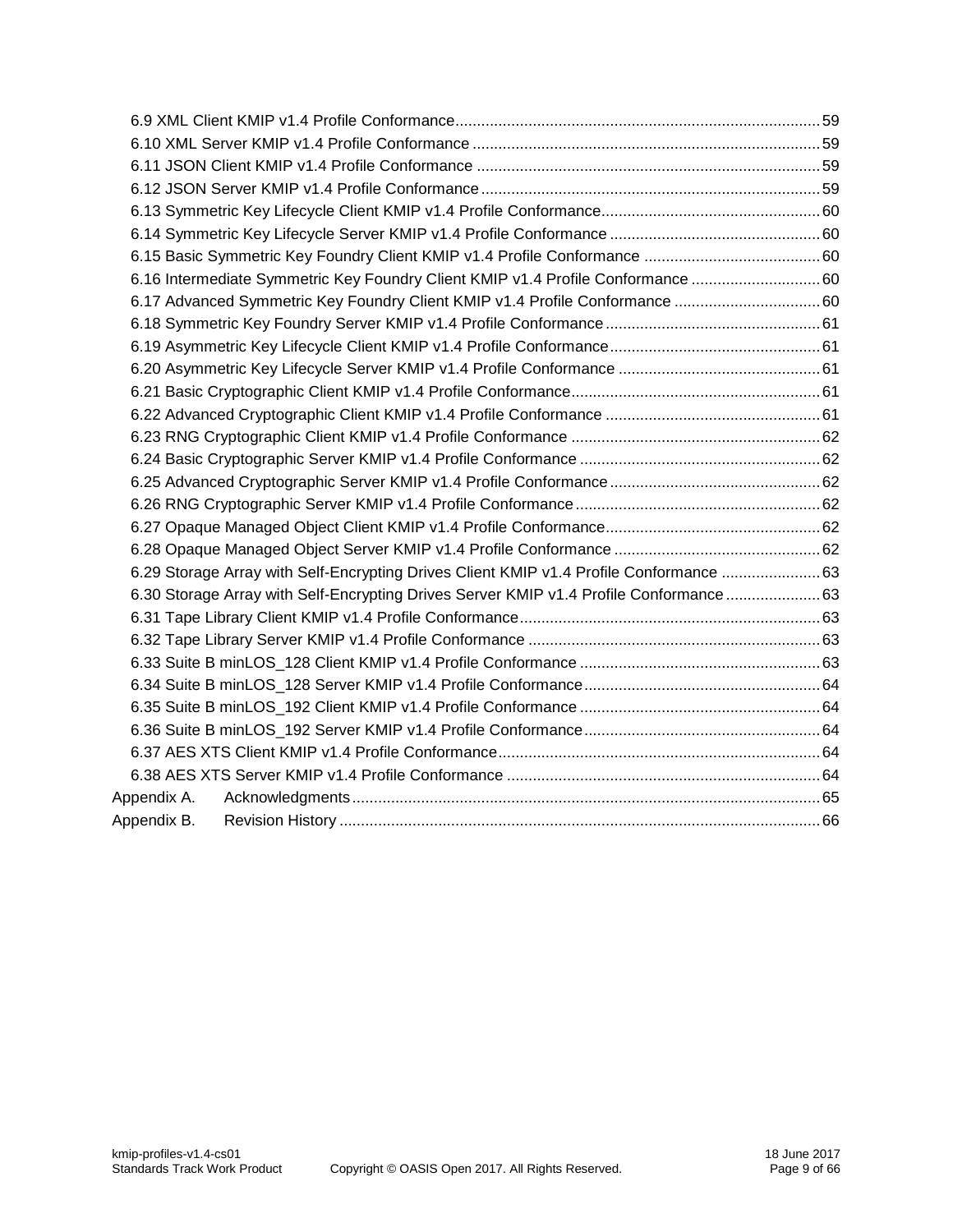## <span id="page-9-0"></span>**1 Introduction**

This document specifies conformance clauses in accordance with the OASIS TC Process ([TC-PROC] section 2.18 paragraph 8a) for the KMIP Specification ([KMIP-SPEC] 12.1 and 12.2) for a KMIP server or KMIP client through profiles that define the use of KMIP objects, attributes, operations, message elements and authentication methods within specific contexts of KMIP server and client interaction.

These profiles define a set of normative constraints for employing KMIP within a particular environment or context of use. They may, optionally, require the use of specific KMIP functionality or in other respects define the processing rules to be followed by profile actors.

## <span id="page-9-1"></span>**1.0 IPR Policy**

This Committee Specification was developed under the [RF on RAND Terms](https://www.oasis-open.org/policies-guidelines/ipr#RF-on-RAND-Mode) Mode of the [OASIS IPR](https://www.oasis-open.org/policies-guidelines/ipr)  [Policy,](https://www.oasis-open.org/policies-guidelines/ipr) the mode chosen when the Technical Committee was established.

For information on whether any patents have been disclosed that may be essential to implementing this specification, and any offers of patent licensing terms, please refer to the Intellectual Property Rights section of the TC's web page [\(https://www.oasis-open.org/committees/kmip/ipr.php\)](https://www.oasis-open.org/committees/kmip/ipr.php).

## <span id="page-9-2"></span>**1.1 Terminology**

The key words "MUST", "MUST NOT", "REQUIRED", "SHALL", "SHALL NOT", "SHOULD", "SHOULD NOT", "RECOMMENDED", "MAY", and "OPTIONAL" in this document are to be interpreted as described in **[RFC2119]**.

## <span id="page-9-3"></span>**1.2 Normative References**

| [KMIP-SPEC]  | Key Management Interoperability Protocol Specification Version 1.4. Edited by<br>Tony Cox and Charles White. Latest version: http://docs.oasis-<br>open.org/kmip/spec/v1.4/kmip-spec-v1.4.html.                               |
|--------------|-------------------------------------------------------------------------------------------------------------------------------------------------------------------------------------------------------------------------------|
| [SuiteB]     | Suite B Cryptography / Cryptographic Interoperability,<br>http://www.nsa.gov/ia/programs/suiteb_cryptography/                                                                                                                 |
| [RFC2119]    | Bradner, S., "Key words for use in RFCs to Indicate Requirement Levels", BCP<br>14, RFC 2119, March 1997. http://www.ietf.org/rfc/rfc2119.txt.                                                                                |
| [RFC2246]    | T. Dierks & C.Allen, The TLS Protocol, Version 1.0,<br>http://www.ietf.org/rfc/rfc2246.txt, IETF RFC 2246, January 1999                                                                                                       |
| [RFC2818]    | E. Rescorla, HTTP over TLS, IETF RFC 2818, May 2000,<br>http://www.ietf.org/rfc/rfc2818.txt                                                                                                                                   |
| [RFC3268]    | P. Chown, Advanced Encryption Standard (AES) Ciphersuites for Transport<br>Layer Security (TLS), http://www.ietf.org/rfc/rfc3268.txt, IETF RFC 3268, June<br>2002                                                             |
| [RFC4346]    | T. Dierks & E. Rescorla, The Transport Layer Security (TLS) Protocol, Version<br>1.1, http://www.ietf.org/rfc/rfc4346.txt, IETF RFC 4346, April 2006                                                                          |
| [RFC5246]    | T. Dierks & E. Rescorla, The Transport Layer Security (TLS) Protocol, Version<br>1.2, http://www.ietf.org/rfc/rfc5246.txt, IETF RFC 5246, August 2008                                                                         |
| [RFC7159]    | Bray, T., Ed., The JavaScript Object Notation (JSON) Data Interchange Format,<br>RFC 7159, March 2014. http://www.ietf.org/rfc/rfc7159.txt                                                                                    |
| $[CNSSP-15]$ | N.S.A., "National Information Assurance Policy on the Use of Public Standards<br>for the Secure Sharing of Information Among National Security Systems", 1<br>October 2012, https://www.cnss.gov/CNSS/issuances/Policies.cfm. |
| [XML]        | Bray, Tim, et.al. eds, Extensible Markup Language (XML) 1.0 (Fifth Edition),<br>W3C Recommendation 26 November 2008, available at<br>http://www.w3.org/TR/2008/REC-xml-20081126/                                              |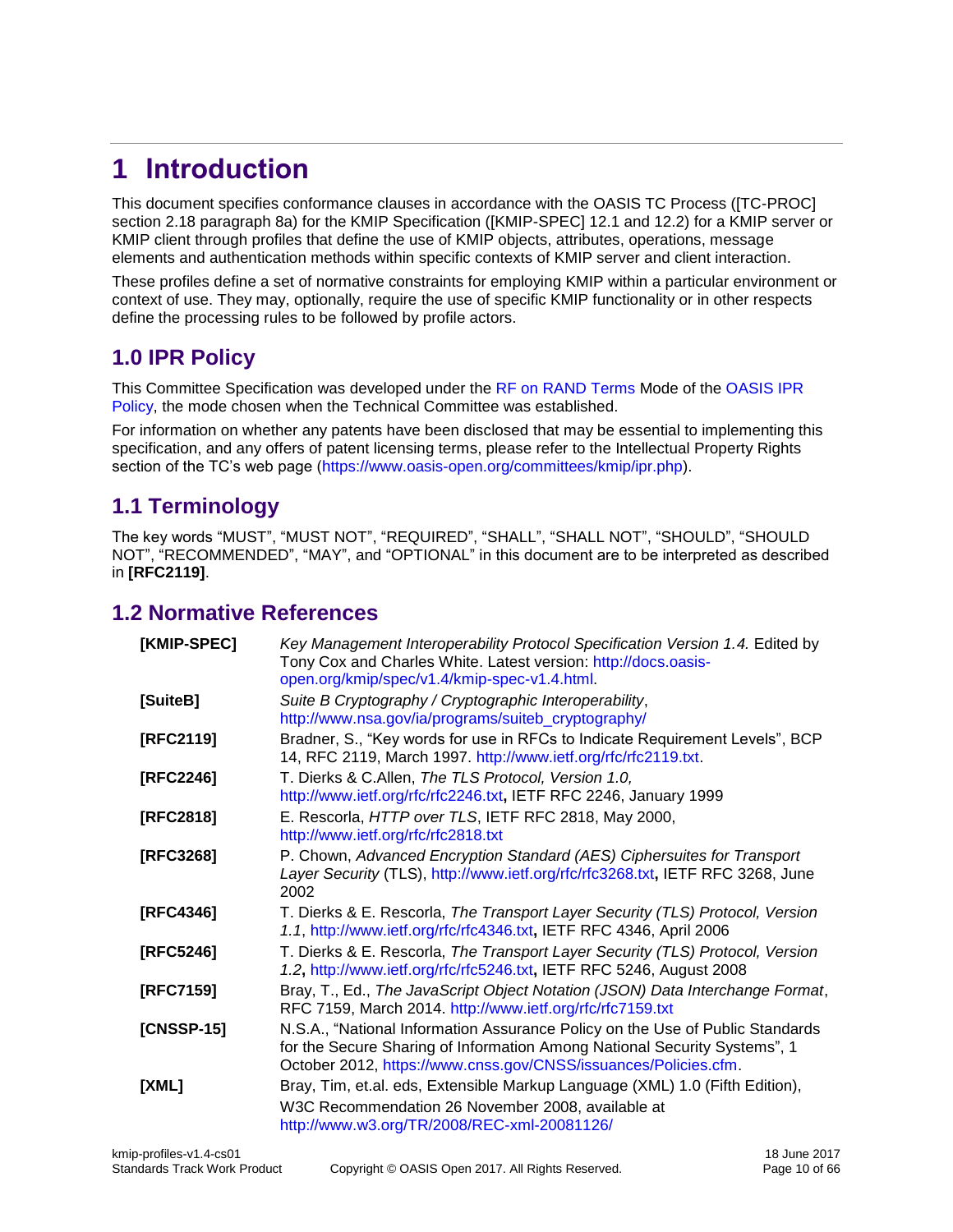## <span id="page-10-0"></span>**1.3 Non-Normative References**

| [TC-PROC]    | OASIS TC Process. 1 May 2014. OASIS Process. https://www.oasis-<br>open.org/policies-guidelines/tc-process. |
|--------------|-------------------------------------------------------------------------------------------------------------|
| [XML-SCHEMA] | Paul V. Biron, Ashok Malhotra, XML Schema Part 2: Datatypes Second Edition,                                 |
|              | W3C Recommendation 26 November 2008, available at                                                           |
|              | http://www.w3.org/TR/2004/REC-xmlschema-2-20041028/                                                         |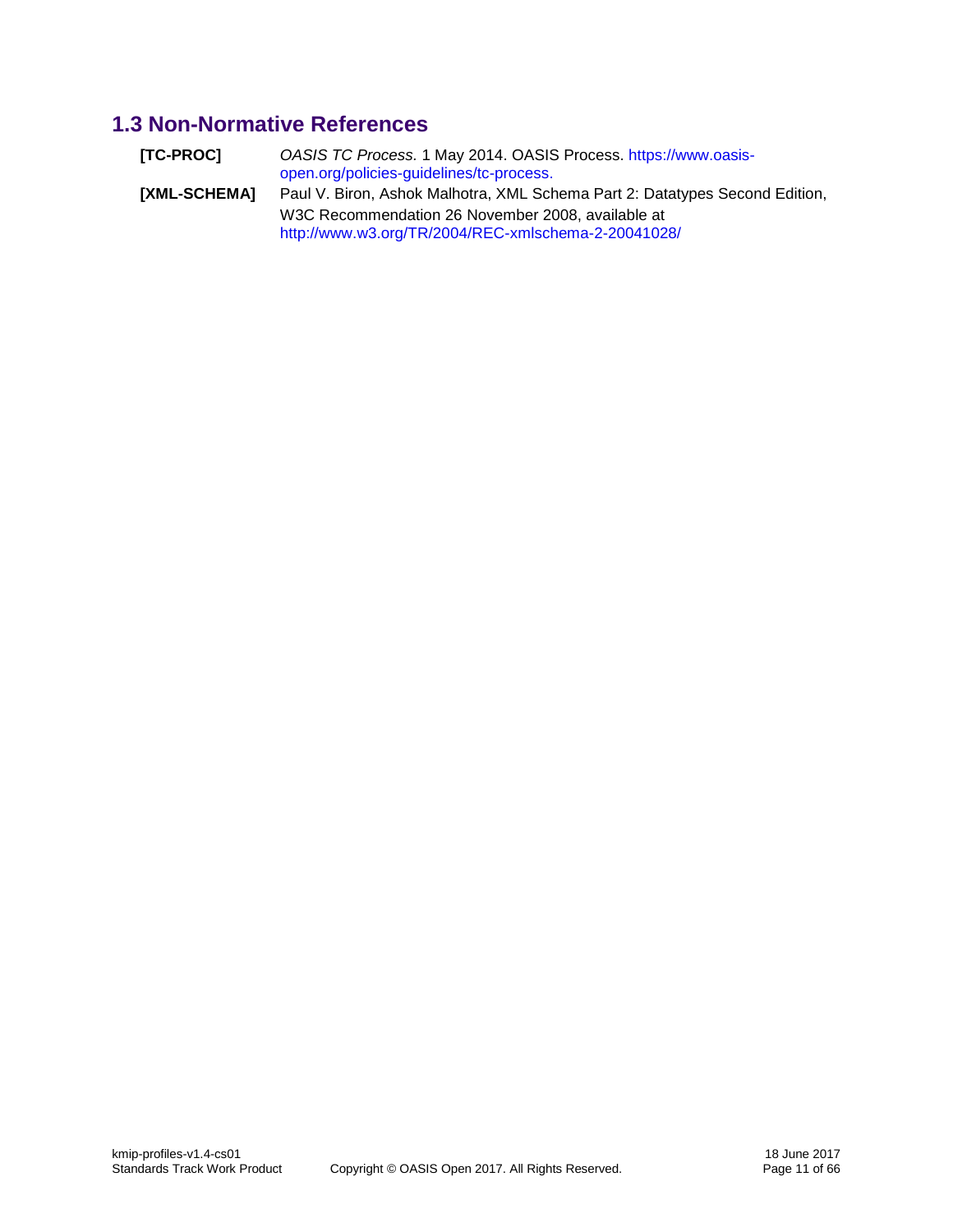## <span id="page-11-0"></span>**2 Profiles**

This document defines a list of KMIP Profiles. A profile may be standalone or may be specified in terms of changes relative to another profile.

## <span id="page-11-1"></span>**2.1 Profile Requirements**

The following items SHALL be addressed by each profile.

- 1. Specify the versions of the KMIP specification (protocol versions) that SHALL be supported
- 2. Specify the list of objects that SHALL be supported
- 3. Specify the list of Authentication Suites that SHALL be supported
- 4. Specify the list of Attributes that SHALL be supported
- 5. Specify the list of Operations that SHALL be supported
- 6. Specify any additional message content that SHALL be supported
- 7. Specify any other requirements that SHALL be supported
- 8. For profiles other than the Baseline Client, Baseline Server and Complete Server the profile SHALL specify the mandatory test cases that SHALL be supported and MAY specify the optional test cases that MAY be supported by conforming implementations

## <span id="page-11-2"></span>**2.2 Guidelines for other Profiles**

Any vendor or organization, such as other standards bodies, MAY create a KMIP Profile and publish it.

- 1. The profile SHALL be publicly available.
- 2. The KMIP Technical Committee SHALL be formally advised of the availability of the profile and the location of the published profile.
- 3. The profile SHALL meet all the requirements of section [2.1](#page-11-1)
- 4. The KMIP Technical Committee SHOULD review the profile prior to publication.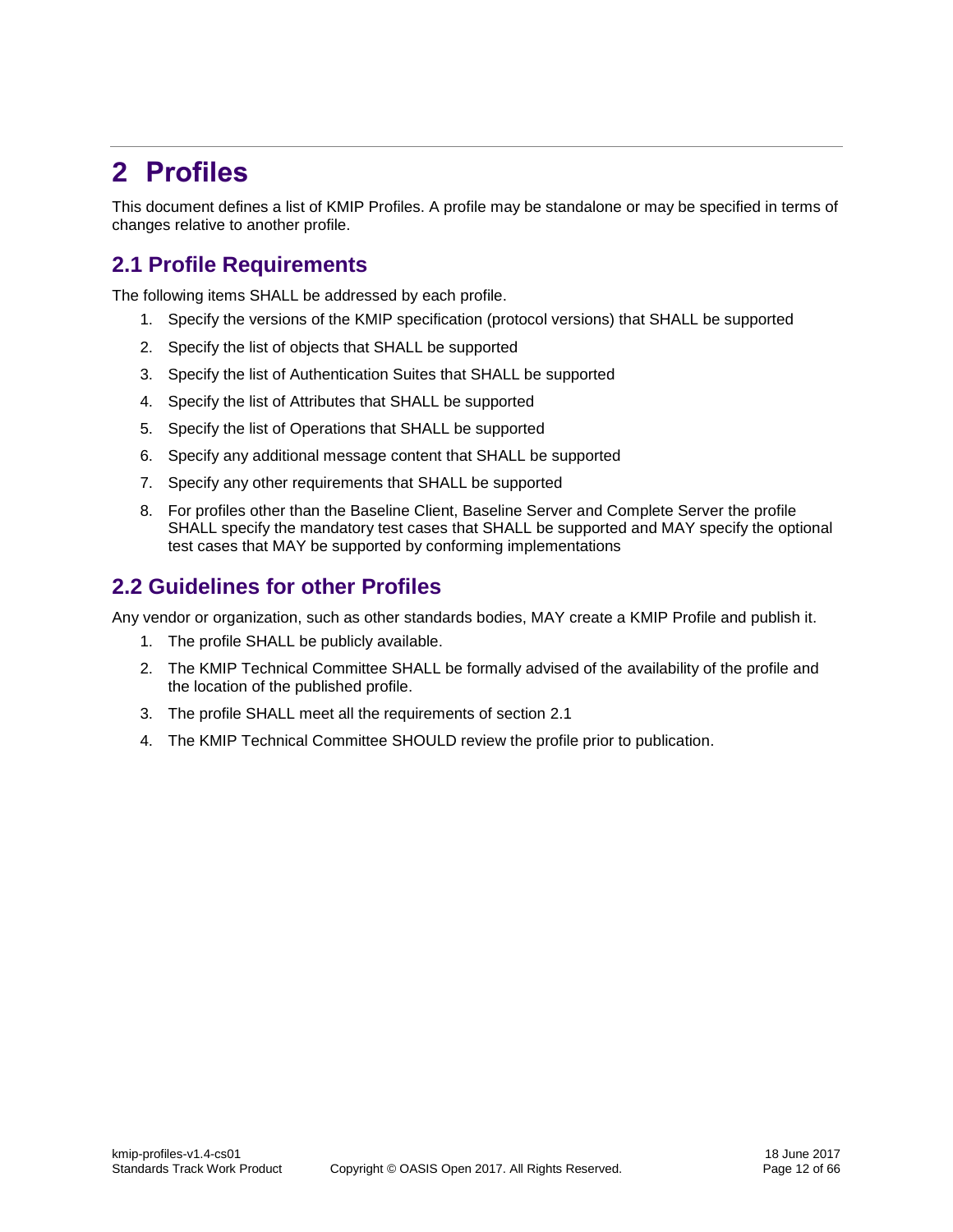## <span id="page-12-0"></span>**3 Authentication Suites**

This section contains the list of the channel security, channel options, and server and client authentication requirements for a KMIP profile. Other Authentication Suites MAY be defined for other KMIP Profiles.

An Authentication Suite provides at least the following:

- 1. All communication over the security channel SHALL provide confidentiality and integrity
- 2. All communication over the security channel SHALL provide assurance of server authenticity
- 3. All communication over the security channel for Operations other than  $\alpha_{\text{query}}$  and  $\beta_{\text{lscover}}$ Versions SHALL provide assurance of client authenticity
- 4. All options such as channel protocol version and cipher suites for the secuity channel SHALL be specified

## <span id="page-12-1"></span>**3.1 Basic Authentication Suite**

This authentication suite stipulates that a profile conforming to the Basic Authentication Suite SHALL use TLS to negotiate a secure channel.

## <span id="page-12-2"></span>**3.1.1 Basic Authentication Protocols**

Conformant KMIP clients or servers SHALL support:

 $\bullet$  TLS v1.2 [RFC5246]

Conformant KMIP clients or servers SHALL NOT support:

- $\bullet$  TLS v1.0
- SSL v3.0
- SSL v2.0
- SSL v1.0

## <span id="page-12-3"></span>**3.1.2 Basic Authentication Cipher Suites**

Conformant KMIP clients or servers SHALL support the following cipher suites:

- TLS\_RSA\_WITH\_AES\_256\_CBC\_SHA256
- TLS\_RSA\_WITH\_AES\_128\_CBC\_SHA256

Conformant KMIP clients and servers MAY support the following cipher suites:

- TLS\_RSA\_WITH\_AES\_128\_CBC\_SHA
- TLS\_RSA\_WITH\_AES\_256\_CBC\_SHA
- $\bullet$  TLS DH DSS WITH AES 128 CBC SHA
- $\bullet$  TLS DH\_RSA\_WITH\_AES\_128 CBC\_SHA
- TLS\_DHE\_DSS\_WITH\_AES\_128\_CBC\_SHA
- $\bullet$  TLS DHE RSA WITH AES 128 CBC SHA
- TLS\_DH\_DSS\_WITH\_AES\_256\_CBC\_SHA
- TLS DH RSA WITH AES 256 CBC SHA
- TLS\_DHE\_DSS\_WITH\_AES\_256\_CBC\_SHA
- $\bullet$  TLS DHE RSA WITH AES 256 CBC SHA
- TLS\_DH\_DSS\_WITH\_AES\_128\_CBC\_SHA256
- TLS\_DH\_RSA\_WITH\_AES\_128\_CBC\_SHA256
- $\bullet$  TLS DHE DSS WITH AES 128 CBC SHA256
- $\bullet$  TLS DHE RSA WITH AES 128 CBC SHA256
- TLS DH DSS WITH AES 256 CBC SHA256
- TLS\_DH\_RSA\_WITH\_AES\_256\_CBC\_SHA256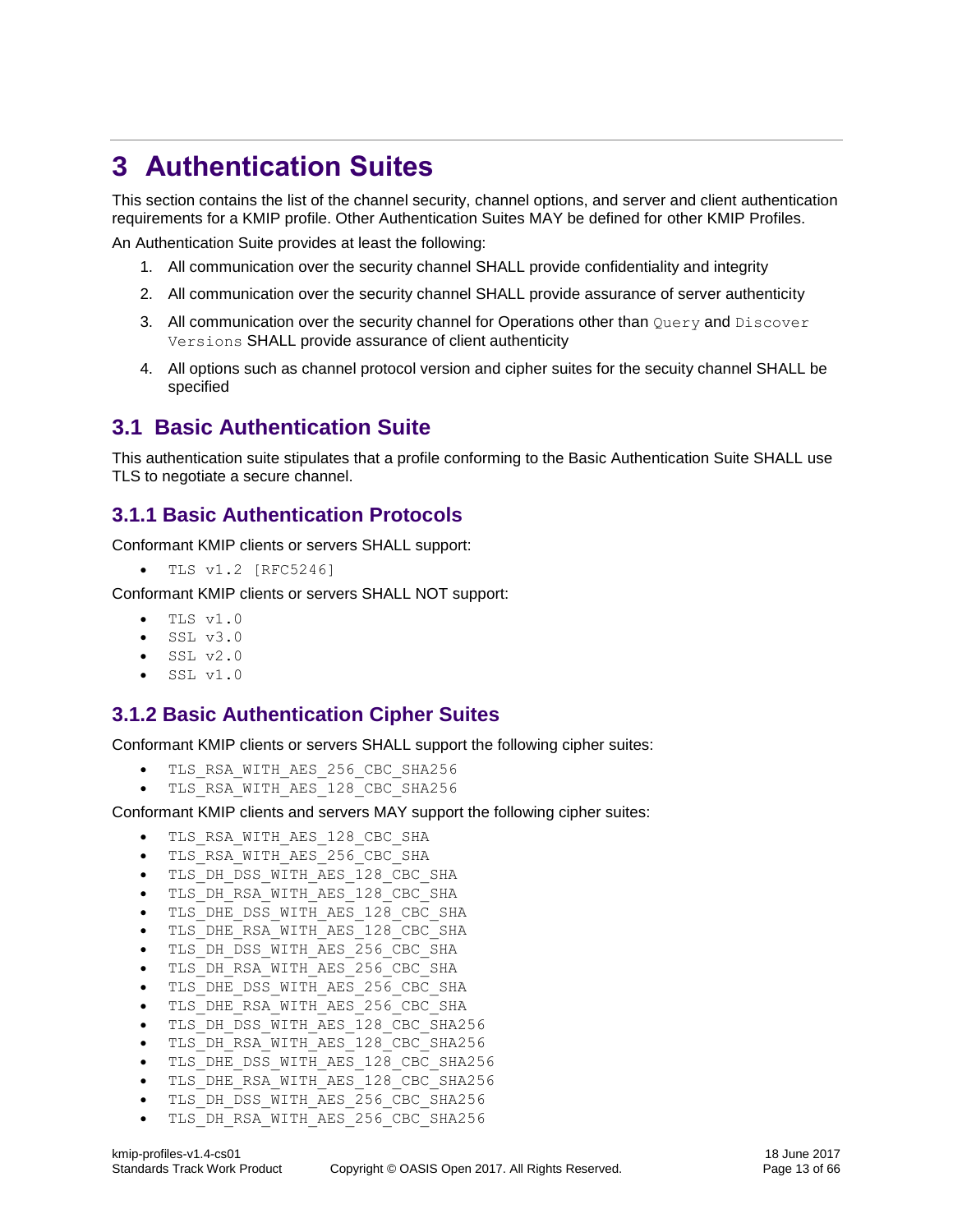- $\bullet$  TLS DHE DSS WITH AES 256 CBC SHA256
- TLS\_DHE\_RSA\_WITH\_AES\_256\_CBC\_SHA256
- $\bullet$  TLS ECDH ECDSA WITH AES 128 CBC SHA
- TLS\_ECDH\_ECDSA\_WITH\_AES\_128\_CBC\_SHA256
- TLS\_ECDH\_ECDSA\_WITH\_AES\_256\_CBC\_SHA384
- $\bullet$  TLS ECDHE ECDSA WITH AES 128 CBC SHA
- TLS\_ECDHE\_ECDSA\_WITH\_AES\_128\_CBC\_SHA256
- TLS\_ECDHE\_ECDSA\_WITH\_AES\_256\_CBC\_SHA384
- TLS\_ECDH\_RSA\_WITH\_AES\_128\_CBC\_SHA256
- TLS\_ECDH\_RSA\_WITH\_AES\_256\_CBC\_SHA384
- $\bullet$  TLS ECDHE RSA WITH AES 128 CBC SHA
- TLS ECDHE RSA WITH AES 128 CBC SHA256
- TLS\_ECDHE\_RSA\_WITH\_AES\_256\_CBC\_SHA384
- TLS\_PSK\_WITH\_AES\_128\_CBC\_SHA
- TLS PSK WITH AES 256 CBC SHA
- TLS DHE PSK WITH AES 128 CBC SHA
- $\bullet$  TLS DHE PSK WITH AES 256 CBC SHA
- $\bullet$  TLS RSA PSK WITH AES 128 CBC SHA
- TLS\_RSA\_PSK\_WITH\_AES\_256\_CBC\_SHA
- TLS\_ECDHE\_ECDSA\_WITH\_AES\_128\_GCM\_SHA256
- TLS\_ECDHE\_ECDSA\_WITH\_AES\_256\_GCM\_SHA384
- TLS\_ECDHE\_ECDSA\_WITH\_AES\_128\_CBC\_SHA256
- TLS\_ECDHE\_ECDSA\_WITH\_AES\_256\_CBC\_SHA384

Conformant KMIP clients or servers SHALL NOT support any cipher suite not listed above.

## <span id="page-13-0"></span>**3.1.3 Basic Authentication Client Authenticity**

Conformant KMIP servers SHALL require the use of channel (TLS) mutual authentication to provide assurance of client authenticity for all operations other than:

- Ouery
- Discover Versions

Conformant KMIP servers SHALL use the identity derived from the channel mutual authentication to determine the client identity if the KMIP client requests do not contain an Authentication object.

Conformant KMIP servers SHALL use the identity derived from the channel mutual authentication along with the Credential information to determine the client identity if the KMIP client requests contain an Authentication object.

The exact mechanisms determining the client identity are outside the scope of this specification.

## <span id="page-13-1"></span>**3.1.4 Basic Authentication KMIP Port Number**

Conformant KMIP servers SHALL use TCP port number 5696, as assigned by IANA.

## <span id="page-13-2"></span>**3.2 TLS 1.2 Authentication Suite**

This authentication suite stipulates that a profile conforming to the TLS 1.2 Authentication Suite SHALL use TLS version 1.2 to negotiate a secure channel.

## <span id="page-13-3"></span>**3.2.1 TLS 1.2 Authentication Protocols**

Conformant KMIP clients and servers SHALL support:

TLS v1.2 [RFC2246]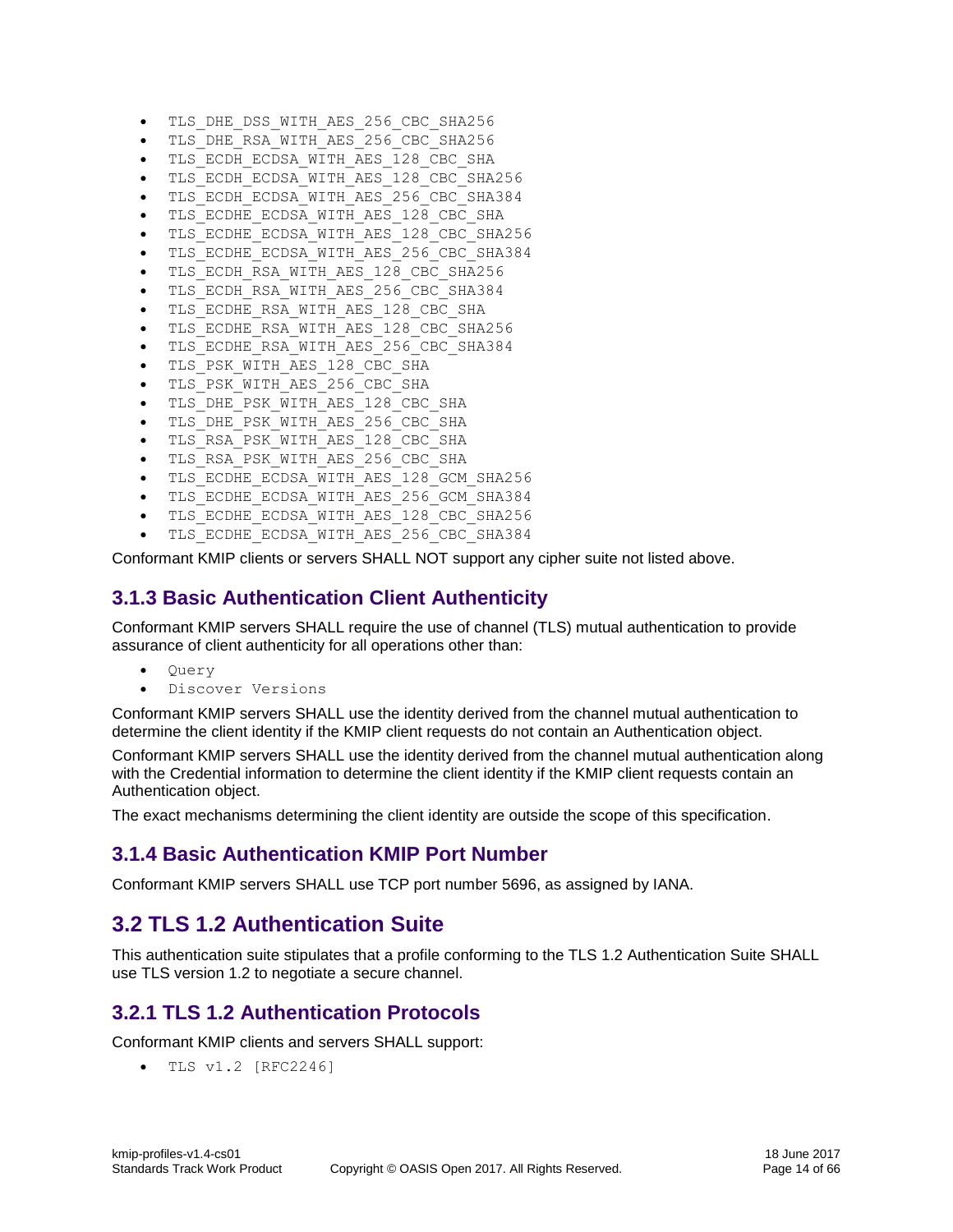## <span id="page-14-0"></span>**3.2.2 TLS 1.2 Authentication Cipher Suites**

Conformant KMIP servers SHALL support the following cipher suites:

- TLS\_RSA\_WITH\_AES\_256\_CBC\_SHA256
- TLS\_RSA\_WITH\_AES\_128\_CBC\_SHA256

Conformant KMIP servers and clients MAY support the cipher suites specified as MAY in [Basic](#page-12-3)  [Authentication Cipher Suites](#page-12-3) [\(3.1.2\)](#page-12-3) of the [Basic Authentication](#page-12-1) Suite.

## <span id="page-14-1"></span>**3.2.3 TLS 1.2 Authentication Client Authenticity**

Conformant KMIP servers and clients SHALL handle client authenticity in accordance with [Basic](#page-13-0)  [Authentication Client Authenticity](#page-13-0) [\(3.1.3\)](#page-13-0) of the [Basic Authentication](#page-12-1) Suite

## <span id="page-14-2"></span>**3.2.4 TLS 1.2 Authentication KMIP Port Number**

Conformant KMIP servers and clients SHALL handle the KMIP port number in in accordance with [Basic](#page-13-1)  [Authentication KMIP Port Number](#page-13-1) [\(3.1.4\)](#page-13-1) of the [Basic Authentication](#page-12-1) Suite.

## <span id="page-14-3"></span>**3.3 Suite B minLOS\_128 Authentication Suite**

Implementations conformant to this profile SHALL use TLS to negotiate a mutually-authenticated connection.

#### <span id="page-14-4"></span>**3.3.1 Suite B minLOS\_128 Protocols**

Conformant KMIP clients and servers SHALL support:

• TLS v1.2 [RFC5246]

#### <span id="page-14-5"></span>**3.3.2 Suite B minLOS\_128 Cipher Suites**

Conformant KMIP servers SHALL support the following cipher suites:

TLS\_ECDHE\_ECDSA\_WITH\_AES\_128\_GCM\_SHA256

## <span id="page-14-6"></span>**3.3.3 Suite B minLOS\_128 Client Authenticity**

Conformant KMIP servers and clients SHALL handle client authenticity in accordance with [TLS 1.2](#page-14-1)  Authentication [Client Authenticity](#page-14-1) [\(3.2.3\)](#page-14-1).

#### <span id="page-14-7"></span>**3.3.4 Suite B minLOS\_128 KMIP Port Number**

Conformant KMIP servers and clients SHALL handle the KMIP port number in accordance with [TLS 1.2](#page-14-2)  [Authentication KMIP Port Number](#page-14-2) [\(3.2.4\)](#page-14-2).

## <span id="page-14-8"></span>**3.4 Suite B minLOS\_192 Authentication Suite**

Implementations conformant to this profile SHALL use TLS to negotiate a mutually-authenticated connection.

## <span id="page-14-9"></span>**3.4.1 Suite B minLOS\_192 Protocols**

Conformant KMIP clients and servers SHALL support:

• TLS v1.2 [RFC5246]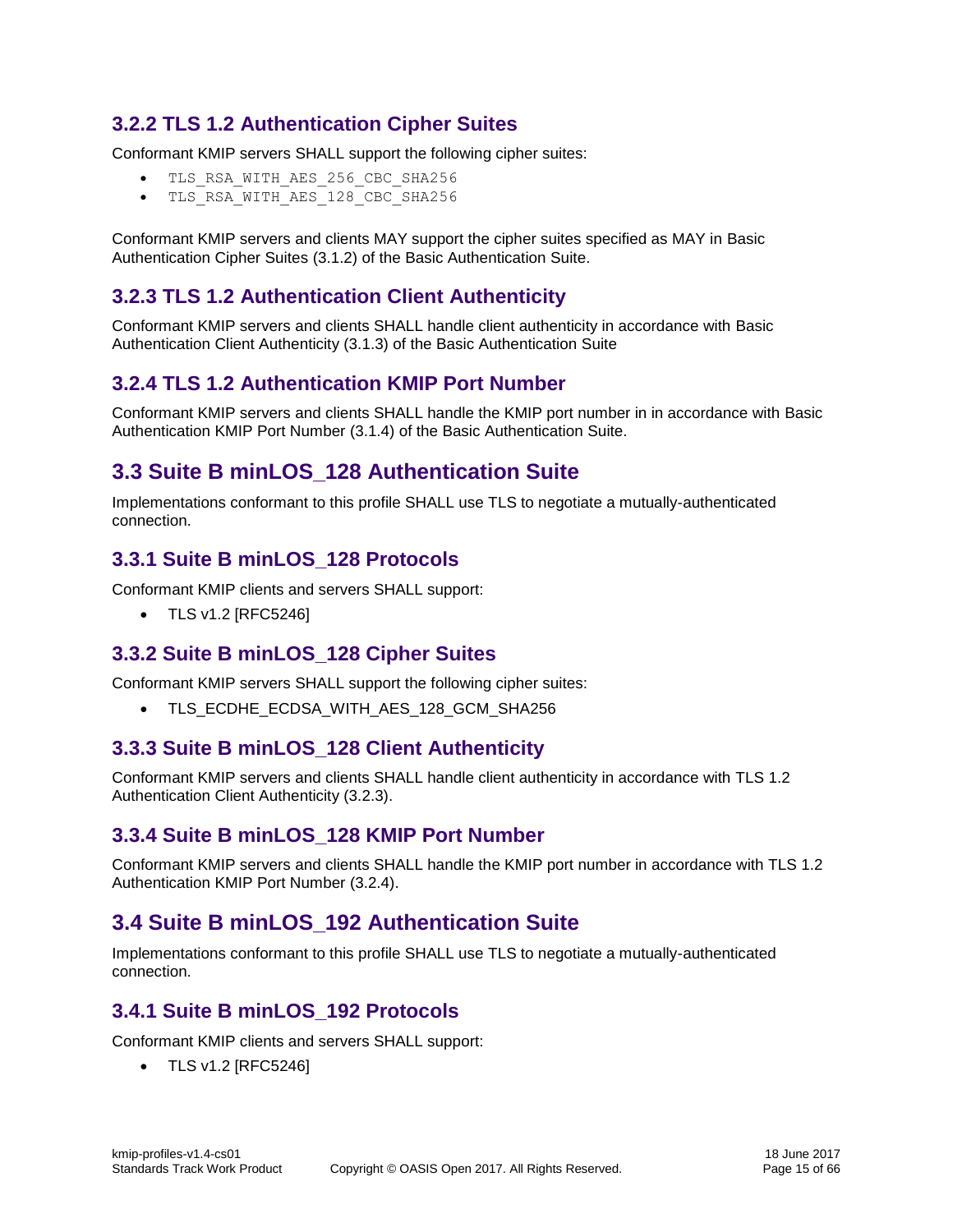## <span id="page-15-0"></span>**3.4.2 Suite B minLOS\_192 Cipher Suites**

Conformant KMIP servers SHALL support the following cipher suites:

TLS\_ECDHE\_ECDSA\_WITH\_AES\_256\_GCM\_SHA384

## <span id="page-15-1"></span>**3.4.3 Suite B minLOS\_192 Client Authenticity**

Conformant KMIP servers and clients SHALL handle client authenticity in accordance with [TLS 1.2](#page-14-1)  Authentication [Client Authenticity](#page-14-1) [\(3.2.3\)](#page-14-1).

## <span id="page-15-2"></span>**3.4.4 Suite B minLOS\_192 KMIP Port Number**

Conformant KMIP servers and clients SHALL handle the KMIP port number in accordance with [TLS 1.2](#page-14-2)  [Authentication KMIP Port Number](#page-14-2) [\(3.2.4\)](#page-14-2).

## <span id="page-15-3"></span>**3.5 HTTPS Authentication Suite**

This authentication suite stipulates that a profile conforming to the HTTPS Authentication Suite SHALL use HTTP over TLS [RFC2818] to negotiate a secure channel.

## <span id="page-15-4"></span>**3.5.1 HTTPS Protocols**

Conformant KMIP servers and clients SHALL handle client authenticity in accordance with [Basic](#page-12-2)  [Authentication Protocols](#page-12-2) [\(3.1.1\)](#page-12-2).

## <span id="page-15-5"></span>**3.5.2 HTTPS Cipher Suites**

Conformant KMIP servers and clients SHALL handle client authenticity in accordance with [Basic](#page-12-3)  [Authentication Cipher Suites](#page-12-3) [\(3.1.2\)](#page-12-3).

## <span id="page-15-6"></span>**3.5.3 HTTPS Authenticity**

Conformant KMIP servers and clients SHALL handle client authenticity in accordance with [Basic](#page-13-0)  [Authentication Client Authenticity](#page-13-0) [\(3.1.3\)](#page-13-0).

#### <span id="page-15-7"></span>**3.5.4 HTTPS KMIP Port Number**

KMIP servers conformant to this profile MAY use TCP port number 5696, as assigned by IANA, to receive and send KMIP messages provided that both HTTPS and non-HTTPS encoded messages are supported. KMIP clients SHALL enable end user configuration of the TCP port number used, as a KMIP server MAY specify a different TCP port number for HTTPS usage.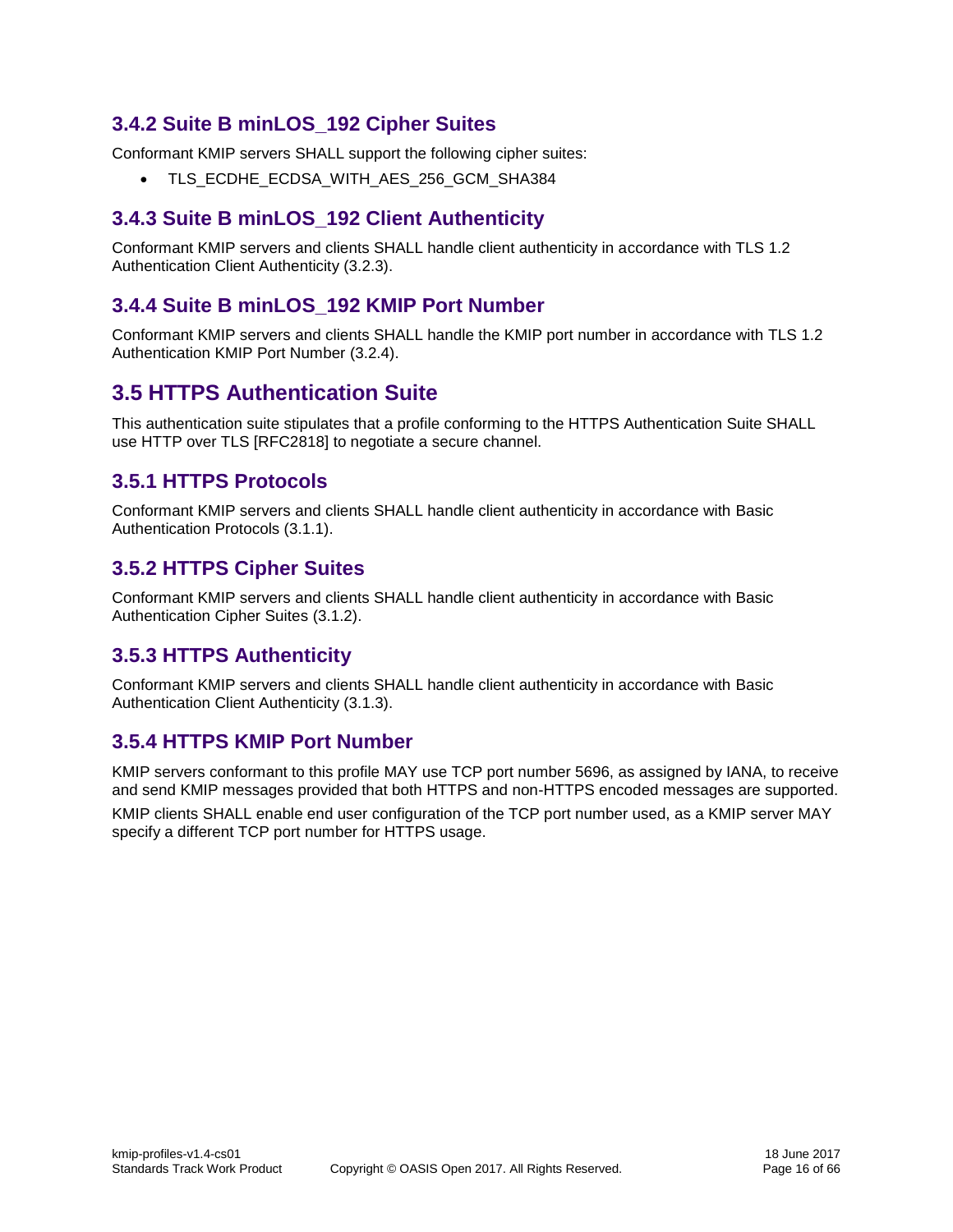## <span id="page-16-0"></span>**4 Conformance Test Cases**

The test cases define a number of request-response pairs for KMIP operations. Each test case is provided in the XML format specified in [XML Encoding](#page-25-1) [\(5.4.1\)](#page-25-1) intended to be both human-readable and usable by automated tools.

Each test case has a unique label (the section name) which includes indication of mandatory (-M-) or optional (-O-) status and the protocol version major and minor numbers as part of the identifier.

The test cases may depend on a specific configuration of a KMIP client and server being configured in a manner consistent with the test case assumptions.

Where possible the flow of unique identifiers between tests, the date-time values, and other dynamic items are indicated using symbolic identifiers – in actual request and response messages these dynamic values will be filled in with valid values.

Symbolic identifiers are of the form \$UPPERCASE\_NAME followed by optional unique index value. Wherever a symbolic identifier occurs in a test cases the implementation must replace it with a reasonable appearing datum of the expected type. Time values can be specified in terms of an offset from the current time in seconds of the form \$NOW or \$NOW-n or \$NOW+n.

Note: the values for the returned items and the custom attributes are illustrative. Actual values from a real client or server system may vary as specified in section [4.1.](#page-16-1)

## <span id="page-16-1"></span>**4.1 Permitted Test Case Variations**

Whilst the test cases provided in a Profile define the allowed request and response content, some inherent variations MAY occur and are permitted within a successfully completed test case.

Each test case MAY include allowed variations in the description of the test case in addition to the variations noted in this section.

Other variations not explicitly noted in this section SHALL be deemed non-conformant.

## <span id="page-16-2"></span>**4.1.1 Variable Items**

An implementation conformant to a Profile MAY vary the following values:

- 1. Unique Identifier
- 2. Private Key Unique Identifier
- 3. Public Key Unique Identifier
- 4. Unique Batch Item ID
- 5. Asynchronous Correlation Value
- 6. Time Stamp
- 7. Key Value / Key Material including:
	- a. key material content returned for managed cryptographic objects which are generated by the server
	- b. wrapped versions of keys where the wrapping key is dynamic or the wrapping contains variable output for each wrap operation
- 8. For response containing the output of cryptographic operation in Data / Signature Data/ MAC Data / IV Counter Nonce where:
	- a. the managed object is generated by the server; or
	- b. the operation inherently contains variable output
- 9. For the following DateTime attributes where the value is not specified in the request as a fixed DateTime value: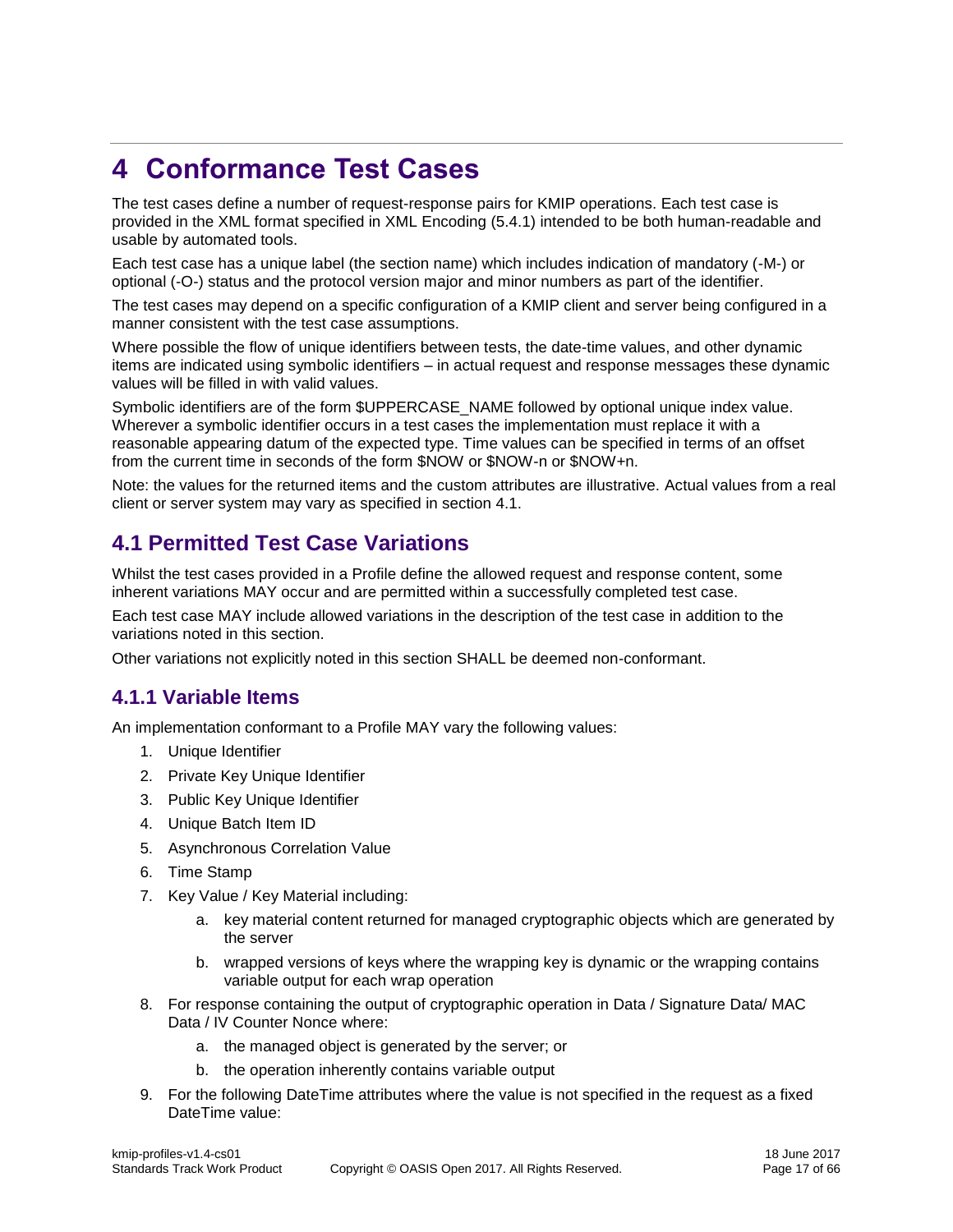- a. Activation Date
- b. Archive Date
- c. Compromise Date
- d. Compromise Occurrence Date
- e. Deactivation Date
- f. Destroy Date
- g. Initial Date
- h. Last Change Date
- i. Protect Start Date
- j. Process Stop Date
- k. Validity Date
- l. Original Creation Date
- 10. Linked Object Identifier
- 11. Digest Value
	- a. For those managed cryptographic objects which are dynamically generated
- 12. Key Format Type
	- a. The key format type selected by the server when it creates managed objects
- 13. Digest
	- a. The Hashing Algorithm selected by the server when it calculates the digest for a managed object for which it has access to the key material
	- b. The Digest Value
- 14. Extensions reported in Query for Extension List and Extension Map
- 15. Application Namespaces reported in Query
- 16. Object Types reported in Query other than those noted as required in the profile
- 17. Operation Types reported in Query other than those noted as required in the profile
- 18. For TextString attribute values containing test identifiers:
	- a. Additional vendor or application prefixes
- 19. Server Correlation Value
- 20. Client Correlation Value
- 21. Additional attributes beyond those noted in the response

An implementation conformant to a Profile MAY allow the following response variations:

- 1. Object Group values May or may not return one or more Object Group values not included in the requests
- 2. y-Custom Attributes May or may not include additional server-specific associated attributes not included in requests
- 3. Message Extensions May or may not include additional (non-critical) vendor extensions
- 4. Template Attribute May or may not be included in responses where the Template Attribute response is noted as optional in [KMIP-SPEC]
- 5. Attribute Index May or may not include Attribute Index value where the Attribute Index value is 0 for Protocol Versions 1.1 and above.
- 6. Result Message May or may not be included in responses and the value (if included) may vary from the text contained within the test case.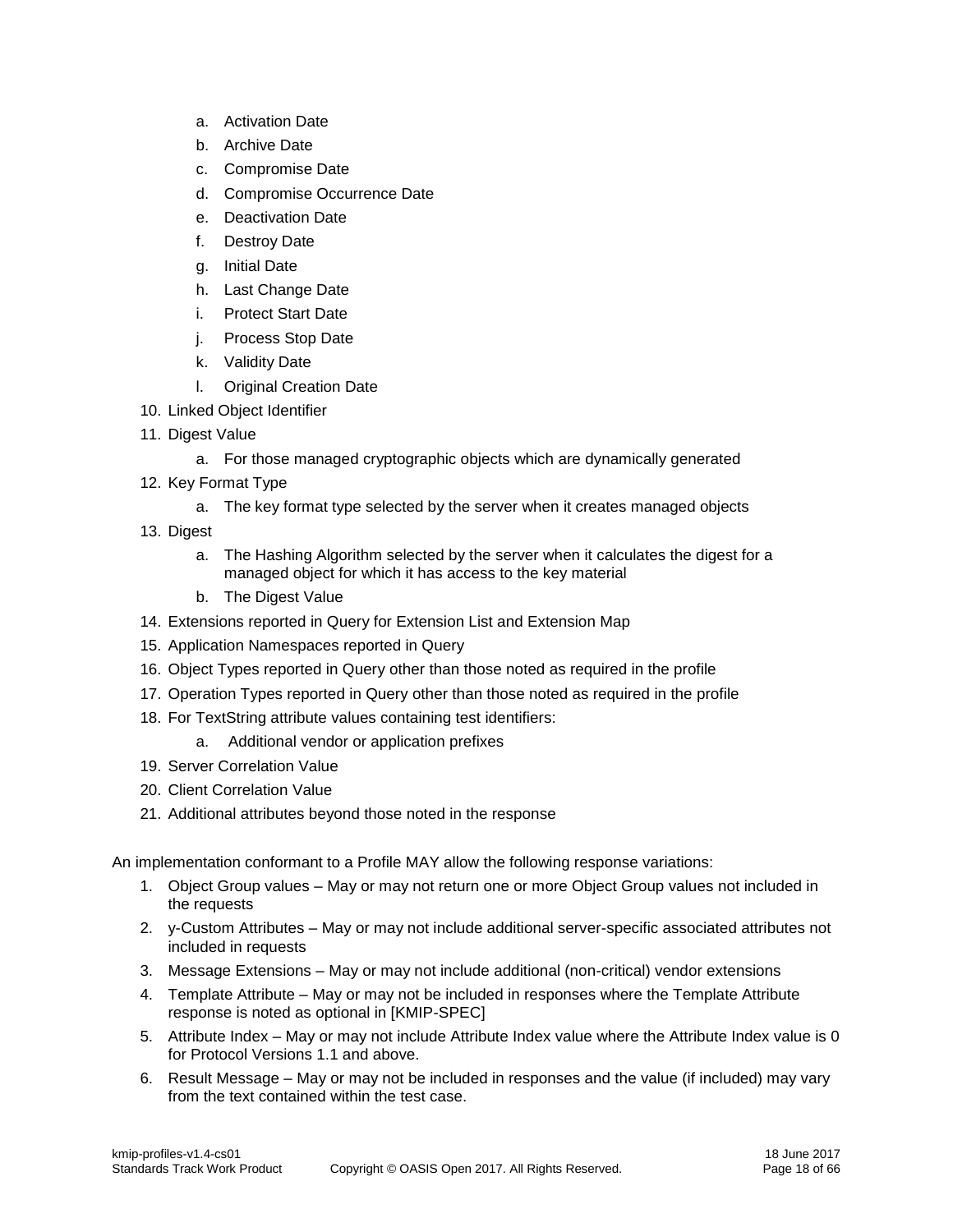- 7. The list of Protocol Versions returned in a Discover Version response may include additional protocol versions if the request has not specified a list of client supported Protocol Versions.
- 8. Vendor Identification The value (if included) may vary from the text contained within the test case.
- 9. Random Number Generator The value returned may vary from the value returned including any of the defined values for the RNG Algorithm field within the Random Number Generator attribute including Unspecified. The other fields within the Random Number Generator (all of which are defined as optional) may be present or omitted and their value each field may be set to any value that is permitted for such a field.
- 10. Located Items The field MAY be present in responses to Locate even if an Offset Items field is not present in the request.

## <span id="page-18-0"></span>**4.1.2 Variable behavior**

An implementation conformant to a Profile SHALL allow variation of the following behavior:

- 1. A test may omit the clean-up requests and responses (containing Revoke and/or Destroy) at the end of the test provided there is a separate mechanism to remove the created objects during testing.
- 2. A test may omit the test identifiers if the client is unable to include them in requests. This includes the following attributes:
	- a. Name; and
	- b. x-ID
- 3. A test MAY perform requests with multiple batch items or as multiple requests with a single batch item provided the sequence of operations are equivalent
- 4. A request MAY contain an optional *Authentication* [KMIP\_SPEC] structure within each request
- 5. The order of Attributes returned in a Get Attributes operation is not specified in [KMIP-SPEC] and an implementation MAY return the list of items in any order provided all noted items are present. Any permutation of the order of the required entries is allowed.
- 6. For all profiles in each Batch Item of a client request including multiple batch items (i.e. Batch Count is greater than one) the Unique Batch Item ID must be specified. Unique Batch Item ID MAY be specified for client requests containing a single batch item (Batch Count equals one) or MAY be omitted. Any reasonable appearing datum of the expected type is permitted.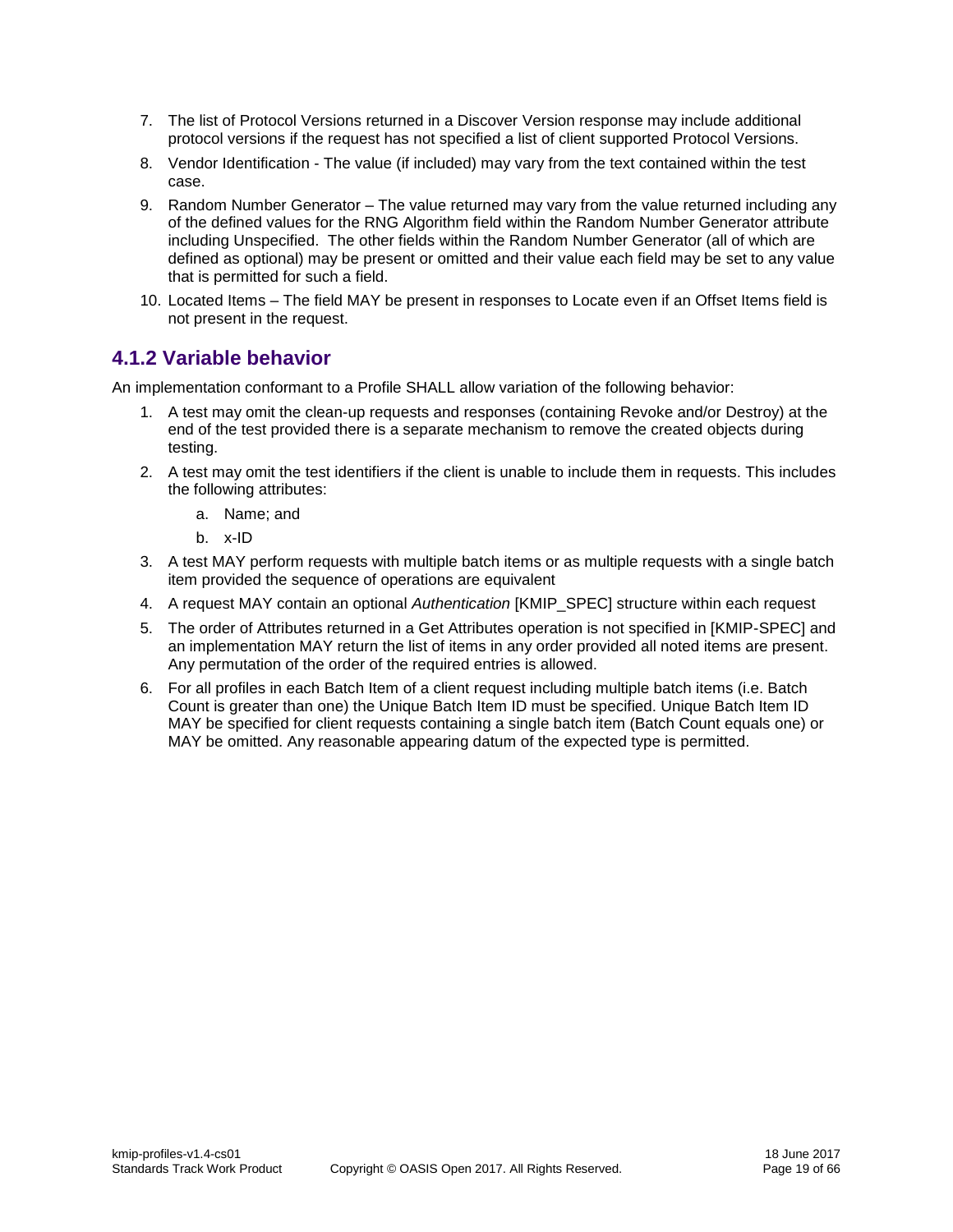## <span id="page-19-0"></span>**5 Profiles**

## <span id="page-19-1"></span>**5.1 Base Profiles**

## <span id="page-19-2"></span>**5.1.1 Baseline Client**

A [Baseline](#page-19-2) Client provides some of the most basic functionality that is expected of a conformant KMIP client – the ability to request information about the server.

An implementation is a conforming Baseline Client if it meets the following conditions:

- 1. Supports the conditions required by the KMIP Client conformance clauses ([KMIP-SPEC] 12.2)
	- 2. Supports the following objects:
		- a. Attribute ([KMIP-SPEC] 2.1.1)
		- b. Template-Attribute Structure ([KMIP-SPEC] 2.1.8)
	- 3. Supports the following subsets of attributes:
		- a. Unique Identifier ([KMIP-SPEC] 3.1)
		- b. Object Type ([KMIP-SPEC] 3.3)
		- c. Digest ([KMIP-SPEC] 3.17)
		- d. Default Operation Policy ([KMIP-SPEC] 3.18.2)
		- e. State ([KMIP-SPEC] 3.22)
		- f. Initial Date ([KMIP-SPEC] 3.23)
		- g. Activation Date ([KMIP-SPEC] 3.24)
		- h. Deactivation Date ([KMIP-SPEC] 3.27)
		- i. Last Change Date ([KMIP-SPEC] 3.38)
	- 4. Supports the ID Placeholder ([KMIP-SPEC] 4)
	- 5. Supports the following client-to-server operations:
		- a. Locate ([KMIP-SPEC] 4.9)
		- b. Get ([KMIP-SPEC] 4.11)
		- c. Get Attributes ([KMIP-SPEC] 4.12)
		- d. Query ([KMIP-SPEC] 4.25)
	- 6. Supports the following message contents:
		- a. Protocol Version ([KMIP-SPEC] 6.1)
		- b. Operation ([KMIP-SPEC] 6.2)
		- c. Maximum Response Size ([KMIP-SPEC] 6.3)
		- d. Unique Batch Item ID ([KMIP-SPEC] 6.4)
		- e. Time Stamp ([KMIP-SPEC] 6.5)
		- f. Asynchronous Indicator ([KMIP-SPEC] 6.7)
		- g. Result Status ([KMIP-SPEC] 6.9)
		- h. Result Reason ([KMIP-SPEC] 6.10)
		- i. Batch Order Option ([KMIP-SPEC] 6.12)
		- j. Batch Error Continuation Option ([KMIP-SPEC] 6.13)
		- k. Batch Count ([KMIP-SPEC] 6.14)<br>I. Batch Item ([KMIP-SPEC] 6.15)
		- Batch Item ([KMIP-SPEC] 6.15)
		- m. Server Correlation Value ([KMIP-SPEC] 6.19)
		- n. Message Extension ([KMIP-SPEC] 6.16)
	- 7. Supports Message Format ([KMIP-SPEC] 7)
	- 8. Supports Authentication ([KMIP-SPEC] 8)
- 9. Supports the TTLV encoding ([KMIP-SPEC] 9.1)
- 10. Supports the transport requirements ([KMIP-SPEC] 10)
- 11. Supports Error Handling ([KMIP-SPEC] 11) for any supported object, attribute, or operation
- 12. Optionally supports any clause within [KMIP-SPEC] that is not listed above.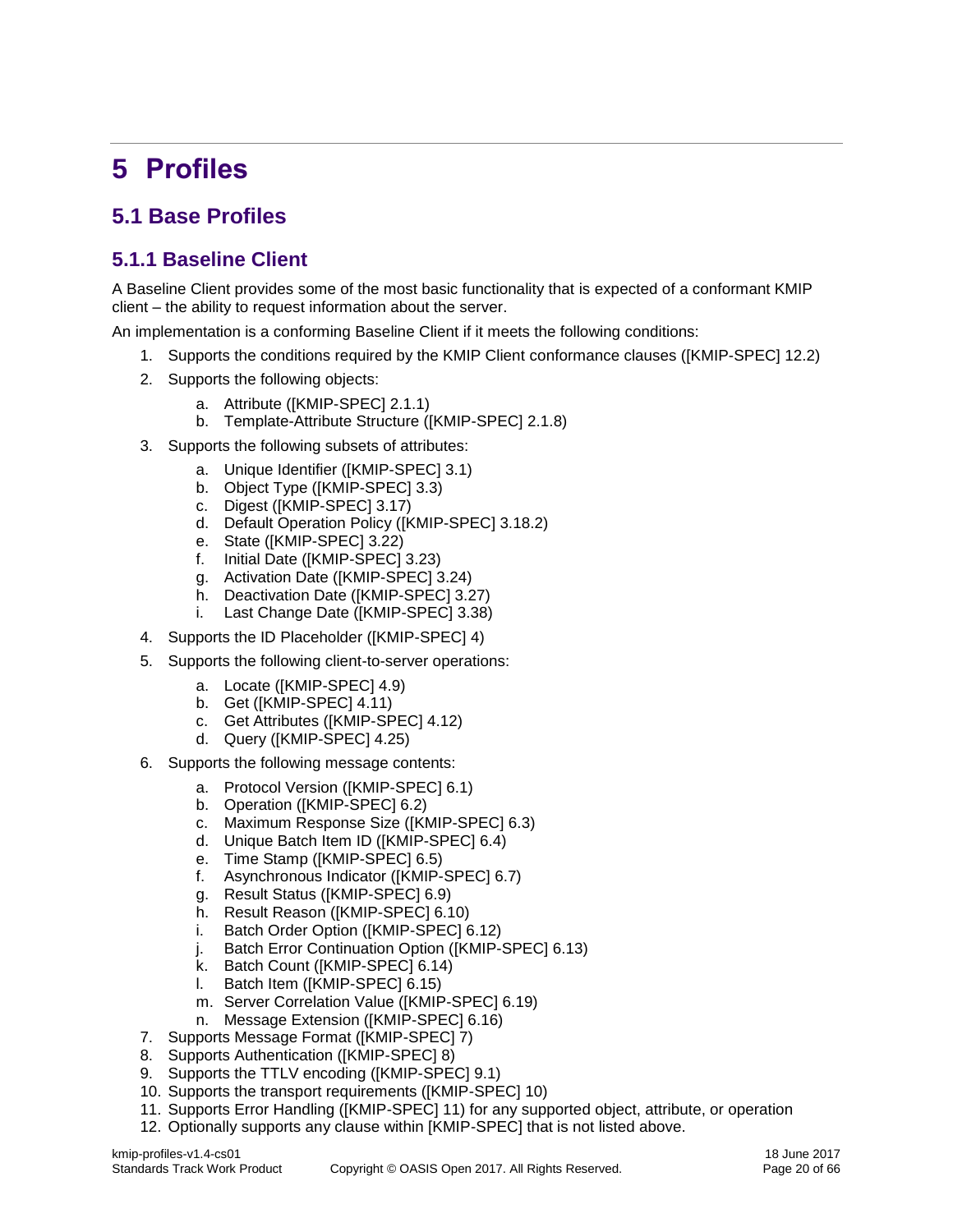13. Optionally supports extensions outside the scope of this standard (e.g., vendor extensions, conformance clauses) that do not contradict any KMIP requirements

## <span id="page-20-0"></span>**5.1.2 Baseline Server**

A [Baseline](#page-20-0) Server provides the most basic functionality that is expected of a conformant KMIP server – the ability to provide information about the server and the managed objects supported by the server.

An implementation is a conforming Baseline Server if it meets the following conditions:

- 1. Supports the conditions required by the KMIP Server conformance clauses ([KMIP-SPEC] 12.1)
- 2. Supports the following objects:
	- a. Attribute ([KMIP-SPEC] 2.1.1)
	- b. Credential ([KMIP-SPEC] 2.1.2)
	- c. Key Block ([KMIP-SPEC] 2.1.3)
	- d. Key Value ([KMIP-SPEC] 2.1.4)
	- e. Template-Attribute Structure ([KMIP-SPEC] 2.1.8)
	- f. Extension Information ([KMIP-SPEC] 2.1.9)
	- g. Profile Information ([KMIP-SPEC] 2.1.19)
	- h. Validation Information ([KMIP-SPEC] 2.1.20)
- 3. Capability Information ([KMIP-SPEC] 2.1.21)Supports the following subsets of attributes:
	- a. Unique Identifier ([KMIP-SPEC] 3.1)
	- b. Name ([KMIP-SPEC] 3.2)
	- c. Object Type ([KMIP-SPEC] 3.3)
	- d. Cryptographic Algorithm ([KMIP-SPEC] 3.4)
	- e. Cryptographic Length ([KMIP-SPEC] 3.5)
	- f. Cryptographic Parameters ([KMIP-SPEC] 3.6)
	- g. Digest ([KMIP-SPEC] 3.17)
	- h. Cryptographic Usage Mask ([KMIP-SPEC] 3.19)
	- i. State ([KMIP-SPEC] 3.22)
	- j. Initial Date ([KMIP-SPEC] 3.23)
	- k. Process Start Date ([KMIP-SPEC] 3.25)
	- l. Protect Stop Date ([KMIP-SPEC] 3.26)
	- m. Activation Date ([KMIP-SPEC] 3.24)
	- n. Deactivation Date ([KMIP-SPEC] 3.27)
	- o. Compromise Occurrence Date ([KMIP-SPEC] 3.29)
	- p. Compromise Date ([KMIP-SPEC] 3.30)
	- q. Revocation Reason ([KMIP-SPEC] 3.31)
	- r. Object Group ([KMIP-SPEC] 3.33)
	- s. Fresh ([KMIP-SPEC] 3.34)
	- t. Link ([KMIP-SPEC] 3.35)
	- u. Last Change Date ([KMIP-SPEC] 3.38)
	- v. Alternative Name ([KMIP-SPEC] 3.40)
	- w. Key Value Present ([KMIP-SPEC] 3.41)
	- x. Key Value Location ([KMIP-SPEC] 3.42)
	- y. Original Creation Date ([KMIP-SPEC] 3.43)
	- z. Random Number Generator ([KMIP-SPEC] 3.44)
	- aa. Description ([KMIP-SPEC] 3.46)
	- bb. Comment ([KMIP-SPEC] 3.47)
	- cc. Sensitive ([KMIP-SPEC] 3.48])
	- dd. Always Sensitive ([KMIP-SPEC] 3.49])
	- ee. Extractable ([KMIP-SPEC] 3.50])
	- ff. Never Extractable ([KMIP-SPEC] 3.51])
	- gg.
- 4. Supports the ID Placeholder ([KMIP-SPEC] 4)
- 5. Supports the following client-to-server operations: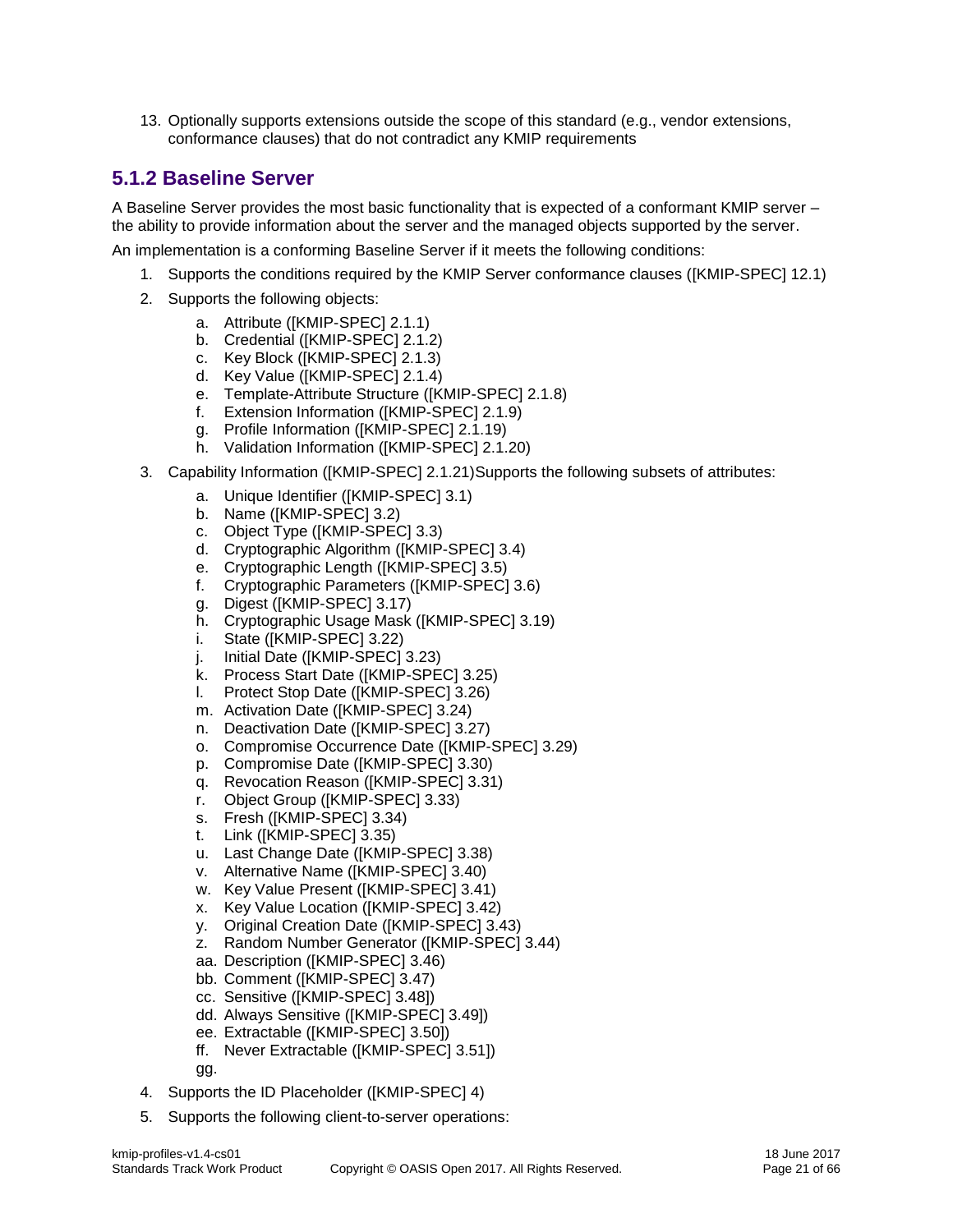- a. Locate ([KMIP-SPEC] 4.9)
- b. Check ([KMIP-SPEC] 4.10)
- c. Get ([KMIP-SPEC] 4.11)
- d. Get Attributes ([KMIP-SPEC] 4.12)
- e. Get Attribute List ([KMIP-SPEC] 4.13)
- f. Add Attribute ([KMIP-SPEC] 4.14)
- g. Modify Attribute ([KMIP-SPEC] 4.15)
- h. Delete Attribute ([KMIP-SPEC] 4.16)
- i. Activate ([KMIP-SPEC] 4.19)
- j. Revoke ([KMIP-SPEC] 4.20)
- 
- k. Destroy ([KMIP-SPEC] 4.21)<br>I. Query ([KMIP-SPEC] 4.25) Query ([KMIP-SPEC] 4.25)
- m. Discover Versions ([KMIP-SPEC] 4.26)
- 6. Supports the following message contents:
	- a. Protocol Version ([KMIP-SPEC] 6.1)
	- b. Operation ([KMIP-SPEC] 6.2)
	- c. Maximum Response Size ([KMIP-SPEC] 6.3)
	- d. Unique Batch Item ID ([KMIP-SPEC] 6.4)
	- e. Time Stamp ([KMIP-SPEC] 6.5)
	- f. Asynchronous Indicator ([KMIP-SPEC] 6.7)
	- g. Result Status ([KMIP-SPEC] 6.9)
	- h. Result Reason ([KMIP-SPEC] 6.10)
	- i. Batch Order Option ([KMIP-SPEC] 6.12)
	- j. Batch Error Continuation Option ([KMIP-SPEC] 6.13)
	- k. Batch Count ([KMIP-SPEC] 6.14)
	- l. Batch Item ([KMIP-SPEC] 6.15)
	- m. Attestation Capable Indicator ([KMIP-SPEC] 6.17)
	- n. Client Correlation Value ([KMIP-SPEC] 6.18)
	- o. Server Correlation Value ([KMIP-SPEC] 6.19)
	- p. Message Extension ([KMIP-SPEC] 6.16)
- 7. Supports Message Format ([KMIP-SPEC] 7)
- 8. Supports Authentication ([KMIP-SPEC] 8)
- 9. Supports the TTLV encoding ([KMIP-SPEC] 9.1)
- 10. Supports the transport requirements ([KMIP-SPEC] 10)
- 11. Supports Error Handling ([KMIP-SPEC] 11) for any supported object, attribute, or operation
- 12. Optionally supports any clause within [KMIP-SPEC] that is not listed above
- 13. Optionally supports extensions outside the scope of this standard (e.g., vendor extensions, conformance clauses) that do not contradict any KMIP requirements

## <span id="page-21-0"></span>**5.2 Complete Server Profile**

A [Complete](#page-21-0) Server provides functionality that is expected of a conformant KMIP server that implements the entire specification.

An implementation is a conforming [Complete](#page-21-0) Server if it meets the following conditions:

- 1. Supports the conditions required by the KMIP Server conformance clauses ([KMIP-SPEC] 12.1)
- 2. Supports Objects ([KMIP-SPEC] 2)
- 3. Supports Attributes ([KMIP-SPEC] 3)
- 4. Supports Client-to-Server operations ([KMIP-SPEC] 4)
- 5. Supports Server-to-Client operations ([KMIP-SPEC] 5)
- 6. Supports Message Contents ([KMIP-SPEC] 6)
- 7. Supports Message Formats ([KMIP-SPEC] 7)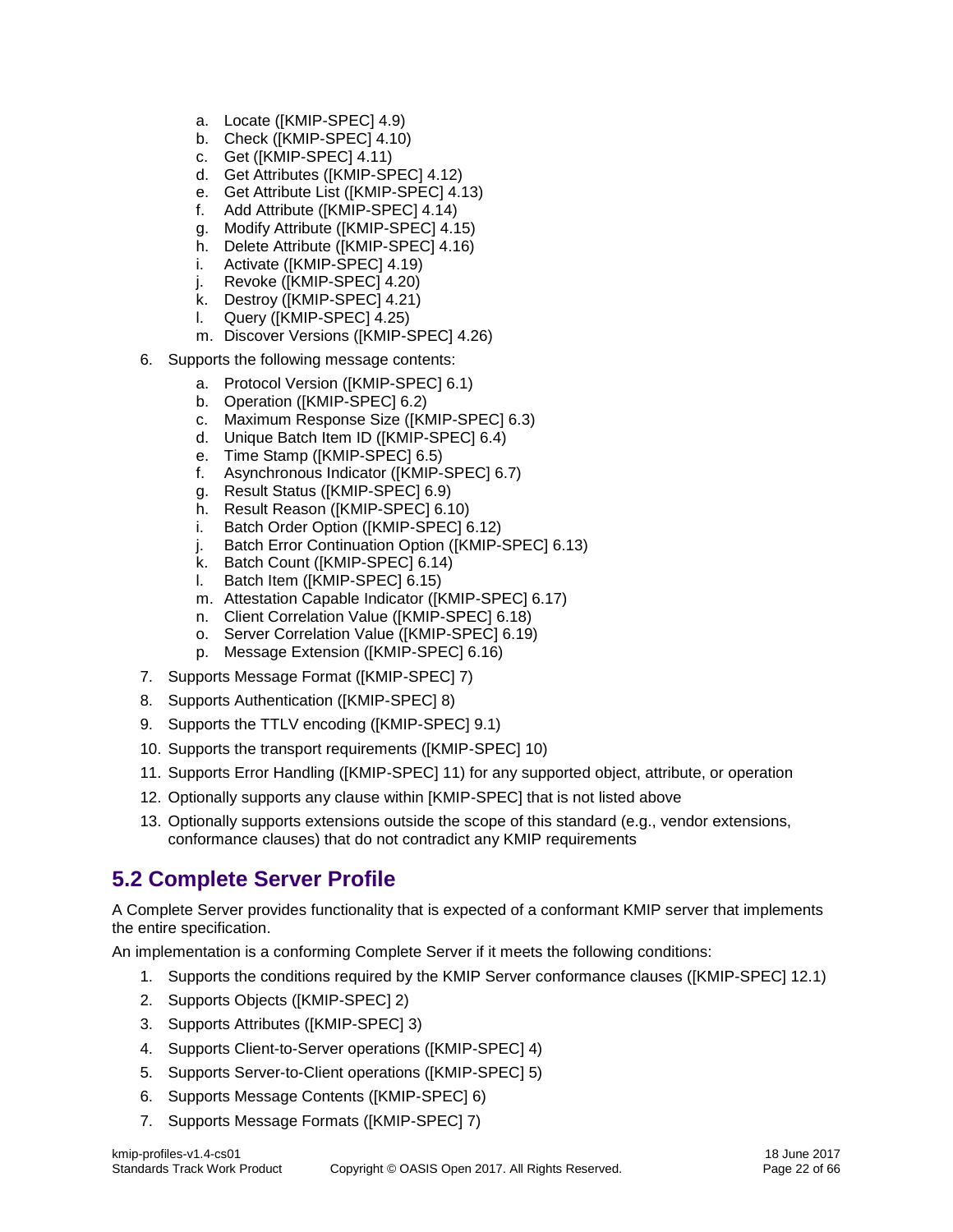- 8. Supports Authentication ([KMIP-SPEC] 8)
- 9. Supports Message Encodings ([KMIP-SPEC] 9)
- 10. Supports Error Handling ([KMIP-SPEC] 11)
- 11. Optionally supports extensions outside the scope of this standard (e.g., vendor extensions, conformance clauses) that do not contradict any KMIP requirements

## <span id="page-22-0"></span>**5.3 HTTPS Profiles**

The Hypertext Transfer Protocol over Transport Layer Security (HTTPS) is simply the use of HTTP over TLS in the same manner that HTTP is used over TCP.

KMIP over HTTPS is simply the use of KMIP messages over HTTPS in the same manner that KMIP is used over TLS.

## <span id="page-22-1"></span>**5.3.1 HTTPS Client**

KMIP clients conformant to this profile:

- 1. SHALL support HTTP/1.0 and/or HTTP/1.1 over TLS conformant to [RFC2818]
- 2. SHALL use the POST request method
- 3. SHOULD support the value */kmip* as the target URI.
- 4. SHALL enable end user configuration of the target URI used as a KMIP server MAY specify a different target URI.
- 5. SHALL specify a Content-Type of "application/octet-stream" if the message encoding is TTLV
- 6. SHALL specify a Content-Type of "text/xml" if the message encoding is XML
- 7. SHALL specify a Content-Type of "application/json" if the message encoding is JSON
- 8. SHALL specify a Content-Length
- 9. SHALL specify a Cache-Control of "no-cache"
- 10. SHALL send KMIP TTLV message in binary format as the body of the HTTP request

KMIP clients that support responding to server to client operations SHALL behave as a HTTPS server.

## <span id="page-22-2"></span>**5.3.2 HTTPS Server**

KMIP servers conformant to this profile:

- 1. SHALL support HTTP/1.0 and HTTP/1.1 over TLS conformant to [RFC2818]
- 2. SHALL return HTTP response code 200 if a KMIP response is available
- 3. SHOULD support the value */kmip* as the target URI.
- 4. SHALL specify a Content-Type of "application/octet-stream" if the message encoding is TTLV
- 5. SHALL specify a Content-Type of "text/xml" if the message encoding is XML
- 6. SHALL specify a Content-Type of "application/json" if the message encoding is JSON
- 7. SHALL specify a Content-Length
- 8. SHALL specify a Cache-Control of "no-cache"
- 9. SHALL send KMIP TTLV message in binary format as the body of the HTTP request

KMIP servers that support server to client operations SHALL behave as a HTTPS client.

## <span id="page-22-3"></span>**5.3.3 HTTPS Mandatory Test Cases KMIP v1.4**

#### <span id="page-22-4"></span>**5.3.3.1 MSGENC-HTTPS-M-1-14**

Perform a Query operation, querying the Operations and Objects supported by the server, with a restriction on the Maximum Response Size set in the request header. Since the resulting Query response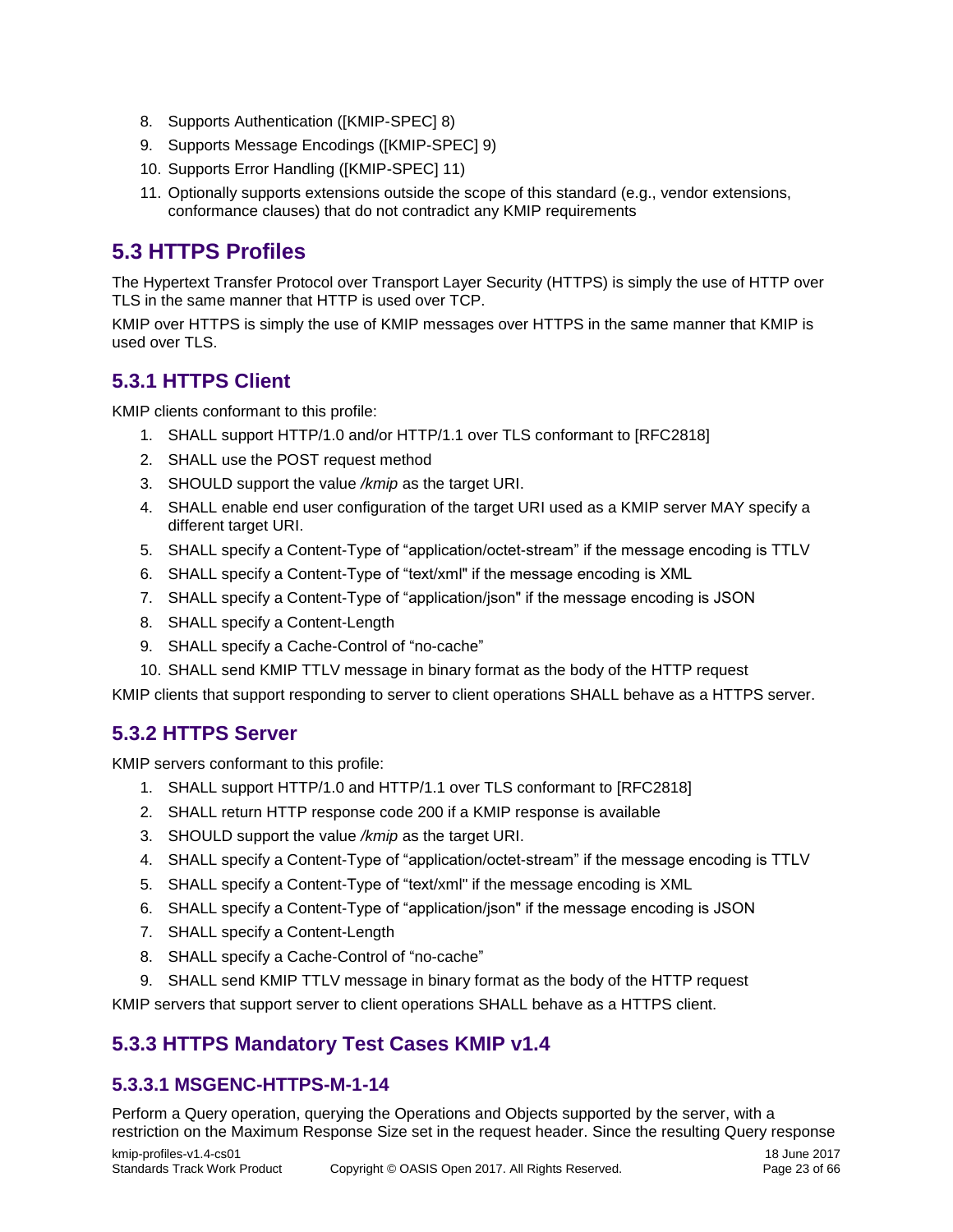is too big, an error is returned. Increase the Maximum Response Size, resubmit the Query request, and get a successful response.

The specific list of operations and object types returned in the response MAY vary.

See [test-cases/kmip-v1.4/mandatory/MSGENC-HTTPS-M-1-14.xml.](test-cases/kmip-v1.4/mandatory/MSGENC-HTTPS-M-1-14.xml)

The informative corresponding wire encoding for the test case is:

| Request Time 0                                            |  |       |       |       |                 |                                                 |  |                |       |                |                                |
|-----------------------------------------------------------|--|-------|-------|-------|-----------------|-------------------------------------------------|--|----------------|-------|----------------|--------------------------------|
| 00000000: 50 4f 53 54 20 2f 6b 6d-69 70 20 48 54 54 50 2f |  |       |       |       |                 |                                                 |  |                |       |                | POST /kmip HTTP/               |
| 00000010: 31 2e 30 0d 0a 50 72 61-67 6d 61 3a 20 6e 6f 2d |  |       |       |       |                 |                                                 |  |                |       |                | $1.0.$ . Pragma: no-           |
| 00000020: 63 61 63 68 65 0d 0a 43-61 63 68 65 2d 43 6f 6e |  |       |       |       |                 |                                                 |  |                |       |                | cacheCache-Con                 |
| 00000030: 74 72 6f 6c 3a 20 6e 6f-2d 63 61 63 68 65 0d 0a |  |       |       |       |                 |                                                 |  |                |       |                | trol: no-cache                 |
| 00000040: 43 6f 6e 6e 65 63 74 69-6f 6e 3a 20 6b 65 65 70 |  |       |       |       |                 |                                                 |  |                |       |                | Connection: keep               |
| 00000050: 2d 61 6c 69 76 65 0d 0a-43 6f 6e 74 65 6e 74 2d |  |       |       |       |                 |                                                 |  |                |       |                | -aliveContent-                 |
| 00000060: 54 79 70 65 3a 20 61 70-70 6c 69 63 61 74 69 6f |  |       |       |       |                 |                                                 |  |                |       |                | Type: applicatio               |
| 00000070: 6e 2f 6f 63 74 65 74 2d-73 74 72 65 61 6d 0d 0a |  |       |       |       |                 |                                                 |  |                |       |                | n/octet-stream                 |
| 00000080: 43 6f 6e 74 65 6e 74 2d-4c 65 6e 67 74 68 3a 20 |  |       |       |       |                 |                                                 |  |                |       |                | Content-Length:                |
| 00000090: 31 35 32 20 20 20 20 20 20 20 0d 0a 0d 0a 42 00 |  |       |       |       |                 |                                                 |  |                |       |                | 152<br>$\ldots$ $\mathbb{B}$ . |
| 000000a0: 15 32 78 01 00 00 00 90-42 00 77 01 00 00 00 48 |  |       |       |       |                 |                                                 |  |                |       |                | .2xB.wH                        |
| 000000b0: 42 00 69 01 00 00 00 20-42 00 6a 02 00 00 00 04 |  |       |       |       |                 |                                                 |  |                |       |                | B.i B.j                        |
| 000000c0: 00 00 00 01 00 00 00 00-42 00 6b 02 00 00 00 04 |  |       |       |       |                 |                                                 |  |                |       |                | . B . k                        |
| 000000d0: 00 00 00 03 00 00                               |  |       |       |       |                 | 00 00-42 00 50 02 00 00 00 04                   |  |                |       |                | . B . P                        |
| 000000e0: 00 00 01 00 00 00 00 00-42 00 0d 02 00 00 00 04 |  |       |       |       |                 |                                                 |  |                |       |                | . B                            |
| 000000f0: 00 00 00 01 00 00 00 00-42 00 0f 01 00 00 00 38 |  |       |       |       |                 |                                                 |  |                |       |                | . B 8                          |
| 00000100: 42 00 5c 05 00 00                               |  |       |       |       |                 | 00 04-00 00 00                                  |  | 18 00 00 00 00 |       |                | $B. \backslash$                |
| 00000110: 42 00 79 01 00 00                               |  |       |       |       |                 | 00 20-42 00 74 05 00 00 00 04                   |  |                |       |                | $B.y$ $B.t$ .                  |
| 00000120: 00 00 00 01 00 00 00 00-42 00 74 05 00 00 00 04 |  |       |       |       |                 |                                                 |  |                |       |                | . B . t                        |
| 00000130: 00 00 00 02 00 00                               |  |       |       |       | 00              | $00 -$                                          |  |                |       |                | .                              |
| Response Time 0                                           |  |       |       |       |                 |                                                 |  |                |       |                |                                |
| 00000000:                                                 |  |       |       |       |                 | 48 54 54 50 2f 31 2e 31-20 32 30 30 20 4f 4b 0d |  |                |       |                | HTTP/1.1 200 OK.               |
| 00000010: 0a 43 6f 6e 74 65 6e 74-2d 54 79 70 65 3a 20 61 |  |       |       |       |                 |                                                 |  |                |       |                | .Content-Type: a               |
| 00000020: 70 70 6c 69 63 61 74 69-6f 6e 2f 6f 63 74 65 74 |  |       |       |       |                 |                                                 |  |                |       |                | pplication/octet               |
| 00000030: 2d 73 74 72 65 61 6d 0d-0a 43 6f 6e 74 65 6e 74 |  |       |       |       |                 |                                                 |  |                |       |                | -streamContent                 |
| 00000040: 2d 4c 65 6e 67 74 68 3a-20 31 36 38 0d 0a 0d 0a |  |       |       |       |                 |                                                 |  |                |       |                | $-L$ ength: $168$              |
| 00000050: 42 00 7b 01 00 00 00 a0-42 00 7a 01 00 00 00 48 |  |       |       |       |                 |                                                 |  |                |       |                | $B.$ { $B.$ z $H$              |
| 00000060: 42 00 69 01                                     |  |       |       | 00 00 |                 | 00 20-42 00 6a 02 00                            |  |                | 00 00 | 04             | B.i B.j                        |
| 00000070: 00 00 00 01 00 00                               |  |       |       |       |                 | 00 00-42 00 6b 02 00 00 00 04                   |  |                |       |                | . B . k                        |
| 00000080: 00 00 00 03 00 00 00 00-42 00 92 09 00 00 00 08 |  |       |       |       |                 |                                                 |  |                |       |                | . B                            |
| 00000090: 00 00 00 00 56 8a 5b e2-42 00 0d 02 00 00 00    |  |       |       |       |                 |                                                 |  |                |       | 04             | $\ldots$ . V. [bB              |
| 000000a0: 00 00 00 01 00 00 00 00-42 00 0f 01 00 00 00 48 |  |       |       |       |                 |                                                 |  |                |       |                | . B H                          |
| 000000b0: 42 00 5c 05                                     |  |       |       |       |                 | 00 00 00 04-00 00 00                            |  | 18 00 00 00 00 |       |                | $B. \backslash$                |
| 000000c0: 42 00 7f 05                                     |  |       |       | 00 00 | 00 <sub>o</sub> | $04 - 000000$                                   |  | 01 00 00 00 00 |       |                | B.                             |
| 000000d0: 42 00                                           |  | 7e 05 | 00 00 |       | 0 <sup>0</sup>  | $04 - 0000000$                                  |  | 02 00 00 00    |       | 0 <sup>0</sup> | B. ~                           |
| 000000e0: 42 00 7d 07                                     |  |       | 00 00 |       | 0 <sup>0</sup>  | 09-54 4f 4f 5f 4c 41 52 47                      |  |                |       |                | $B.$ }TOO LARG                 |
| 000000f0: 45 00 00 00 00 00 00                            |  |       |       |       |                 | $00 -$                                          |  |                |       |                | $E \ldots \ldots$              |
| Request Time 1                                            |  |       |       |       |                 |                                                 |  |                |       |                |                                |
| 00000000: 50 4f 53 54 20 2f 6b 6d-69 70 20 48 54 54 50 2f |  |       |       |       |                 |                                                 |  |                |       |                | POST /kmip HTTP/               |
| 00000010: 31 2e 30 0d 0a 50 72 61-67 6d 61 3a 20 6e 6f 2d |  |       |       |       |                 |                                                 |  |                |       |                | $1.0$ $Pragma: no-$            |
| 00000020: 63 61 63 68 65 0d 0a 43-61 63 68 65 2d 43 6f 6e |  |       |       |       |                 |                                                 |  |                |       |                | cacheCache-Con                 |
| 00000030: 74 72 6f 6c 3a 20 6e 6f-2d 63 61 63 68 65 0d 0a |  |       |       |       |                 |                                                 |  |                |       |                | trol: no-cache                 |
| 00000040: 43 6f 6e 6e 65 63 74 69-6f 6e 3a 20 6b 65 65 70 |  |       |       |       |                 |                                                 |  |                |       |                | Connection: keep               |
| 00000050: 2d 61 6c 69 76 65 0d 0a-43 6f 6e 74 65 6e 74 2d |  |       |       |       |                 |                                                 |  |                |       |                | -aliveContent-                 |
| 00000060: 54 79 70 65 3a 20 61 70-70 6c 69 63 61 74 69 6f |  |       |       |       |                 |                                                 |  |                |       |                | Type: applicatio               |
| 00000070: 6e 2f 6f 63 74 65 74 2d-73 74 72 65 61 6d 0d 0a |  |       |       |       |                 |                                                 |  |                |       |                | n/octet-stream                 |
| 00000080: 43 6f 6e 74 65 6e 74 2d-4c 65 6e 67 74 68 3a 20 |  |       |       |       |                 |                                                 |  |                |       |                | Content-Length:                |
| 00000090: 31 35 32 20 20 20 20 20 20 20 0d 0a 0d 0a 42 00 |  |       |       |       |                 |                                                 |  |                |       |                | 152<br>$\ldots$ $\mathbb{B}$ . |
| 000000a0: 15 32 78 01 00 00 00 90-42 00 77 01 00 00 00 48 |  |       |       |       |                 |                                                 |  |                |       |                | .2xB.wH                        |
| 000000b0: 42 00 69 01 00 00 00 20-42 00 6a 02 00 00 00 04 |  |       |       |       |                 |                                                 |  |                |       |                | B.i B.j                        |
| 000000c0: 00 00 00 01 00 00 00 00-42 00 6b 02 00 00 00 04 |  |       |       |       |                 |                                                 |  |                |       |                | . B . k                        |
| 000000d0: 00 00 00 03 00 00 00 00-42 00 50 02 00 00 00 04 |  |       |       |       |                 |                                                 |  |                |       |                | B.P                            |
| 000000e0: 00 00 08 00 00 00 00 00-42 00 0d 02 00 00 00 04 |  |       |       |       |                 |                                                 |  |                |       |                | . B                            |
| 000000f0: 00 00 00 01 00 00 00 00-42 00 0f 01 00 00 00 38 |  |       |       |       |                 |                                                 |  |                |       |                | . B 8                          |
| 00000100: 42 00 5c 05 00 00 00 04-00 00 00 18 00 00 00 00 |  |       |       |       |                 |                                                 |  |                |       |                | $B. \backslash$                |
| 00000110: 42 00 79 01 00 00 00 20-42 00 74 05 00 00 00 04 |  |       |       |       |                 |                                                 |  |                |       |                | $B.y$ $B.t$                    |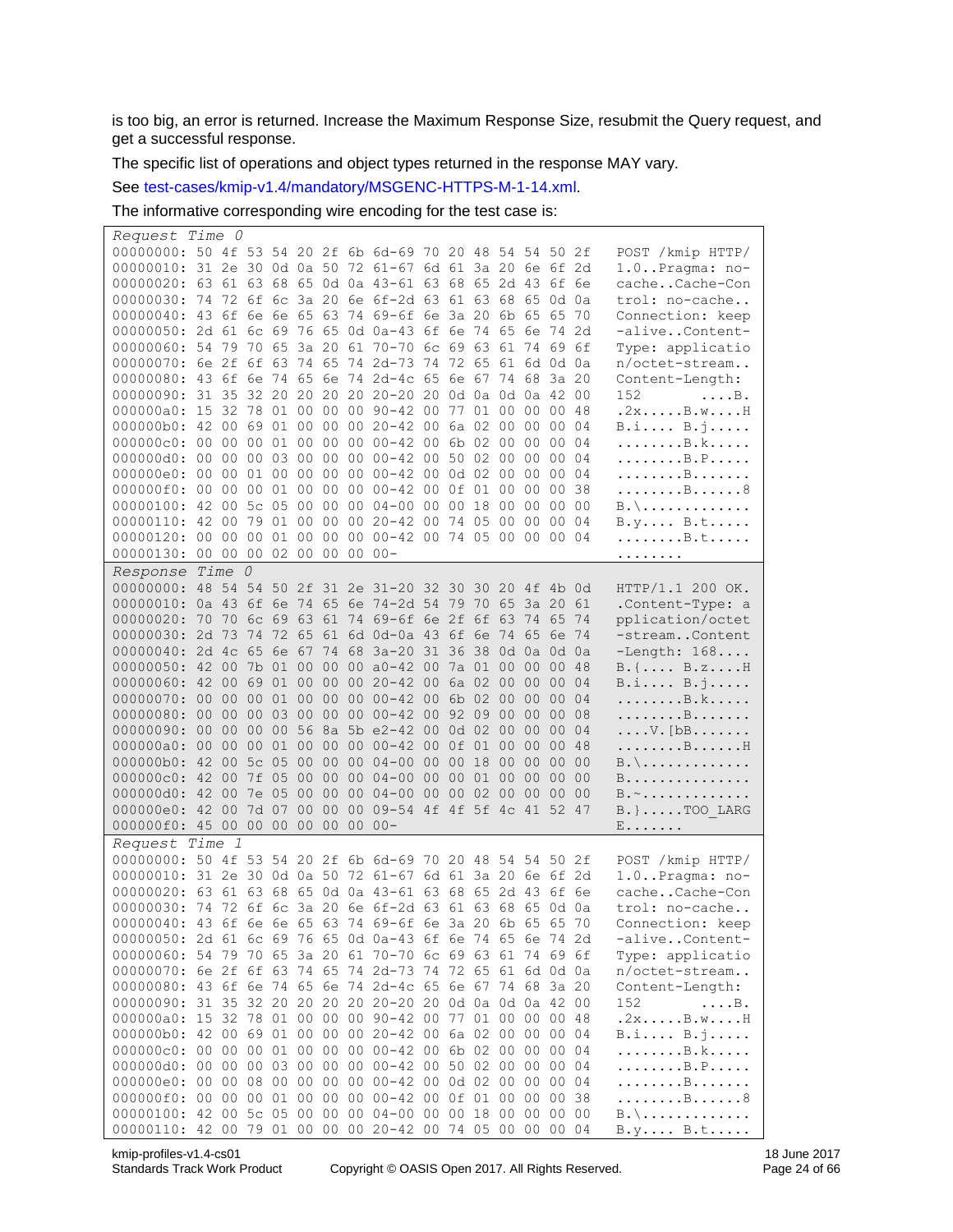| 00000120: 00 00                                                                                                        |                 |                 |                 |             |                 |                 |                 | 00 01 00 00 00 00 -42 00 74 05 00 00 00 04      |  |    |                 |                       |                      |    | . B . t                                                                |
|------------------------------------------------------------------------------------------------------------------------|-----------------|-----------------|-----------------|-------------|-----------------|-----------------|-----------------|-------------------------------------------------|--|----|-----------------|-----------------------|----------------------|----|------------------------------------------------------------------------|
| 00000130:                                                                                                              |                 |                 |                 | 00 00 00 02 |                 | 00 00           |                 | $00000 -$                                       |  |    |                 |                       |                      |    | . <sub>.</sub>                                                         |
| Response Time                                                                                                          |                 |                 | $\overline{1}$  |             |                 |                 |                 |                                                 |  |    |                 |                       |                      |    |                                                                        |
| 00000000:                                                                                                              |                 |                 |                 |             |                 |                 |                 | 48 54 54 50 2f 31 2e 31-20 32 30 30 20 4f 4b 0d |  |    |                 |                       |                      |    | HTTP/1.1 200 OK.                                                       |
| 00000010: 0a 43 6f 6e                                                                                                  |                 |                 |                 |             | 74 65           |                 |                 | 6e 74-2d 54 79 70 65                            |  |    |                 |                       | 3a 20 61             |    | .Content-Type: a                                                       |
| 00000020:                                                                                                              |                 |                 |                 |             |                 |                 |                 | 70 70 6c 69 63 61 74 69-6f 6e 2f 6f 63 74 65 74 |  |    |                 |                       |                      |    | pplication/octet                                                       |
| 00000030: 2d 73 74                                                                                                     |                 |                 |                 | 72 65       |                 | 61              |                 | 6d 0d-0a 43 6f 6e 74 65 6e 74                   |  |    |                 |                       |                      |    | -streamContent                                                         |
| 00000040: 2d 4c 65 6e 67 74 68                                                                                         |                 |                 |                 |             |                 |                 |                 | 3a-20 39 30 34 0d 0a 0d 0a                      |  |    |                 |                       |                      |    | $-L$ ength: $904$                                                      |
| 00000050: 42 00 7b 01                                                                                                  |                 |                 |                 |             | 00 <sub>o</sub> |                 |                 | 00 03 80-42 00 7a 01 00 00 00 48                |  |    |                 |                       |                      |    | $B. \{ \ldots . B. z \ldots . H$                                       |
| 00000060: 42 00                                                                                                        |                 |                 | 69              | 01 00       |                 | 00 00           |                 | 20-42 00 6a 02 00                               |  |    |                 | 00 00                 |                      | 04 | B.i B.j                                                                |
| 00000070: 00 00 00 01 00                                                                                               |                 |                 |                 |             |                 |                 |                 | 00 00 00-42 00 6b 02 00                         |  |    |                 |                       | 00 00 04             |    | . B . k                                                                |
| 00000080: 00                                                                                                           |                 | 00              | 00 03           |             |                 | 00 00 00        |                 | 00-42 00 92 09 00                               |  |    |                 | 00 <sup>o</sup>       | 00 08                |    | . B                                                                    |
| 00000090: 00 00<br>000000a0: 00 00                                                                                     |                 |                 | 00 00           | 00 01       |                 | 00 00 00        |                 | 56 8a 5b e2-42 00 0d 02 00<br>00-42 00 0f 01 00 |  |    |                 |                       | 00 00 04<br>00 03 28 |    | $\ldots$ . V. [bB.                                                     |
| 000000b0: 42 00                                                                                                        |                 |                 | 5c 05           |             |                 |                 |                 | 00 00 00 04-00 00 00                            |  | 18 | 00              |                       | 00 00 00             |    | . B (<br>$B. \backslash \ldots \ldots \ldots \ldots$                   |
| 000000c0: 42 00 7f 05                                                                                                  |                 |                 |                 |             |                 |                 |                 | 00 00 00 04-00 00 00 00 00                      |  |    |                 |                       | 00 00 00             |    | B.                                                                     |
| 000000d0: 42 00                                                                                                        |                 |                 | 7c 01           |             | 00              | 00              | 03              | $00 - 42$ 00 5c 05                              |  |    | 0 <sup>0</sup>  | 0 <sup>0</sup>        | 0 <sup>0</sup>       | 04 | $B.   \ldots . B. \setminus \ldots$                                    |
| 000000e0: 00 00                                                                                                        |                 |                 | 00 18           |             |                 | 00 00 00        |                 | 00-42 00 5c 05 00                               |  |    |                 | 00 <sup>°</sup>       | 00 <sup>o</sup>      | 04 | $\ldots \ldots \ldots$ . $\vdots$                                      |
| 000000f0:                                                                                                              | 00              | 00 <sup>o</sup> | 00 08           |             |                 | 00 00 00        |                 | 00-42 00 5c 05                                  |  |    | 00 <sup>o</sup> |                       | 00 00 04             |    | $\ldots \ldots \ldots$ B. \                                            |
| 00000100: 00 00                                                                                                        |                 |                 | 00              | 14          |                 | 00 00 00        |                 | 00-42 00 5c 05 00                               |  |    |                 | 00 00                 |                      | 04 | . B . \                                                                |
| 00000110: 00 00 00 0a 00                                                                                               |                 |                 |                 |             |                 |                 |                 | 00 00 00-42 00 5c 05 00                         |  |    |                 | 00 00 04              |                      |    | . B . \                                                                |
| 00000120: 00                                                                                                           |                 | 00              | 00 01           |             | 0 <sup>0</sup>  | 00 00           |                 | $00-42$ 00 5c 05                                |  |    |                 | 00 00 00 04           |                      |    | . B . \                                                                |
| 00000130: 00 00                                                                                                        |                 |                 | 00 03           |             |                 |                 |                 | 00 00 00 00-42 00 5c 05 00                      |  |    |                 | 00 00 04              |                      |    | $\ldots \ldots B. \setminus \ldots$                                    |
| 00000140:                                                                                                              | 0 <sup>0</sup>  | 0 <sup>0</sup>  |                 | 00 0b 00    |                 | 00 <sup>o</sup> | 00 <sup>o</sup> | $00-42$ 00 5c 05                                |  |    | $00\,$          | 0 <sup>0</sup>        | 00 04                |    | . B . \                                                                |
| 00000150: 00                                                                                                           |                 | 00              | 00              | $0c$ 00     |                 | 00              | 0 <sup>0</sup>  | $00 - 42$ 00 5c 05                              |  |    | 00 <sup>o</sup> | 00 <sub>o</sub>       | 00 04                |    | . B . \                                                                |
| 00000160: 00                                                                                                           |                 | 00              |                 | 00 0d 00    |                 |                 |                 | 00 00 00-42 00 5c 05 00                         |  |    |                 |                       | 00 00 04             |    | . B . \                                                                |
| 00000170: 00                                                                                                           |                 | 00              | 00              | 0e 00       |                 | 00              | 00              | $00 - 42$ 00 5c 05                              |  |    | 0 <sup>0</sup>  | 00 00                 |                      | 04 | $\ldots \ldots B. \backslash \ldots \ldots$                            |
| 00000180: 00 00                                                                                                        |                 |                 |                 |             |                 |                 |                 | 00 0f 00 00 00 00-42 00 5c 05 00 00 00 04       |  |    |                 |                       |                      |    | . B . \                                                                |
| 00000190:                                                                                                              | 00 <sup>o</sup> | 00 <sup>o</sup> |                 |             |                 |                 |                 | 00 12 00 00 00 00-42 00 5c 05                   |  |    | 00 <sub>o</sub> | 00 00 04              |                      |    | . B . \                                                                |
| 000001a0:                                                                                                              | 00              | 00              | 00 13           |             |                 | 00 00 00        |                 | $00 - 42$ 00 5c 05                              |  |    | 00 <sup>o</sup> | 00 <sup>°</sup>       | 0 <sup>0</sup>       | 04 | $\ldots \ldots B. \backslash \ldots \ldots$                            |
| 000001b0: 00<br>000001c0: 00                                                                                           |                 | 00<br>00        | 00<br>00        | 1a 00<br>19 | 0 <sup>0</sup>  | 00 00<br>00     | 00              | 00-42 00 5c 05 00<br>$00 - 42$ 00 5c 05         |  |    | 00 <sup>o</sup> | 00 <sub>o</sub><br>00 | 00 04<br>00 04       |    | . B . \                                                                |
| 000001d0: 00 00                                                                                                        |                 |                 | 00 09           |             |                 |                 |                 | 00 00 00 00-42 00 5c 05 00                      |  |    |                 | 00 00 04              |                      |    | . B . \<br>. B . \                                                     |
| 000001e0: 00                                                                                                           |                 | 00              |                 | 00 11       |                 | 00 00           |                 | 00 00-42 00 5c 05 00                            |  |    |                 | 00 <sub>o</sub>       | 00 04                |    | $\ldots \ldots \ldots$ . $\vdots$                                      |
| 000001f0: 00                                                                                                           |                 | 00              | 00 02           |             | 0 <sup>0</sup>  | 00 00           |                 | 00-42 00 5c 05 00                               |  |    |                 |                       | 00 00 04             |    | . B . \                                                                |
| 00000200: 00                                                                                                           |                 | 0 <sup>0</sup>  | 00 04           |             |                 |                 |                 | 00 00 00 00-42 00 5c 05 00 00 00 04             |  |    |                 |                       |                      |    | . B . \                                                                |
| 00000210:                                                                                                              | 0 <sup>0</sup>  | 0 <sup>0</sup>  | 00              | 15          | 0 <sup>0</sup>  | 0 <sup>0</sup>  | 0 <sup>0</sup>  | $00 - 42$ 00 5c 05                              |  |    | 0 <sup>0</sup>  | 0 <sup>0</sup>        | 0 <sup>0</sup>       | 04 | . B . \                                                                |
| 00000220: 00                                                                                                           |                 | 00              | 00              | 16          | 00              | 00              | 0 <sup>0</sup>  | 00-42 00 5c 05 00                               |  |    |                 | 00 <sup>1</sup>       | 00 04                |    | $\ldots \ldots \ldots$ . $\vdots$                                      |
| 00000230:                                                                                                              | 0 <sup>0</sup>  | 00              | 00 <sup>o</sup> | 10          | 00 <sub>o</sub> | 00 <sub>o</sub> | 0 <sup>0</sup>  | 00-42 00 5c 05 00                               |  |    |                 |                       | 00 00 04             |    | . B . \                                                                |
| 00000240:                                                                                                              | 00              | 0 <sup>0</sup>  | 00              | 1d 00       |                 | 00 <sup>o</sup> | 00              | $00-42$ 00 5c 05 00                             |  |    |                 | 00 00                 |                      | 04 | $\ldots \ldots B. \backslash \ldots \ldots$                            |
| 00000250: 00                                                                                                           |                 | 00              | 00 <sup>o</sup> | 06          | 00              | 00 <sub>o</sub> | 00 <sup>o</sup> | $00-42$ 00 5c 05                                |  |    |                 | 00 00                 | 00 04                |    | . B . \                                                                |
| 00000260:<br>00000270: 00 00 00 1e 00 00 00 00-42 00 5c 05 00 00 00 04                                                 | 0 <sup>0</sup>  | 0 <sup>0</sup>  | 00              | 07          | 0 <sup>0</sup>  | 0 <sup>0</sup>  | 00              | 00-42 00 5c 05                                  |  |    | 0 <sup>0</sup>  | 00                    | 0 <sup>0</sup>       | 04 | . B . \                                                                |
| 00000280: 00 00 00 1b 00 00 00 00-42 00 5c 05 00 00 00 04                                                              |                 |                 |                 |             |                 |                 |                 |                                                 |  |    |                 |                       |                      |    | . B . \<br>$\ldots$ . $\mathsf{R}\setminus\mathsf{R}\setminus\ldots$ . |
| 00000290: 00 00 00 1c 00 00 00 00-42 00 5c 05 00 00 00 04                                                              |                 |                 |                 |             |                 |                 |                 |                                                 |  |    |                 |                       |                      |    | . B . \                                                                |
| 000002a0: 00 00 00 25 00 00 00 00-42 00 5c 05 00 00 00 04                                                              |                 |                 |                 |             |                 |                 |                 |                                                 |  |    |                 |                       |                      |    | $\ldots \text{\$} \ldots \text{\$} \ldots$                             |
| 000002b0: 00 00 00 26 00 00 00 00-42 00 5c 05 00 00 00 04                                                              |                 |                 |                 |             |                 |                 |                 |                                                 |  |    |                 |                       |                      |    | $\ldots \& \ldots B. \setminus \ldots$                                 |
| 000002c0: 00 00 00 1f 00 00 00 00-42 00 5c 05 00 00 00 04                                                              |                 |                 |                 |             |                 |                 |                 |                                                 |  |    |                 |                       |                      |    | . B . \                                                                |
| 000002d0: 00 00 00 20 00 00 00 00-42 00 5c 05 00 00 00 04                                                              |                 |                 |                 |             |                 |                 |                 |                                                 |  |    |                 |                       |                      |    | $\ldots \ldots B. \backslash \ldots$                                   |
| 000002e0: 00 00 00 21 00 00 00 00-42 00 5c 05 00 00 00 04                                                              |                 |                 |                 |             |                 |                 |                 |                                                 |  |    |                 |                       |                      |    | $\ldots ! \ldots B. \setminus \ldots \ldots$                           |
| 000002f0: 00 00 00 22 00 00 00 00-42 00 5c 05 00 00 00 04                                                              |                 |                 |                 |             |                 |                 |                 |                                                 |  |    |                 |                       |                      |    | $\ldots$ " $B. \setminus \ldots$                                       |
| 00000300: 00 00 00 23 00 00 00 00-42 00 5c 05 00 00 00 04                                                              |                 |                 |                 |             |                 |                 |                 |                                                 |  |    |                 |                       |                      |    | $\dots$ $*$ B . \                                                      |
| 00000310: 00 00 00 24 00 00 00 00-42 00 5c 05 00 00 00 04                                                              |                 |                 |                 |             |                 |                 |                 |                                                 |  |    |                 |                       |                      |    | $\ldots$ \$ $B.\setminus \ldots$ .                                     |
| 00000320: 00 00 00 27                                                                                                  |                 |                 |                 |             |                 |                 |                 | 00 00 00 00-42 00 5c 05 00 00 00 04             |  |    |                 |                       |                      |    | $\ldots$ ' $\ldots$ B. \ $\ldots$ .                                    |
| 00000330: 00 00 00 28                                                                                                  |                 |                 |                 |             |                 |                 |                 | 00 00 00 00-42 00 5c 05 00 00 00 04             |  |    |                 |                       |                      |    | $\ldots$ ( $\ldots$ . B . $\setminus$                                  |
| 00000340: 00 00 00 29 00 00 00 00-42 00 57 05 00 00 00 04                                                              |                 |                 |                 |             |                 |                 |                 |                                                 |  |    |                 |                       |                      |    | $\ldots) \ldots B. W \ldots$                                           |
| 00000350: 00 00 00 01 00 00 00 00-42 00 57 05 00 00 00 04                                                              |                 |                 |                 |             |                 |                 |                 |                                                 |  |    |                 |                       |                      |    | . B . W                                                                |
| 00000360: 00 00 00 02 00 00 00 00-42 00 57 05 00 00 00 04                                                              |                 |                 |                 |             |                 |                 |                 |                                                 |  |    |                 |                       |                      |    | . B . W                                                                |
| 00000370: 00 00 00 07 00 00 00 00-42 00 57 05 00 00 00 04                                                              |                 |                 |                 |             |                 |                 |                 |                                                 |  |    |                 |                       |                      |    | . B . W                                                                |
| 00000380: 00 00 00 03 00 00 00 00-42 00 57 05 00 00 00 04<br>00000390: 00 00 00 04 00 00 00 00-42 00 57 05 00 00 00 04 |                 |                 |                 |             |                 |                 |                 |                                                 |  |    |                 |                       |                      |    | . B . W<br>. B . W                                                     |
| 000003a0: 00 00 00 06                                                                                                  |                 |                 |                 |             |                 |                 |                 | 00 00 00 00-42 00 57 05                         |  |    |                 | 00 00 00 04           |                      |    | . B . W                                                                |
| 000003b0: 00 00 00 08 00 00 00 00-42 00 57 05 00 00 00 04                                                              |                 |                 |                 |             |                 |                 |                 |                                                 |  |    |                 |                       |                      |    | . B . W                                                                |
| 000003c0: 00 00 00 05 00 00 00 00-42 00 57 05 00 00 00 04                                                              |                 |                 |                 |             |                 |                 |                 |                                                 |  |    |                 |                       |                      |    | . B . W                                                                |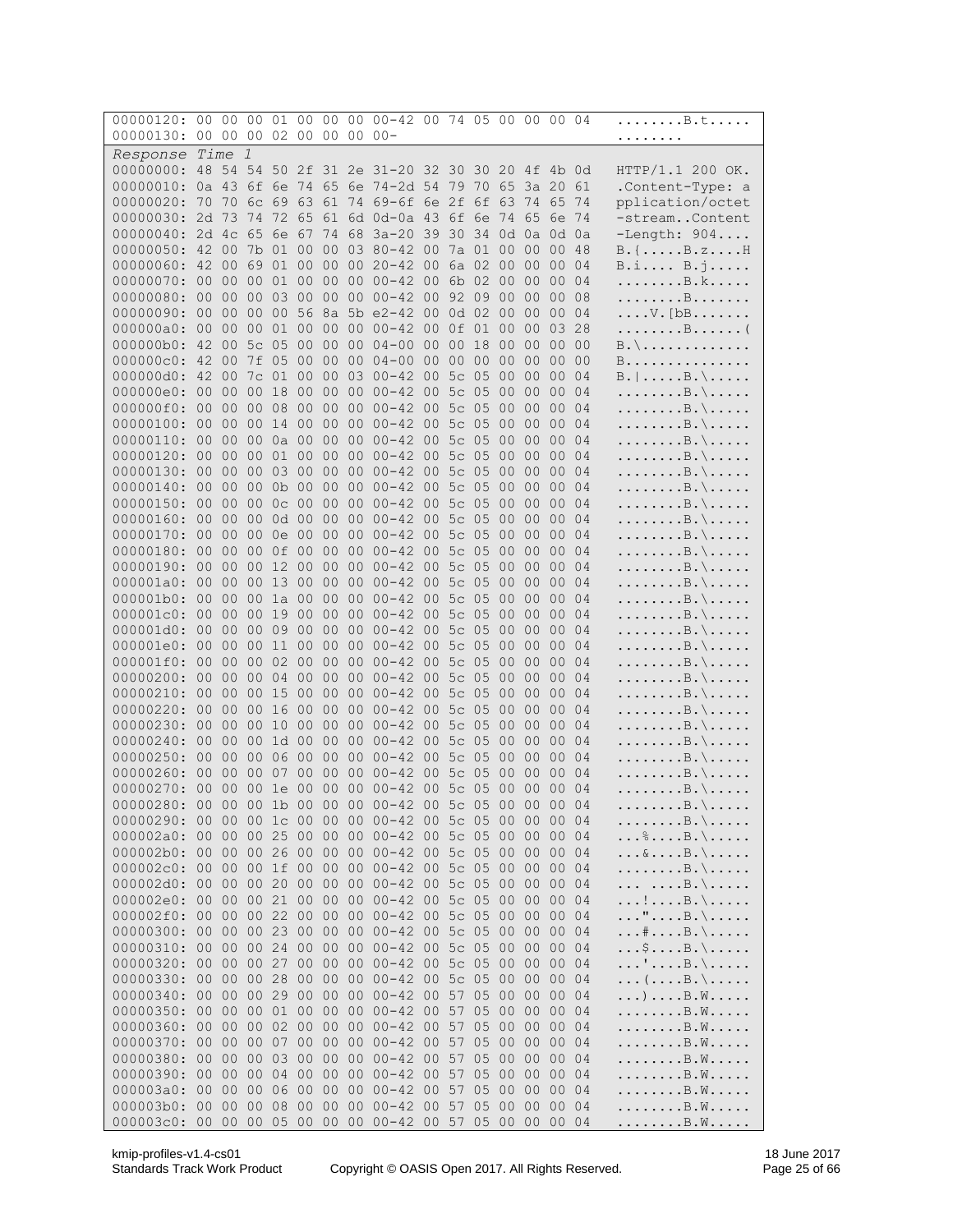## <span id="page-25-0"></span>**5.4 XML Profiles**

The XML profile specifies the use of KMIP replacing the TTLV message encoding with an XML message encoding. The results returned using the XML encoding SHALL be logically the same as if the message encoding was in TTLV form. All size or length values specified within tag values for KMIP items SHALL be the same in XML form as if the message encoding were in TTLV form. The implications of this are that items such as MaximumResponseSize are interpreted to refer to a maximum length computed as if it were a TTLV-encoded response, not the length of the XML-encoded response.

## <span id="page-25-1"></span>**5.4.1 XML Encoding**

#### <span id="page-25-2"></span>**5.4.1.1 Normalizing Names**

KMIP text values of Tags, Types and Enumerations SHALL be normalized to create a 'CamelCase' format that would be suitable to be used as a variable name in C/Java or an XML element name.

The basic approach to converting from KMIP text to CamelCase is to separate the text into individual word tokens (rules 1-4), capitalize the first letter of each word (rule 5) and then join with spaces removed (rule 6). The tokenizing splits on whitespace and on dashes where the token following is a valid word. The tokenizing also removes round brackets and shifts decimals from the front to the back of the first word in each string. The following rules SHALL be applied to create the normalized CamelCase form:

- 1. Replace round brackets '(', ')' with spaces
- 2. If a non-word char (not alpha, digit or underscore) is followed by a letter (either upper or lower case) then a lower case letter, replace the non-word char with space
- 3. Replace remaining non-word chars (except whitespace) with underscore.
- 4. If the first word begins with a digit, move all digits at start of first word to end of first word
- 5. Capitalize the first letter of each word
- *6.* Concatenate all words with spaces removed

#### <span id="page-25-3"></span>**5.4.1.2 Hex representations**

Hex representations of numbers must always begin with '0x' and must not include any spaces. They may use either upper or lower case 'a'-'f'. The hex representation must include all leading zeros or sign extension bits when representing a value of a fixed width such as Tags (3 bytes), Integer (32-bit signed big-endian), Long Integer (64-bit signed big-endian) and Big Integer (big-endian multiple of 8 bytes). The Integer values for -1, 0, 1 are represented as "0xffffffff", "0x00000000", "0x00000001". Hex representation for Byte Strings are similar to numbers, but do not include the '0x' prefix, and can be of any length.

#### <span id="page-25-4"></span>**5.4.1.3 Tags**

Tags are a String that may contain either:

- The 3-byte tag hex value prefixed with '0x'
- The normalised text of a Tag as specified in the KMIP Specification

Other text values may be used such as published names of Extension tags, or names of new tags added in future KMIP versions. Producers may however choose to use hex values for these tags to ensure they are understood by all consumers.

#### <span id="page-25-5"></span>**5.4.1.4 Type**

Type must be a String containing one of the normalized CamelCase values as defined in the KMIP specification.

- **Structure**
- Integer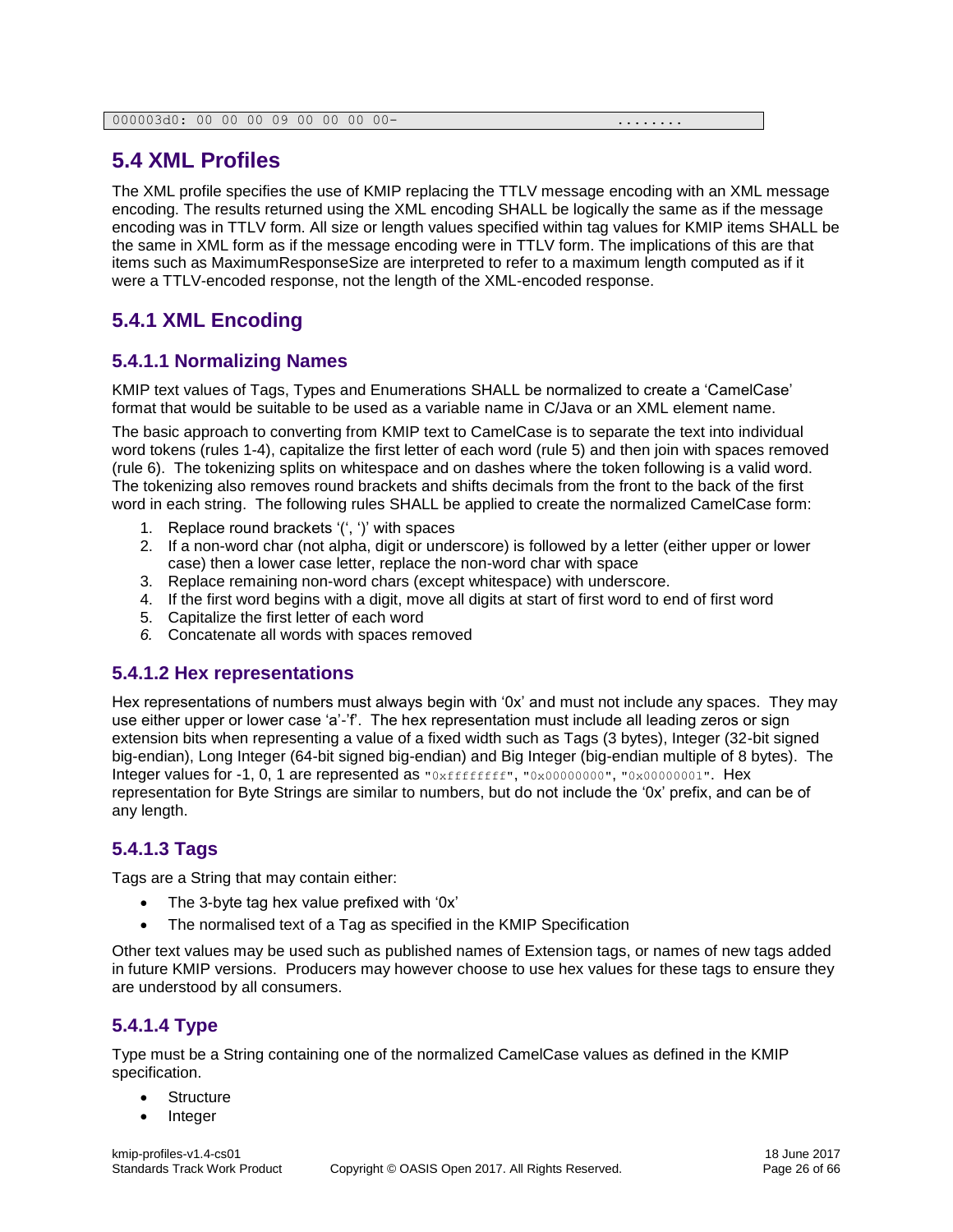- LongInteger
- BigInteger
- **Enumeration**
- Boolean
- **TextString**
- **ByteString**
- DateTime
- Interval

If type is not included, the default type of Structure SHALL be used.

#### <span id="page-26-0"></span>**5.4.1.5 Value**

The specification of a value is represented differently for each TTLV type.

#### <span id="page-26-1"></span>**5.4.1.6 XML Element Encoding**

For XML, each TTLV is represented as an XML element with attributes. The general form uses a single element named 'TTLV' with 'tag', optional 'name' and 'type' attributes. This form allows any TTLV including extensions to be encoded. For tags defined in the KMIP Specification or other well-known extensions, a more specific form can be used where each tag is encoded as an element with the same name and includes a 'type' attribute. For either form, structure values are encoded as nested xml elements, and non-structure values are encoded using the 'value' attribute.

```
<TTLV tag="0x420001" name="ActivationDate" type="DateTime" value="2001-01-01T10:00:00+10:00"/>
<TTLV tag="0x420001" type="DateTime" value="2001-01-01T10:00:00+10:00"/>
<ActivationDate type="DateTime" value="2001-01-01T10:00:00+10:00"/>
<TTLV tag="0x54FFFF" name="SomeExtension" type="DateTime" value="2001-01-01T10:00:00+10:00"/>
```
The 'type' property / attribute SHALL have a default value of 'Structure' and may be omitted for Structures.

If namespaces are required, XML elements SHALL use the following namespace:

urn:oasis:tc:kmip:xmlns

#### <span id="page-26-2"></span>**5.4.1.6.1 Tags**

Tags are a String that may contain either:

- The 3-byte tag hex value prefixed with '0x'
- The normalised text of a Tag as specified in the KMIP Specification

Other text values may be used such as published names of Extension tags, or names of new tags added in future KMIP versions. Producers may however choose to use hex values for these tags to ensure they are understood by all consumers.

```
<ActivationDate xmlns="urn:oasis:tc:kmip:xmlns" type="DateTime" value="2001-01-
01T10:00:00+10:00"/>
<IVCounterNonce type="ByteString" value="a1b2c3d4"/>
<PrivateKeyTemplateAttribute type="Structure"/>
<TTLV tag="0x545352" name="SomeExtension" type="TextString" value="This is an extension"/>
<WELL_KNOWN_EXTENSION type="TextString" value="This is an extension"/>
```
## <span id="page-26-3"></span>**5.4.1.6.2 Structure**

For XML, sub-items are nested elements.

```
<ProtocolVersion type="Structure">
  <ProtocolVersionMajor type="Integer" value="1"/>
  <ProtocolVersionMinor type="Integer" value="0"/>
</ProtocolVersion>
<ProtocolVersion>
```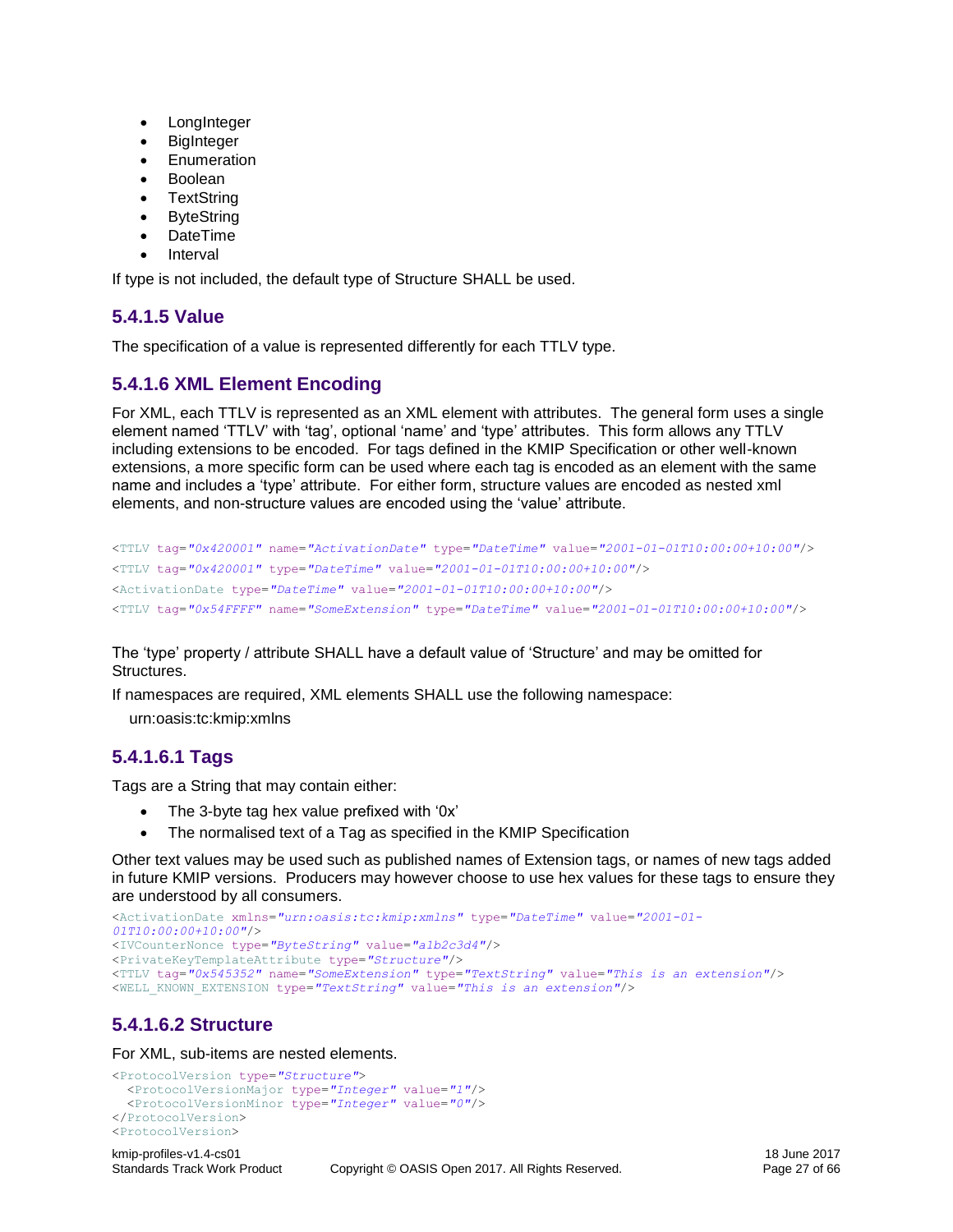```
 <ProtocolVersionMajor type="Integer" value="1"/>
  <ProtocolVersionMinor type="Integer" value="0"/>
</ProtocolVersion>
```
The 'type' property / attribute is optional for a Structure.

#### <span id="page-27-0"></span>**5.4.1.6.3 Integer**

For XML, value is a decimal and uses [XML-SCHEMA] type xsd:int

```
<BatchCount type="Integer" value="10"/>
```
#### <span id="page-27-1"></span>**5.4.1.6.4 Integer - Special case for Masks**

(Cryptographic Usage Mask, Storage Status Mask):

Integer mask values can also be encoded as a String containing mask components. XML uses an attribute with [XML-SCHEMA] type xsd:list which uses a space separator. Components may be either the text of the enumeration value as defined in [KMIP](http://docs.oasis-open.org/kmip/spec/v1.0/os/kmip-spec-1.0-os.html#_toc11468) [9.1.3.3.1](http://docs.oasis-open.org/kmip/spec/v1.0/os/kmip-spec-1.0-os.html#_toc11468) / [KMIP](http://docs.oasis-open.org/kmip/spec/v1.0/os/kmip-spec-1.0-os.html#_toc11572) [9.1.3.3.2,](http://docs.oasis-open.org/kmip/spec/v1.0/os/kmip-spec-1.0-os.html#_toc11572) or a 32-bit unsigned bigendian hex string.

```
<CryptographicUsageMask type="Integer" value="0x0000100c"/>
<CryptographicUsageMask type="Integer" value="Encrypt Decrypt CertificateSign"/>
<CryptographicUsageMask type="Integer" value="CertificateSign 0x00000004 0x0000008"/>
<CryptographicUsageMask type="Integer" value="CertificateSign 0x0000000c"/>
```
## <span id="page-27-2"></span>**5.4.1.6.5 Long Integer**

For XML, value uses [XML-SCHEMA] type xsd:long

```
<x540001 type="LongInteger" value="-2"/>
<UsageLimitsCount type="LongInteger" value="1152921504606846976"/>
```
## <span id="page-27-3"></span>**5.4.1.6.6 Big Integer**

For XML, value uses [XML-SCHEMA] type xsd:hexBinary <X type=*"BigInteger"* value=*"0000000000000000"*/>

#### <span id="page-27-4"></span>**5.4.1.6.7 Enumeration**

For XML, value uses [XML-SCHEMA] type xsd:string and is either a hex string or the CamelCase enum text. If an XSD with xsd:enumeration restriction is used to define valid values (as is the case with the XSD included as an appendix), parsers should also accept any hex string in addition to defined enum values.

```
<ObjectType type="Enumeration" value="0x00000002"/>
<ObjectType type="Enumeration" value="SymmetricKey"/>
```
#### <span id="page-27-5"></span>**5.4.1.6.8 Boolean**

For XML, value uses [XML-SCHEMA] type xsd:Boolean **<BatchOrderOption type=***Boolean***" value=***"true"***/>**

#### <span id="page-27-6"></span>**5.4.1.6.9 Text String**

XML uses [XML-SCHEMA] type xsd:string **<AttributeName type=***"TextString"* **value=***"Cryptographic Algorithm"***/>**

## <span id="page-27-7"></span>**5.4.1.6.10 Byte String**

XML uses [XML-SCHEMA] type xsd:hexBinary <MACSignature type=*"ByteString"* value=*"C50F77"*/>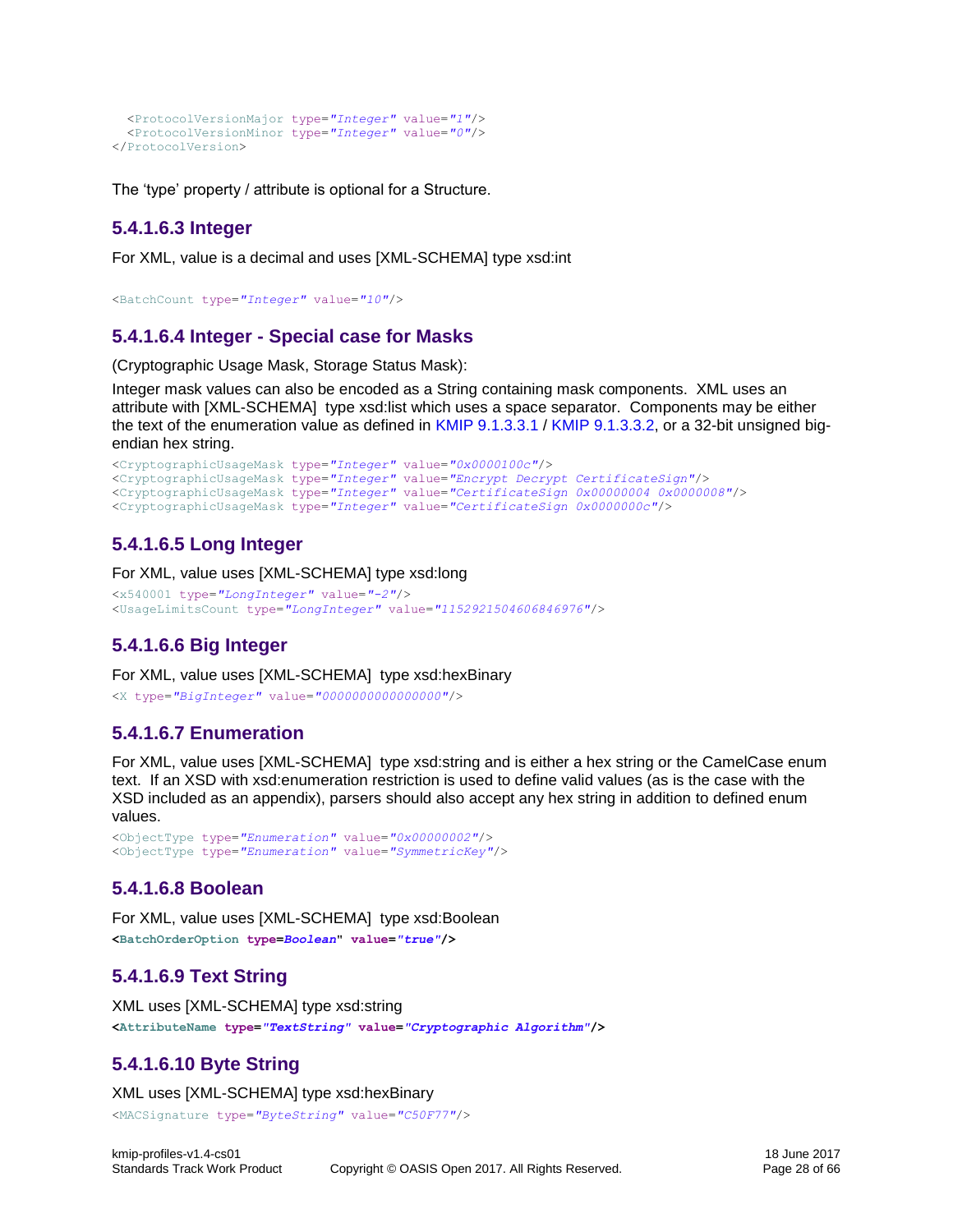#### <span id="page-28-0"></span>**5.4.1.6.11 Date-Time**

For XML, value uses [XML-SCHEMA] type xsd:dateTime

<ArchiveDate type=*"DateTime"* value=*"2001-01-01T10:00:00+10:00"*/>

#### <span id="page-28-1"></span>**5.4.1.6.12 Interval**

XML uses [XML-SCHEMA] type xsd:unsignedInt

```
<Offset type="Interval" value="27"/>
```
## <span id="page-28-2"></span>**5.4.2 XML Client**

KMIP clients conformant to this profile:

- 1. SHALL conform to the [Baseline](#page-19-2) Client (section [5.1.1\)](#page-19-2)
- 2. SHALL conform with [XML Encoding](#page-25-1) [\(5.4.1\)](#page-25-1)
- 3. MAY support any clause within [KMIP-SPEC] provided it does not conflict with any other clause within this section [5.5.2](#page-32-1)
- 4. MAY support extensions outside the scope of this standard (e.g., vendor extensions, conformance clauses) that do not contradict any KMIP requirements.

## <span id="page-28-3"></span>**5.4.3 XML Server**

KMIP servers conformant to this profile:

- 1. SHALL conform to the [Baseline](#page-20-0) Server (section [5.1.2\)](#page-20-0)
- 2. SHALL conform with [XML Encoding](#page-25-1) [\(5.4.1\)](#page-25-1)
- 3. MAY support any clause within [KMIP-SPEC] provided it does not conflict with any other clause within this section [5.5.3](#page-32-2)
- 4. MAY support extensions outside the scope of this standard (e.g., vendor extensions, conformance clauses) that do not contradict any KMIP requirements.

## <span id="page-28-4"></span>**5.4.4 XML Mandatory Test Cases KMIP v1.4**

#### <span id="page-28-5"></span>**5.4.4.1 MSGENC-XML-M-1-14**

Perform a Query operation, querying the Operations and Objects supported by the server, with a restriction on the Maximum Response Size set in the request header. Since the resulting Query response is too big, an error is returned. Increase the Maximum Response Size, resubmit the Query request, and get a successful response.

The specific list of operations and object types returned in the response MAY vary.

See [test-cases/kmip-v1.4/mandatory/MSGENC-XML-M-1-14.xml.](test-cases/kmip-v1.4/mandatory/MSGENC-XML-M-1-14.xml)

## <span id="page-28-6"></span>**5.5 JSON Profiles**

The JSON profile specifies the use of KMIP replacing the TTLV message encoding with a JSON message encoding. The results returned using the JSON encoding SHALL be logically the same as if the message encoding was in TTLV form. All size or length values specified within tag values for KMIP items SHALL be the same in JSON form as if the message encoding were in TTLV form. The implications of this are that items such as MaximumResponseSize are interpreted to refer to a maximum length computed as if it were a TTLV-encoded response, not the length of the JSON-encoded response.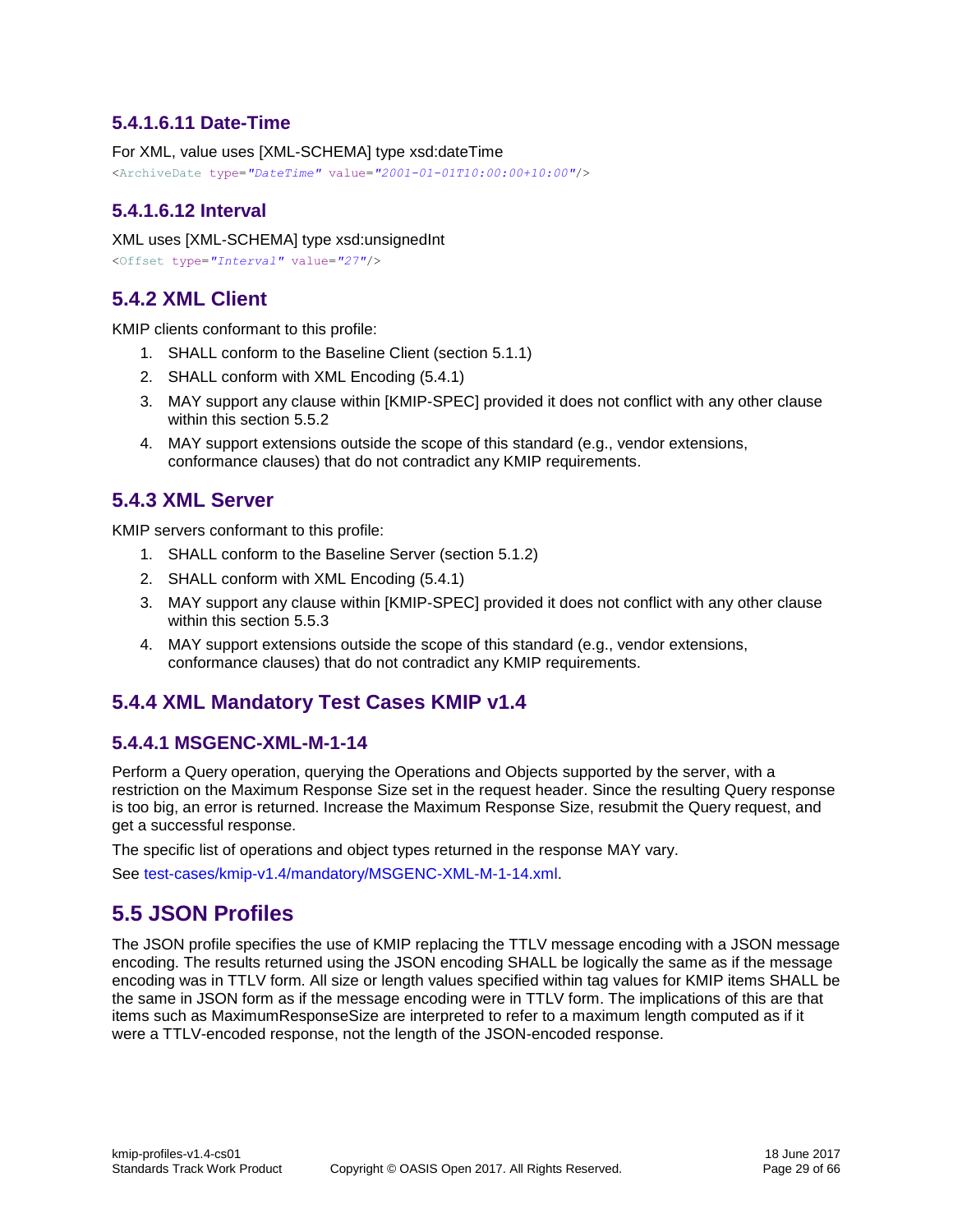## <span id="page-29-0"></span>**5.5.1 JSON Encoding**

#### <span id="page-29-1"></span>**5.5.1.1 Normalizing Names**

KMIP text values of Tags, Types and Enumerations SHALL be normalized to create a 'CamelCase' format that would be suitable to be used as a variable name in C/Java or an JSON name.

The basic approach to converting from KMIP text to CamelCase is to separate the text into individual word tokens (rules 1-4), capitalize the first letter of each word (rule 5) and then join with spaces removed (rule 6). The tokenizing splits on whitespace and on dashes where the token following is a valid word. The tokenizing also removes round brackets and shifts decimals from the front to the back of the first word in each string. The following rules SHALL be applied to create the normalized CamelCase form:

- 1. Replace round brackets '(', ')' with spaces
- 2. If a non-word char (not alpha, digit or underscore) is followed by a letter (either upper or lower case) then a lower case letter, replace the non-word char with space
- 3. Replace remaining non-word chars (except whitespace) with underscore.
- 4. If the first word begins with a digit, move all digits at start of first word to end of first word
- 5. Capitalize the first letter of each word
- *6.* Concatenate all words with spaces removed

#### <span id="page-29-2"></span>**5.5.1.2 Hex representations**

Hex representations of numbers must always begin with '0x' and must not include any spaces. They may use either upper or lower case 'a'-'f'. The hex representation must include all leading zeros or sign extension bits when representing a value of a fixed width such as Tags (3 bytes), Integer (32-bit signed big-endian), Long Integer (64-bit signed big-endian) and Big Integer (big-endian multiple of 8 bytes). The Integer values for -1, 0, 1 are represented as "0xffffffff", "0x00000000", "0x00000001". Hex representation for Byte Strings are similar to numbers, but do not include the '0x' prefix, and can be of any length.

#### <span id="page-29-3"></span>**5.5.1.3 Tags**

Tags are a String that may contain either:

- The 3-byte tag hex value prefixed with '0x'
- The normalised text of a Tag as specified in the KMIP Specification

Other text values may be used such as published names of Extension tags, or names of new tags added in future KMIP versions. Producers may however choose to use hex values for these tags to ensure they are understood by all consumers.

#### <span id="page-29-4"></span>**5.5.1.4 Type**

Type must be a String containing one of the normalized CamelCase values as defined in the KMIP specification.

- Structure
- **Integer**
- **LongInteger**
- BigInteger
- **Enumeration**
- Boolean
- **TextString**
- **ByteString**
- DateTime
- Interval

If type is not included, the default type of Structure SHALL be used.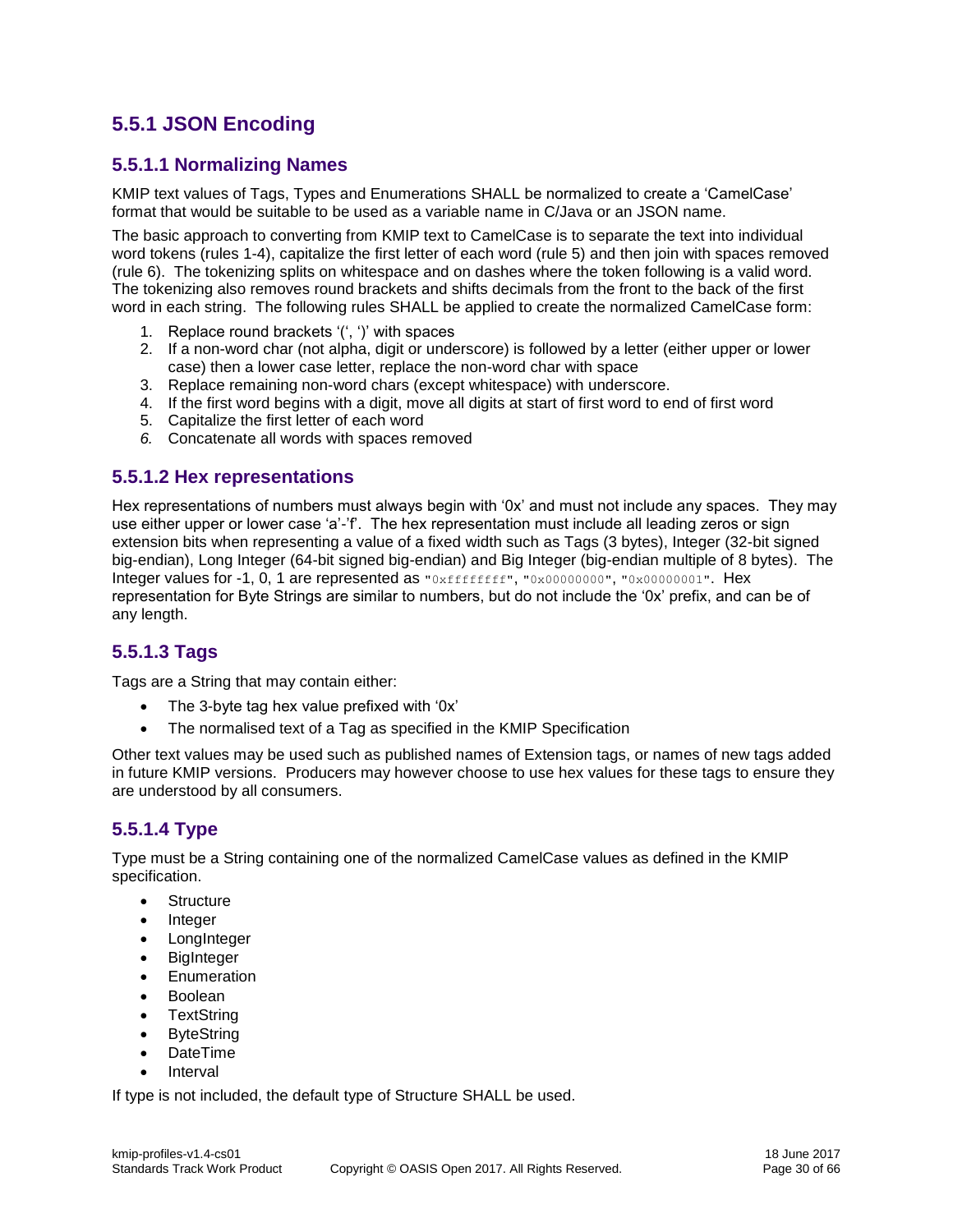#### <span id="page-30-0"></span>**5.5.1.5 Value**

The specification of a value is represented differently for each TTLV type.

#### <span id="page-30-1"></span>**5.5.1.6 JSON Object**

For JSON encoding, each TTLV is represented as a JSON Object with properties 'tag', optional

'name', 'type' and 'value'.

```
{"tag": "ActivationDate", "type":"DateTime", "value":"2001-01-01T10:00:00+10:00"}
{"tag": "0x54FFFF", "name":"SomeExtension", "type":"Integer", "value":"0x00000001"}
```
The 'type' property / attribute SHALL have a default value of 'Structure' and may be omitted for Structures.

#### <span id="page-30-2"></span>**5.5.1.6.1 Tags**

Tags are a String that may contain either:

- The 3-byte tag hex value prefixed with '0x'
- The normalised text of a Tag as specified in the KMIP Specification

Other text values may be used such as published names of Extension tags, or names of new tags added in future KMIP versions. Producers may however choose to use hex values for these tags to ensure they are understood by all consumers.

```
{"tag": "0x420001", "type":"DateTime", "value":"2001-01-01T10:00:00+10:00"}
{"tag": "ActivationDate", "type":"DateTime", "value":"2001-01-01T10:00:00+10:00"}
{"tag": "IVCounterNonce", "type":"ByteString", "value":"a1b2c3d4"}
{"tag": "PrivateKeyTemplateAttribute", "type":"Structure", "value":[]}
{"tag": "0x545352", "type":"TextString", "value":"This is an extension"}
{"tag": "WELL_KNOWN_EXTENSION", "type":"TextString", "value":"This is an extension"}
```
## <span id="page-30-3"></span>**5.5.1.6.2 Structure**

For JSON, value is an Array containing sub-items, or may be null.

```
{"tag": "ProtocolVersion", "type":"Structure", "value":[
  {"tag": "ProtocolVersionMajor", "type":"Integer", "value":1},
  {"tag": "ProtocolVersionMajor", "type":"Integer", "value":0}
]}
{"tag": "ProtocolVersion", "value":[
 {"tag": "ProtocolVersionMajor", "type":"Integer", "value":1},
 {"tag": "ProtocolVersionMajor", "type":"Integer", "value":0}
]}
```
The 'type' property / attribute is optional for a Structure.

#### <span id="page-30-4"></span>**5.5.1.6.3 Integer**

For JSON, value is either a Number or a hex string.

```
{"tag": "BatchCount", "type":"Integer", "value":10}
{"tag": "BatchCount", "type":"Integer", "value":"0x0000000A"}
```
#### <span id="page-30-5"></span>**5.5.1.6.4 Integer - Special case for Masks**

(Cryptographic Usage Mask, Storage Status Mask):

Integer mask values can also be encoded as a String containing mask components. JSON uses '|' as the separator. Components may be either the text of the enumeration value as defined in the KMIP Specification or a 32-bit unsigned big-endian hex string.

```
{"tag": "CryptographicUsageMask", "type":"Integer", "value": "0x0000100c"}
{"tag": "CryptographicUsageMask", "type":"Integer", "value": "Encrypt|Decrypt|CertificateSign"}
{"tag": "CryptographicUsageMask", "type":"Integer", "value": 
"CertificateSign|0x00000004|0x0000008"}
```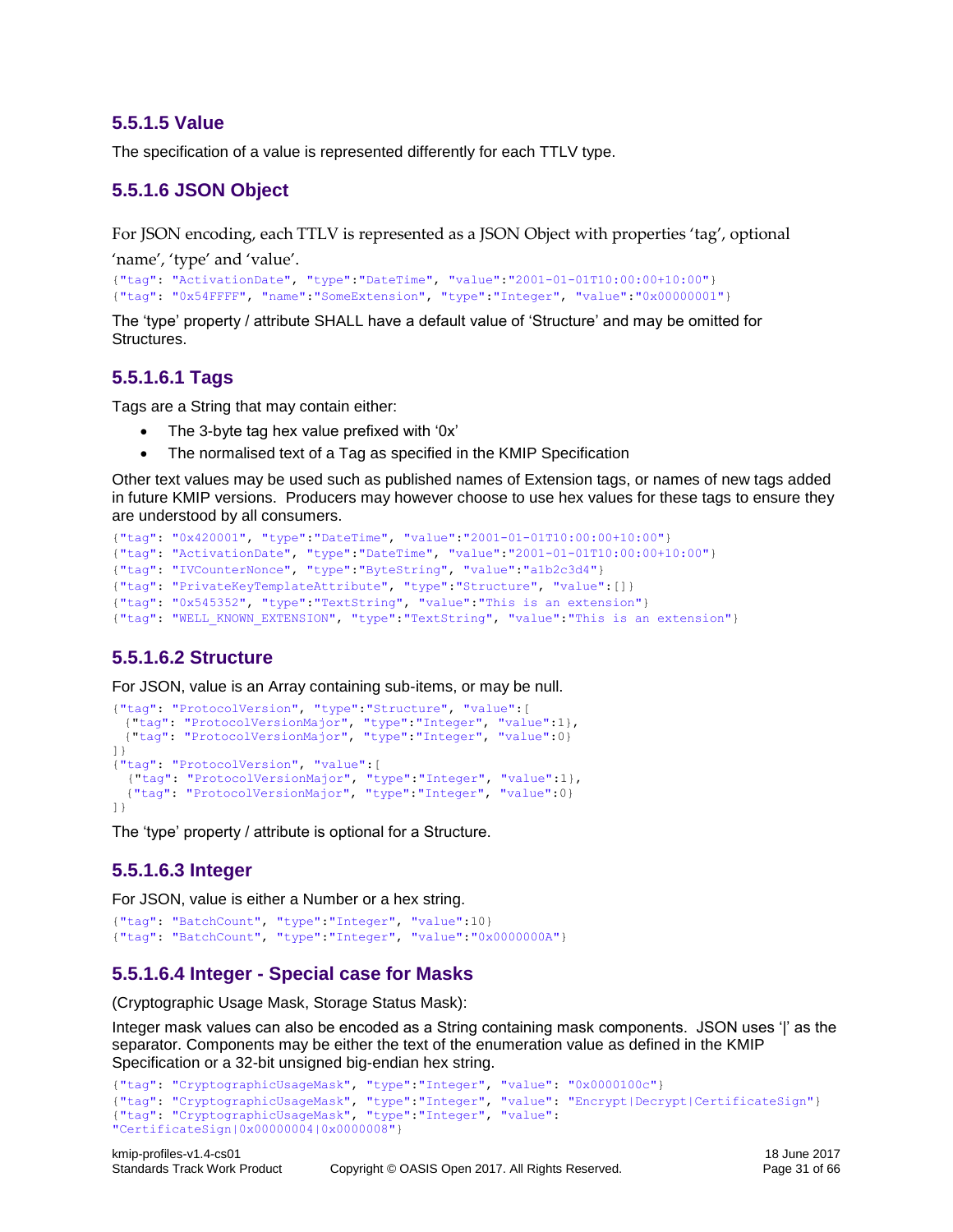<span id="page-31-0"></span>{"tag": "CryptographicUsageMask", "type":"Integer", "value": "CertificateSign|0x0000000c"}

#### **5.5.1.6.5 Long Integer**

For JSON, value is either a Number or a hex string. Note that JS Numbers are 64-bit floating point and can only represent 53-bits of precision, so any values  $>= 2^{\circ}52$  must be represented as hex strings.

```
{"tag": "0x540001", "type":"LongInteger", "value":"0xfffffffffffffffe"}
{"tag": "0x540001", "type":"LongInteger", "value":-2}
{"tag": "UsageLimitsCount", "type":"LongInteger", "value":"0x1000000000000000"}
```
Note that this value (2^60) is too large to be represented as a Number in JSON.

#### <span id="page-31-1"></span>**5.5.1.6.6 Big Integer**

For JSON, value is either a Number or a hex string. Note that Big Integers must be sign extended to contain a multiple of 8 bytes, and as per LongInteger, JS numbers only support a limited range of values.

```
{"tag": "X", "type":"BigInteger", "value":0}
{"tag": "X", "type":"BigInteger", "value":"0x0000000000000000"}
```
#### <span id="page-31-2"></span>**5.5.1.6.7 Enumeration**

For JSON, value may contain:

- Number representing the enumeration 32-bit unsigned big-endian value
- Hex string representation of 32-bit unsigned big-endian value
- CamelCase enum text as defined in [KMIP](http://docs.oasis-open.org/kmip/spec/v1.0/os/kmip-spec-1.0-os.html#Ref241992574) [9.1.3.2.x](http://docs.oasis-open.org/kmip/spec/v1.0/os/kmip-spec-1.0-os.html#Ref241992574)

```
{"tag": "0x420057", "type":"Enumeration", "value":2}
{"tag": "ObjectType", "type":"Enumeration", "value":"0x00000002"}
{"tag": "ObjectType", "type":"Enumeration", "value":"SymmetricKey"}
```
#### <span id="page-31-3"></span>**5.5.1.6.8 Boolean**

For JSON, value must be either a hex string, or a JSON Boolean 'true' or 'false'.

```
{"tag": "BatchOrderOption", "type":"Boolean", "value":true}
{"tag": "BatchOrderOption", "type":"Boolean", "value":"0x0000000000000001"}
```
#### <span id="page-31-4"></span>**5.5.1.6.9 Text String**

For JSON, value must be a String {"tag": "AttributeName", "type":"TextString", "value":"Cryptographic Algorithm"}

#### <span id="page-31-5"></span>**5.5.1.6.10 Byte String**

For JSON, value must be a hex string. Note Byte Strings do not include the '0x' prefix, and do not have any leading bytes.

<span id="page-31-6"></span>{"tag": "MACSignature", "type":"ByteString", "value":"C50F77"}

#### **5.5.1.6.11 Date-Time**

For JSON, value must be either a hex string, or an ISO8601 DateTime as used in XSD using format: '-'? yyyy '-' mm '-' dd 'T' hh ':' mm ':' ss ('.' s+)? ((('+' | '-') hh ':' mm) | 'Z')?

Fractional seconds are not used in KMIP and should not generally be shown. If they are used, they should be ignored (truncated).

```
{"tag": "ArchiveDate", "type":"DateTime", "value":"0x000000003a505520"}
{"tag": "ArchiveDate", "type":"DateTime", "value":"2001-01-01T10:00:00+10:00"}
```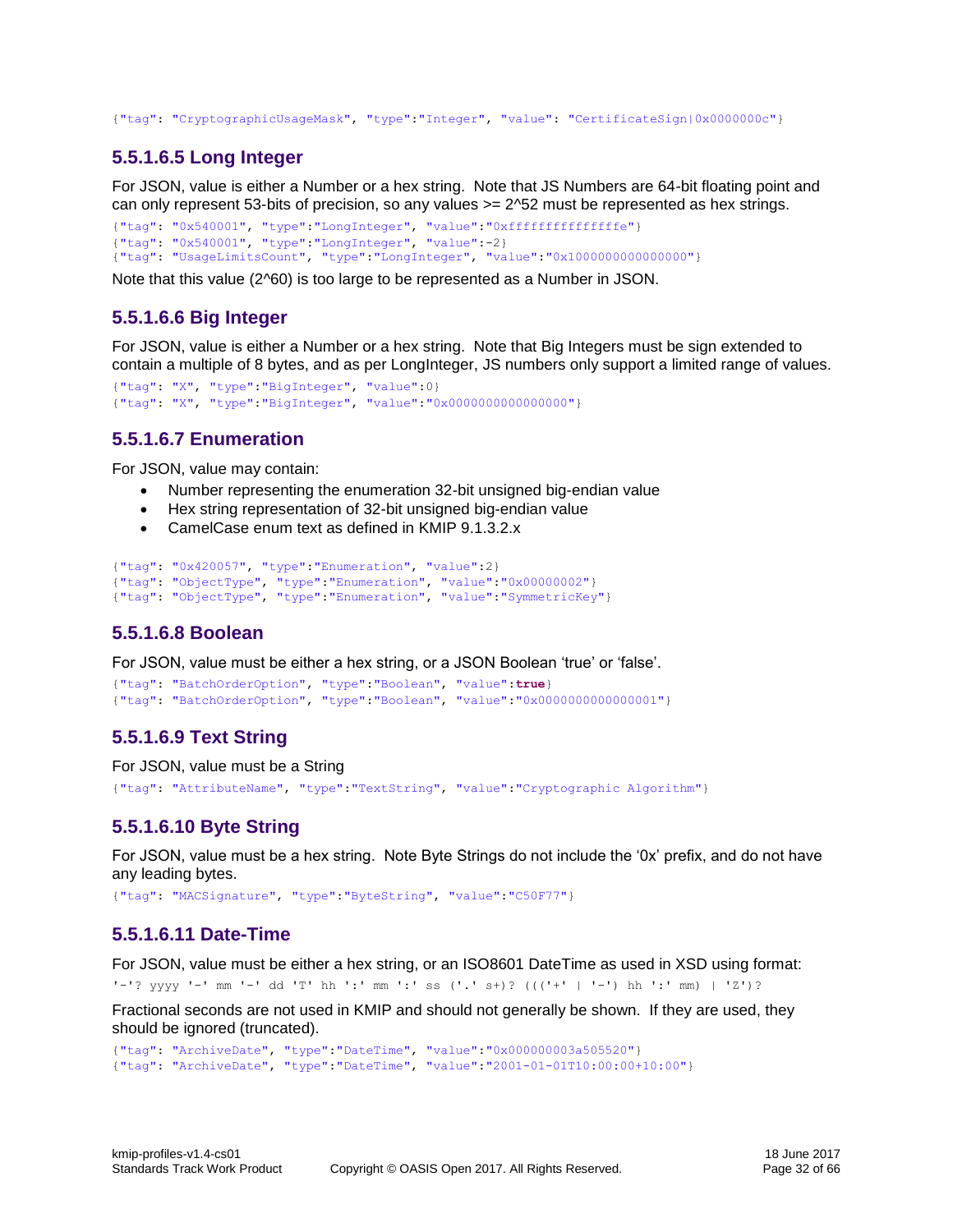#### <span id="page-32-0"></span>**5.5.1.6.12 Interval**

For JSON, value is either a Number or a hex string. Note that intervals are 32-bit unsigned big-endian values.

```
{"tag": "Offset", "type":"Interval", "value":27}
{"tag": "Offset", "type":"Interval", "value":"0x0000001b"}
```
## <span id="page-32-1"></span>**5.5.2 JSON Client**

KMIP clients conformant to this profile:

- 1. SHALL conform to the [Baseline](#page-19-2) Client (section [5.1.1\)](#page-19-2)
- 2. SHALL conform with [JSON Encoding](#page-29-0) [\(5.5.1\)](#page-29-0)
- 3. SHALL support encoding
- 4. MAY support any clause within [KMIP-SPEC] provided it does not conflict with any other clause within this section [5.5.2](#page-32-1)
- 5. MAY support extensions outside the scope of this standard (e.g., vendor extensions, conformance clauses) that do not contradict any KMIP requirements.

## <span id="page-32-2"></span>**5.5.3 JSON Server**

KMIP servers conformant to this profile:

- 1. SHALL conform to the [Baseline](#page-20-0) Server (section [5.1.2\)](#page-20-0)
- 2. SHALL conform with [JSON Encoding](#page-29-0) [\(5.5.1\)](#page-29-0)
- 3. MAY support any clause within [KMIP-SPEC] provided it does not conflict with any other clause within this section [5.5.3](#page-32-2)
- 4. MAY support extensions outside the scope of this standard (e.g., vendor extensions, conformance clauses) that do not contradict any KMIP requirements.

## <span id="page-32-3"></span>**5.5.4 JSON Mandatory Test Cases KMIP v1.4**

#### <span id="page-32-4"></span>**5.5.4.1 MSGENC-JSON-M-1-14**

Perform a Query operation, querying the Operations and Objects supported by the server, with a restriction on the Maximum Response Size set in the request header. Since the resulting Query response is too big, an error is returned. Increase the Maximum Response Size, resubmit the Query request, and get a successful response.

The specific list of operations and object types returned in the response MAY vary.

See [test-cases/kmip-v1.4/mandatory/MSGENC-JSON-M-1-14.xml.](test-cases/kmip-v1.4/mandatory/MSGENC-JSON-M-1-14.xml)

The normative corresponding wire encoding in JSON for the test case is:

```
Request Time 0
{"tag":"RequestMessage", "value":[
   {"tag":"RequestHeader", "value":[
     {"tag":"ProtocolVersion", "value":[
       {"tag":"ProtocolVersionMajor", "type":"Integer", 
"value":"0x00000001"},
       {"tag":"ProtocolVersionMinor", "type":"Integer", "value":"0x00000004"}
     ]},
     {"tag":"MaximumResponseSize", "type":"Integer", "value":"0x00000100"},
     {"tag":"BatchCount", "type":"Integer", "value":"0x00000001"}
  ]},
   {"tag":"BatchItem", "value":[
     {"tag":"Operation", "type":"Enumeration", "value":"Query"},
     {"tag":"RequestPayload", "value":[
       {"tag":"QueryFunction", "type":"Enumeration", 
"value":"QueryOperations"},
```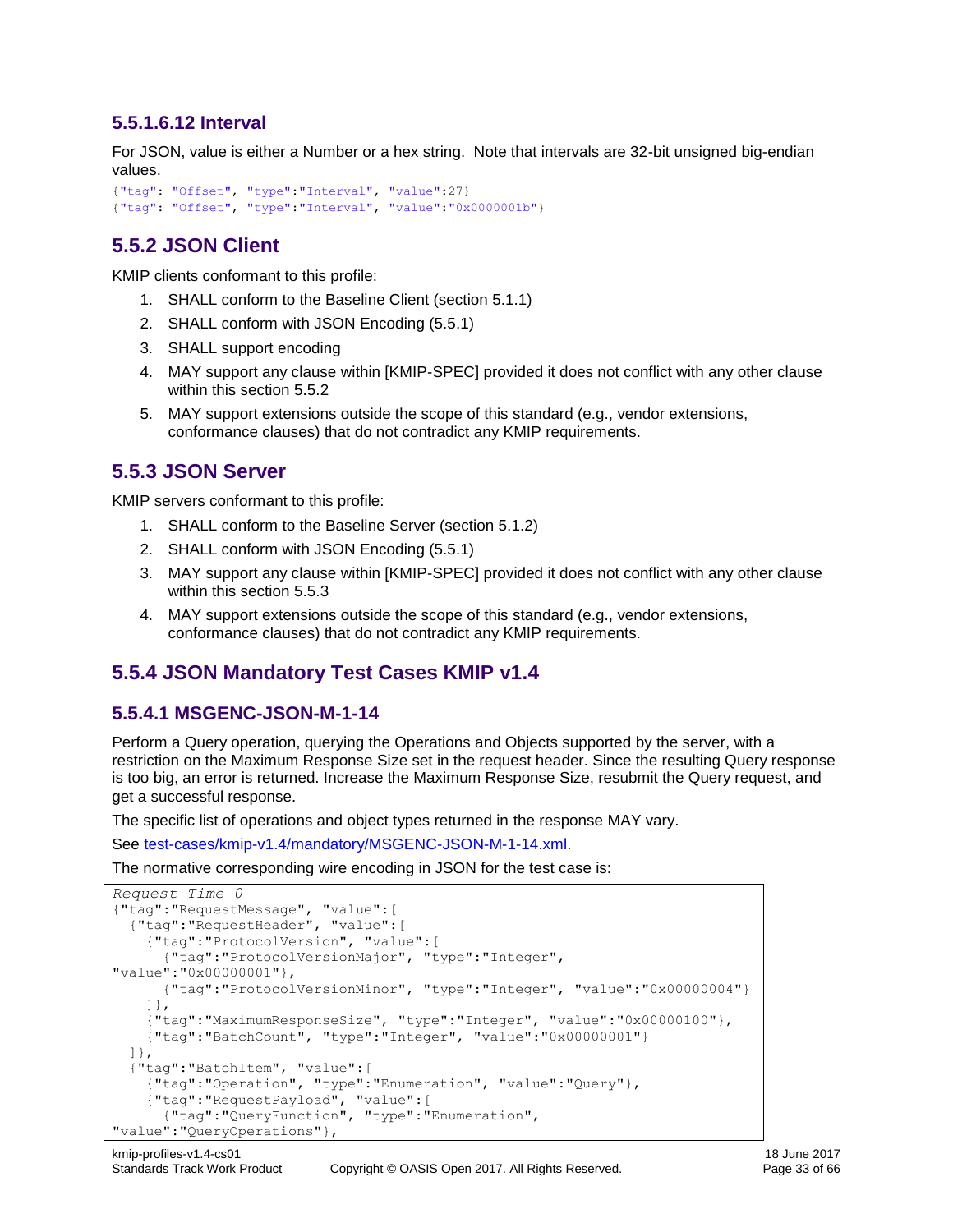```
 {"tag":"QueryFunction", "type":"Enumeration", "value":"QueryObjects"}
    ]}
  ]}
]}
Response Time 0
{"tag":"ResponseMessage", "value":[
   {"tag":"ResponseHeader", "value":[
     {"tag":"ProtocolVersion", "value":[
       {"tag":"ProtocolVersionMajor", "type":"Integer", 
"value":"0x00000001"},
      {"tag":"ProtocolVersionMinor", "type":"Integer", "value":"0x00000004"}
     ]},
     {"tag":"TimeStamp", "type":"DateTime", "value":"2016-01-
04T11:47:46+00:00"},
     {"tag":"BatchCount", "type":"Integer", "value":"0x00000001"}
   ]},
   {"tag":"BatchItem", "value":[
     {"tag":"Operation", "type":"Enumeration", "value":"Query"},
     {"tag":"ResultStatus", "type":"Enumeration", "value":"OperationFailed"},
     {"tag":"ResultReason", "type":"Enumeration", 
"value":"ResponseTooLarge"},
     {"tag":"ResultMessage", "type":"TextString", "value":"TOO_LARGE"}
   ]}
]}
Request Time 1
{"tag":"RequestMessage", "value":[
   {"tag":"RequestHeader", "value":[
     {"tag":"ProtocolVersion", "value":[
       {"tag":"ProtocolVersionMajor", "type":"Integer", 
"value":"0x00000001"},
      {"tag":"ProtocolVersionMinor", "type":"Integer", "value":"0x00000004"}
     ]},
     {"tag":"MaximumResponseSize", "type":"Integer", "value":"0x00000800"},
     {"tag":"BatchCount", "type":"Integer", "value":"0x00000001"}
   ]},
   {"tag":"BatchItem", "value":[
     {"tag":"Operation", "type":"Enumeration", "value":"Query"},
     {"tag":"RequestPayload", "value":[
       {"tag":"QueryFunction", "type":"Enumeration", 
"value":"QueryOperations"},
       {"tag":"QueryFunction", "type":"Enumeration", "value":"QueryObjects"}
    ]}
  ]}
]}
Response Time 1
{"tag":"ResponseMessage", "value":[
   {"tag":"ResponseHeader", "value":[
     {"tag":"ProtocolVersion", "value":[
       {"tag":"ProtocolVersionMajor", "type":"Integer", 
"value":"0x00000001"},
       {"tag":"ProtocolVersionMinor", "type":"Integer", "value":"0x00000004"}
     ]},
     {"tag":"TimeStamp", "type":"DateTime", "value":"2016-01-
04T11:47:46+00:00"},
     {"tag":"BatchCount", "type":"Integer", "value":"0x00000001"}
   ]},
   {"tag":"BatchItem", "value":[
     {"tag":"Operation", "type":"Enumeration", "value":"Query"},
     {"tag":"ResultStatus", "type":"Enumeration", "value":"Success"},
     {"tag":"ResponsePayload", "value":[
       {"tag":"Operation", "type":"Enumeration", "value":"Query"},
 {"tag":"Operation", "type":"Enumeration", "value":"Locate"},
 {"tag":"Operation", "type":"Enumeration", "value":"Destroy"},
       {"tag":"Operation", "type":"Enumeration", "value":"Get"},
```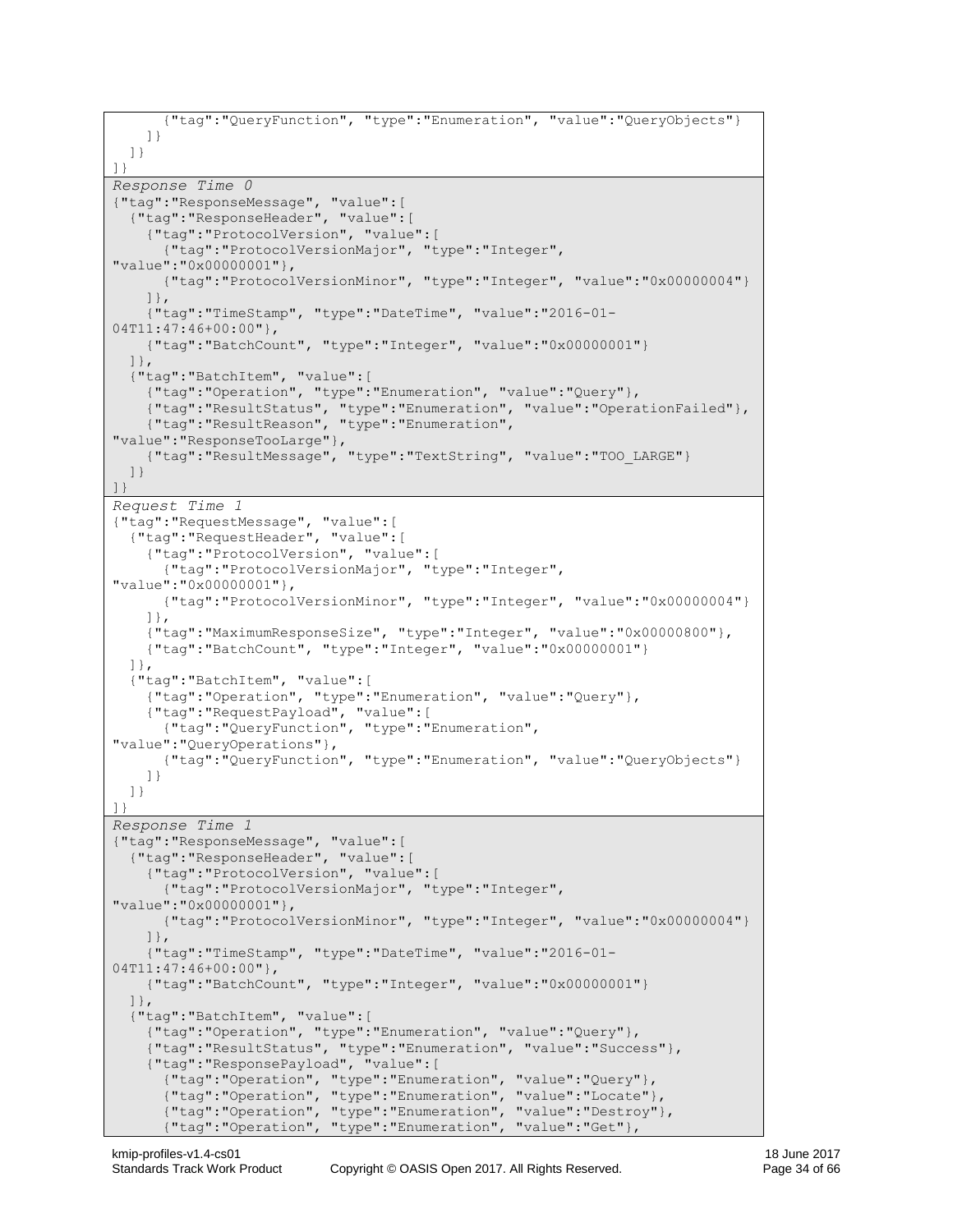| {"tag":"Operation",              | "type": "Enumeration", | "value": "Create" },                             |
|----------------------------------|------------------------|--------------------------------------------------|
| {"tag":"Operation",              | "type": "Enumeration", | "value": "Register" },                           |
| {"tag": "Operation",             | "type": "Enumeration", | "value": "GetAttributes" },                      |
| {"tag":"Operation",              | "type": "Enumeration", | "value": "GetAttributeList" },                   |
| {"tag":"Operation",              | "type": "Enumeration", | "value": "AddAttribute" },                       |
| {"tag":"Operation",              | "type": "Enumeration", | "value": "ModifyAttribute" },                    |
| {"tag": "Operation",             | "type": "Enumeration", | "value": "DeleteAttribute" },                    |
| {"tag":"Operation",              | "type": "Enumeration", | "value": "Activate" },                           |
| {"tag":"Operation",              | "type":"Enumeration",  | "value":"Revoke"},                               |
| {"tag":"Operation",              | "type": "Enumeration", | "value": "Poll" },                               |
| {"tag":"Operation",              | "type": "Enumeration", | "value":" $\text{Cancel}$ "},                    |
| {"tag":"Operation",              | "type": "Enumeration", | "value":"Check"},                                |
| {"tag":"Operation",              | "type": "Enumeration", |                                                  |
| "value": "GetUsageAllocation" }, |                        |                                                  |
|                                  |                        |                                                  |
| {"tag":"Operation",              | "type":"Enumeration",  | "value":"CreateKeyPair"},<br>"value": "ReKey" }, |
| {"tag":"Operation",              | "type": "Enumeration", |                                                  |
| {"tag":"Operation",              | "type": "Enumeration", | "value":"Archive"},                              |
| {"tag":"Operation",              | "type": "Enumeration", | "value": "Recover" },                            |
| {"tag":"Operation",              | "type": "Enumeration", | "value":"ObtainLease"},                          |
| {"tag":"Operation",              | "type": "Enumeration", | "value": "ReKeyKeyPair" },                       |
| {"tag":"Operation",              | "type": "Enumeration", | "value": "Certify" },                            |
| {"tag":"Operation",              | "type": "Enumeration", | "value": "ReCertify" },                          |
| {"tag":"Operation",              | "type": "Enumeration", | "value":"DiscoverVersions"},                     |
| {"tag":"Operation",              | "type": "Enumeration", | "value": "Notify" },                             |
| {"tag":"Operation",              | "type": "Enumeration", | "value": "Put" },                                |
| {"tag":"Operation",              | "type": "Enumeration", | "value": "RNGRetrieve" },                        |
| {"tag":"Operation",              | "type": "Enumeration", | "value":"RNGSeed"},                              |
| {"tag":"Operation",              | "type": "Enumeration", | "value": "Encrypt" },                            |
| {"tag":"Operation",              | "type": "Enumeration", | "value": "Decrypt" },                            |
| {"tag":"Operation",              | "type": "Enumeration", | "value":" $Sign"$ ,                              |
| {"tag":"Operation",              | "type": "Enumeration", | "value": "SignatureVerify" },                    |
| {"tag":"Operation",              | "type": "Enumeration", | "value":" $MAC"$ },                              |
| {"tag":"Operation",              | "type": "Enumeration", | "value": "MACVerify" },                          |
| {"tag":"Operation",              | "type": "Enumeration", | "value":"Hash"},                                 |
| {"tag":"Operation",              | "type": "Enumeration", | "value": "CreateSplitKey" },                     |
| {"tag":"Operation",              | "type": "Enumeration", | "value": "JoinSplitKey" },                       |
| {"tag":"ObjectType",             | "type": "Enumeration", | "value": "Certificate" },                        |
| {"tag":"ObjectType",             | "type": "Enumeration", | "value": "SymmetricKey" },                       |
| {"tag":"ObjectType",             | "type": "Enumeration", | "value":"SecretData"},                           |
| {"tag":"ObjectType",             | "type":"Enumeration",  | "value": "PublicKey" },                          |
| {"tag":"ObjectType",             | "type": "Enumeration", | "value": "PrivateKey" },                         |
| {"tag":"ObjectType",             | "type": "Enumeration", | "value": "Template" },                           |
| {"tag":"ObjectType",             | "type": "Enumeration", | "value": "OpaqueObject" },                       |
| {"tag":"ObjectType",             | "type": "Enumeration", | "value": "SplitKey" },                           |
| {"tag":"ObjectType",             | "type": "Enumeration", | "value": "PGPKey" }                              |
| $\left  \ \right $               |                        |                                                  |
| $\left  \ \right $               |                        |                                                  |
| $\left  \ \right $               |                        |                                                  |

## <span id="page-34-0"></span>**5.6 Symmetric Key Lifecycle Profiles**

The Symmetric Key Lifecycle Profile is a KMIP server performing symmetric key lifecycle operations based on requests received from a KMIP client.

## <span id="page-34-1"></span>**5.6.1 Symmetric Key Lifecycle Client**

KMIP clients conformant to this profile:

- 1. SHALL conform to the [Baseline](#page-19-2) Client (section [5.1.1\)](#page-19-2)
- 2. MAY support any clause within [KMIP-SPEC] provided it does not conflict with any other clause within this section [5.6.1](#page-34-1)
- 3. MAY support extensions outside the scope of this standard (e.g., vendor extensions, conformance clauses) that do not contradict any KMIP requirements.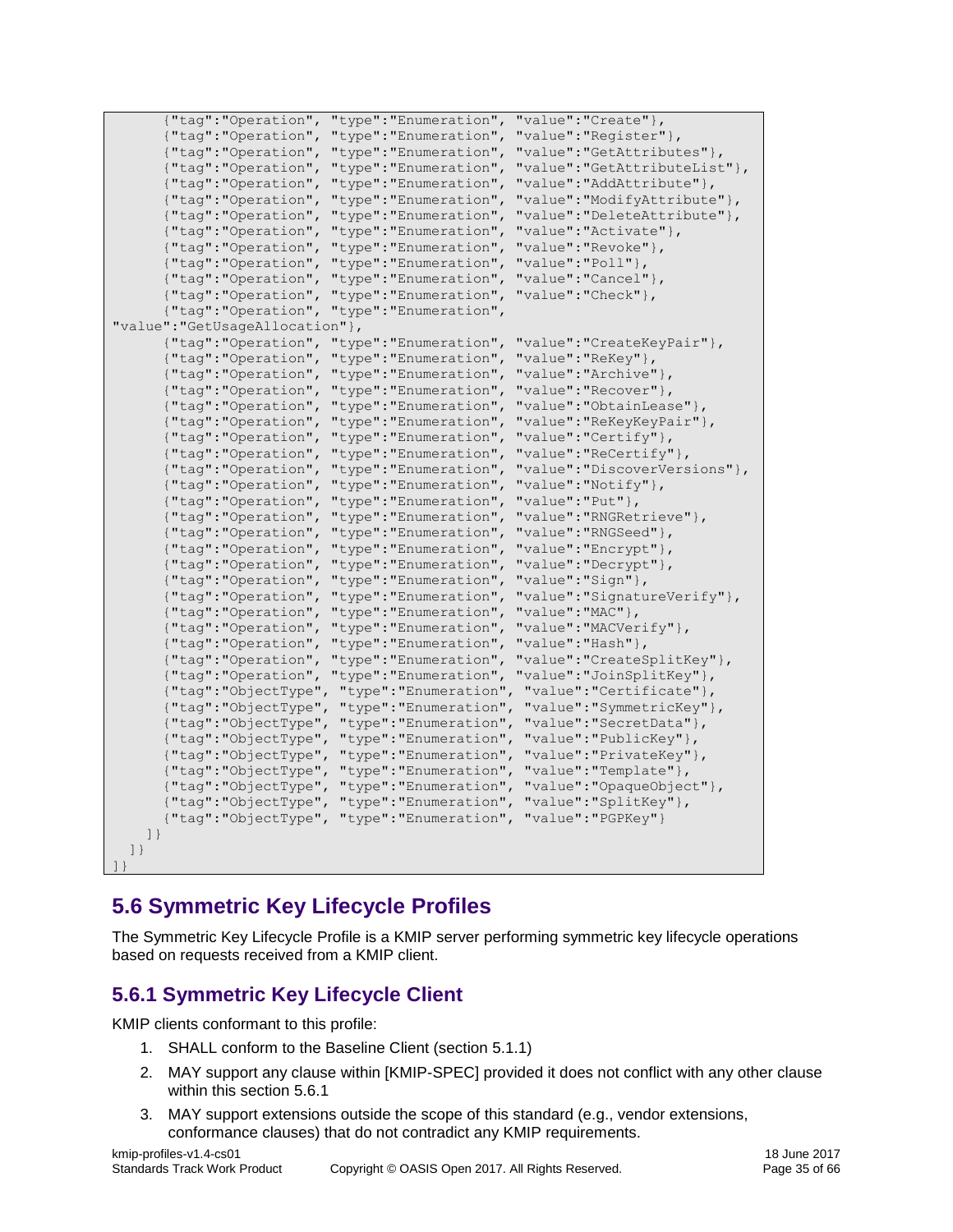## <span id="page-35-0"></span>**5.6.2 Symmetric Key Lifecycle Server**

KMIP servers conformant to this profile:

- 1. SHALL conform to the [Baseline](#page-20-0) Server (section [5.1.2\)](#page-20-0)
- 2. SHALL support the following *Objects* [KMIP-SPEC]
	- a. *Symmetric Key* [KMIP-SPEC]
	- *b. Key Format Type* [KMIP-SPEC]
- 3. SHALL support the following *Attributes* [KMIP-SPEC]
	- a. *Cryptographic Algorithm* [KMIP-SPEC]
	- *b. Object Type* [KMIP-SPEC]
	- c. *Process Start Date* [KMIP-SPEC]
	- d. *Protect Stop Date* [KMIP-SPEC]
- 4. SHALL support the following *Client-to-Server* [KMIP-SPEC] operations:
	- a. *Create* [KMIP-SPEC]
- 5. SHALL support the following *Message Encoding* [KMIP-SPEC]:
	- a. *Cryptographic Algorithm* [KMIP-SPEC] with values:
		- i. 3DES
		- ii. AES
	- b. *Object Type* [KMIP-SPEC] with value:

i. Symmetric Key

- c. *Key Format Type* [KMIP-SPEC] with value:
	- i. Raw
	- ii. Transparent Symmetric Key
- 6. MAY support any clause within [KMIP-SPEC] provided it does not conflict with any other clause within this section [5.6.2](#page-35-0)
- 7. MAY support extensions outside the scope of this standard (e.g., vendor extensions, conformance clauses) that do not contradict any KMIP requirements.

## <span id="page-35-1"></span>**5.6.3 Symmetric Key Lifecycle Mandatory Test Cases KMIP v1.4**

#### <span id="page-35-2"></span>**5.6.3.1 SKLC-M-1-14**

See [test-cases/kmip-v1.4/mandatory/SKLC-M-1-14.xml.](test-cases/kmip-v1.4/mandatory/SKLC-M-1-14.xml)

#### <span id="page-35-3"></span>**5.6.3.2 SKLC-M-2-14**

See [test-cases/kmip-v1.4/mandatory/SKLC-M-2-14.xml.](test-cases/kmip-v1.4/mandatory/SKLC-M-2-14.xml)

#### <span id="page-35-4"></span>**5.6.3.3 SKLC-M-3-14**

See [test-cases/kmip-v1.4/mandatory/SKLC-M-3-14.xml.](test-cases/kmip-v1.4/mandatory/SKLC-M-3-14.xml)

## <span id="page-35-5"></span>**5.6.4 Symmetric Key Lifecycle Optional Test Cases KMIP v1.4**

#### <span id="page-35-6"></span>**5.6.4.1 SKLC-O-1-14**

See [test-cases/kmip-v1.4/optional/SKLC-O-1-14.xml.](test-cases/kmip-v1.4/optional/SKLC-O-1-14.xml)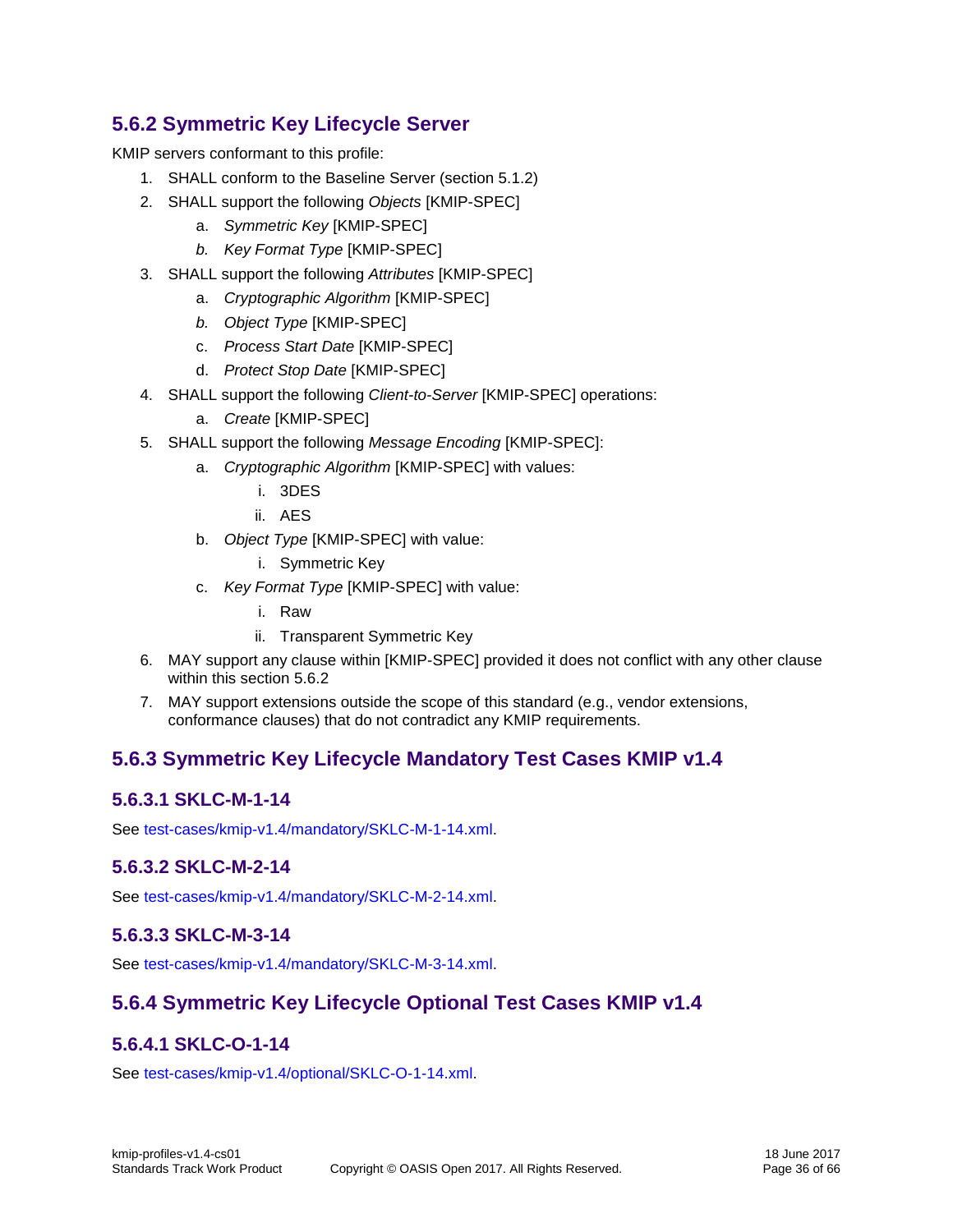## <span id="page-36-0"></span>**5.7 Symmetric Key Foundry for FIPS 140 Profiles**

The Symmetric Key Lifecycle Profile is a KMIP server performing symmetric key lifecycle operations based on requests received from a KMIP client. The use of algorithms within this profile set has been limited to those permitted under the NIST FIPS 140 validation program.

## <span id="page-36-1"></span>**5.7.1 Basic Symmetric Key Foundry Client**

KMIP clients conformant to this profile:

- 1. SHALL conform to the [Baseline](#page-19-2) Client (section [5.1.1\)](#page-19-2)
- 2. MAY support any clause within [KMIP-SPEC] provided it does not conflict with any other clause within this section [5.7.1](#page-36-1)
- 3. MAY support extensions outside the scope of this standard (e.g., vendor extensions, conformance clauses) that do not contradict any KMIP requirements.

## <span id="page-36-2"></span>**5.7.2 Intermediate Symmetric Key Foundry Client**

KMIP clients conformant to this profile:

- 1. SHALL conform to the [Baseline](#page-19-2) Client (section [5.1.1\)](#page-19-2)
- 2. MAY support any clause within [KMIP-SPEC] provided it does not conflict with any other clause within this section [5.7.2](#page-36-2)
- 3. MAY support extensions outside the scope of this standard (e.g., vendor extensions, conformance clauses) that do not contradict any KMIP requirements.

## <span id="page-36-3"></span>**5.7.3 Advanced Symmetric Key Foundry Client**

KMIP clients conformant to this profile:

- 1. SHALL conform to the [Baseline](#page-19-2) Client (section [5.1.1\)](#page-19-2)
- 2. MAY support any clause within [KMIP-SPEC] provided it does not conflict with any other clause within this section [5.7.3](#page-36-3)
- 3. MAY support extensions outside the scope of this standard (e.g., vendor extensions, conformance clauses) that do not contradict any KMIP requirements.

## <span id="page-36-4"></span>**5.7.4 Symmetric Key Foundry Server**

KMIP servers conformant to this profile:

- 1. SHALL conform to the [Baseline](#page-20-0) Server (section [5.1.2\)](#page-20-0)
- 2. SHALL support the following *Objects* [KMIP-SPEC]
	- *a. Symmetric Key [KMIP-SPEC]*
	- *b. Key Format Type [KMIP-SPEC]*
- 3. SHALL support the following *Attributes* [KMIP-SPEC]
	- a. *Cryptographic Algorithm* [KMIP-SPEC]
	- *b. Cryptographic Length [KMIP-SPEC] with values:*
		- *i. 168 (3DES)*
		- *ii. 128 (AES)*
		- *iii. 192 (AES*
		- *iv. 256 (AES)*
	- *c. Object Type* [KMIP-SPEC]
	- d. *Process Start Date* [KMIP-SPEC]
	- e. *Protect Stop Date* [KMIP-SPEC]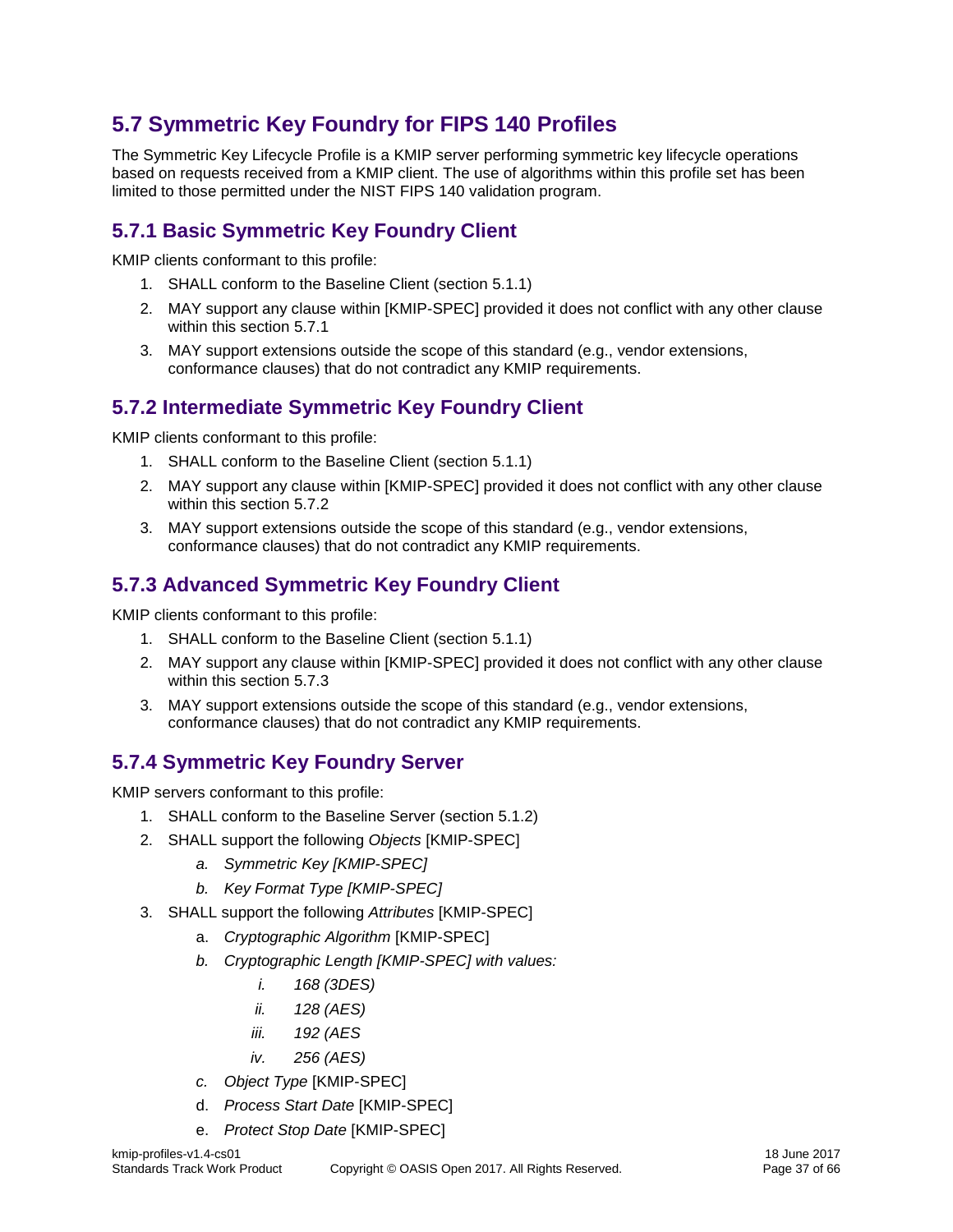- 4. SHALL support the following *Client-to-Server* [KMIP-SPEC] operations:
	- a. *Create* [KMIP-SPEC]
- 5. SHALL support the following *Message Encoding* [KMIP-SPEC]:
	- a. *Cryptographic Algorithm* [KMIP-SPEC] with values:
		- i. 3DES
		- ii. AES
	- b. *Object Type* [KMIP-SPEC] with value:
		- i. Symmetric Key
	- c. *Key Format Type* [KMIP-SPEC] with value:
		- i. Raw
		- ii. Transparent Symmetric Key
- 6. MAY support any clause within [KMIP-SPEC] provided it does not conflict with any other clause within this section [5.7.4](#page-36-4)
- 7. MAY support extensions outside the scope of this standard (e.g., vendor extensions, conformance clauses) that do not contradict any KMIP requirements.

## <span id="page-37-0"></span>**5.7.5 Basic Symmetric Key Foundry Mandatory Test Cases KMIP v1.4**

#### <span id="page-37-1"></span>**5.7.5.1 SKFF-M-1-14**

See [test-cases/kmip-v1.4/mandatory/SKFF-M-1-14.xml.](test-cases/kmip-v1.4/mandatory/SKFF-M-1-14.xml)

#### <span id="page-37-2"></span>**5.7.5.2 SKFF-M-2-14**

See [test-cases/kmip-v1.4/mandatory/SKFF-M-2-14.xml.](test-cases/kmip-v1.4/mandatory/SKFF-M-2-14.xml)

#### <span id="page-37-3"></span>**5.7.5.3 SKFF-M-3-14**

See [test-cases/kmip-v1.4/mandatory/SKFF-M-3-14.xml.](test-cases/kmip-v1.4/mandatory/SKFF-M-3-14.xml)

#### <span id="page-37-4"></span>**5.7.5.4 SKFF-M-4-14**

See [test-cases/kmip-v1.4/mandatory/SKFF-M-4-14.xml.](test-cases/kmip-v1.4/mandatory/SKFF-M-4-14.xml)

#### <span id="page-37-5"></span>**5.7.6 Intermediate Symmetric Key Foundry Mandatory Test Cases KMIP v1.4**

#### <span id="page-37-6"></span>**5.7.6.1 SKFF-M-5-14**

See [test-cases/kmip-v1.4/mandatory/SKFF-M-5-14.xml.](test-cases/kmip-v1.4/mandatory/SKFF-M-5-14.xml)

#### <span id="page-37-7"></span>**5.7.6.2 SKFF-M-6-14**

See [test-cases/kmip-v1.4/mandatory/SKFF-M-6-14.xml.](test-cases/kmip-v1.4/mandatory/SKFF-M-6-14.xml)

#### <span id="page-37-8"></span>**5.7.6.3 SKFF-M-7-14**

See [test-cases/kmip-v1.4/mandatory/SKFF-M-7-14.xml.](test-cases/kmip-v1.4/mandatory/SKFF-M-7-14.xml)

#### <span id="page-37-9"></span>**5.7.6.4 SKFF-M-8-14**

See [test-cases/kmip-v1.4/mandatory/SKFF-M-8-14.xml.](test-cases/kmip-v1.4/mandatory/SKFF-M-8-14.xml)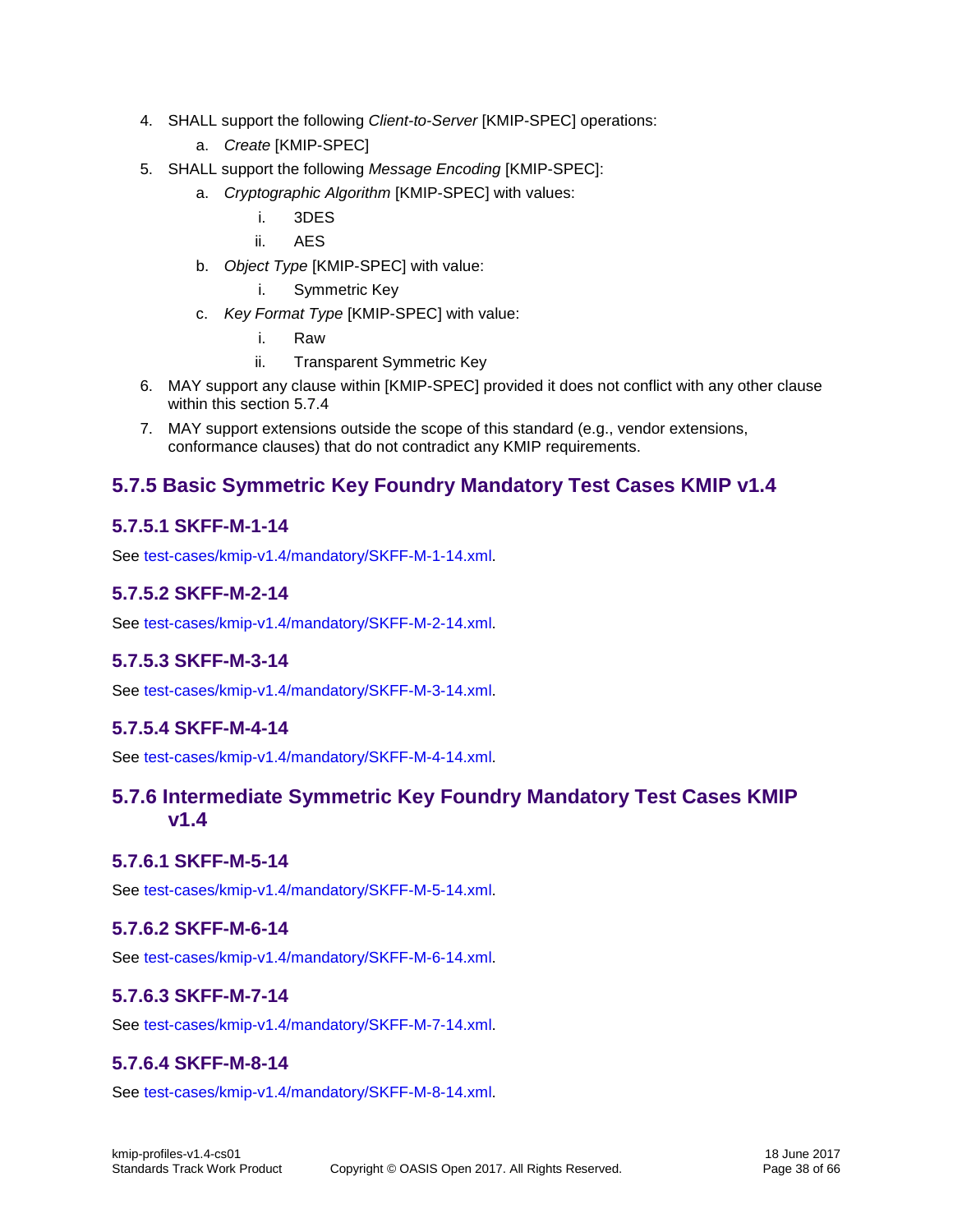## <span id="page-38-0"></span>**5.7.7 Advanced Symmetric Key Foundry Mandatory Test Cases KMIP v1.4**

## <span id="page-38-1"></span>**5.7.7.1 SKFF-M-9-14**

See [test-cases/kmip-v1.4/mandatory/SKFF-M-9-14.xml.](test-cases/kmip-v1.4/mandatory/SKFF-M-9-14.xml)

## <span id="page-38-2"></span>**5.7.7.2 SKFF-M-10-14**

See [test-cases/kmip-v1.4/mandatory/SKFF-M-10-14.xml.](test-cases/kmip-v1.4/mandatory/SKFF-M-10-14.xml)

## <span id="page-38-3"></span>**5.7.7.3 SKFF-M-11-14**

See [test-cases/kmip-v1.4/mandatory/SKFF-M-11-14.xml.](test-cases/kmip-v1.4/mandatory/SKFF-M-11-14.xml)

## <span id="page-38-4"></span>**5.7.7.4 SKFF-M-12-14**

See<test-cases/kmip-v1.4/mandatory/SKFF-M-12-14.xml>

## <span id="page-38-5"></span>**5.8 Asymmetric Key Lifecycle Profiles**

The Asymmetric Key Lifecycle Profile is a KMIP server performing symmetric key lifecycle operations based on requests received from a KMIP client.

## <span id="page-38-6"></span>**5.8.1 Asymmetric Key Lifecycle Client**

KMIP clients conformant to this profile:

- 1. SHALL conform to the [Baseline](#page-19-2) Client (section [5.1.1\)](#page-19-2)
- 2. MAY support any clause within [KMIP-SPEC] provided it does not conflict with any other clause within this section [5.8.1](#page-38-6)
- 3. MAY support extensions outside the scope of this standard (e.g., vendor extensions, conformance clauses) that do not contradict any KMIP requirements.

## <span id="page-38-7"></span>**5.8.2 Asymmetric Key Lifecycle Server**

KMIP servers conformant to this profile:

- 1. SHALL conform to the [Baseline](#page-20-0) Server (section [5.1.2\)](#page-20-0)
- 2. SHALL support the following *Objects* [KMIP-SPEC]
	- a. *Symmetric Key* [KMIP-SPEC]
	- b. *Key Format Type* [KMIP-SPEC]
- 3. SHALL support the following *Objects* [KMIP-SPEC]
	- a. *Public Key* [KMIP-SPEC]
	- b. *Private Key* [KMIP-SPEC]
	- *c. Key Format Type* [KMIP-SPEC]
- 4. SHALL support the following *Attributes* [KMIP-SPEC]
	- a. *Cryptographic Algorithm* [KMIP-SPEC]
	- b. *Object Type* [KMIP-SPEC]
	- c. *Process Start Date* [KMIP-SPEC]
	- d. *Process Stop Date* [KMIP-SPEC]
- 5. SHALL support the following *Message Encoding* [KMIP-SPEC]:
	- a. *Cryptographic Algorithm* [KMIP-SPEC] with values: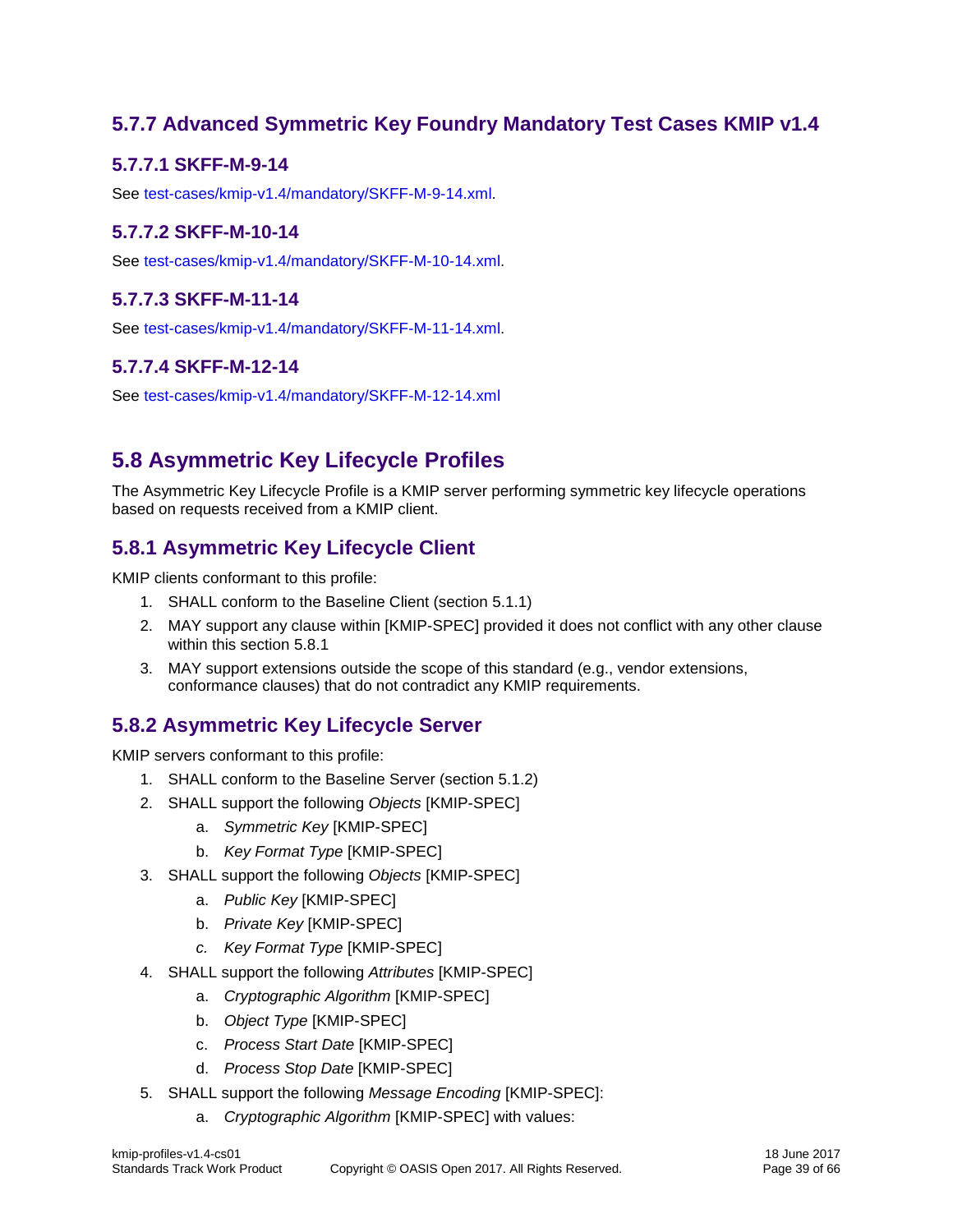- i. RSA
- b. *Object Type* [KMIP-SPEC] with value:
	- i. Public Key
	- ii. Private Key
- c. *Key Format Type* [KMIP-SPEC] with value:
	- i. PKCS#1
	- ii. PKCS#8
	- iii. Transparent RSA Public Key
	- iv. Transparent RSA Private Key
- 6. MAY support any clause within [KMIP-SPEC] provided it does not conflict with any other clause within this section [5.8.2](#page-38-7)
- 7. MAY support extensions outside the scope of this standard (e.g., vendor extensions, conformance clauses) that do not contradict any KMIP requirements.

## <span id="page-39-0"></span>**5.8.3 Asymmetric Key Lifecycle Mandatory Test Cases KMIP v1.4**

#### <span id="page-39-1"></span>**5.8.3.1 AKLC-M-1-14**

See [test-cases/kmip-v1.4/mandatory/AKLC-M-1-14.xml.](test-cases/kmip-v1.4/mandatory/AKLC-M-1-14.xml)

## <span id="page-39-2"></span>**5.8.3.2 AKLC-M-2-14**

See<test-cases/kmip-v1.4/mandatory/AKLC-M-2-14.xml>

## <span id="page-39-3"></span>**5.8.3.3 AKLC-M-3-14**

See<test-cases/kmip-v1.4/mandatory/AKLC-M-3-14.xml>

## <span id="page-39-4"></span>**5.8.4 Asymmetric Key Lifecycle Optional Test Cases KMIP v1.4**

## <span id="page-39-5"></span>**5.8.4.1 AKLC-O-1-14**

See [test-cases/kmip-v1.4/optional/AKLC-O-1-14.xml.](test-cases/kmip-v1.4/optional/AKLC-O-1-14.xml)

## <span id="page-39-6"></span>**5.9 Cryptographic Profiles**

The Basic Cryptographic Client and Server profiles specify the use of KMIP to request encryption and decryption operations from a KMIP server.

The Advanced Cryptographic Client and Server profiles specify the use of KMIP to request encryption, decryption, signature, and verification operations from a KMIP server.

The RNG Cryptographic Client and Server profiles specify the use of KMIP to request random number generator operations from a KMIP server.

## <span id="page-39-7"></span>**5.9.1 Basic Cryptographic Client**

KMIP clients conformant to this profile:

- 1. SHALL conform to the [Baseline](#page-19-2) Client (section [5.1.1\)](#page-19-2)
- 2. SHALL support at least one of the *Client-to-Server Operation* [KMIP-SPEC]:
	- a. *Encrypt* [KMIP-SPEC]
	- *b. Decrypt* [KMIP-SPEC]
- 3. MAY support any clause within [KMIP-SPEC] provided it does not conflict with any other clause within this section [5.9.1](#page-39-7)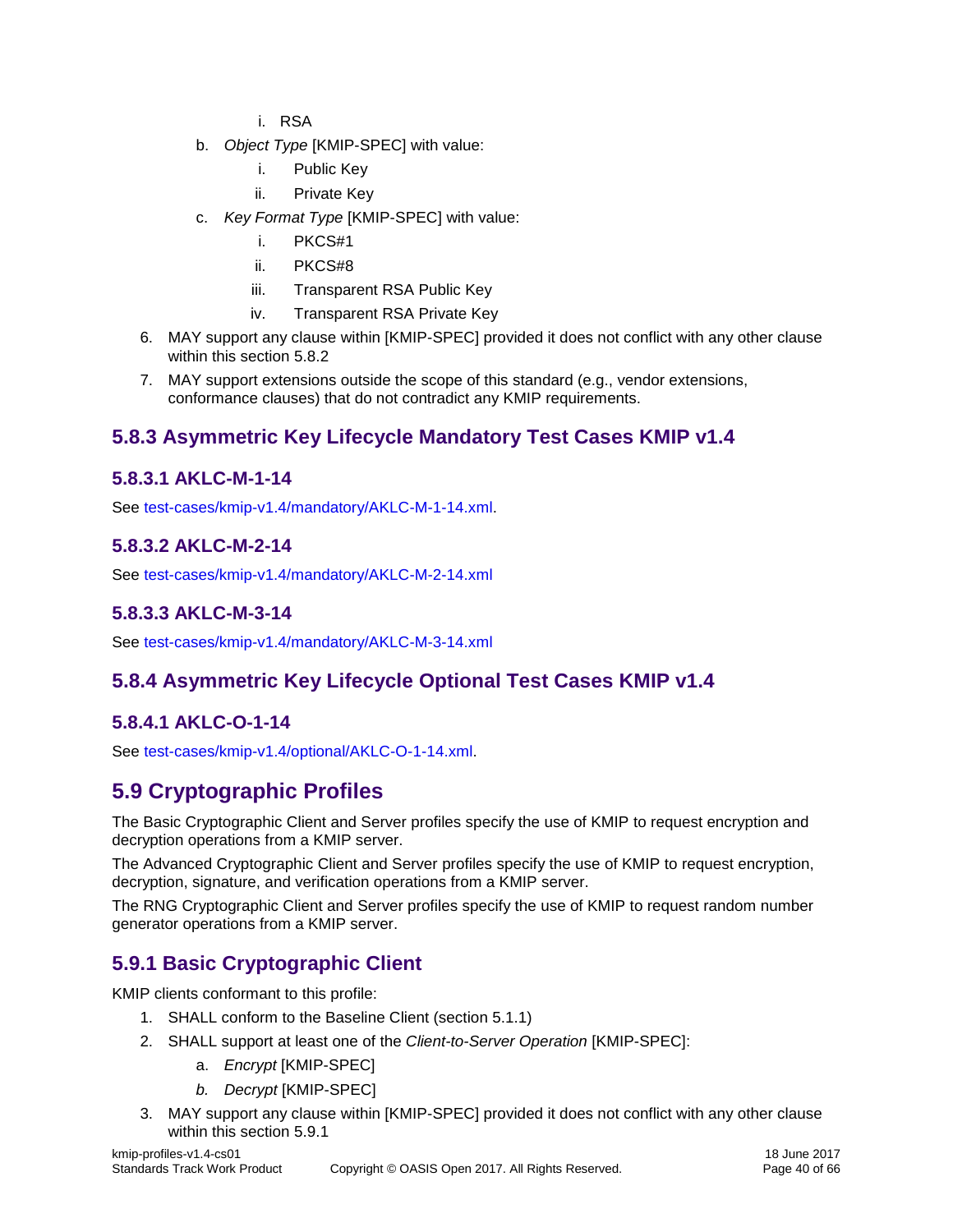4. MAY support extensions outside the scope of this standard (e.g., vendor extensions, conformance clauses) that do not contradict any KMIP requirements.

## <span id="page-40-0"></span>**5.9.2 Advanced Cryptographic Client**

KMIP clients conformant to this profile:

- 1. SHALL conform to the [Baseline](#page-19-2) Client (section [5.1.1\)](#page-19-2)
- 2. SHALL support at least one of the *Client-to-Server Operation* [KMIP-SPEC]:
	- a. *Encrypt* [KMIP-SPEC]
	- *b. Decrypt* [KMIP-SPEC]
	- *c. Sign* [KMIP-SPEC]
	- *d. Signature Verify* [KMIP-SPEC]
	- *e. MAC* [KMIP-SPEC]
	- *f. MAC Verify* [KMIP-SPEC]
	- *g. RNG Retrieve* [KMIP-SPEC]
	- *h. RNG Seed* [KMIP-SPEC]
- 3. MAY support any clause within [KMIP-SPEC] provided it does not conflict with any other clause within this section [5.9.2](#page-40-0)
- 4. MAY support extensions outside the scope of this standard (e.g., vendor extensions, conformance clauses) that do not contradict any KMIP requirements.

## <span id="page-40-1"></span>**5.9.3 RNG Cryptographic Client**

KMIP clients conformant to this profile:

- 1. SHALL conform to the [Baseline](#page-19-2) Client (section [5.1.1\)](#page-19-2)
- 2. SHALL support at least one of the *Client-to-Server Operation* [KMIP-SPEC]:
	- a. *RNG Retrieve* [KMIP-SPEC]
	- *b. RNG Seed* [KMIP-SPEC]
- 3. MAY support any clause within [KMIP-SPEC] provided it does not conflict with any other clause within this section [5.9.3](#page-40-1)
- 4. MAY support extensions outside the scope of this standard (e.g., vendor extensions, conformance clauses) that do not contradict any KMIP requirements.

## <span id="page-40-2"></span>**5.9.4 Basic Cryptographic Server**

KMIP servers conformant to this profile:

- 1. SHALL conform to the [Baseline](#page-20-0) Server (section [5.1.2\)](#page-20-0)
- 2. SHALL support the following *Client-to-Server Operation* [KMIP-SPEC]:
	- a. *Encrypt* [KMIP-SPEC]
	- *b. Decrypt* [KMIP-SPEC]
- 3. MAY support any clause within [KMIP-SPEC] provided it does not conflict with any other clause within this section [5.9.4](#page-40-2)
- 4. MAY support extensions outside the scope of this standard (e.g., vendor extensions, conformance clauses) that do not contradict any KMIP requirements.

## <span id="page-40-3"></span>**5.9.5 Advanced Cryptographic Server**

KMIP servers conformant to this profile:

1. SHALL conform to the [Baseline](#page-20-0) Server (section [5.1.2\)](#page-20-0)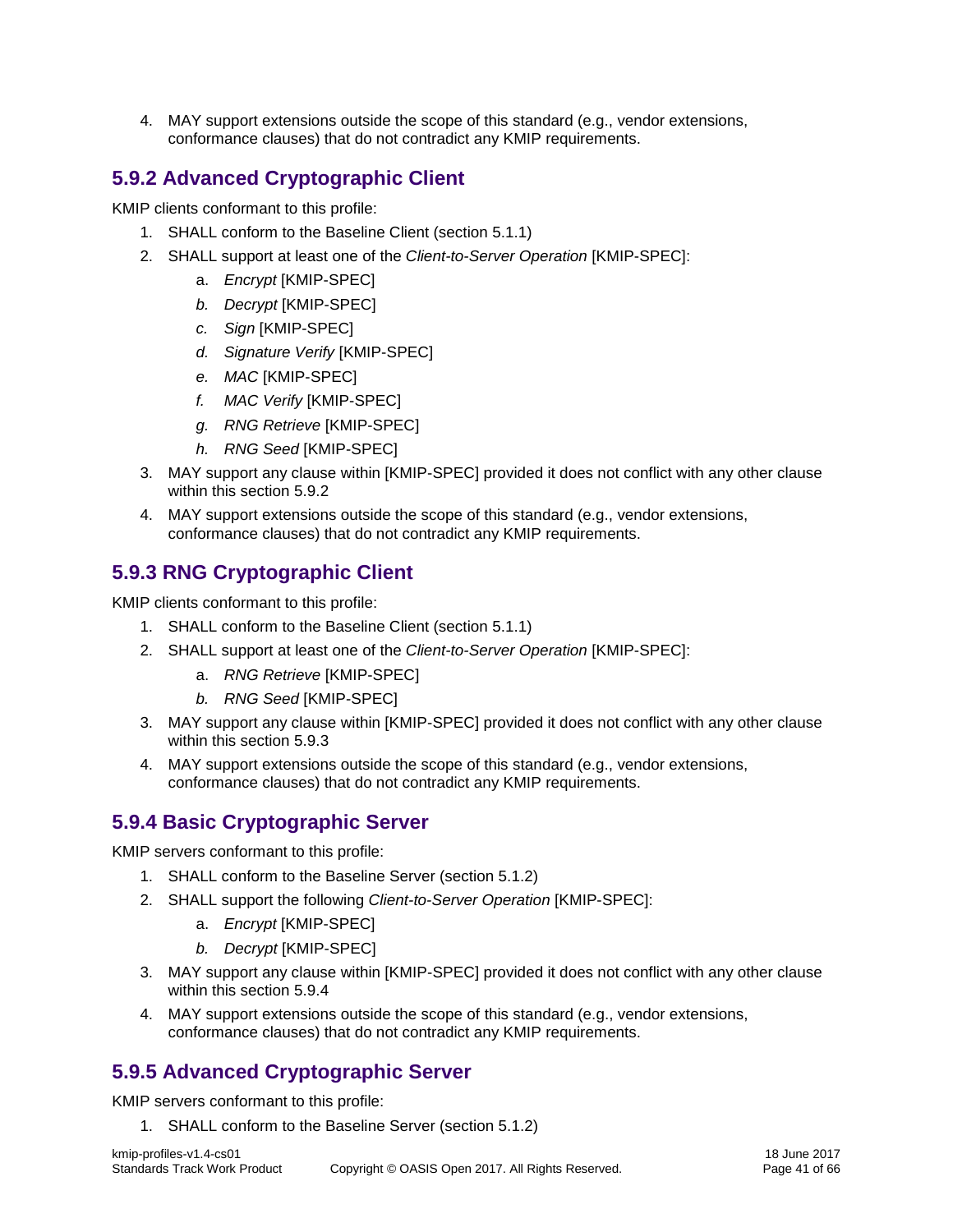- 2. SHALL support the following *Client-to-Server Operation* [KMIP-SPEC]:
	- a. *Encrypt* [KMIP-SPEC]
	- *b. Decrypt* [KMIP-SPEC]
	- *c. Sign* [KMIP-SPEC]
	- *d. Signature Verify* [KMIP-SPEC]
	- *e. MAC* [KMIP-SPEC]
	- *f. MAC Verify* [KMIP-SPEC]
	- *g. RNG Retrieve* [KMIP-SPEC]
	- *h. RNG Seed* [KMIP-SPEC]
- 3. MAY support any clause within [KMIP-SPEC] provided it does not conflict with any other clause within this section [5.9.5](#page-40-3)
- 4. MAY support extensions outside the scope of this standard (e.g., vendor extensions, conformance clauses) that do not contradict any KMIP requirements.

## <span id="page-41-0"></span>**5.9.6 RNG Cryptographic Server**

KMIP servers conformant to this profile:

- 1. SHALL conform to the [Baseline](#page-20-0) Server (section [5.1.2\)](#page-20-0)
- 2. SHALL support the following *Client-to-Server Operation* [KMIP-SPEC]:
	- a. *RNG Retrieve* [KMIP-SPEC]
	- b. *RNG Seed* [KMIP-SPEC]
- 3. MAY support any clause within [KMIP-SPEC] provided it does not conflict with any other clause within this section [5.9.6](#page-41-0)
- 4. MAY support extensions outside the scope of this standard (e.g., vendor extensions, conformance clauses) that do not contradict any KMIP requirements.

## <span id="page-41-1"></span>**5.9.7 Basic Cryptographic Mandatory Test Cases KMIP v1.4**

## <span id="page-41-2"></span>**5.9.7.1 CS-BC-M-1-14**

See [test-cases/kmip-v1.4/mandatory/CS-BC-M-1-14.xml.](test-cases/kmip-v1.4/mandatory/CS-BC-M-1-14.xml)

#### <span id="page-41-3"></span>**5.9.7.2 CS-BC-M-2-14**

See [test-cases/kmip-v1.4/mandatory/CS-BC-M-2-14.xml.](test-cases/kmip-v1.4/mandatory/CS-BC-M-2-14.xml)

#### <span id="page-41-4"></span>**5.9.7.3 CS-BC-M-3-14**

See [test-cases/kmip-v1.4/mandatory/CS-BC-M-3-14.xml.](test-cases/kmip-v1.4/mandatory/CS-BC-M-3-14.xml)

#### <span id="page-41-5"></span>**5.9.7.4 CS-BC-M-4-14**

See [test-cases/kmip-v1.4/mandatory/CS-BC-M-4-14.xml.](test-cases/kmip-v1.4/mandatory/CS-BC-M-4-14.xml)

#### <span id="page-41-6"></span>**5.9.7.5 CS-BC-M-5-14**

See [test-cases/kmip-v1.4/mandatory/CS-BC-M-5-14.xml.](test-cases/kmip-v1.4/mandatory/CS-BC-M-5-14.xml)

#### <span id="page-41-7"></span>**5.9.7.6 CS-BC-M-6-14**

See [test-cases/kmip-v1.4/mandatory/CS-BC-M-6-14.xml.](test-cases/kmip-v1.4/mandatory/CS-BC-M-6-14.xml)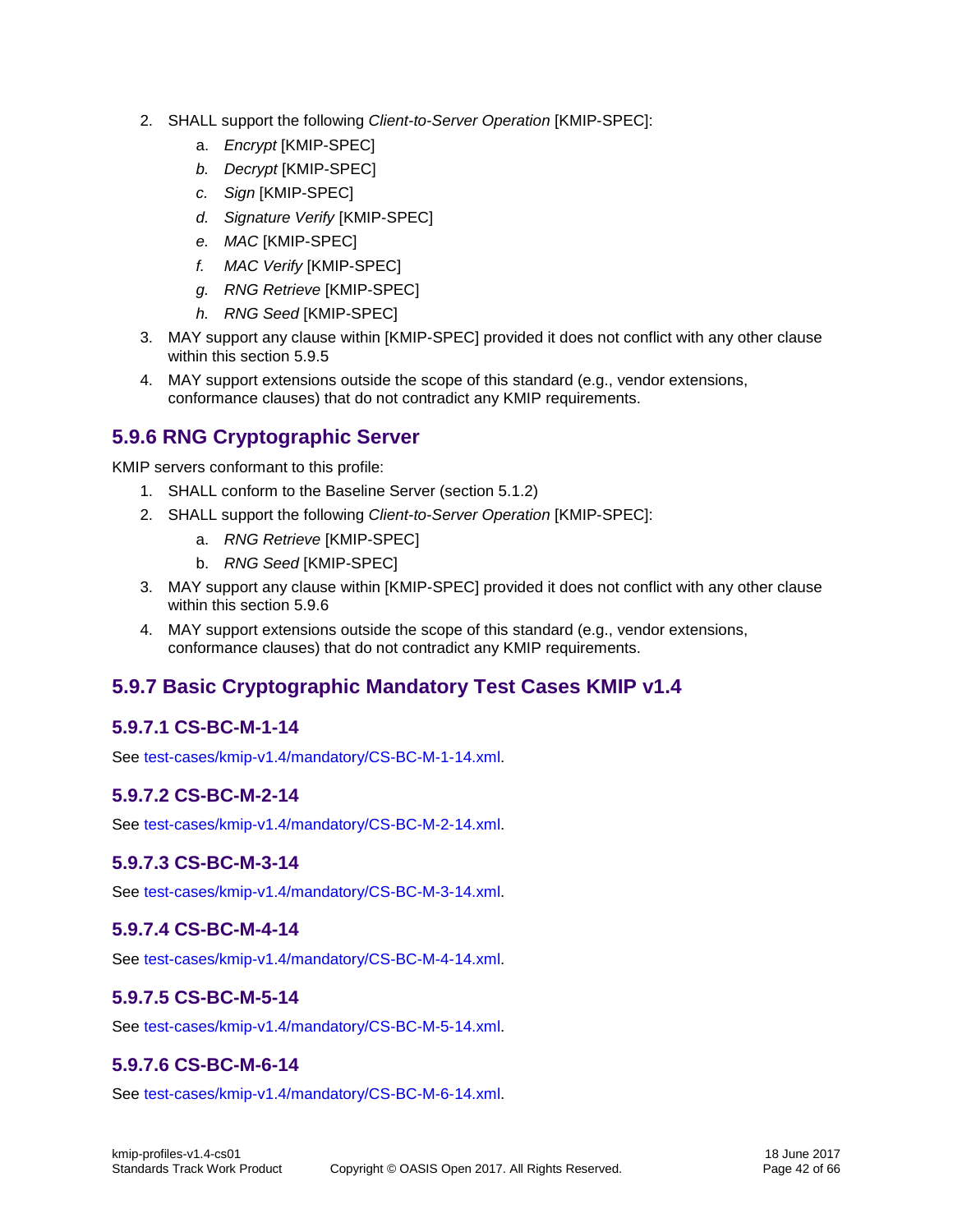#### <span id="page-42-0"></span>**5.9.7.7 CS-BC-M-7-14**

See [test-cases/kmip-v1.4/mandatory/CS-BC-M-7-14.xml.](test-cases/kmip-v1.4/mandatory/CS-BC-M-7-14.xml)

#### <span id="page-42-1"></span>**5.9.7.8 CS-BC-M-8-14**

See [test-cases/kmip-v1.4/mandatory/CS-BC-M-8-14.xml.](test-cases/kmip-v1.4/mandatory/CS-BC-M-8-14.xml)

#### <span id="page-42-2"></span>**5.9.7.9 CS-BC-M-9-14**

See [test-cases/kmip-v1.4/mandatory/CS-BC-M-9-14.xml.](test-cases/kmip-v1.4/mandatory/CS-BC-M-9-14.xml)

#### <span id="page-42-3"></span>**5.9.7.10 CS-BC-M-10-14**

See [test-cases/kmip-v1.4/mandatory/CS-BC-M-10-14.xml.](test-cases/kmip-v1.4/mandatory/CS-BC-M-10-14.xml)

#### <span id="page-42-4"></span>**5.9.7.11 CS-BC-M-11-14**

See [test-cases/kmip-v1.4/mandatory/CS-BC-M-11-14.xml.](test-cases/kmip-v1.4/mandatory/CS-BC-M-11-14.xml)

#### <span id="page-42-5"></span>**5.9.7.12 CS-BC-M-12-14**

See [test-cases/kmip-v1.4/mandatory/CS-BC-M-12-14.xml.](test-cases/kmip-v1.4/mandatory/CS-BC-M-12-14.xml)Í

#### <span id="page-42-6"></span>**5.9.7.13 CS-BC-M-14-14**

See [test-cases/kmip-v1.4/mandatory/CS-BC-M-14-14.xml.](test-cases/kmip-v1.4/mandatory/CS-BC-M-14-14.xml)

#### <span id="page-42-7"></span>**5.9.7.14 CS-BC-M-14-14**

See [test-cases/kmip-v1.4/mandatory/CS-BC-M-14-14.xml.](test-cases/kmip-v1.4/mandatory/CS-BC-M-14-14.xml)

#### <span id="page-42-8"></span>**5.9.7.15 CS-BC-M-GCM-1-14**

See [test-cases/kmip-v1.4/mandatory/CS-BC-M-GCM-1-14.xml.](test-cases/kmip-v1.4/mandatory/CS-BC-M-GCM-1-14.xml)

#### <span id="page-42-9"></span>**5.9.7.16 CS-BC-M-GCM-2-14**

See<test-cases/kmip-v1.4/mandatory/CS-BC-M-GCM-2-14.xml>

#### <span id="page-42-10"></span>**5.9.7.17 CS-BC-M-GCM-3-14**

See [test-cases/kmip-v1.4/mandatory/CS-BC-M-GCM-3-14.xml.](test-cases/kmip-v1.4/mandatory/CS-BC-M-GCM-3-14.xml)

#### <span id="page-42-11"></span>**5.9.8 Advanced Cryptographic Mandatory Test Cases KMIP v1.4**

#### <span id="page-42-12"></span>**5.9.8.1 CS-AC-M-1-14**

See [test-cases/kmip-v1.4/mandatory/CS-AC-M-1-14.xml.](test-cases/kmip-v1.4/mandatory/CS-AC-M-1-14.xml)

#### <span id="page-42-13"></span>**5.9.8.2 CS-AC-M-2-14**

See [test-cases/kmip-v1.4/mandatory/CS-AC-M-2-14.xml.](test-cases/kmip-v1.4/mandatory/CS-AC-M-2-14.xml)

#### <span id="page-42-14"></span>**5.9.8.3 CS-AC-M-3-14**

See [test-cases/kmip-v1.4/mandatory/CS-AC-M-3-14.xml.](test-cases/kmip-v1.4/mandatory/CS-AC-M-3-14.xml)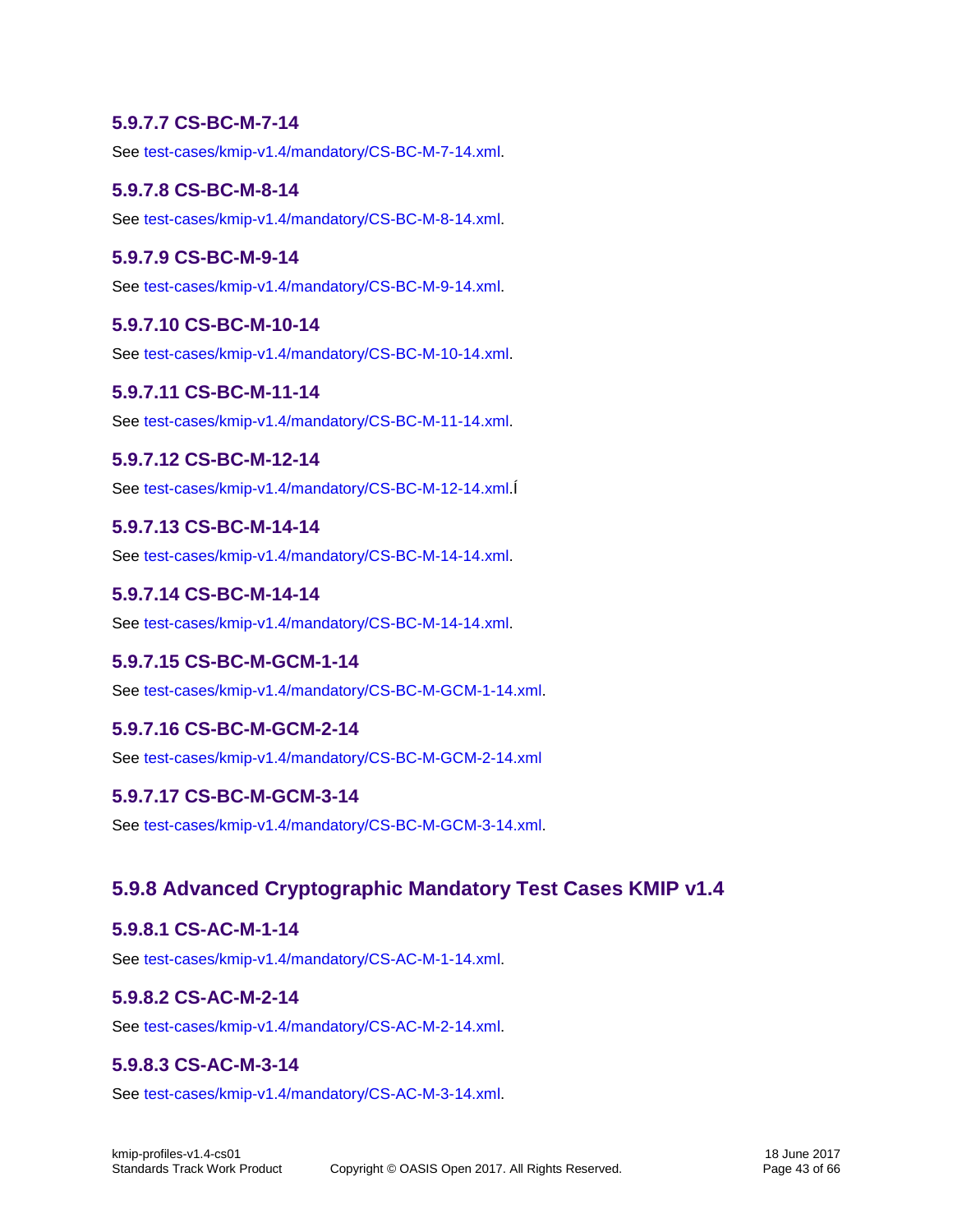#### <span id="page-43-0"></span>**5.9.8.4 CS-AC-M-4-14**

See [test-cases/kmip-v1.4/mandatory/CS-AC-M-4-14.xml.](test-cases/kmip-v1.4/mandatory/CS-AC-M-4-14.xml)

#### <span id="page-43-1"></span>**5.9.8.5 CS-AC-M-5-14**

See [test-cases/kmip-v1.4/mandatory/CS-AC-M-5-14.xml.](test-cases/kmip-v1.4/mandatory/CS-AC-M-5-14.xml)

#### <span id="page-43-2"></span>**5.9.8.6 CS-AC-M-6-14**

See [test-cases/kmip-v1.4/mandatory/CS-AC-M-6-14.xml.](test-cases/kmip-v1.4/mandatory/CS-AC-M-6-14.xml)

#### <span id="page-43-3"></span>**5.9.8.7 CS-AC-M-7-14**

See [test-cases/kmip-v1.4/mandatory/CS-AC-M-7-14.xml.](test-cases/kmip-v1.4/mandatory/CS-AC-M-7-14.xml)

#### <span id="page-43-4"></span>**5.9.8.8 CS-AC-M-8-14**

See [test-cases/kmip-v1.4/mandatory/CS-AC-M-8-14.xml.](test-cases/kmip-v1.4/mandatory/CS-AC-M-8-14.xml)

#### <span id="page-43-5"></span>**5.9.8.9 CS-AC-M-OAEP-1-14**

See [test-cases/kmip-v1.4/mandatory/CS-AC-M-OAEP-1-14.xml.](test-cases/kmip-v1.4/mandatory/CS-AC-M-OAEP-1-14.xml)

#### <span id="page-43-6"></span>**5.9.8.10 CS-AC-M-OAEP-2-14**

See [test-cases/kmip-v1.4/mandatory/CS-AC-M-OAEP-2-14.xml.](test-cases/kmip-v1.4/mandatory/CS-AC-M-OAEP-2-14.xml)

#### <span id="page-43-7"></span>**5.9.8.11 CS-AC-M-OAEP-3-14**

See<test-cases/kmip-v1.4/mandatory/CS-AC-M-OAEP-3-14.xml>

#### <span id="page-43-8"></span>**5.9.8.12 CS-AC-M-OAEP-4-14**

See [test-cases/kmip-v1.4/mandatory/CS-AC-M-OAEP-4-14.xml.](test-cases/kmip-v1.4/mandatory/CS-AC-M-OAEP-4-14.xml)

#### <span id="page-43-9"></span>**5.9.8.13 CS-AC-M-OAEP-5-14**

See [test-cases/kmip-v1.4/mandatory/CS-AC-M-OAEP-5-14.xml.](test-cases/kmip-v1.4/mandatory/CS-AC-M-OAEP-5-14.xml)

#### <span id="page-43-10"></span>**5.9.8.14 CS-AC-M-OAEP-6-14**

See [test-cases/kmip-v1.4/mandatory/CS-AC-M-OAEP-6-14.xml.](test-cases/kmip-v1.4/mandatory/CS-AC-M-OAEP-6-14.xml)

#### <span id="page-43-11"></span>**5.9.8.15 CS-AC-M-OAEP-7-14**

See [test-cases/kmip-v1.4/mandatory/CS-AC-M-OAEP-7-14.xml.](test-cases/kmip-v1.4/mandatory/CS-AC-M-OAEP-7-14.xml)

#### <span id="page-43-12"></span>**5.9.8.16 CS-AC-M-OAEP-8-14**

See [test-cases/kmip-v1.4/mandatory/CS-AC-M-OAEP-8-14.xml.](test-cases/kmip-v1.4/mandatory/CS-AC-M-OAEP-8-14.xml)

#### <span id="page-43-13"></span>**5.9.8.17 CS-AC-M-OAEP-9-14**

See [test-cases/kmip-v1.4/mandatory/CS-AC-M-OAEP-9-14.xml.](test-cases/kmip-v1.4/mandatory/CS-AC-M-OAEP-9-14.xml)

#### <span id="page-43-14"></span>**5.9.8.18 CS-AC-M-OAEP-10-14**

See [test-cases/kmip-v1.4/mandatory/CS-AC-M-OAEP-10-14.xml.](test-cases/kmip-v1.4/mandatory/CS-AC-M-OAEP-10-14.xml)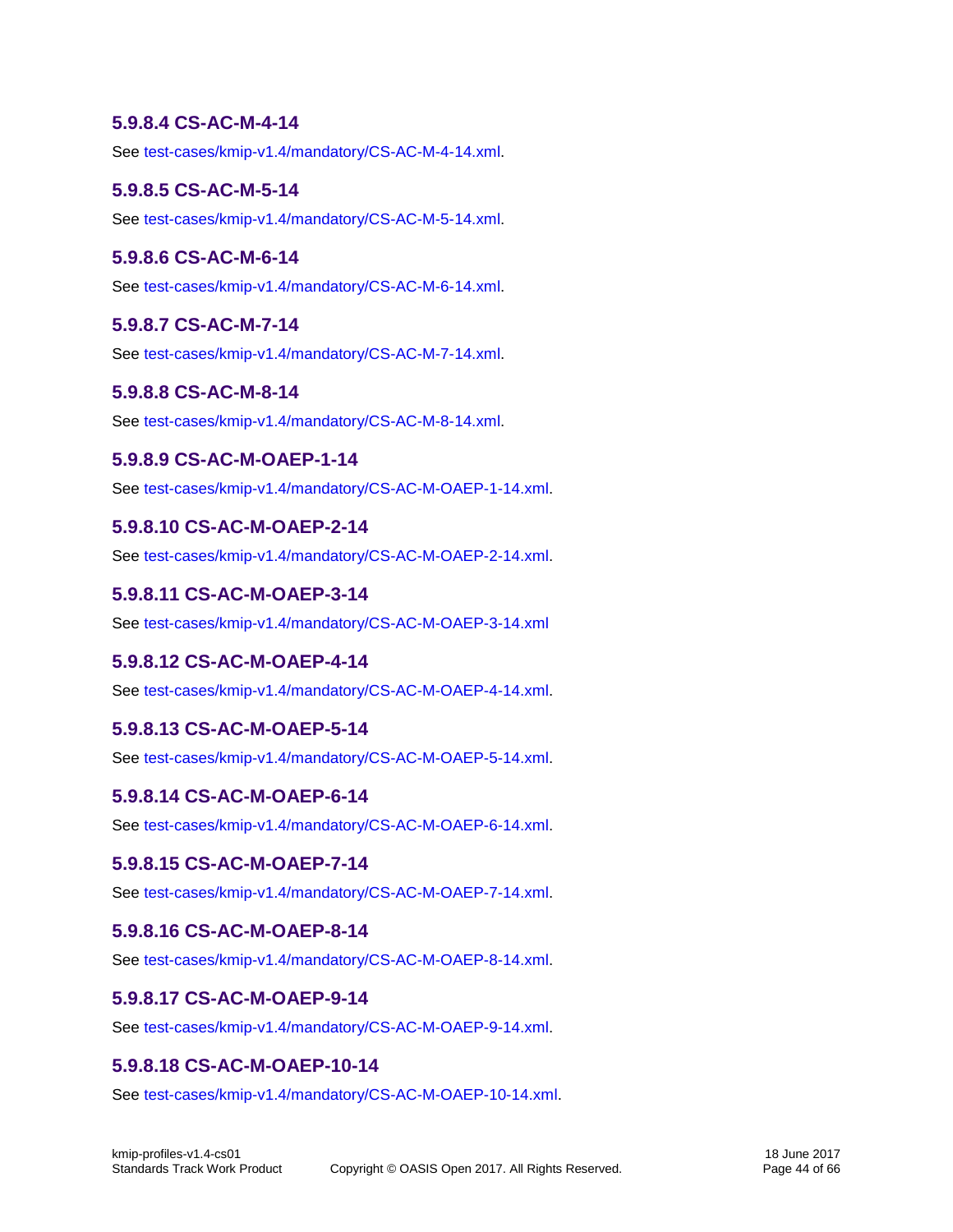## <span id="page-44-0"></span>**5.9.9 RNG Cryptographic Mandatory Test Cases KMIP v1.4**

#### <span id="page-44-1"></span>**5.9.9.1 CS-RNG-M-1-14**

See [test-cases/kmip-v1.4/mandatory/CS-RNG-M-1-14.xml.](test-cases/kmip-v1.4/mandatory/CS-RNG-M-1-14.xml)

## <span id="page-44-2"></span>**5.9.10 RNG Cryptographic Optional Test Cases KMIP v1.4**

#### <span id="page-44-3"></span>**5.9.10.1 CS-RNG-O-1-14**

See<test-cases/kmip-v1.4/optional/CS-RNG-O-1-14.xml>

#### <span id="page-44-4"></span>**5.9.10.2 CS-RNG-O-2-14**

See<test-cases/kmip-v1.4/optional/CS-RNG-O-2-14.xml>

#### <span id="page-44-5"></span>**5.9.10.3 CS-RNG-O-3-14**

See<test-cases/kmip-v1.4/optional/CS-RNG-O-3-14.xml>

#### <span id="page-44-6"></span>**5.9.10.4 CS-RNG-O-4-14**

See<test-cases/kmip-v1.4/optional/CS-RNG-O-4-14.xml>

## <span id="page-44-7"></span>**5.10 Opaque Managed Object Store Profiles**

The Opaque Managed Object Store Profile is a KMIP server performing storage related operations on opaque objects based on requests received from a KMIP client.

## <span id="page-44-8"></span>**5.10.1 Opaque Managed Object Store Client**

KMIP clients conformant to this profile:

- 1. SHALL conform to the [Baseline](#page-19-2) Client (section [5.1.1\)](#page-19-2)
- 2. MAY support any clause within [KMIP-SPEC] provided it does not conflict with any other clause within this section [5.10.1](#page-44-8)
- 3. MAY support extensions outside the scope of this standard (e.g., vendor extensions, conformance clauses) that do not contradict any KMIP requirements.

## <span id="page-44-9"></span>**5.10.2 Opaque Managed Object Store Server**

KMIP servers conformant to this profile:

- 1. SHALL conform to the [Baseline](#page-20-0) Server (section [5.1.2\)](#page-20-0)
- 2. SHALL support the following Objects [KMIP-SPEC]
	- a. *Opaque Object* [KMIP-SPEC]
- 3. SHALL support the following Attributes [KMIP-SPEC]
	- *a. Object Type* [KMIP-SPEC]
- 4. SHALL support the following Client-to-Server [KMIP-SPEC] operations:
	- a. *Register* [KMIP-SPEC]
- 5. SHALL support the following Message Encoding [KMIP-SPEC]:
	- a. *Opaque Data Type* [KMIP-SPEC]
	- b. *Object Type* [KMIP-SPEC] with value:
		- i. Opaque Object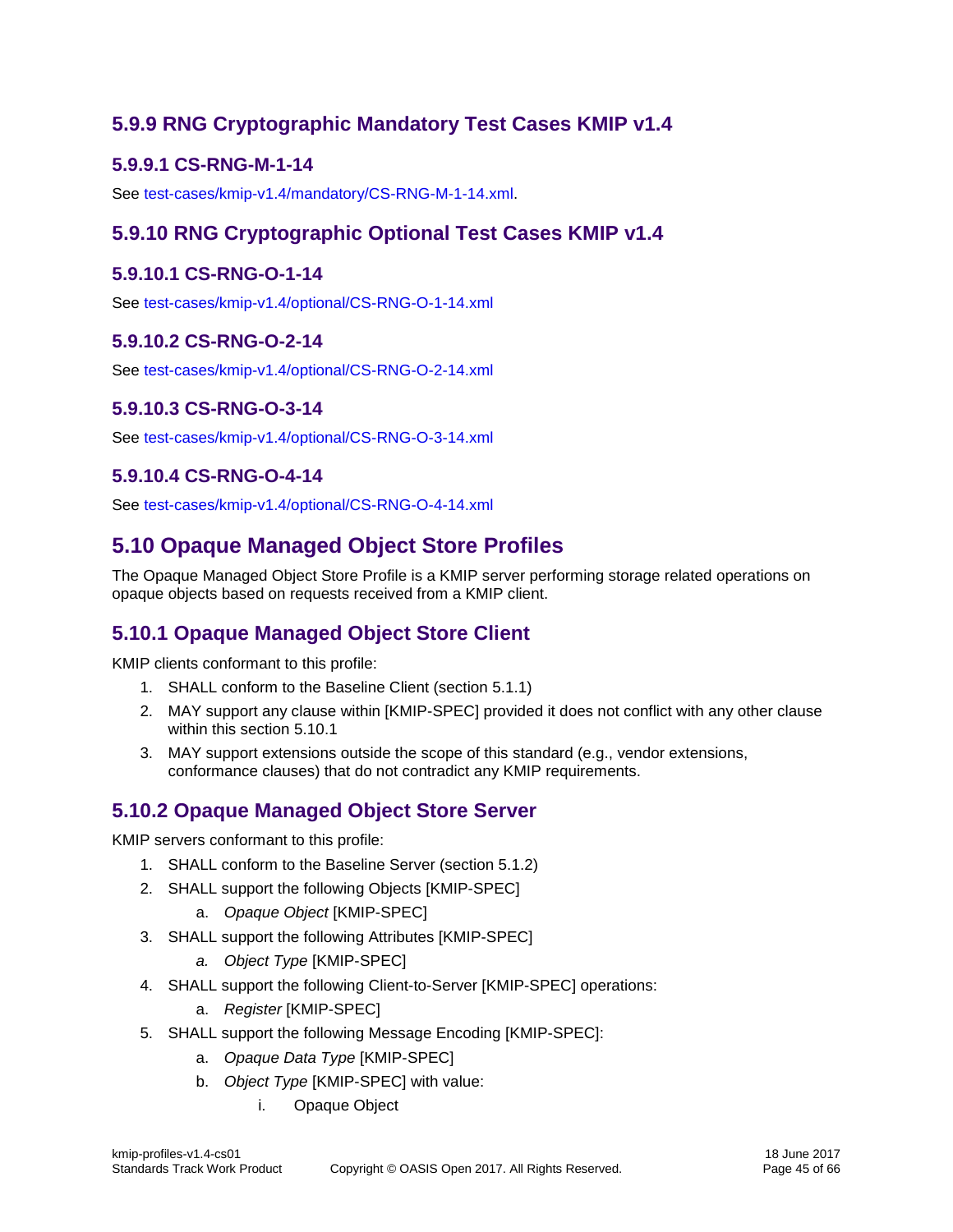- 6. MAY support any clause within [KMIP-SPEC] provided it does not conflict with any other clause within this section [5.10.2](#page-44-9)
- 7. MAY support extensions outside the scope of this standard (e.g., vendor extensions, conformance clauses) that do not contradict any KMIP requirements.

## <span id="page-45-0"></span>**5.10.3 Opaque Managed Object Mandatory Test Cases KMIP v1.4**

#### <span id="page-45-1"></span>**5.10.3.1 OMOS-M-1-14**

See [test-cases/kmip-v1.4/mandatory/OMOS-M-1-14.xml.](test-cases/kmip-v1.4/mandatory/OMOS-M-1-14.xml)

## <span id="page-45-2"></span>**5.10.4 Opaque Managed Object Optional Test Cases KMIP v1.4**

## <span id="page-45-3"></span>**5.10.4.1 OMOS-O-1-14**

See [test-cases/kmip-v1.4/optional/OMOS-O-1-14.xml.](test-cases/kmip-v1.4/optional/OMOS-O-1-14.xml)

## <span id="page-45-4"></span>**5.11 Storage Array with Self-Encrypting Drives Profiles**

The Storage Array with Self-Encrypting Drives Profile is a storage array containing self-encrypting drives operating as a KMIP client interacting with a KMIP server.

## <span id="page-45-5"></span>**5.11.1 Storage Array with Self-Encrypting Drives Client**

KMIP clients conformant to this profile:

- 1. SHALL conform to the [Baseline](#page-19-2) Client (section [5.1.1\)](#page-19-2)
- 2. SHOULD NOT use a C*ustom Attribute* [KMIP-SPEC] that duplicates information that is already in standard *Attributes* [KMIP-SPEC]
- 3. MAY support any clause within [KMIP-SPEC] provided it does not conflict with any other clause within this section [5.11.1](#page-45-5)
- 4. MAY support extensions outside the scope of this standard (e.g., vendor extensions, conformance clauses) that do not contradict any KMIP requirements.

## <span id="page-45-6"></span>**5.11.2 Storage Array with Self-Encrypting Drives Server**

KMIP servers conformant to this profile:

- 1. SHALL conform to the [Baseline](#page-20-0) Server (section [5.1.2\)](#page-20-0)
- 2. SHALL support the following *Objects* [KMIP-SPEC]
	- a. *Secret Data* [KMIP-SPEC]
- 3. SHALL support the following *Attributes* [KMIP-SPEC]
	- a. *Custom Attribute* [KMIP SPEC]
- 4. SHALL support the following client-to-server operations:
	- a. *Register* [KMIP-SPEC]
- 5. SHALL support the following *Message Encoding* [KMIP-SPEC]::
	- a. *Secret Data Type Enumeration* [KMIP-SPEC] value:
		- i. Password
	- b. *Object Type Enumeration* [KMIP-SPEC] values:
		- i. Secret Data
	- c. *Name Type Enumeration* [KMIP-SPEC] value:
		- i. Uninterpreted Text String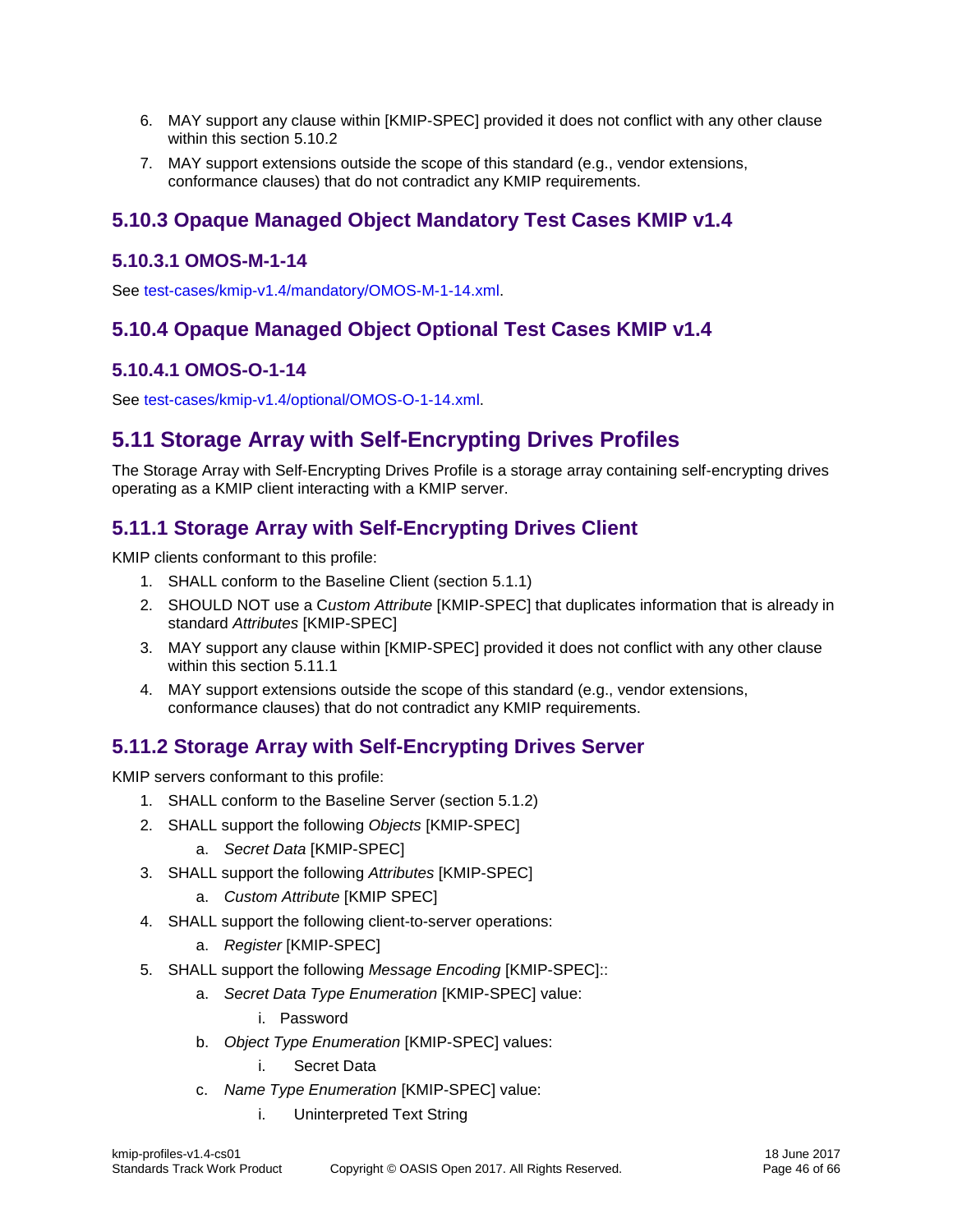- 6. SHALL support C*ustom Attribute* [KMIP-SPEC] with the following data types and properties:
	- a. TextString
- 7. SHALL support a minimum length of 128 characters for C*ustom Attribute* [KMIP-SPEC] and *Name* [KMIP-SPEC] values where the attribute type is of variable length.
- 8. SHALL support a minimum of 20 Custom Attribute [KMIP-SPEC] per managed object
- 9. SHALL support a minimum of 128 characters in Custom Attribute [KMIP-SPEC] names
- 10. MAY support any clause within [KMIP-SPEC] provided it does not conflict with any other clause within this section [5.11.2](#page-45-6)
- 11. MAY support extensions outside the scope of this standard (e.g., vendor extensions, conformance clauses) that do not contradict any KMIP requirements.

## <span id="page-46-0"></span>**5.11.3 Storage Array with Self-Encrypting Drives Mandatory Test Cases KMIP v1.4**

#### <span id="page-46-1"></span>**5.11.3.1 SASED-M-1-14**

Determine server configuration details including operations supported (only the mandatory operations are listed in the response example), objects supported (only the mandatory objects types are listed in the response example), and optional server information.

See [test-cases/kmip-v1.4/mandatory/SASED-M-1-14.xml.](test-cases/kmip-v1.4/mandatory/SASED-M-1-14.xml)

## <span id="page-46-2"></span>**5.11.3.2 SASED-M-2-14**

The secret data for the authentication key is registered. The server must allow the registration of managed objects for Object Groups either by allowed arbitrary values for Object Groups or by preconfiguration of specific Object Groups prior to the storage array registering the authentication key. The authentication key may be a new authentication key or a replacement authentication key.

See [test-cases/kmip-v1.4/mandatory/SASED-M-2-14.xml.](test-cases/kmip-v1.4/mandatory/SASED-M-2-14.xml)

#### <span id="page-46-3"></span>**5.11.3.3 SASED-M-3-14**

Locate and retrieve the previously registered authentication key and finally destroy the authentication key. See [test-cases/kmip-v1.4/mandatory/SASED-M-3-14.xml.](test-cases/kmip-v1.4/mandatory/SASED-M-3-14.xml)

## <span id="page-46-4"></span>**5.12 Tape Library Profiles**

The Tape Library Profile specifies the behavior of a tape library operating as a KMIP client interacting with a KMIP server.

## <span id="page-46-5"></span>**5.12.1 Tape Library Profiles Terminology**

| Key Associated Data<br>(KAD)      | Part of the tape format. May be segmented into authenticated and<br>unauthenticated fields. KAD usage is detailed in the SCSI SSC-3<br>standard from the T10 organization available as ANSI INCITS 335-2000.                                                                                                                                                                                                                                                             |
|-----------------------------------|--------------------------------------------------------------------------------------------------------------------------------------------------------------------------------------------------------------------------------------------------------------------------------------------------------------------------------------------------------------------------------------------------------------------------------------------------------------------------|
| Hexadecimal Numeric<br>Characters | Case-sensitive, printable, single byte ASCII characters representing the<br>numbers 0 through 9 and uppercase alpha A through F. (US-ASCII<br>characters 30h-39h and 41h-46h). Each byte (single 8-bit numeric value)<br>is represented as two hexadecimal numeric characters with the high-<br>nibble represented by the first (left-most) hexadecimal numeric character<br>and the low-nibble represented by the second (right-most) hexadecimal<br>numeric character. |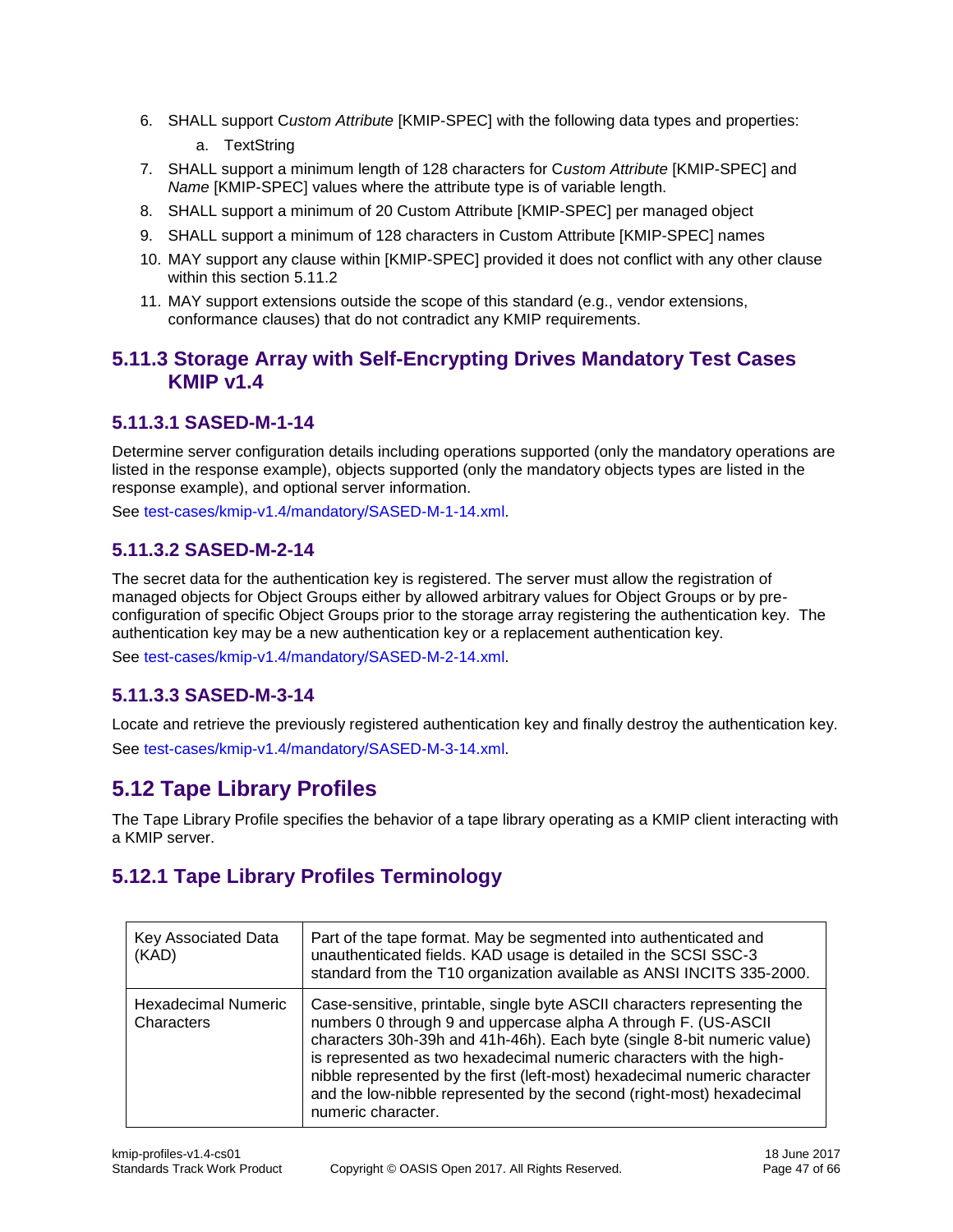| N(a) | The maximum number of bytes in the tape authenticated KAD field.<br>For LTO4, N(a) is 12 bytes.<br>For LTO5, N(a) is 60 bytes.<br>For LTO6, N(a) is 60 bytes.                        |
|------|--------------------------------------------------------------------------------------------------------------------------------------------------------------------------------------|
| N(u) | The maximum number of bytes in the tape unauthenticated KAD field.<br>For LTO4, N(u) is 32 bytes.<br>For LTO5, N(u) is 32 bytes.<br>For LTO6, N(u) is 32 bytes.                      |
| N(k) | The maximum number of bytes in the tape format KAD fields $-$ i.e. N(a) $+$<br>$N(u)$ .<br>For LTO4, N(k) is 44 bytes.<br>For LTO5, N(k) is 92 bytes.<br>For LTO6, N(k) is 92 bytes. |

## <span id="page-47-0"></span>**5.12.2 Tape Library Application Specific Information**

This information applies to Tape Libraries that use the *Application Specific Information* [KMIP-SPEC] attribute to store key identifiers. KMIP clients are not required to use *Application Specific Information*  [KMIP-SPEC] however KMIP servers conforming to the Tape Library Profiles are required to support KMIP clients that use *Application Specific Information* [KMIP-SPEC] and KMIP clients that do not use *Application Specific Information* [KMIP-SPEC].

The *Application Specific Information* [KMIP-SPEC] MAY be used to store data that is specific to the application (Tape Library) using the object.

The following Application Namespaces SHOULD be used in the Application Namespace field of the *Application Specific Information* [KMIP-SPEC]:

LIBRARY-LTO, LIBRARY-LTO4, LIBRARY-LTO5, LIBRARY-LTO6, LIBRARY-LTO7

For backwards compatibility with deployed Tape Library implementations, servers MAY support VENDOR-LIBRARY-LTO as an Application Namespace, where VENDOR is an ASCII string that SHALL NOT be further interpreted and SHALL be handled by the server as if the Application Namespace was set to LIBRARY-LTO.

*Application Specific Information* [KMIP-SPEC] supports key identifiers being created either on the server or on the client (Tape Library), but not both. This profile specifies use of key identifiers created by the client.

The *Application Specific Information* [KMIP-SPEC] method of key identification relies on the ability to uniquely identify a key based only on its Application Data (preferably), or (alternatively) on some combination of Application Data and *Custom Attributes* [KMIP-SPEC], which the key creator guarantees to be unique within the Application Namespace.

Key identifiers stored in the KMIP server's *Application Specific Information* [KMIP-SPEC] are in text format. Key identifiers stored in the KMIP client's tape format KAD fields are numeric format. The specific algorithm for converting between text and numeric formats is specified below.

All information contained in the tape format's KAD fields is converted to a text format consisting of hexadecimal numeric character pairs as follows:

- 1. The unauthenticated KAD is converted to text format by converting each byte value to exactly two Hexadecimal Numeric Characters;
- 2. The authenticated KAD is converted to text format by converting each byte value to exactly two Hexadecimal Numeric Characters and;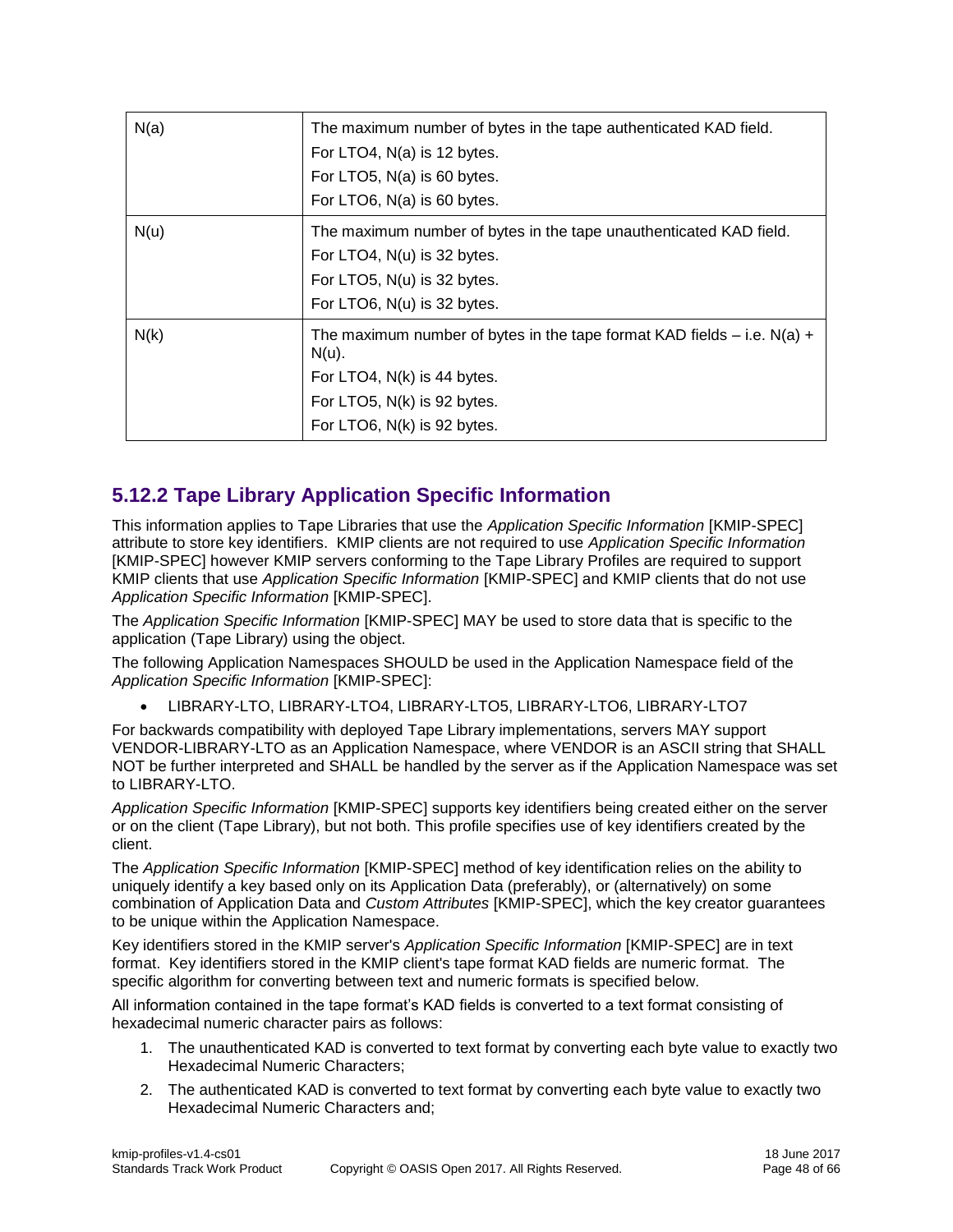3. The converted authenticated KAD Hexadecimal Numeric Characters are concatenated to the end of the converted unauthenticated KAD Hexadecimal Numeric Characters.

If the implementation uses client-created key identifiers, then the client generates a new identifier in text format that SHALL be unique within the chosen namespace. The source material for generating the string is dependent on client policy. The numeric representation of this identifier SHALL be no larger than the N(k) bytes of the KAD for the tape media being used.

For KMIP clients and servers conforming to this profile, *Application Specific Information* [KMIP-SPEC] SHALL be created by the Tape Library KMIP client based on the tape format's KAD fields as follows:

- 1. Define an empty output buffer sufficient to contain a string with a maximum length of 2\*N(k) bytes.
- 2. Copy the tape format's unauthenticated KAD (if present) to the output buffer, converting each byte value to exactly two Hexadecimal Numeric Characters. The first byte (i.e., byte 0) of the output buffer is the first byte of unauthenticated KAD.
- 3. Concatenate the tape format's authenticated KAD to the output buffer, converting each byte value to exactly two Hexadecimal Numeric Characters.

Note: the contents of the unauthenticated KAD and authenticated KAD fields may be less than the maximum permitted lengths; the implementation provides the correct length values to use in the algorithm rather than using fixed maximum length fields.

If *Application Specific Information* [KMIP-SPEC] is supported, then it SHALL be used by the client for locating the object for the purpose of encrypting and decrypting data on tape. The *Application Specific Information* [KMIP-SPEC] value SHALL solely be used for this purpose.

## <span id="page-48-0"></span>**5.12.3 Tape Library Alternative Name**

The Tape Library client SHALL assign a text (i.e., human-readable) representation of the media barcode to the *Alternative Name* [KMIP-SPEC] of the object. This SHALL occur on first use of the object for encryption, which normally is when the library requests the server to create the object.

The relationship between key identifiers in *Application Specific Information* [KMIP-SPEC] and *Alternative Name* [KMIP-SPEC] is as follows:

- a) The values for both are provided by the client
- b) The identifier in *Alternative Name* [KMIP-SPEC] (i.e., the barcode) SHALL be used by the server administrator for finding keys associated with specific tape media (e.g., a server administrator may want to find the key(s) associated with a missing tape cartridge, where the barcode of that tape cartridge is known).
- c) The *Alternative Name* [KMIP-SPEC] SHALL NOT be used by a client for locating the object to encrypt or decrypt data, since the value (barcode) is not required to be unique and therefore does not ensure retrieval of the correct key.

## <span id="page-48-1"></span>**5.12.4 Tape Library Client**

KMIP clients conformant to this profile:

- 1. SHALL conform to the [Baseline](#page-19-2) Client (section [5.1.1\)](#page-19-2)
- 2. SHOULD support *Application Specific Information* [KMIP-SPEC] with Application Data provided by the client in accordance with [Tape Library Application Specific Information](#page-47-0) [\(5.12.2\)](#page-47-0)
- 3. SHOULD NOT use a *Custom Attribute* [KMIP-SPEC] that duplicates information that is already in standard *Attributes* [KMIP-SPEC]
- 4. MAY use x-Barcode as a *Custom Attribute* [KMIP-SPEC] of type Text String to store the barcode
- 5. SHALL support the following Attributes [KMIP-SPEC]
	- a. Alternative Name [KMIP-SPEC-1\_2]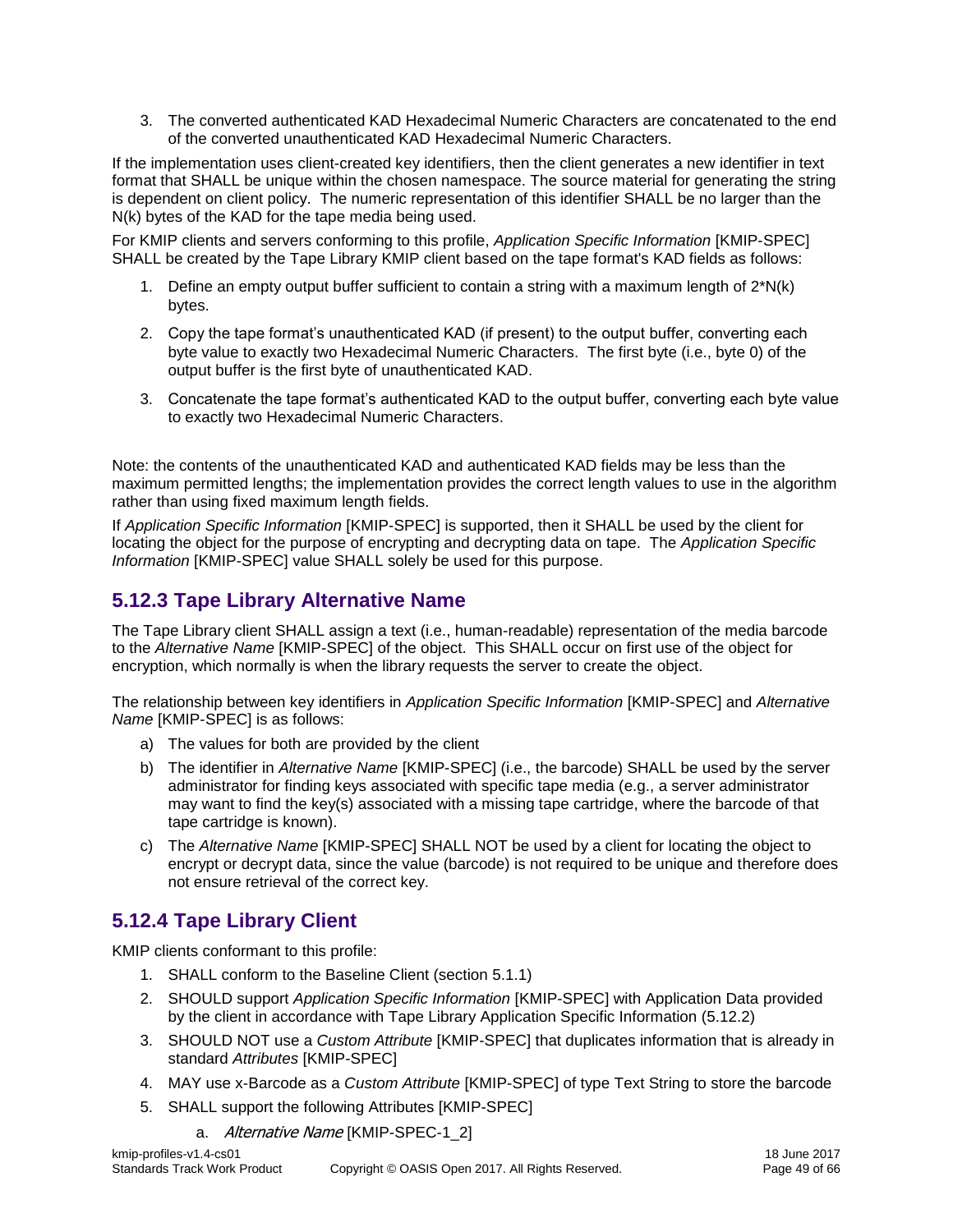- 6. SHALL support the following Message Encoding [KMIP-SPEC-1\_2]:
	- a. *Alternative Name Type Enumeration* [KMIP-SPEC-1\_2] value:
		- i. Uninterpreted Text String
- 7. SHALL store the media barcode information in an Alternative Name [KMIP-SPEC] Attribute [KMIP-SPEC] in accordance with [Tape Library Alternative Name](#page-48-0) [\(5.12.3\)](#page-48-0)
- 8. MAY support any clause within [KMIP-SPEC] provided it does not conflict with any other clause within this section [5.12.4](#page-48-1)
- 9. MAY support extensions outside the scope of this standard (e.g., vendor extensions, conformance clauses) that do not contradict any KMIP requirements.

## <span id="page-49-0"></span>**5.12.5 Tape Library Server**

KMIP servers conformant to this profile:

- 1. SHALL conform to the [Baseline](#page-20-0) Server (section [5.1.2\)](#page-20-0)
- 2. SHALL support the following Objects [KMIP-SPEC]
	- a. *Symmetric Key* [KMIP-SPEC]
- 3. SHALL support the following Attributes [KMIP-SPEC]:
	- a. *Name* [KMIP-SPEC]
	- b. *Cryptographic Algorithm* [KMIP-SPEC]
	- c. *Custom Attribute* [KMIP SPEC]
	- d. *Application Specific Information* [KMIP SPEC]
- 4. SHALL support the following Client-to-Server Operations [KMIP-SPEC]:
	- a. *Create* [KMIP-SPEC]
- 5. SHALL support the following Message Contents [KMIP-SPEC]:
	- a. *Batch Order Option* [KMIP-SPEC] value:
		- i. True
	- b. *Batch Coun*t [KMIP-SPEC] value:
		- i. 1 to 32
- 6. SHALL support the following Message Encoding [KMIP-SPEC]:
	- a. *Cryptographic Algorithm Enumeration* [KMIP-SPEC] value:

i. AES

- b. *Object Type Enumeration* [KMIP-SPEC] value:
	- i. Symmetric Key
- c. *Key Format Type Enumeration* [KMIP-SPEC] value:
	- i. Raw
- d. *Cryptographic Length* [KMIP-SPEC] value :
	- i. 256-bit
- e. *Name Type Enumeration* [KMIP-SPEC] value:
	- i. Uninterpreted Text String
- 7. SHALL support Custom Attribute [KMIP-SPEC] with the following data types and properties:
	- a. Text String
	- b. Integer
	- c. Date Time
- 8. SHALL support a minimum length of 255 characters for Custom Attribute [KMIP-SPEC] and *Name* [KMIP-SPEC] values where the attribute type is of variable length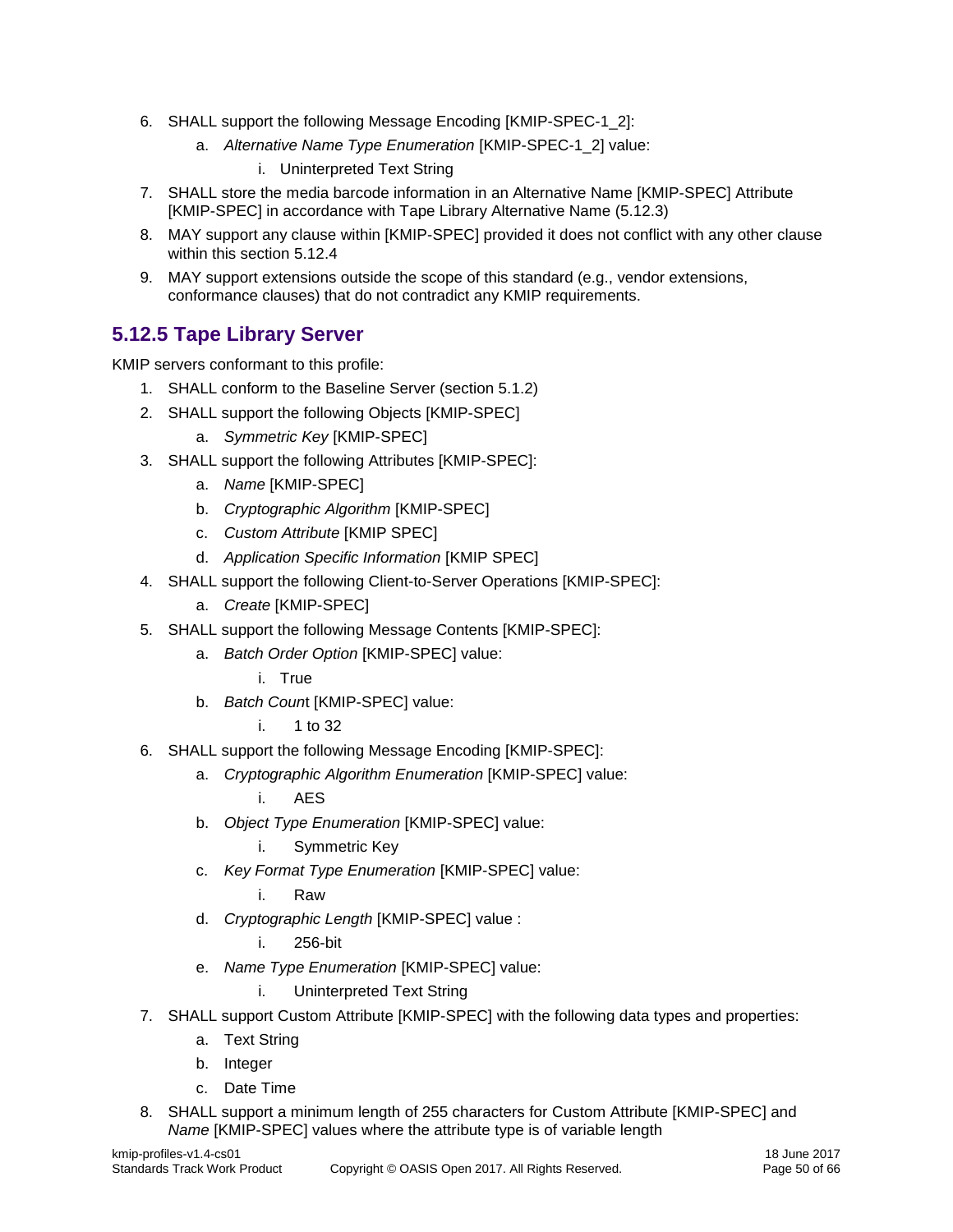- 9. SHALL support a minimum of 30 Custom Attribute [KMIP-SPEC] per managed object
- 10. SHALL support a minimum of 64 characters in *Custom Attribute* [KMIP-SPEC] names
- 11. SHALL support the following *Attributes* [KMIP-SPEC]
	- a. Alternative Name [KMIP-SPEC-1\_2]
- 12. SHALL support the following *Message Encoding* [KMIP-SPEC-1\_2]:
	- a. *Alternative Name Type Enumeration* [KMIP-SPEC-1\_2] value:
		- i. Uninterpreted Text String
- 13. MAY support any clause within [KMIP-SPEC] provided it does not conflict with any other clause within this section [5.12.5](#page-49-0)
- 14. MAY support extensions outside the scope of this standard (e.g., vendor extensions, conformance clauses) that do not contradict any KMIP requirements.

## <span id="page-50-0"></span>**5.12.6 Tape Library Mandatory Test Cases KMIP v1.4**

#### <span id="page-50-1"></span>**5.12.6.1 TL-M-1-14**

Determine server configuration details including operations supported (only the mandatory operations are listed in the response example), objects supported (only the mandatory objects types are listed in the response example), optional server information, and optional list of application name spaces. Additional information MAY be returned by tape library clients and servers.

See [test-cases/kmip-v1.4/mandatory/TL-M-1-14.xml.](test-cases/kmip-v1.4/mandatory/TL-M-1-14.xml)

#### <span id="page-50-2"></span>**5.12.6.2 TL-M-2-14**

This case may occur when the Write operation starts with the first block on a tape. The implementation may choose which Write operations qualify for creation of a new key. Regardless of the initiating circumstances, the Tape Library requests the server to create a new AES-256 symmetric key with appropriate identifying information which is unique within the Application Namespace.

Additional custom attributes MAY be specified in order to:

- ensure uniqueness of the key identifier when later Locating the key via Application Specific Information
- provide human-readable information (such as the tape Barcode value)
- provide information to support client-specific purposes

Tape Library implementations are not required to use custom attributes and custom attributes within the create request MAY be omitted.

A Tape Library client MAY elect to perform the steps in separate requests. A Tape Library server SHALL support both requests containing multiple batch items and multiple equivalent requests containing single batch items within each request.

See [test-cases/kmip-v1.4/mandatory/TL-M-2-14.xml.](test-cases/kmip-v1.4/mandatory/TL-M-2-14.xml)

#### <span id="page-50-3"></span>**5.12.6.3 TL-M-3-14**

The Tape Library constructs an identifier string based on the method in [Tape Library Application Specific](#page-47-0)  [Information](#page-47-0) [\(5.12.2\)](#page-47-0), and requests the server to locate the matching managed object for that Application Specific Information value. A Get is then requested based on the key's unique identifier. The Tape Library MAY update attributes associated with the Symmetric Key Managed Object. The following test case shows extensive use of custom attributes. Custom attributes are not required if the Application Name is unique within the Application Namespace. An implementation may also use custom attributes for vendorunique purposes, or to improve usability.

Tape Library implementations are not required to use custom attributes and those steps within the test case that refer to custom attribute setting and update are optional and MAY be omitted. The steps using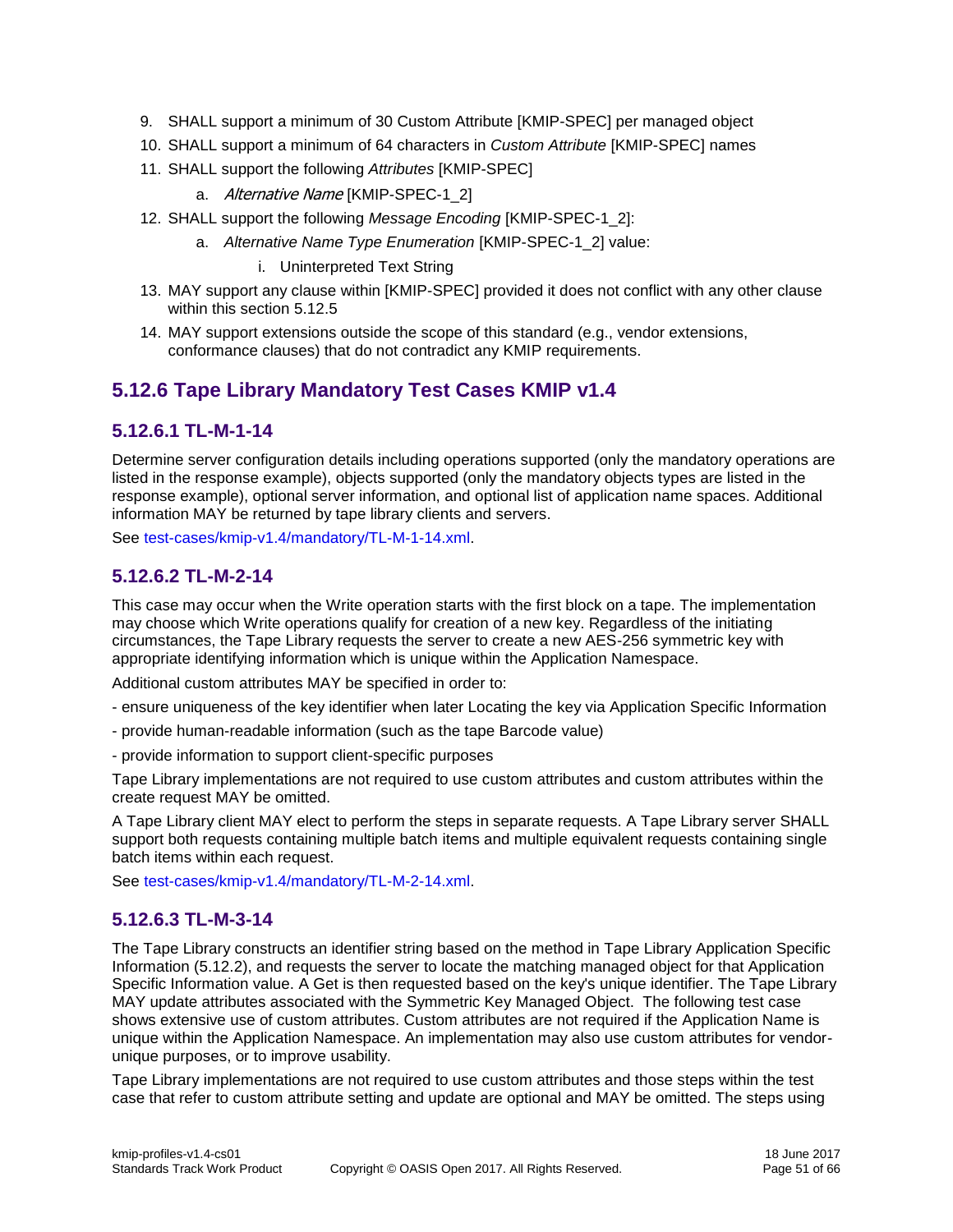Get Attribute List, Get Attributes and Modify Attribute are optional for a client to use but remain mandatory for a server to support for those clients that elect to use the custom attributes.

A Tape Library client MAY elect to perform the steps in separate requests. A Tape Library server SHALL support both requests containing multiple batch items and multiple equivalent requests containing single batch items within each request.

The test case destroys the key created in the previous test case to clean up after the test. Tape Library implementations MAY elect to not perform this step.

See [test-cases/kmip-v1.4/mandatory/TL-M-3-14.xml.](test-cases/kmip-v1.4/mandatory/TL-M-3-14.xml)

## <span id="page-51-0"></span>**5.13 Suite B Profiles**

Suite B [SuiteB] requires that key establishment and signature algorithms be based upon Elliptic Curve Cryptography and that the encryption algorithm be AES [FIPS197]. Suite B includes:

| Encryption        | Advanced Encryption Standard (AES) (key<br>sizes of 128 and 256 bits)                                             |
|-------------------|-------------------------------------------------------------------------------------------------------------------|
| Digital Signature | Elliptic Curve Digital Signature Algorithm<br>(ECDSA) (using the curves with 256-bit and<br>384-bit prime moduli) |
| Key Exchange      | Elliptic Curve Diffie-Hellman (ECDH), (using the<br>curves with 256-bit and 384-bit prime moduli)                 |
| Hashes            | SHA-256 and SHA-384                                                                                               |

Suite B provides for two levels of cryptographic security, namely a 128-bit minimum level of security (minLOS\_128) and a 192-bit minimum level of security (minLOS\_192). Each level defines a minimum strength that all cryptographic algorithms must provide. A KMIP product configured at a minimum level of security of 128 bits provides adequate protection for classified information up to the SECRET level. A KMIP product configured at a minimum level of security of 192 bits is required to protect classified information at the TOP SECRET level.

The Suite B non-signature primitives are divided into two columns as shown below.

|                      | Column 1       | Column 2       |
|----------------------|----------------|----------------|
| Encryption           | AES-128        | AES-256        |
| <b>Key Agreement</b> | ECDH on P-256  | ECDH on P-384  |
| Hash for PRF/MAC     | <b>SHA-256</b> | <b>SHA-384</b> |

At the 128-bit minimum level of security, the non-signature primitives MUST either come exclusively from Column 1 or exclusively from Column 2.

At the 192-bit minimum level of security, the non-signature primitives MUST come exclusively from Column 2.

Digital signatures using ECDSA MUST be used for authentication. Following the direction of RFC 4754, ECDSA-256 represents an instantiation of the ECDSA algorithm using the P-256 curve and the SHA-256 hash function. ECDSA-384 represents an instantiation of the ECDSA algorithm using the P-384 curve and the SHA-384 hash function.

If configured at a minimum level of security of 128 bits, a KMIP product MUST use either ECDSA-256 or ECDSA-384 for authentication. It is allowable for one party to authenticate with ECDSA-256 and the other party to authenticate with ECDSA-384. This flexibility will allow interoperability between a KMIP client and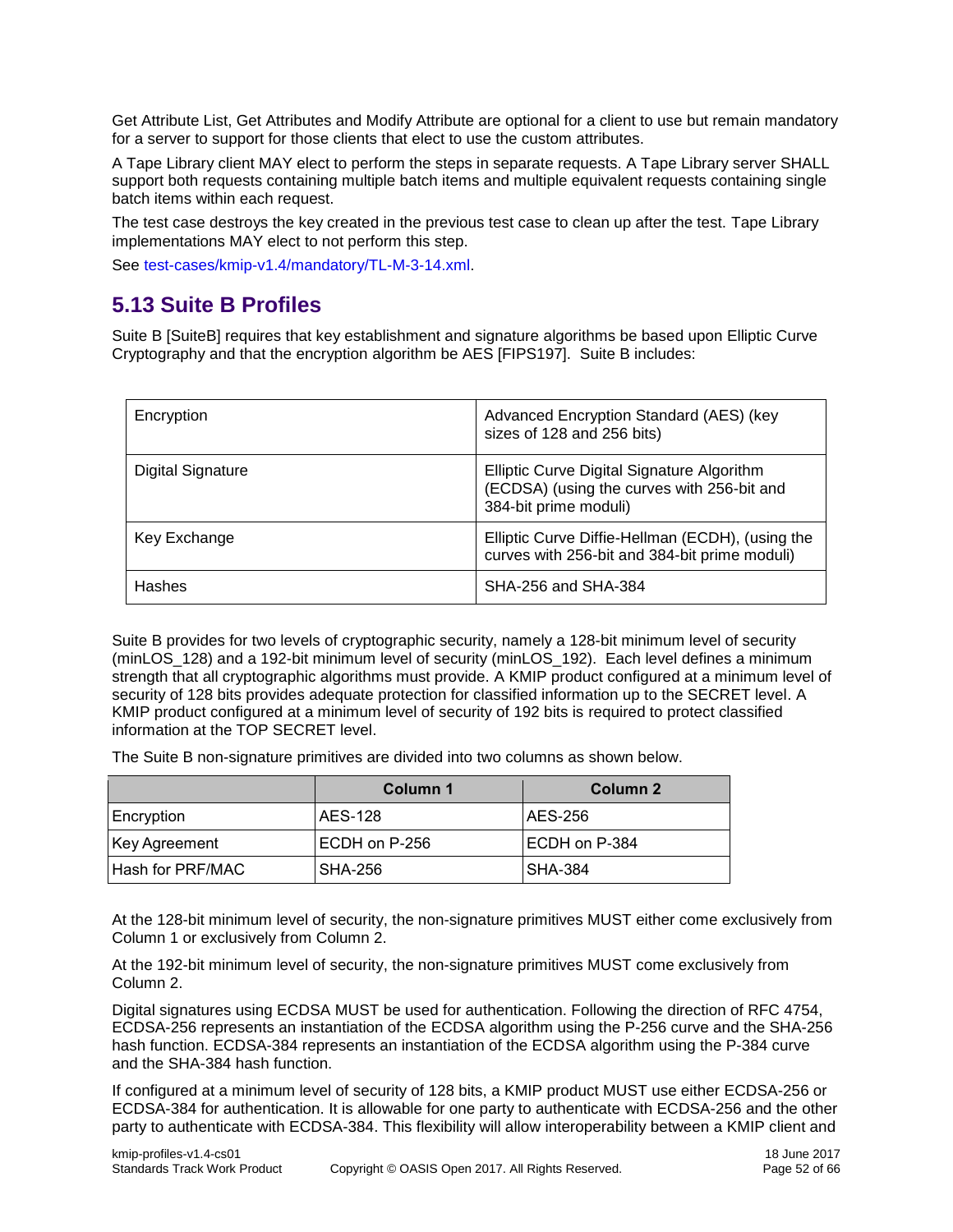server that have different sizes of ECDSA authentication keys. KMIP products configured at a minimum level of security of 128 bits MUST be able to verify ECDSA-256 signatures and SHOULD be able to verify ECDSA-384 signatures. If configured at a minimum level of security of 192 bits, ECDSA-384 MUST be used by both the KMIP client and server for authentication. KMIP products configured at a minimum level of security of 192 bits MUST be able to verify ECDSA-384 signatures.

KMIP products, at both minimum levels of security, MUST each use an X.509 certificate that complies with the "Suite B Certificate and Certificate Revocation List (CRL) Profile" [RFC5759] and that contains an elliptic curve public key with the key usage bit set for digital signature.

## <span id="page-52-0"></span>**5.13.1 Suite B minLOS\_128 Client**

KMIP clients conformant to this profile:

- 1. SHALL conform to the [Baseline](#page-19-2) Client (section [5.1.1\)](#page-19-2)
- 2. SHALL restrict use of the enumerated types listed in item 6 of Suite B minLOS 128 Server [\(5.13.2\)](#page-52-1) to the enumeration values noted against each item
- 3. MAY support any clause within [KMIP-SPEC] provided it does not conflict with any other clause within this section [5.13.1](#page-52-0)
- 4. MAY support extensions outside the scope of this standard (e.g., vendor extensions, conformance clauses) that do not contradict any KMIP or **[CNSSP-15]** requirements.

## <span id="page-52-1"></span>**5.13.2 Suite B minLOS\_128 Server**

KMIP servers conformant to this profile:

- 1. SHALL conform to the [Baseline](#page-20-0) Server (section [5.1.2\)](#page-20-0)
- 2. SHALL support the following *Objects* [KMIP-SPEC]
	- a. *Certificate* [KMIP-SPEC]
	- b. *Symmetric Key* [KMIP-SPEC]
	- c. *Public Key* [KMIP-SPEC]
	- d. *Private Key* [KMIP-SPEC]
- 3. SHALL support the following *Attributes* [KMIP-SPEC]
	- a. *Cryptographic Algorithm* [KMIP-SPEC]
	- b. *Cryptographic Length* [KMIP-SPEC] value :
		- i. 128-bit (combined with AES)
		- ii. 256-bit (combined with SHA, ECDH or ECDSA)
- 4. MAY support the following *Attributes* [KMIP-SPEC]
	- a. *Cryptographic Length* [KMIP-SPEC] value :
		- i. 256-bit (combined with AES)
		- ii. 384-bit bit (combined with SHA, ECDH or ECDSA)
- 5. SHALL support the following C*lient-to-Server Operations* [KMIP-SPEC]:
	- a. *Create* [KMIP-SPEC]
	- b. *Create Key Pair* [KMIP-SPEC]
	- c. *Register* [KMIP-SPEC]
	- d. *Re-key* [KMIP-SPEC]
	- e. *Re-key Key Pair* [KMIP-SPEC]
- 6. SHALL support the following *Message Encoding* [KMIP-SPEC]:
	- a. *Recommended Curve Enumeration* [KMIP-SPEC] value:
		- i. P-256 (SECP256R1)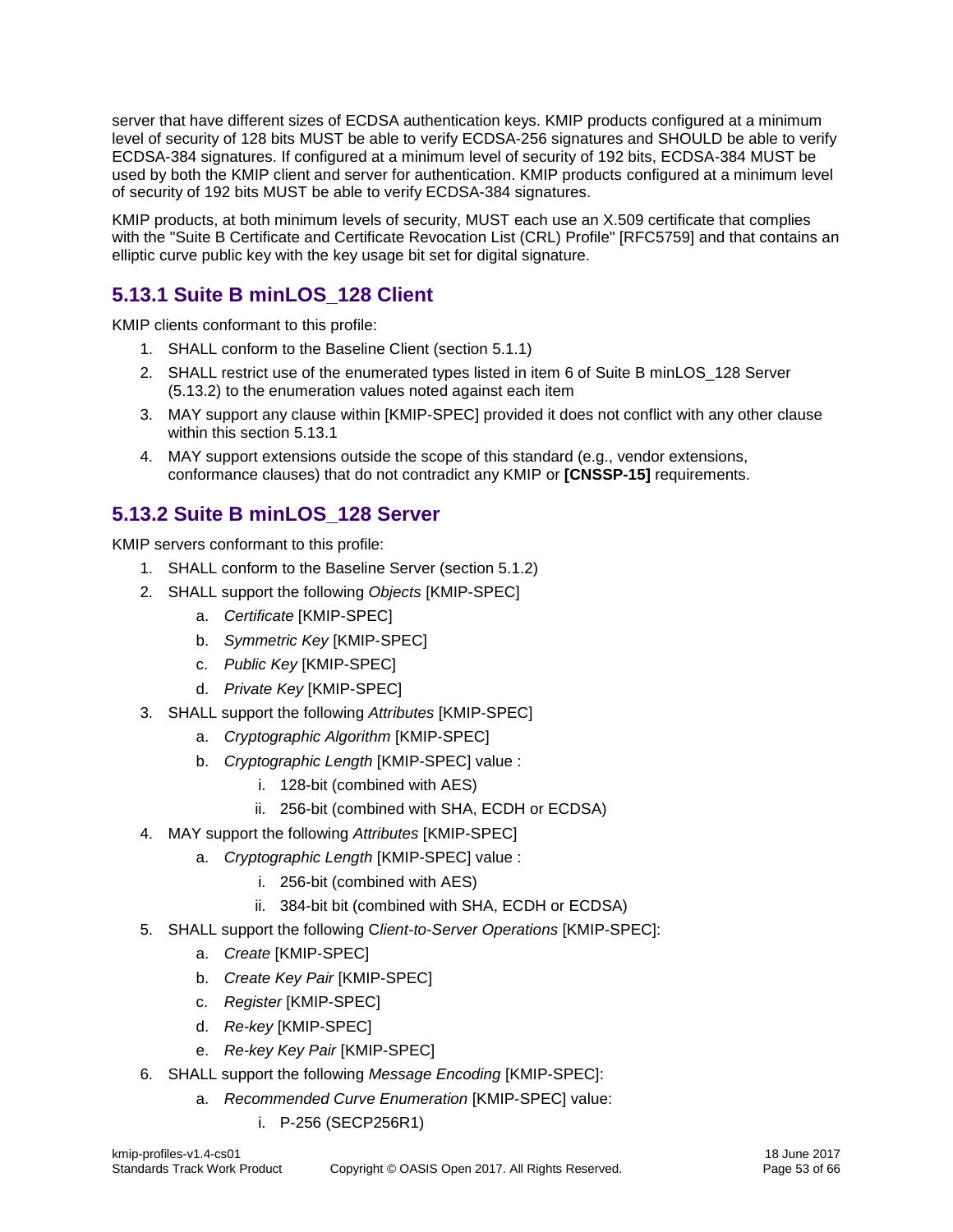b. *Certificate Type Enumeration* [KMIP-SPEC] value:

i. X.509

- c. *Cryptographic Algorithm Enumeration* [KMIP-SPEC] value:
	- i. AES
	- ii. ECDSA
	- iii. ECDH
	- iv. HMAC-SHA256
- d. *Hashing Algorithm Enumeration* [KMIP-SPEC]
	- i. SHA-256
- e. *Object Type Enumeration* [KMIP-SPEC] value:
	- i. Certificate
	- ii. Symmetric Key
	- iii. Public Key
	- iv. Private Key
- f. *Key Format Type Enumeration* [KMIP-SPEC] value:
	- i. Raw
	- ii. ECPrivateKey
	- iii. X.509
	- iv. Transparent ECDSA Private Key
	- v. Transparent ECDSA Public Key
	- vi. Transparent ECDH Private Key
	- vii. Transparent ECDH Public Key
	- viii. Transparent EC Private Key
	- ix. Transparent EC Public Key
- g. *Digital Signature Algorithm Enumeration* [KMIP-SPEC] value:
	- i. ECDSA with SHA256 (on P-256)
- 7. MAY support the following *Message Encoding* [KMIP-SPEC]:
	- a. *Recommended Curve* [KMIP-SPEC] value:
		- i. P-384 (SECP384R1)
	- b. *Cryptographic Algorithm Enumeration* [KMIP-SPEC] value:
		- i. HMAC-SHA384
	- c. *Hashing Algorithm Enumeration* [KMIP-SPEC]
		- i. SHA-384
	- d. Digital Signature Algorithm Enumeration
		- i. ECDSA with SHA384 (on P-384)
- 8. MAY support any clause within [KMIP-SPEC] provided it does not conflict with any other clause within this section [5.13.2](#page-52-1)
- 9. MAY support extensions outside the scope of this standard (e.g., vendor extensions, conformance clauses) that do not contradict any KMIP or **[CNSSP-15]** requirements.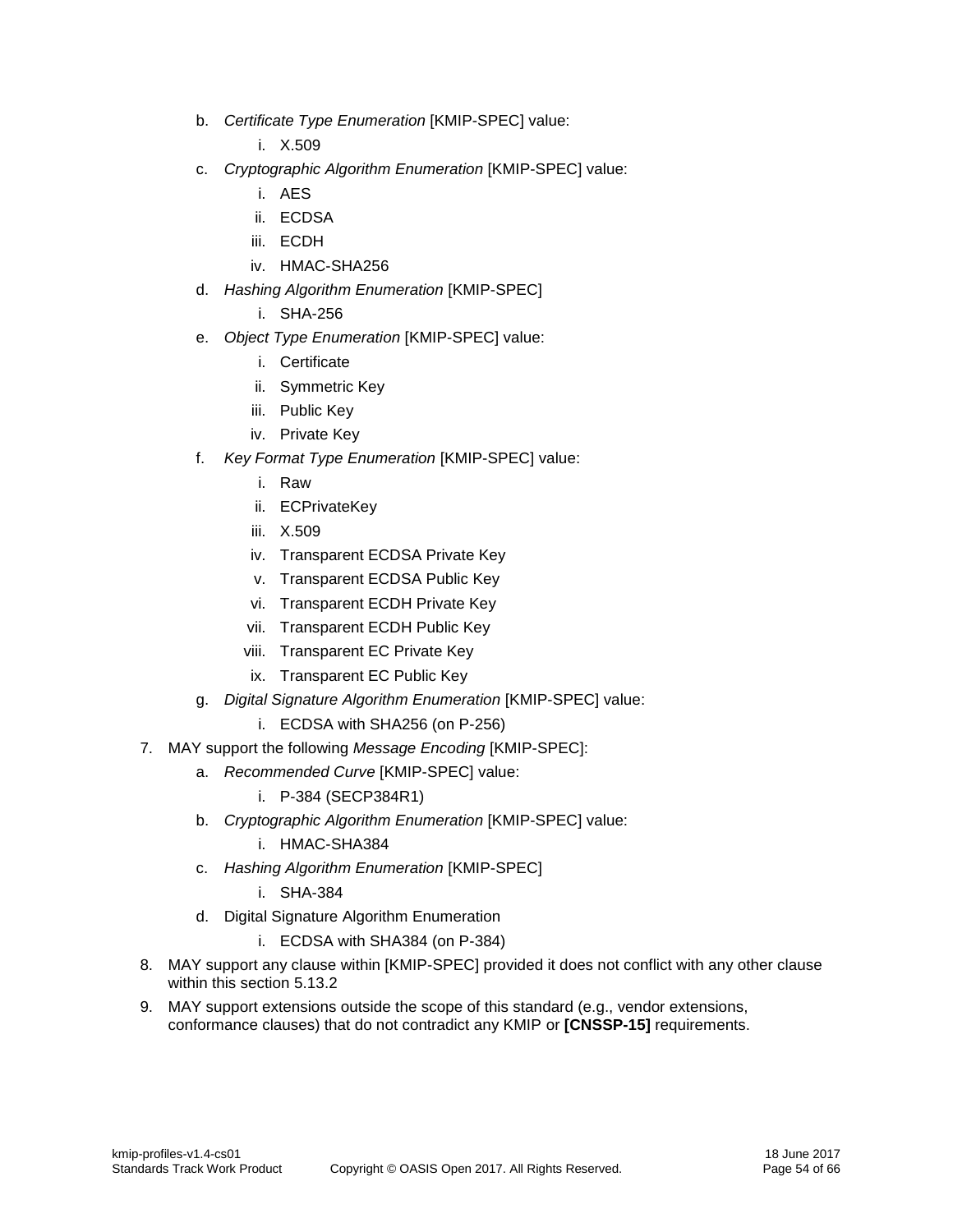## <span id="page-54-0"></span>**5.13.3 Suite B minLOS\_128 Mandatory Test Cases KMIP v1.4**

## <span id="page-54-1"></span>**5.13.3.1 SUITEB\_128-M-1-14**

Perform a Query operation, querying the Operations and Objects supported by the server, and get a successful response.

The specific list of operations and object types returned in the response MAY vary.

The TLS protocol version and cipher suite SHALL be as specified in [Suite B minLOS\\_128 Cipher Suites](#page-14-5) [\(3.3.2\)](#page-14-5)

See [test-cases/kmip-v1.4/mandatory/SUITEB\\_128-M-1-14.xml.](test-cases/kmip-v1.4/mandatory/SUITEB_128-M-1-14.xml)

## <span id="page-54-2"></span>**5.13.4 Suite B minLOS\_192 Client**

KMIP clients conformant to this profile:

- 1. SHALL conform to the [Baseline](#page-19-2) Client (section [5.1.1\)](#page-19-2)
- 2. SHALL restrict use of the enumerated types listed in item 5 of Suite B minLOS 192 Server [\(5.13.5\)](#page-54-3) to the enumeration values noted against each item
- 3. MAY support any clause within [KMIP-SPEC] provided it does not conflict with any other clause within this section [5.13.4](#page-54-2)
- 4. MAY support extensions outside the scope of this standard (e.g., vendor extensions, conformance clauses) that do not contradict any KMIP or **[CNSSP-15]** requirements.

## <span id="page-54-3"></span>**5.13.5 Suite B minLOS\_192 Server**

KMIP servers conformant to this profile:

- 1. SHALL conform to the [Baseline](#page-20-0) Server (section [5.1.2\)](#page-20-0)
- 2. SHALL support the following *Objects* [KMIP-SPEC]
	- a. *Certificate* [KMIP-SPEC]
	- b. *Symmetric Key* [KMIP-SPEC]
	- c. *Public Key* [KMIP-SPEC]
	- d. *Private Key* [KMIP-SPEC]
- 3. SHALL support the following *Attributes* [KMIP-SPEC]
	- a. *Cryptographic Algorithm* [KMIP-SPEC]
	- b. *Cryptographic Length* [KMIP-SPEC] value :
		- i. 256-bit (combined with AES)
		- ii. 384-bit (combined with SHA, ECDH or ECDSA)
- 4. SHALL support the following C*lient-to-Server Operations* [KMIP-SPEC]:
	- a. *Create* [KMIP-SPEC]
	- b. *Create Key Pair* [KMIP-SPEC]
	- c. *Register* [KMIP-SPEC]
	- d. *Re-key* [KMIP-SPEC]
	- e. *Re-key Key Pair* [KMIP-SPEC]
- 5. SHALL support the following *Message Encoding* [KMIP-SPEC]:
	- a. *Recommended Curve Enumeration* [KMIP-SPEC] value:
		- i. P-384 (SECP384R1)
	- b. *Certificate Type Enumeration* [KMIP-SPEC] value:
		- i. X.509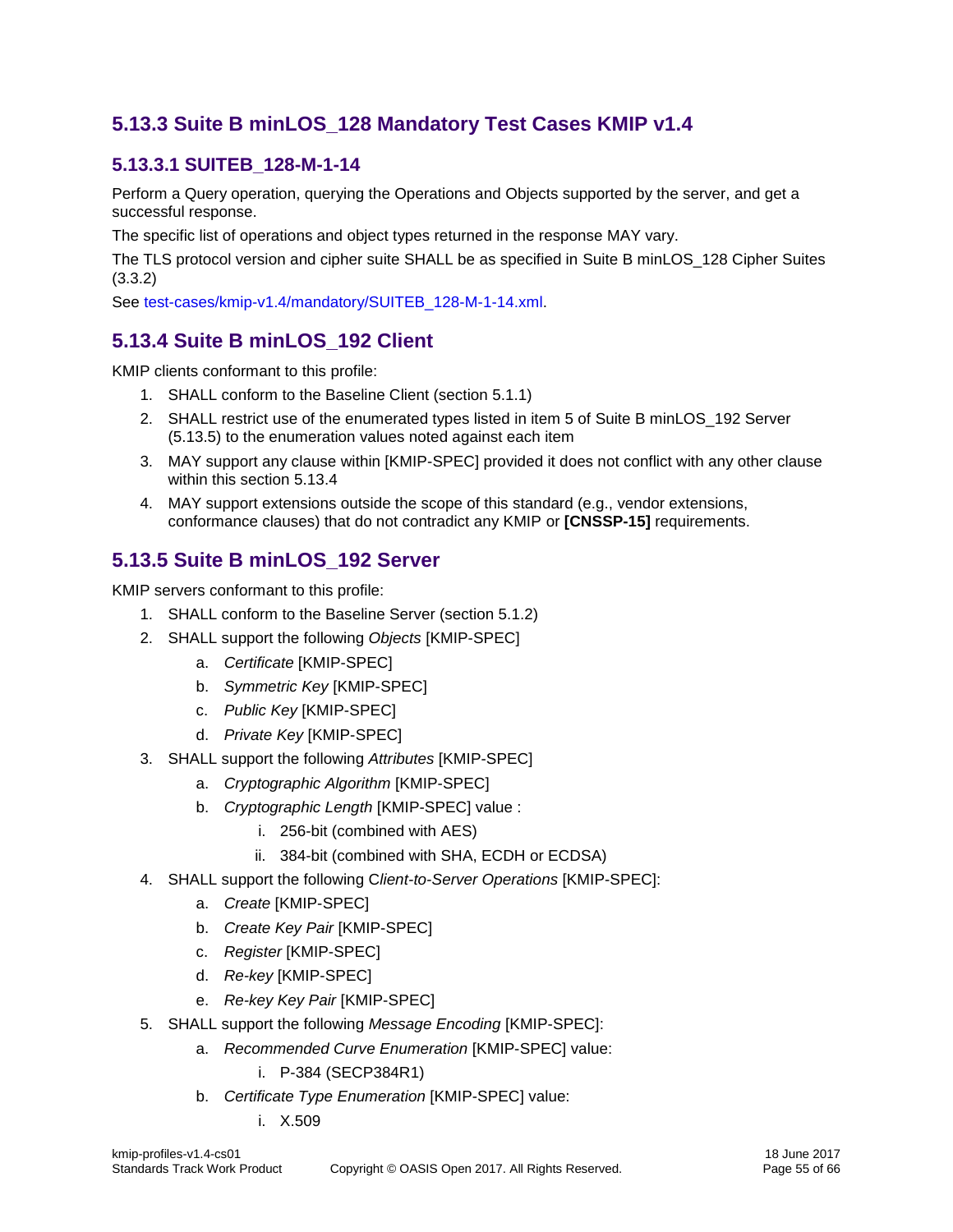- c. *Cryptographic Algorithm Enumeration* [KMIP-SPEC] value:
	- i. AES
	- ii. ECDSA
	- iii. ECDH
	- iv. HMAC-SHA384
- d. *Hashing Algorithm Enumeration* [KMIP-SPEC]
	- i. SHA-384
- e. *Object Type Enumeration* [KMIP-SPEC] value:
	- i. Certificate
	- ii. Symmetric Key
	- iii. Public Key
	- iv. Private Key
- f. *Key Format Type Enumeration* [KMIP-SPEC] value:
	- i. Raw
	- ii. ECPrivateKey
	- iii. X.509
	- iv. Transparent ECDSA Private Key
	- v. Transparent ECDSA Public Key
	- vi. Transparent ECDH Private Key
	- vii. Transparent ECDH Public Key
	- viii. Transparent EC Private Key
	- ix. Transparent EC Public Key
- g. *Digital Signature Algorithm Enumeration* [KMIP-SPEC] value:
	- i. ECDSA with SHA384 (on P-384)
- 6. MAY support any clause within [KMIP-SPEC] provided it does not conflict with any other clause within this section [5.13.5](#page-54-3)
- 7. MAY support extensions outside the scope of this standard (e.g., vendor extensions, conformance clauses) that do not contradict any KMIP or **[CNSSP-15]** requirements.

## <span id="page-55-0"></span>**5.13.6 Suite B minLOS\_192 Mandatory Test Cases KMIP v1.4**

#### <span id="page-55-1"></span>**5.13.6.1 SUITEB\_192-M-1-14**

Perform a Query operation, querying the Operations and Objects supported by the server, and get a successful response.

The specific list of operations and object types returned in the response MAY vary.

The TLS protocol version and cipher suite SHALL be as specified in [Suite B minLOS\\_192 Cipher Suites](#page-15-0) [\(3.4.2\)](#page-15-0)

See [test-cases/kmip-v1.4/mandatory/SUITEB\\_192-M-1-14.xml.](test-cases/kmip-v1.4/mandatory/SUITEB_192-M-1-14.xml)

## <span id="page-55-2"></span>**5.14 AES XTS Profiles**

The AES XTS Profile is a KMIP server performing AES XTX key generation related operations based on requests received from a KMIP client.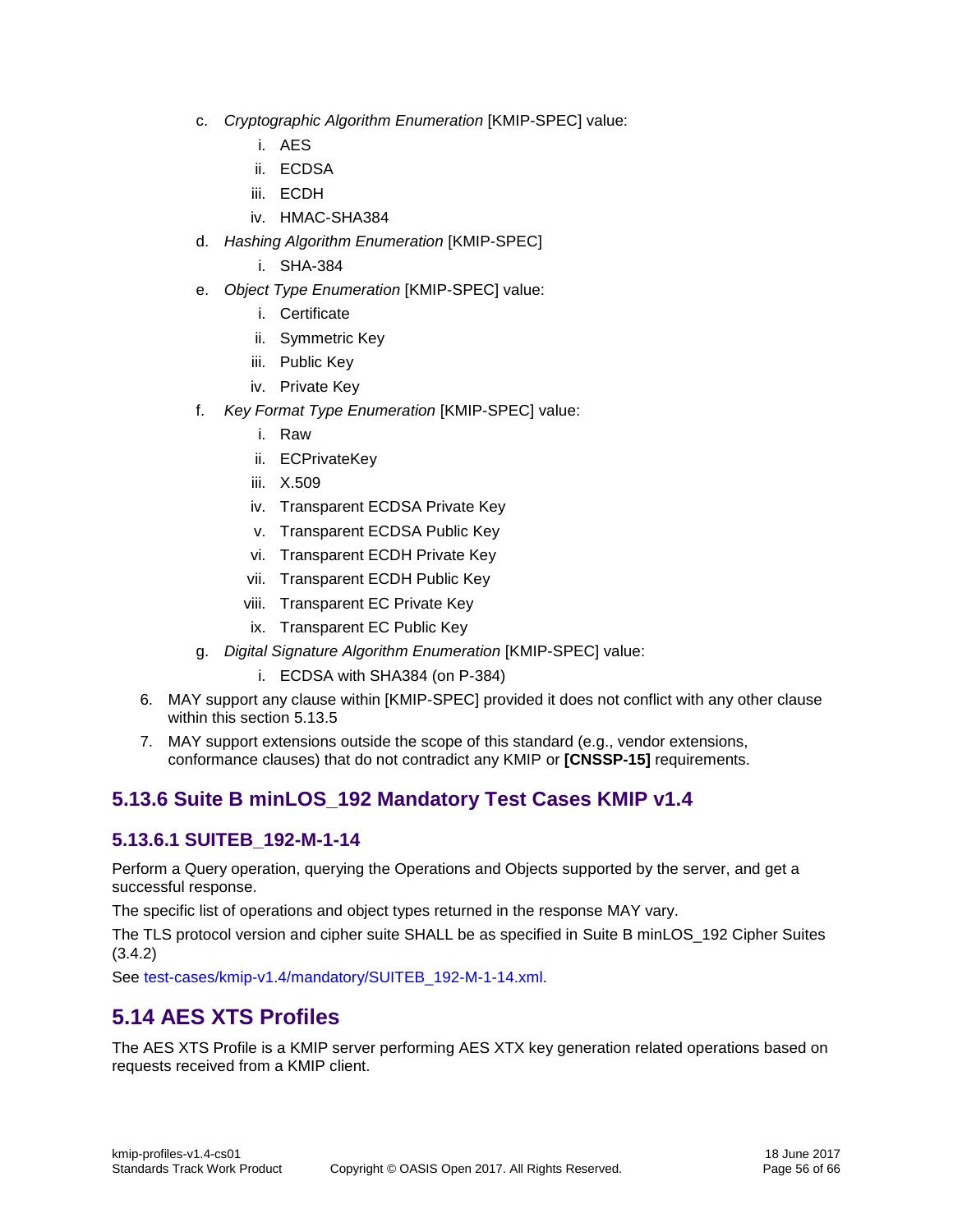## <span id="page-56-0"></span>**5.14.1 AES XTS Client**

KMIP clients conformant to this profile:

- 1. SHALL conform to the [Baseline](#page-19-2) Client (section [5.1.1\)](#page-19-2)
- 2. MAY support any clause within [KMIP-SPEC] provided it does not conflict with any other clause within this section [5.10.1](#page-44-8)
- 3. MAY support extensions outside the scope of this standard (e.g., vendor extensions, conformance clauses) that do not contradict any KMIP requirements.

#### <span id="page-56-1"></span>**5.14.2 AES XTS Server**

KMIP servers conformant to this profile:

- 1. SHALL conform to the [Baseline](#page-20-0) Server (section [5.1.2\)](#page-20-0)
- 2. SHALL support the following Objects [KMIP-SPEC]
	- a. *Symmetric Key* [KMIP-SPEC]
- 3. SHALL support the following Attributes [KMIP-SPEC]
	- *a. Object Type* [KMIP-SPEC]
- 4. SHALL support the following Client-to-Server [KMIP-SPEC] operations:
	- a. *Create* [KMIP-SPEC]
- 5. SHALL support the following *Message Encoding* [KMIP-SPEC]:
	- d. *Cryptographic Algorithm* [KMIP-SPEC] with values:
		- i. AES
	- e. *Object Type* [KMIP-SPEC] with value:
		- i. Symmetric Key
	- f. *Key Format Type* [KMIP-SPEC] with value:
		- i. Raw
		- ii. Transparent Symmetric Key
- 6. MAY support any clause within [KMIP-SPEC] provided it does not conflict with any other clause within this section [5.14.2](#page-56-1)
- 7. MAY support extensions outside the scope of this standard (e.g., vendor extensions, conformance clauses) that do not contradict any KMIP requirements.

## <span id="page-56-2"></span>**5.14.3 AES XTS Mandatory Test Cases KMIP v1.4**

#### <span id="page-56-3"></span>**5.14.3.1 AX-M-1-14**

Usage of AES XTS directly without a key encrypting key (KEK). See [test-cases/kmip-v1.4/mandatory/AX-M-1-14.xml.](test-cases/kmip-v1.4/mandatory/AX-M-1-14.xml)

#### <span id="page-56-4"></span>**5.14.3.2 AX-M-2-14**

Usage of AES XTS directly with a key encrypting key (KEK). See [test-cases/kmip-v1.4/mandatory/AX-M-2-14.xml.](test-cases/kmip-v1.4/mandatory/AX-M-2-14.xml)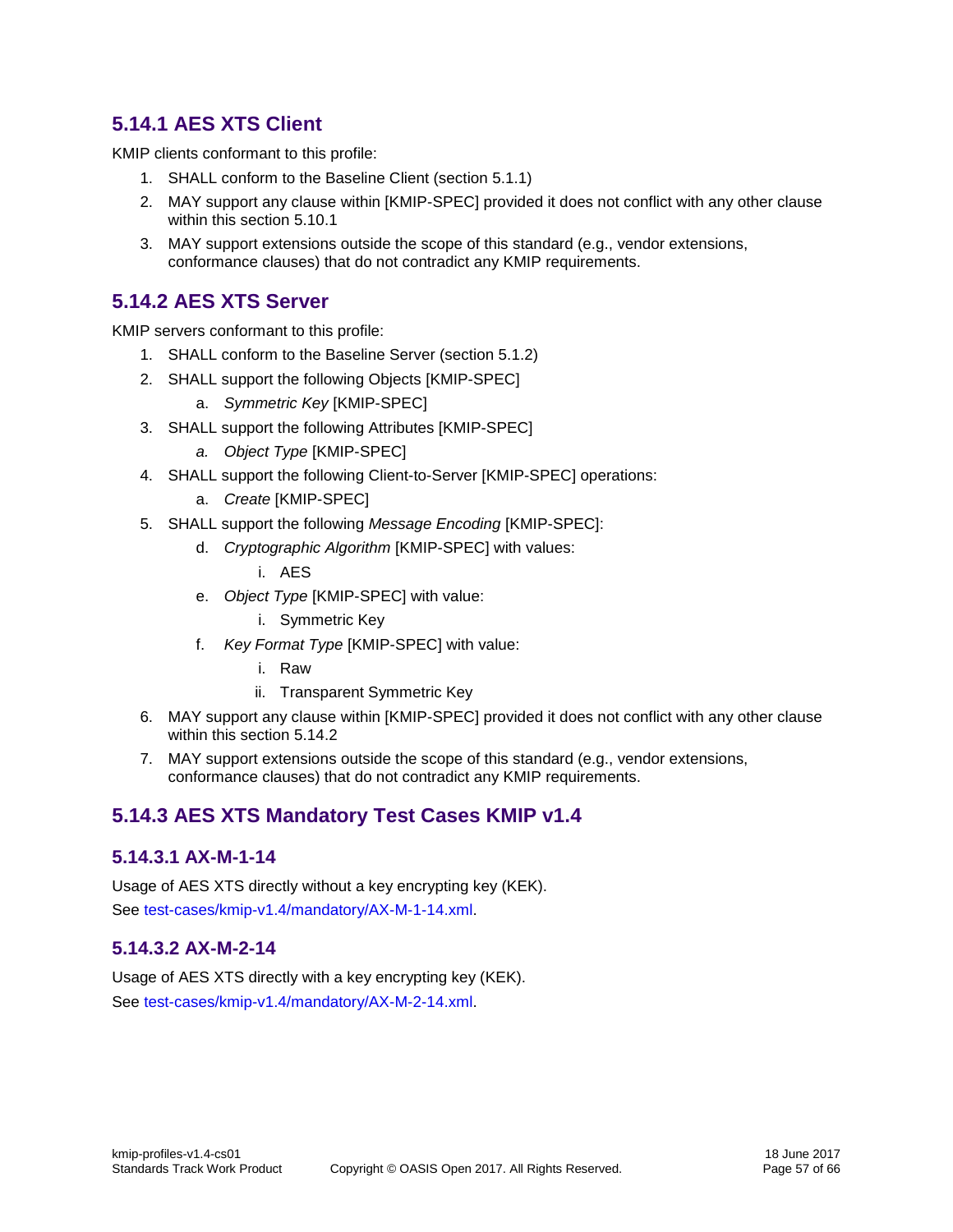## <span id="page-57-0"></span>**6 Conformance**

The baseline server and client profiles provide the most basic functionality that is expected of a conformant KMIP client or server. The complete server profile defines a KMIP server that implements the entire specification. A KMIP implementation conformant to this specification (the Key Management Interoperability Protocol Profiles) SHALL meet all the conditions documented in one or more of the following sections.

## <span id="page-57-1"></span>**6.1 Baseline Client Basic KMIP v1.4 Profile Conformance**

KMIP client implementations conformant to this profile:

- 1. SHALL support [KMIP-SPEC]
- 2. SHALL support the [Basic Authentication](#page-12-1) Suite conditions [\(3.1\)](#page-12-1) and;
- 3. SHALL support the [Baseline](#page-19-2) Client conditions [\(5.1.1\)](#page-19-2)

## <span id="page-57-2"></span>**6.2 Baseline Client TLS v1.2 KMIP v1.4 Profile Conformance**

KMIP client implementations conformant to this profile:

- 1. SHALL support [KMIP-SPEC]
- 2. SHALL support the [TLS 1.2 Authentication](#page-13-2) Suite conditions [\(3.2\)](#page-13-2) and;
- 3. SHALL support the [Baseline](#page-19-2) Client conditions [\(5.1.1\)](#page-19-2)

## <span id="page-57-3"></span>**6.3 Baseline Server Basic KMIP v1.4 Profile Conformance**

KMIP server implementations conformant to this profile:

- 1. SHALL support [KMIP-SPEC]
- 2. SHALL support the [Basic Authentication](#page-12-1) Suite conditions [\(3.1\)](#page-12-1) and;
- 3. SHALL support the [Baseline](#page-20-0) Server conditions [\(5.1.2\)](#page-20-0)

## <span id="page-57-4"></span>**6.4 Baseline Server TLS v1.2 KMIP v1.4 Profile Conformance**

KMIP server implementations conformant to this profile:

- 1. SHALL support [KMIP-SPEC]
- 2. SHALL support the [TLS 1.2 Authentication](#page-13-2) Suite conditions [\(3.2\)](#page-13-2) and;
- 3. SHALL support the [Baseline](#page-20-0) Server conditions [\(5.1.2\)](#page-20-0)

## <span id="page-57-5"></span>**6.5 Complete Server Basic KMIP v1.4 Profile Conformance**

KMIP server implementations conformant to this profile:

- 1. SHALL support [KMIP-SPEC]
- 2. SHALL support the [Basic Authentication](#page-12-1) Suite conditions [\(3.1\)](#page-12-1) and;
- 3. SHALL support the [Complete](#page-21-0) Server conditions [\(5.2\)](#page-21-0)

## <span id="page-57-6"></span>**6.6 Complete Server TLS v1.2 KMIP v1.4 Profile Conformance**

KMIP server implementations conformant to this profile:

- 1. SHALL support [KMIP-SPEC]
- 2. SHALL support the [TLS 1.2 Authentication](#page-13-2) Suite conditions [\(3.2\)](#page-13-2) and;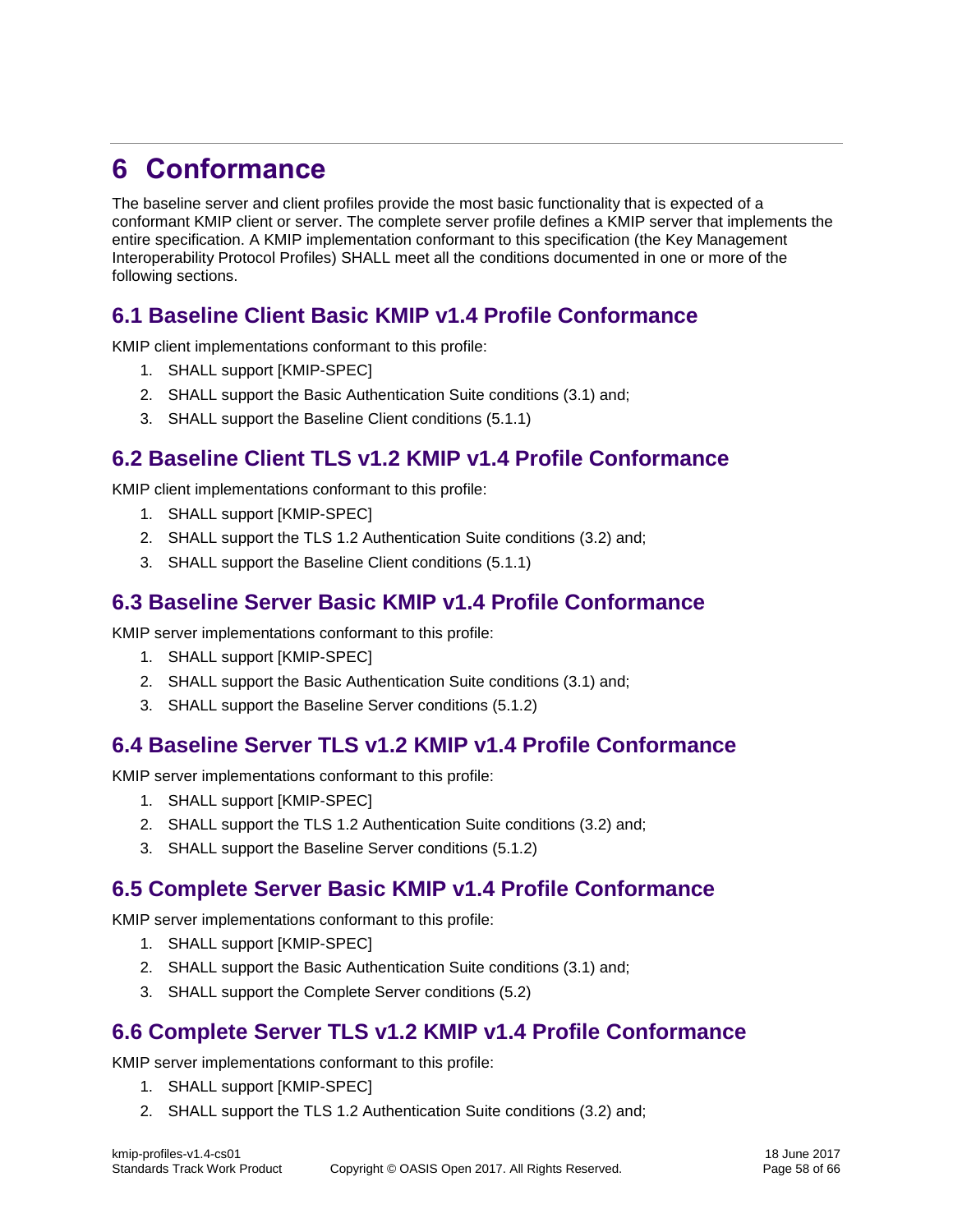3. SHALL support the [Complete](#page-21-0) Server conditions [\(5.2\)](#page-21-0)

## <span id="page-58-0"></span>**6.7 HTTPS Client KMIP v1.4 Profile Conformance**

KMIP client implementations conformant to this profile:

- 1. SHALL support [KMIP-SPEC]
- 2. SHALL support the [HTTPS Authentication Suite](#page-15-3) conditions [\(3.5\)](#page-15-3) and;
- 3. SHALL support the [HTTPS Client](#page-22-1) conditions [\(5.3.1\)](#page-22-1) and;
- 4. SHALL support all of the [HTTPS Mandatory Test Cases KMIP v1.4](#page-22-3) [\(5.3.3\)](#page-22-3).

## <span id="page-58-1"></span>**6.8 HTTPS Server KMIP v1.4 Profile Conformance**

KMIP server implementations conformant to this profile:

- 1. SHALL support [KMIP-SPEC]
- 2. SHALL support the [HTTPS Authentication Suite](#page-15-3) conditions [\(3.5\)](#page-15-3) and;
- 3. SHALL support the [HTTPS Server](#page-22-2) conditions [\(5.3.2\)](#page-22-2) and;
- 4. SHALL support all of the [HTTPS Mandatory Test Cases KMIP v1.4](#page-22-3) [\(5.3.3\)](#page-22-3).

## <span id="page-58-2"></span>**6.9 XML Client KMIP v1.4 Profile Conformance**

KMIP client implementations conformant to this profile:

- 1. SHALL support [KMIP-SPEC]
- 2. SHALL support the [Basic Authentication](#page-12-1) Suite conditions [\(3.1\)](#page-12-1) and;
- 3. SHALL support the [XML Client](#page-28-2) conditions [\(5.4.2\)](#page-28-2) and;
- 4. SHALL support one or more of the [XML Mandatory Test Cases KMIP v1.4](#page-28-4) [\(5.4.4\)](#page-28-4).

## <span id="page-58-3"></span>**6.10 XML Server KMIP v1.4 Profile Conformance**

KMIP server implementations conformant to this profile:

- 1. SHALL support [KMIP-SPEC]
- 2. SHALL support the [Basic Authentication](#page-12-1) Suite conditions [\(3.1\)](#page-12-1) and;
- 3. SHALL support the [XML Server](#page-28-3) conditions [\(5.4.3\)](#page-28-3) and;
- 4. SHALL support mapping to/from XML of all TTLV tags and enumerations specified within [KMIP-SPEC] and;
- 5. SHALL support all of the [XML Mandatory Test Cases KMIP v1.4](#page-28-4) [\(5.4.4\)](#page-28-4).

## <span id="page-58-4"></span>**6.11 JSON Client KMIP v1.4 Profile Conformance**

KMIP client implementations conformant to this profile:

- 1. SHALL support [KMIP-SPEC]
- 2. SHALL support the [Basic Authentication](#page-12-1) Suite conditions [\(3.1\)](#page-12-1) and;
- 3. SHALL support the [JSON Client](#page-32-1) conditions [\(5.5.2\)](#page-32-1) and;
- 4. SHALL support one or more of the [JSON Mandatory Test Cases KMIP v1.4](#page-32-3) [\(5.5.4\)](#page-32-3).

## <span id="page-58-5"></span>**6.12 JSON Server KMIP v1.4 Profile Conformance**

KMIP server implementations conformant to this profile:

- 1. SHALL support [KMIP-SPEC]
- 2. SHALL support the [Basic Authentication](#page-12-1) Suite conditions [\(3.1\)](#page-12-1) and;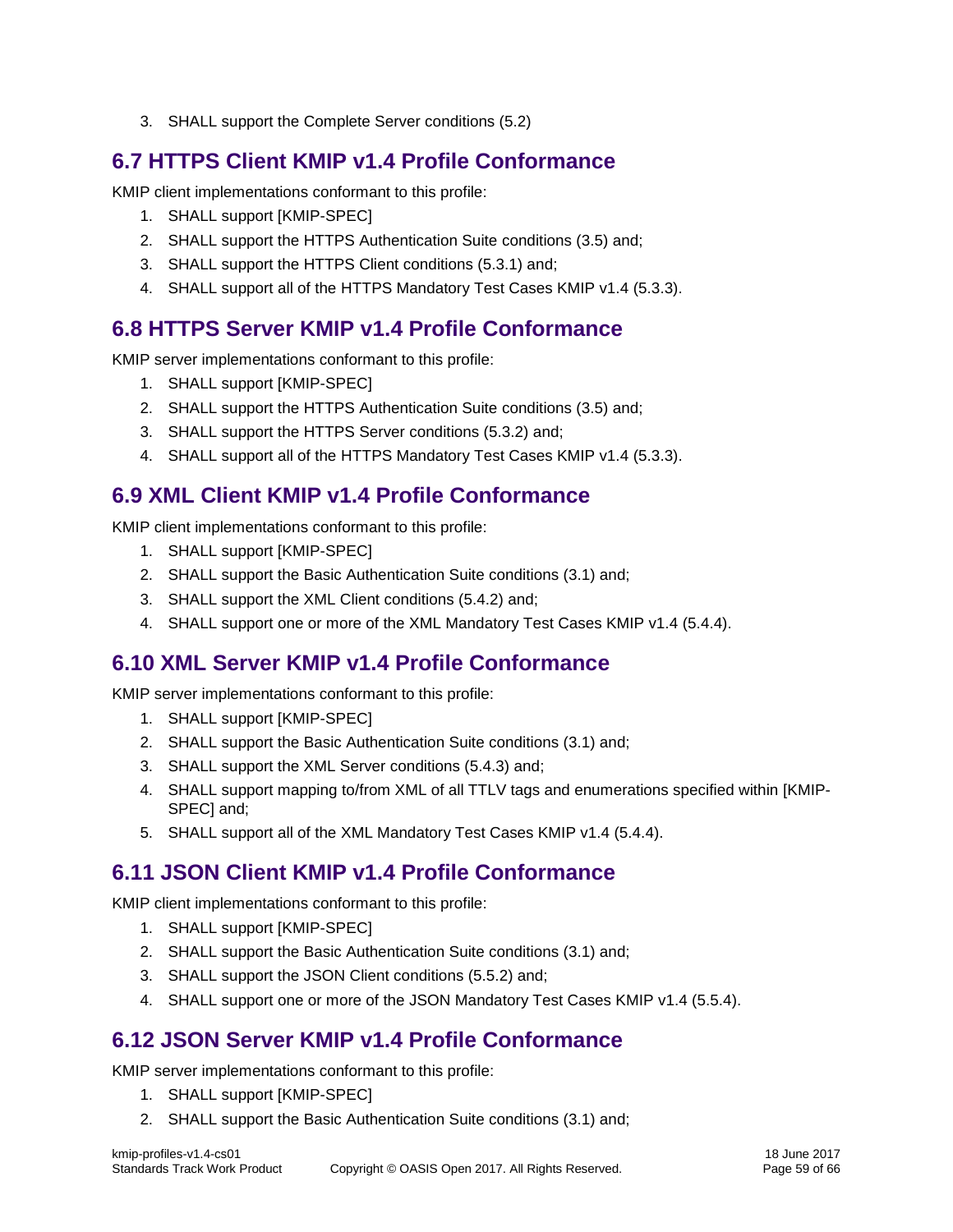- 3. SHALL support the [JSON Client](#page-32-1) conditions [\(5.5.2\)](#page-32-1) and;
- 4. SHALL support mapping to/from JSON all TTLV tags and enumerations specified within [KMIP-SPEC] and;
- 5. SHALL support all of the [JSON Mandatory Test Cases KMIP v1.4](#page-32-3) [\(5.5.4\)](#page-32-3).

## <span id="page-59-0"></span>**6.13 Symmetric Key Lifecycle Client KMIP v1.4 Profile Conformance**

KMIP client implementations conformant to this profile:

- 1. SHALL support [KMIP-SPEC]
- 2. SHALL support the [Basic Authentication](#page-12-1) Suite conditions [\(3.1\)](#page-12-1) and;
- 3. SHALL support the [Symmetric Key Lifecycle](#page-34-1) Client conditions [\(5.6.1\)](#page-34-1) and;
- 4. SHALL support one or more of the Symmetric Key Lifecycle [Mandatory Test Cases KMIP v1.4](#page-35-1) [\(5.6.3\)](#page-35-1).

## <span id="page-59-1"></span>**6.14 Symmetric Key Lifecycle Server KMIP v1.4 Profile Conformance**

KMIP server implementations conformant to this profile:

- 1. SHALL support [KMIP-SPEC]
- 2. SHALL support the [Basic Authentication](#page-12-1) Suite conditions [\(3.1\)](#page-12-1) and;
- 3. SHALL support the [Symmetric Key Lifecycle](#page-35-0) Server conditions [\(5.6.2\)](#page-35-0) and;
- 4. SHALL support all of the Symmetric Key Lifecycle [Mandatory Test Cases KMIP v1.4](#page-35-1) [\(5.6.3\)](#page-35-1).

## <span id="page-59-2"></span>**6.15 Basic Symmetric Key Foundry Client KMIP v1.4 Profile Conformance**

KMIP client implementations conformant to this profile:

- 1. SHALL support [KMIP-SPEC]
- 2. SHALL support the [Basic Authentication](#page-12-1) Suite conditions [\(3.1\)](#page-12-1) and;
- 3. SHALL support the [Basic Symmetric Key Foundry Client](#page-36-1) conditions [\(5.7.1\)](#page-36-1) and;
- 4. SHALL support one or more of the [Basic Symmetric Key Foundry Mandatory Test Cases KMIP](#page-37-0)  [v1.4](#page-37-0) [\(5.7.5\)](#page-37-0).

## <span id="page-59-3"></span>**6.16 Intermediate Symmetric Key Foundry Client KMIP v1.4 Profile Conformance**

KMIP client implementations conformant to this profile:

- 1. SHALL support [KMIP-SPEC]
- 2. SHALL support the [Basic Authentication](#page-12-1) Suite conditions [\(3.1\)](#page-12-1) and;
- 3. SHALL support the [Basic Symmetric Key Foundry Client](#page-36-1) conditions [\(5.7.1\)](#page-36-1) and;
- 4. SHALL support one or more of the [Intermediate Symmetric Key Foundry Mandatory Test Cases](#page-37-5)  [KMIP v1.4](#page-37-5) [\(5.7.6\)](#page-37-5).

## <span id="page-59-4"></span>**6.17 Advanced Symmetric Key Foundry Client KMIP v1.4 Profile Conformance**

KMIP client implementations conformant to this profile:

- 1. SHALL support [KMIP-SPEC]
- 2. SHALL support the [Basic Authentication](#page-12-1) Suite conditions [\(3.1\)](#page-12-1) and;
- 3. SHALL support the [Basic Symmetric Key Foundry Client](#page-36-1) conditions [\(5.7.1\)](#page-36-1) and;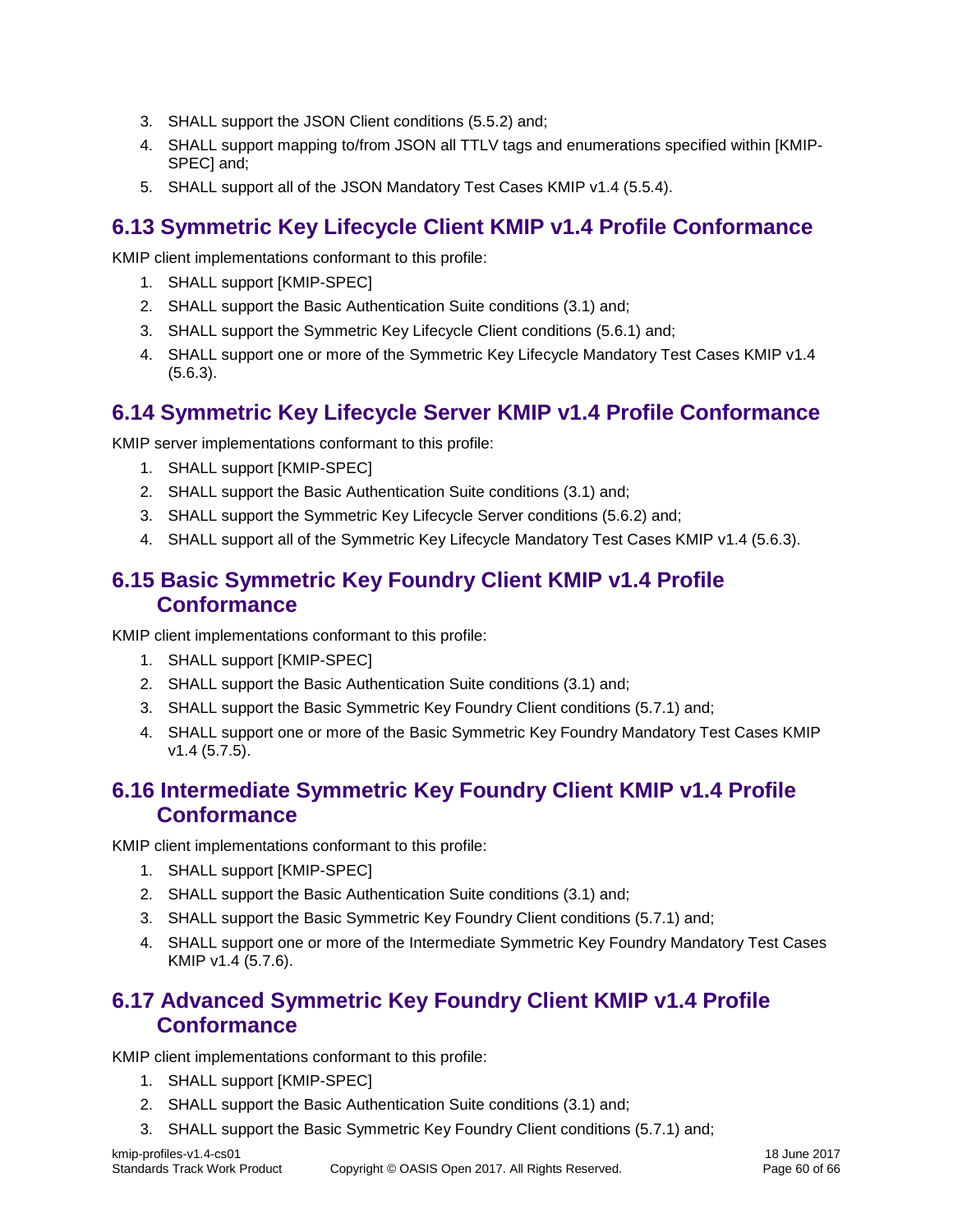4. SHALL support one or more of the [Advanced Symmetric Key Foundry Mandatory Test Cases](#page-38-0)  [KMIP v1.4](#page-38-0) [\(5.7.7\)](#page-38-0).

## <span id="page-60-0"></span>**6.18 Symmetric Key Foundry Server KMIP v1.4 Profile Conformance**

KMIP server implementations conformant to this profile:

- 1. SHALL support [KMIP-SPEC]
- 2. SHALL support the [Basic Authentication](#page-12-1) Suite conditions [\(3.1\)](#page-12-1) and;
- 3. SHALL support the [Symmetric Key Foundry Server](#page-36-4) conditions [\(5.7.4\)](#page-36-4) and;
- 4. SHALL support all of the [Basic Symmetric Key Foundry Mandatory Test Cases KMIP v1.4](#page-37-0) [\(5.7.5\)](#page-37-0).
- 5. SHALL support all of the [Intermediate Symmetric Key Foundry Mandatory Test Cases KMIP v1.4](#page-37-5) [\(5.7.6\)](#page-37-5).
- 6. SHALL support all of the [Advanced Symmetric Key Foundry Mandatory Test Cases KMIP v1.4](#page-38-0) [\(5.7.7\)](#page-38-0).

## <span id="page-60-1"></span>**6.19 Asymmetric Key Lifecycle Client KMIP v1.4 Profile Conformance**

KMIP client implementations conformant to this profile:

- 1. SHALL support [KMIP-SPEC]
- 2. SHALL support the [Basic Authentication](#page-12-1) Suite conditions [\(3.1\)](#page-12-1) and;
- 3. SHALL support the [Asymmetric Key Lifecycle](#page-38-6) Client conditions [\(5.8.1\)](#page-38-6) and;
- 4. SHALL support one or more of the Asymmetric Key Lifecycle [Mandatory Test Cases KMIP v1.4](#page-39-0) [\(5.8.3\)](#page-39-0).

## <span id="page-60-2"></span>**6.20 Asymmetric Key Lifecycle Server KMIP v1.4 Profile Conformance**

KMIP server implementations conformant to this profile:

- 1. SHALL support [KMIP-SPEC]
- 2. SHALL support the [Basic Authentication](#page-12-1) Suite conditions [\(3.1\)](#page-12-1) and;
- 3. SHALL support the [Asymmetric Key Lifecycle](#page-38-7) Server conditions [\(5.8.2\)](#page-38-7) and;
- 4. SHALL support all of the Asymmetric Key Lifecycle [Mandatory Test Cases KMIP v1.4](#page-39-0) [\(5.8.3\)](#page-39-0).

## <span id="page-60-3"></span>**6.21 Basic Cryptographic Client KMIP v1.4 Profile Conformance**

KMIP client implementations conformant to this profile:

- 1. SHALL support [KMIP-SPEC]
- 2. SHALL support the [Basic Authentication](#page-12-1) Suite conditions [\(3.1\)](#page-12-1) and;
- 3. SHALL support the Basic [Cryptographic Client](#page-39-7) conditions [\(5.9.1\)](#page-39-7) and;
- 4. SHALL support one or more of the [Basic Cryptographic Mandatory Test Cases KMIP v1.4](#page-41-1) [\(5.9.7\)](#page-41-1).

## <span id="page-60-4"></span>**6.22 Advanced Cryptographic Client KMIP v1.4 Profile Conformance**

KMIP client implementations conformant to this profile:

- 1. SHALL support [KMIP-SPEC]
- 2. SHALL support the [Basic Authentication](#page-12-1) Suite conditions [\(3.1\)](#page-12-1) and;
- 3. SHALL support the Advanced [Cryptographic Client](#page-40-0) conditions [\(5.9.2\)](#page-40-0) and;
- 4. SHALL support one or more of the [Advanced Cryptographic Mandatory Test Cases KMIP v1.4](#page-42-11) [\(5.9.8\)](#page-42-11).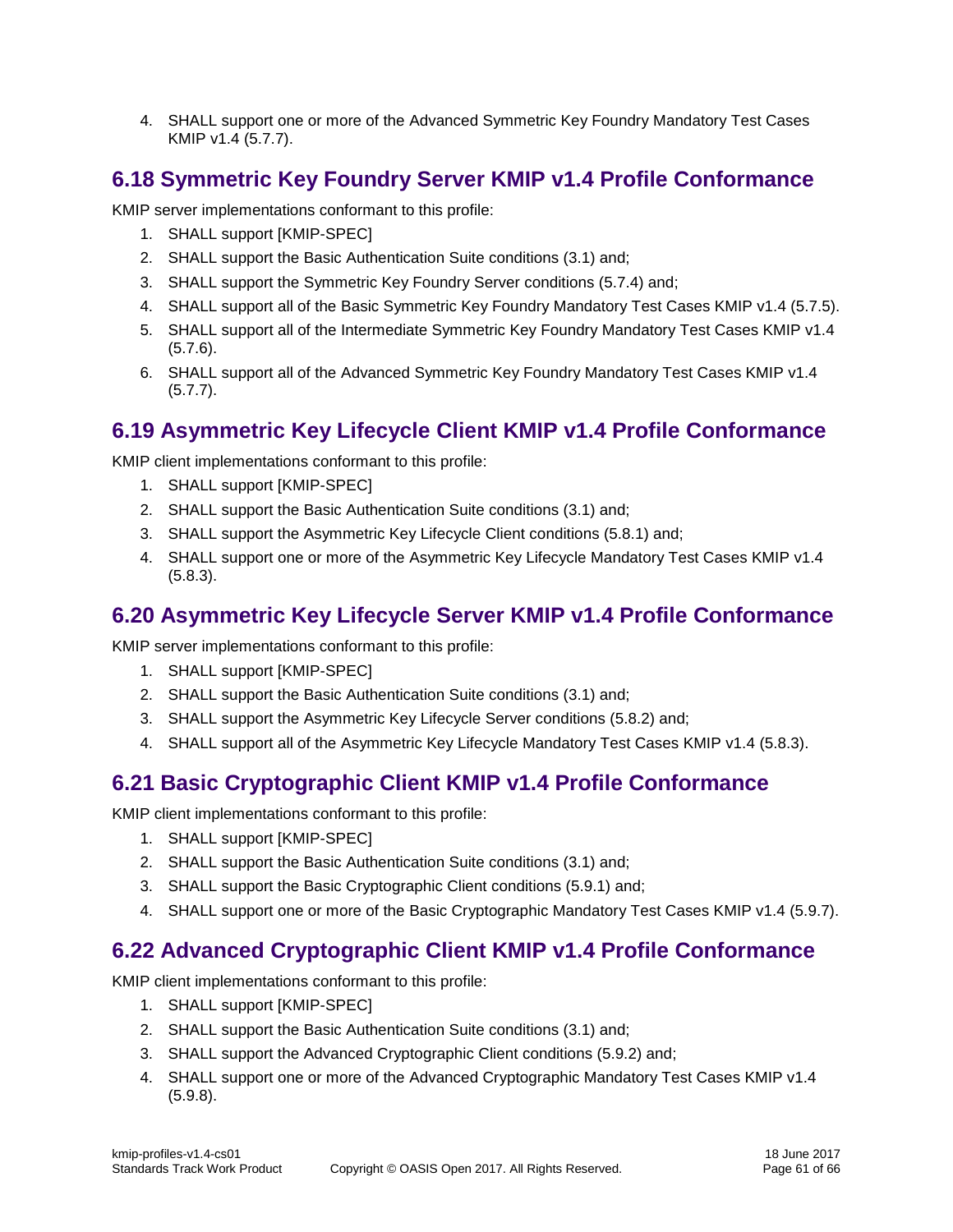## <span id="page-61-0"></span>**6.23 RNG Cryptographic Client KMIP v1.4 Profile Conformance**

KMIP client implementations conformant to this profile:

- 1. SHALL support [KMIP-SPEC]
- 2. SHALL support the [Basic Authentication](#page-12-1) Suite conditions [\(3.1\)](#page-12-1) and;
- 3. SHALL support the RNG [Cryptographic Client](#page-40-1) conditions [\(5.9.3\)](#page-40-1) and;
- 4. SHALL support one or more of the [RNG Cryptographic Mandatory Test Cases KMIP v1.4](#page-44-0) [\(5.9.9\)](#page-44-0).

## <span id="page-61-1"></span>**6.24 Basic Cryptographic Server KMIP v1.4 Profile Conformance**

KMIP server implementations conformant to this profile:

- 1. SHALL support [KMIP-SPEC]
- 2. SHALL support the [Basic Authentication](#page-12-1) Suite conditions [\(3.1\)](#page-12-1) and;
- 3. SHALL support the Basic [Cryptographic Server](#page-40-2) conditions [\(5.9.4\)](#page-40-2) and;
- 4. SHALL support all of the [Basic Cryptographic Mandatory Test Cases KMIP v1.4](#page-41-1) [\(5.9.7\)](#page-41-1).

## <span id="page-61-2"></span>**6.25 Advanced Cryptographic Server KMIP v1.4 Profile Conformance**

KMIP server implementations conformant to this profile:

- 1. SHALL support [KMIP-SPEC]
- 2. SHALL support the [Basic Authentication](#page-12-1) Suite conditions [\(3.1\)](#page-12-1) and;
- 3. SHALL support the Advanced [Cryptographic Server](#page-40-3) conditions [\(5.9.5\)](#page-40-3) and;
- 4. SHALL support all of the [Advanced Cryptographic Mandatory Test Cases KMIP v1.4](#page-42-11) [\(5.9.8\)](#page-42-11).

## <span id="page-61-3"></span>**6.26 RNG Cryptographic Server KMIP v1.4 Profile Conformance**

KMIP server implementations conformant to this profile:

- 1. SHALL support [KMIP-SPEC]
- 2. SHALL support the [Basic Authentication](#page-12-1) Suite conditions [\(3.1\)](#page-12-1) and;
- 3. SHALL support the RNG [Cryptographic Server](#page-41-0) conditions [\(5.9.6\)](#page-41-0) and;
- 4. SHALL support all of the [RNG Cryptographic Mandatory Test Cases KMIP v1.4](#page-44-0) [\(5.9.9\)](#page-44-0).

## <span id="page-61-4"></span>**6.27 Opaque Managed Object Client KMIP v1.4 Profile Conformance**

KMIP client implementations conformant to this profile:

- 1. SHALL support [KMIP-SPEC]
- 2. SHALL support the [Basic Authentication](#page-12-1) Suite conditions [\(3.1\)](#page-12-1) and;
- 3. SHALL support the [Opaque Managed Object Store](#page-44-8) Client conditions [\(5.10.1\)](#page-44-8) and;
- 4. SHALL support one or more of the Opaque Managed Object [Mandatory Test Cases KMIP v1.4](#page-45-0) [\(5.10.3\)](#page-45-0).

## <span id="page-61-5"></span>**6.28 Opaque Managed Object Server KMIP v1.4 Profile Conformance**

KMIP server implementations conformant to this profile:

- 1. SHALL support [KMIP-SPEC]
- 2. SHALL support the [Basic Authentication](#page-12-1) Suite conditions [\(3.1\)](#page-12-1) and;
- 3. SHALL support the [Opaque Managed Object Store](#page-44-9) Server conditions [\(5.10.2\)](#page-44-9) and;
- 4. SHALL support all of the Opaque Managed Object [Mandatory Test Cases KMIP v1.4](#page-45-0) [\(5.10.3\)](#page-45-0).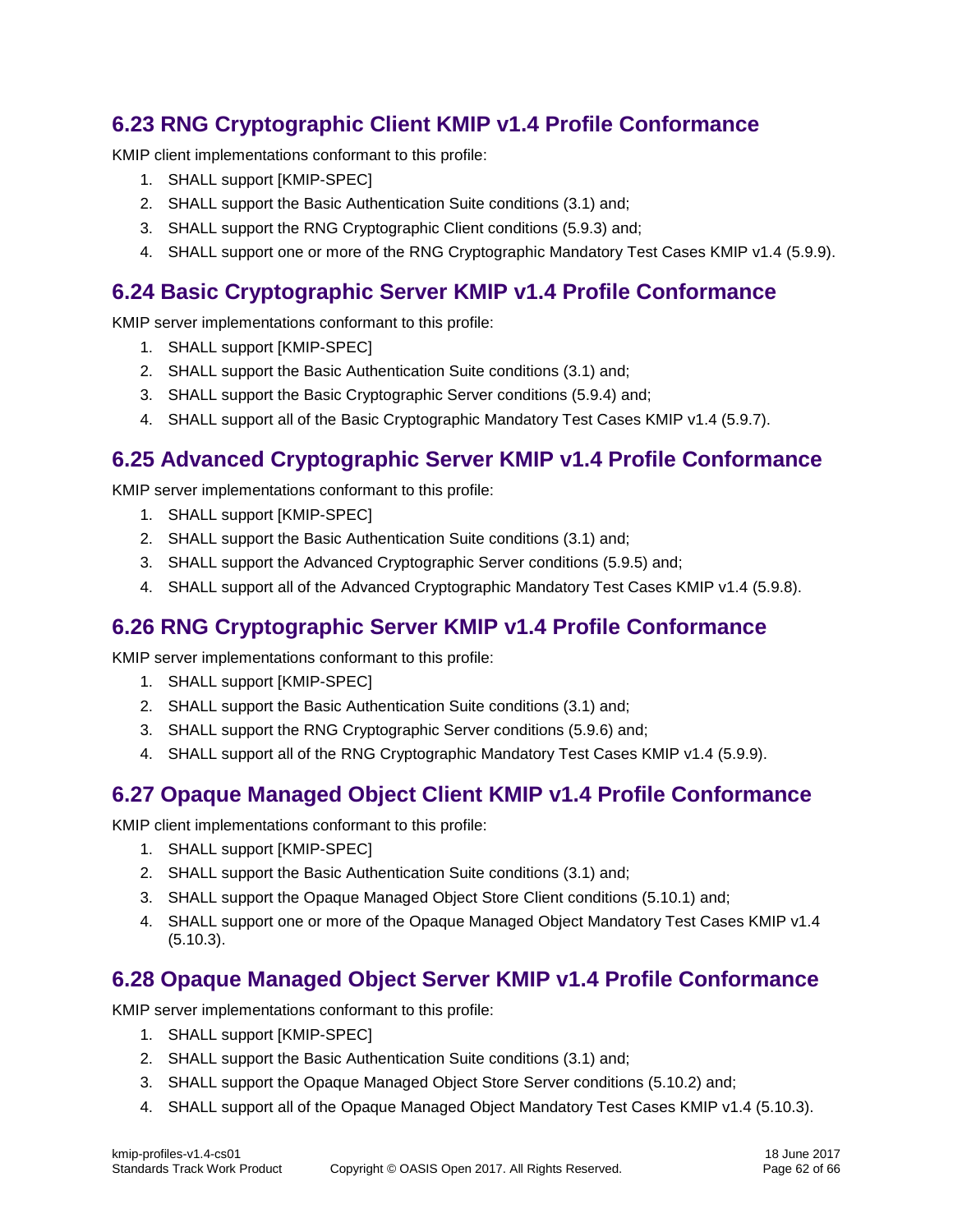## <span id="page-62-0"></span>**6.29 Storage Array with Self-Encrypting Drives Client KMIP v1.4 Profile Conformance**

KMIP client implementations conformant to this profile:

- 1. SHALL support [KMIP-SPEC]
- 2. SHALL support the [Basic Authentication](#page-12-1) Suite conditions [\(3.1\)](#page-12-1) and;
- 3. SHALL support the [Storage Array with Self-Encrypting Drives Client](#page-45-5) conditions [\(5.11.1\)](#page-45-5) and;
- 4. SHALL support one or more of the [Storage Array with Self-Encrypting Drives Mandatory Test](#page-46-0)  [Cases KMIP v1.4](#page-46-0) [\(5.11.3\)](#page-46-0).

## <span id="page-62-1"></span>**6.30 Storage Array with Self-Encrypting Drives Server KMIP v1.4 Profile Conformance**

KMIP server implementations conformant to this profile:

- 1. SHALL support [KMIP-SPEC]
- 2. SHALL support the [Basic Authentication](#page-12-1) Suite conditions [\(3.1\)](#page-12-1) and;
- 3. SHALL support the [Storage Array with Self-Encrypting Drives Server](#page-45-6) conditions [\(5.11.2\)](#page-45-6) and;
- 4. SHALL support all of the [Storage Array with Self-Encrypting Drives Mandatory Test Cases KMIP](#page-46-0)  [v1.4](#page-46-0) [\(5.11.3\)](#page-46-0).

## <span id="page-62-2"></span>**6.31 Tape Library Client KMIP v1.4 Profile Conformance**

KMIP client implementations conformant to this profile:

- 1. SHALL support [KMIP-SPEC]
- 2. SHALL support the [Basic Authentication](#page-12-1) Suite conditions [\(3.1\)](#page-12-1) and;
- 3. SHALL support the [Tape Library Client](#page-48-1) conditions [\(5.12.4\)](#page-48-1) and;
- 4. SHALL support the [Tape Library Application Specific Information](#page-47-0) conditions [\(5.12.2\)](#page-47-0) and;
- 5. SHALL support the [Tape Library Alternative Name](#page-48-0) conditions [\(5.12.3\)](#page-48-0) and;
- 6. SHALL support one or more of the [Tape Library Mandatory Test Cases KMIP v1.4](#page-50-0) [\(5.12.6\)](#page-50-0).

## <span id="page-62-3"></span>**6.32 Tape Library Server KMIP v1.4 Profile Conformance**

KMIP server implementations conformant to this profile:

- 1. SHALL support [KMIP-SPEC]
- 2. SHALL support the [Basic Authentication](#page-12-1) Suite conditions [\(3.1\)](#page-12-1) and;
- 3. SHALL support the [Tape Library Server](#page-49-0) conditions [\(5.12.5\)](#page-49-0) and;
- 4. SHALL support the [Tape Library Application Specific Information](#page-47-0) conditions [\(5.12.2\)](#page-47-0) and;
- 5. SHALL support the [Tape Library Alternative Name](#page-48-0) conditions [\(5.12.3\)](#page-48-0) and;
- 6. SHALL support all of the [Tape Library Mandatory Test Cases KMIP v1.4](#page-50-0) [\(5.12.6\)](#page-50-0).

## <span id="page-62-4"></span>**6.33 Suite B minLOS\_128 Client KMIP v1.4 Profile Conformance**

KMIP client implementations conformant to this profile:

- 1. SHALL support [KMIP-SPEC]
- 2. SHALL support the [Suite B minLOS\\_128 Authentication Suite](#page-14-3) [\(3.3\)](#page-14-3) and;
- 3. SHALL support the [Suite B minLOS\\_128 Client](#page-52-0) conditions [\(5.13.1\)](#page-52-0) and;
- 4. SHALL support one or more of the [Suite B minLOS\\_128 Mandatory Test Cases KMIP v1.4](#page-54-0) [\(5.13.3\)](#page-54-0).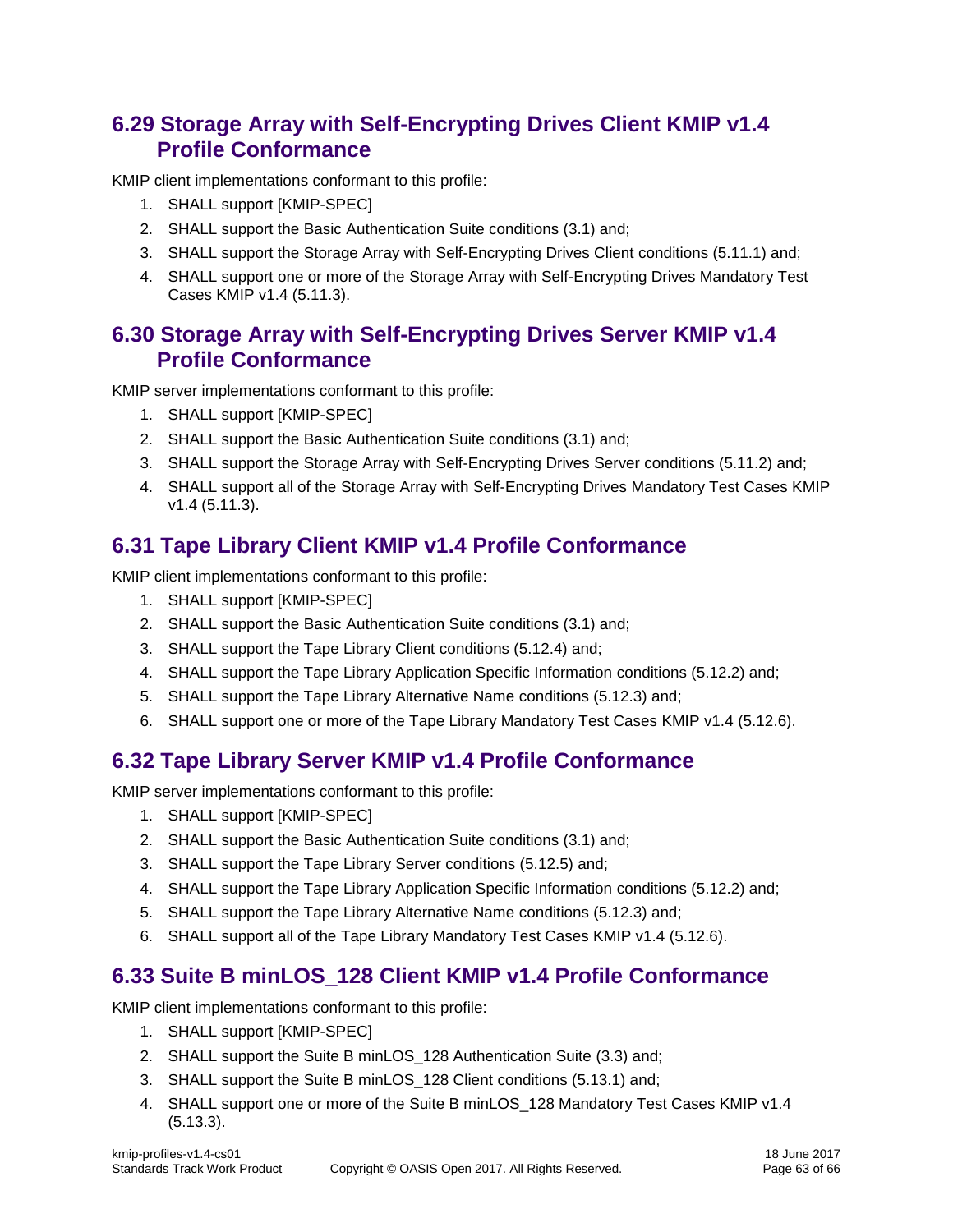## <span id="page-63-0"></span>**6.34 Suite B minLOS\_128 Server KMIP v1.4 Profile Conformance**

KMIP server implementations conformant to this profile:

- 1. SHALL support [KMIP-SPEC]
- 2. SHALL support the [Suite B minLOS\\_128 Authentication Suite](#page-14-3) [\(3.3\)](#page-14-3) and;
- 3. SHALL support the [Suite B minLOS\\_128 Server](#page-52-1) conditions [\(5.13.2\)](#page-52-1) and;
- 4. SHALL support all of the [Suite B minLOS\\_128 Mandatory Test Cases KMIP v1.4](#page-54-0) [\(5.13.3\)](#page-54-0).

## <span id="page-63-1"></span>**6.35 Suite B minLOS\_192 Client KMIP v1.4 Profile Conformance**

KMIP client implementations conformant to this profile:

- 1. SHALL support [KMIP-SPEC]
- 2. SHALL support the [Suite B minLOS\\_192 Authentication Suite](#page-14-8) [\(3.4\)](#page-14-8) and;
- 3. SHALL support the [Suite B minLOS\\_192](#page-54-2) Client conditions [\(5.13.4\)](#page-54-2) and;
- 4. SHALL support one or more of the Suite B minLOS 192 Mandatory Test Cases KMIP v1.4 [\(5.13.6\)](#page-55-0).

## <span id="page-63-2"></span>**6.36 Suite B minLOS\_192 Server KMIP v1.4 Profile Conformance**

KMIP client implementations conformant to this profile:

- 1. SHALL support [KMIP-SPEC]
- 2. SHALL support the [Suite B minLOS\\_192 Authentication Suite](#page-14-8) [\(3.4\)](#page-14-8) and;
- 3. SHALL support the [Suite B minLOS\\_192](#page-54-3) Server conditions [\(5.13.5\)](#page-54-3) and;
- 4. SHALL support all of the [Suite B minLOS\\_192 Mandatory Test Cases KMIP v1.4](#page-55-0) [\(5.13.6\)](#page-55-0).

## <span id="page-63-3"></span>**6.37 AES XTS Client KMIP v1.4 Profile Conformance**

KMIP client implementations conformant to this profile:

- 1. SHALL support [KMIP-SPEC]
- 2. SHALL support the [Basic Authentication](#page-12-1) Suite conditions [\(3.1\)](#page-12-1) and;
- 3. SHALL support the [AES XTS Client](#page-56-0) conditions [\(5.14.1\)](#page-56-0) and;
- 4. SHALL support one or more of the [AES XTS Mandatory Test Cases KMIP v1.4](#page-56-2) [\(5.14.3\)](#page-56-2).

## <span id="page-63-4"></span>**6.38 AES XTS Server KMIP v1.4 Profile Conformance**

KMIP server implementations conformant to this profile:

- 1. SHALL support [KMIP-SPEC]
- 2. SHALL support the [Basic Authentication](#page-12-1) Suite conditions [\(3.1\)](#page-12-1) and;
- 3. SHALL support the [AES XTS Server](#page-56-1) conditions [\(5.14.2\)](#page-56-1) and;
- 4. SHALL support all of the [AES XTS Mandatory Test Cases KMIP v1.4](#page-56-2) [\(5.14.3\)](#page-56-2).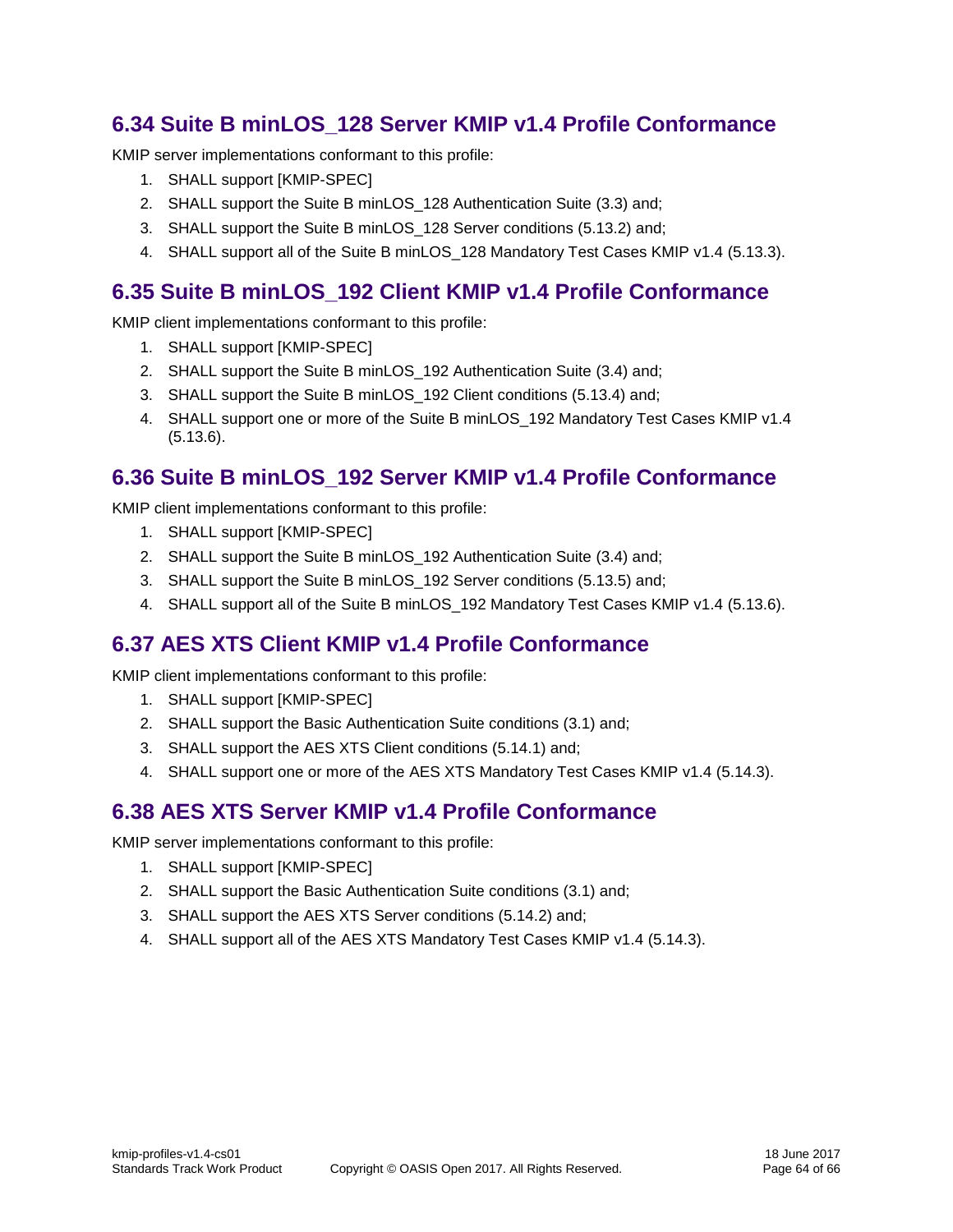## <span id="page-64-0"></span>**Appendix A. Acknowledgments**

The following individuals have participated in the creation of this specification and are gratefully acknowledged:

#### **Participants:**

Anthony Berglas, Cryptsoft Justin Corlett, Cryptsoft Tony Cox, Cryptsoft Tim Hudson, Cryptsoft Bruce Rich, Cryptsoft Greg Scott, Cryptsoft Magda Zdunkiewicz, Cryptsoft Judith Furlong, Dell Michael Phillips, Dell Lina Baquero, Fornetix Jeff Bartell, Fornetix Stephen Edwards, Fornetix Gary Gardner, Fornetix Heather Stevens, Fornetix Gerald Stueve, Fornetix Charles White, Fornetix Alex Downey, Futurex Hannah Lee, Hancom Secure, Inc. Indra Fitzgerald, Hewlett Packard Enterprise (HPE) Christopher Hillier, Hewlett Packard Enterprise (HPE) Matt Suh, Hewlett Packard Enterprise (HPE) Nathan Turajski, Hewlett Packard Enterprise (HPE) Steve Wierenga, Hewlett Packard Enterprise (HPE) Rinkesh Bansal, IBM Mathias Bjorkqvist, IBM Kevin Driver, IBM Prashant Mestri, IBM Krishna Yellepeddy, IBM Andre Bereza, KRYPTUS Tim Chevalier, NetApp Hai-May Chao, Oracle Valerie Fenwick, Oracle Susan Gleeson, Oracle Hal Lockhart, Oracle Saikat Saha, Oracle Radhika Siravara, Oracle Mark Joseph, P6R, Inc Jim Susoy, P6R, Inc John Leiseboer, QuintessenceLabs Pty Ltd. David Featherstone, SafeNet, Inc. Joseph Brand, Semper Fortis Solutions Chris Skiscim, Semper Fortis Solutions Kathy Kriese, Symantec Corp. Robert Lockhart, Thales e-Security Steve He, Vormetric, Inc. Peter Tsai, Vormetric, Inc. Joshua Zhu, Vormetric, Inc.